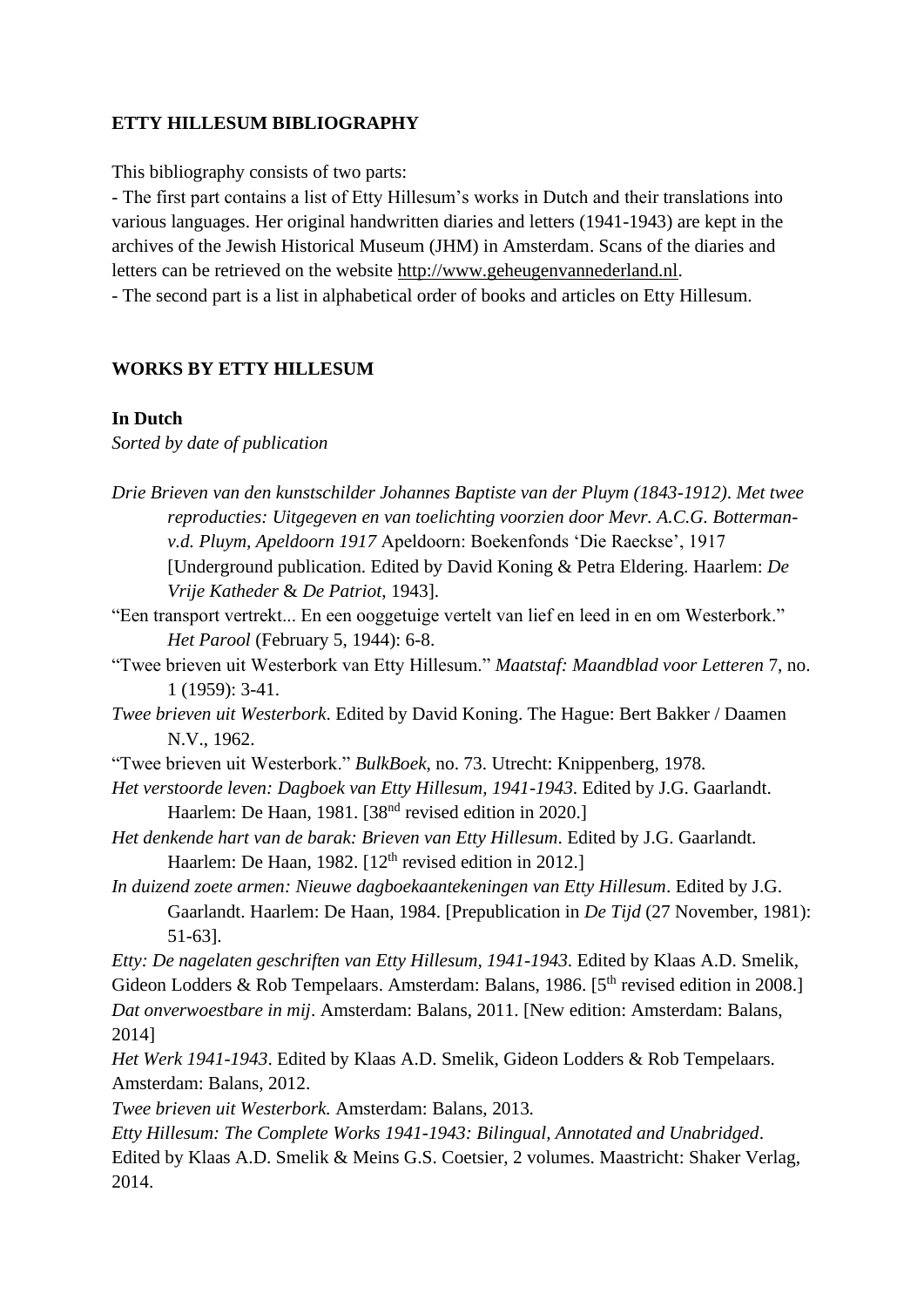*In duizend zachte armen: Gedachten bij elke dag van het jaar.* Amsterdam: Balans, 2016.

#### **TRANSLATIONS**

*Sorted by language; reprints are not mentioned.*

#### **Czech**

- *Přervaný živót*. Edited by J.G. Gaarlandt. Translated by Jindra Hubková. Praha: Karmelitánské nakladatelství, 2005.
- *Myslící srdce: Dopisy z Let 1941-1943*. Edited by J.G. Gaarlandt. Translated by Petra Schürová. Praha: Karmelitánské nakladatelství, 2007.

### **Danish**

*Et kraenket liv*. Edited by J.G. Gaarlandt. Translated by Birthe Lundsgaard Sørensen. Denmark: Lindhardt & Ringhof, 1983.

## **English**

- *Etty: A Diary 1941-1943*. Edited by J.G. Gaarlandt. Translated by Arnold J. Pomerans. London: Jonathan Cape, 1983.
- *An Interrupted Life: The Diaries of Etty Hillesum, 1941-1943*. Edited by J.G. Gaarlandt. Translated by Arnold J. Pomerans. New York: Pantheon Books, 1983.
- An Interrupted Life: The Diaries and Letters of Etty Hillesum, 1941-1943. Edited by J.G. Gaarlandt. Translated by Arnold J. Pomerans. New York: Pantheon Books, 1984.
- *Etty: A Diary 1941-1943*. Edited by J.G. Gaarlandt. Translated by Arnold J. Pomerans. London: Granada, 1985.
- An Interrupted Life: The Diaries and Letters of Etty Hillesum, 1941-1943. Edited by J.G. Gaarlandt. Translated by Arnold J. Pomerans. New York: Washington Square Press, 1985.
- *Letters from Westerbork*. Edited by J.G. Gaarlandt. Translated by Arnold J. Pomerans. New York: Pantheon Books, 1986.
- *Letters from Westerbork*. Edited by J.G. Gaarlandt. Translated by Arnold J. Pomerans. London: Jonathan Cape, 1987.
- *Letters from Westerbork*. Edited by J.G. Gaarlandt. Translated by Arnold J. Pomerans. Glasgow: Collins, 1988.
- *Letters from Westerbork: Etty Hillesum*. Edited by J.G. Gaarlandt. Translated by Arnold J. Pomerans. Glasgow: Grafton Books / Collins Publishing Group, 1988.
- "Etty Hillesum: A Letter from Westerbork." In *Different Voices: Women and the Holocaust*. Edited by Carol Rittner, 46-58. St. Paul, MN: Paragon Press, 1993.
- *An Interrupted Life: The Writings of Etty Hillesum, 1941-1943*. Edited by J.G. Gaarlandt. Translated by Arnold J. Pomerans. Washington: United States Holocaust Memorial Museum, 1995.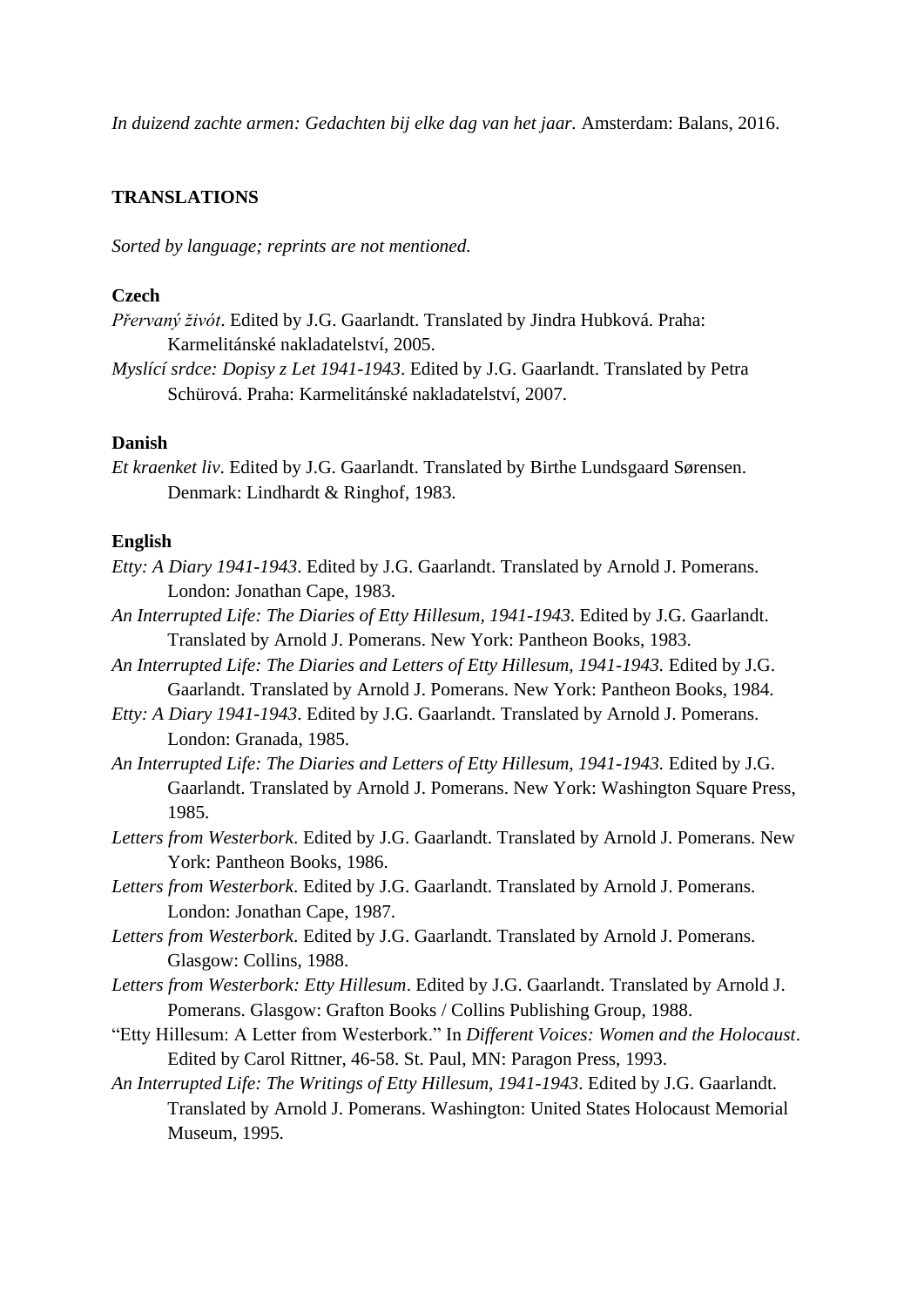- *An Interrupted Life: The Diaries, 1941-1943, and Letters from Westerbork*. Edited by J.G. Gaarlandt. Foreword by Eva Hoffman. Translated by Arnold J. Pomerans. New York: Henry Holt, 1996.
- *An Interrupted Life: The Diaries and Letters of Etty Hillesum, 1941-1943*. Edited by J.G. Gaarlandt. Foreword by Eva Hoffman. Translated by Arnold J. Pomerans. London: Persephone Books, 1999.
- *Etty: The Letters and Diaries of Etty Hillesum, 1941-1943*. Edited by Klaas A.D. Smelik. Translated by Arnold J. Pomerans. Ottawa, ON / Grand Rapids, MI: Novalis Saint Paul University / William B. Eerdmans Publishing, 2002.
- *Etty Hillesum: Essential Writings*. Edited by Annemarie S. Kidder. Maryknoll, N.Y.: Orbis Books, 2009.
- *Etty Hillesum: The Complete Works 1941-1943: Bilingual, Annotated and Unabridged*. Edited by Klaas A.D. Smelik & Meins G.S. Coetsier, 2 volumes. Maastricht: Shaker Verlag 2014.

### **Finnish**

*Päiväkirja, 1941-1943*. Edited by J.G. Gaarlandt. Translated by Anita Odé. Helsinki: Kustannusosakeyhtiö Otava, 1984.

#### **French**

- *Une vie bouleversée*. Edited by J.G. Gaarlandt. Translated by Philippe Noble. Paris: Éditions du Seuil, 1985.
- *Lettres de Westerbork*. Edited by J.G. Gaarlandt. Translated by Philippe Noble. Paris: Éditions du Seuil, 1988.
- *La fille qui ne savait pas s'agenouiller: Un choix de passages de son journal*. Edited by Alain Burnand. Le Mont-sur-Lausanne: Ed. Ouverture, 1993.
- *Une vie bouleversée: Journal 1941-1943: Suivi de: Lettres de Westerbork*. Edited by J.G. Gaarlandt. Translated by Philippe Noble. Paris: Éditions du Seuil, 1995.
- *Hillesum: Les écrits d'Etty Hillesum: Journaux et lettres 1941-1943*. Edited by Klaas A.D. Smelik. Translated by Philippe Noble & Isabelle Rosselin. Paris: Éditions du Seuil, 2008.
- *Faire la paix avec soi: 365 Meditations quotidiennes*. Paris: éditeur Points, collection Point vivre, 2014.

### **German**

- *Das denkende Herz: Die Tagebücher von Etty Hillesum, 1941-1943*. Edited by J.G. Gaarlandt. Translated by Maria Csollány. Reinbek bei Hamburg: Rowohlt Verlag, 1985.
- *Das denkende Herz: Die Tagebücher von Etty Hillesum, 1941-1943*. Edited by J.G. Gaarlandt. Translated by Maria Csollány. Reinbek bei Hamburg: Rowohlt Taschenbuch Verlag, 1985.
- *Das denkende Herz der Baracke: Die Tagebücher von Etty Hillesum, 1941-1943*. Edited by J.G. Gaarlandt. Translated by Maria Csollány. Freiburg: F.H. Kerle, 1983.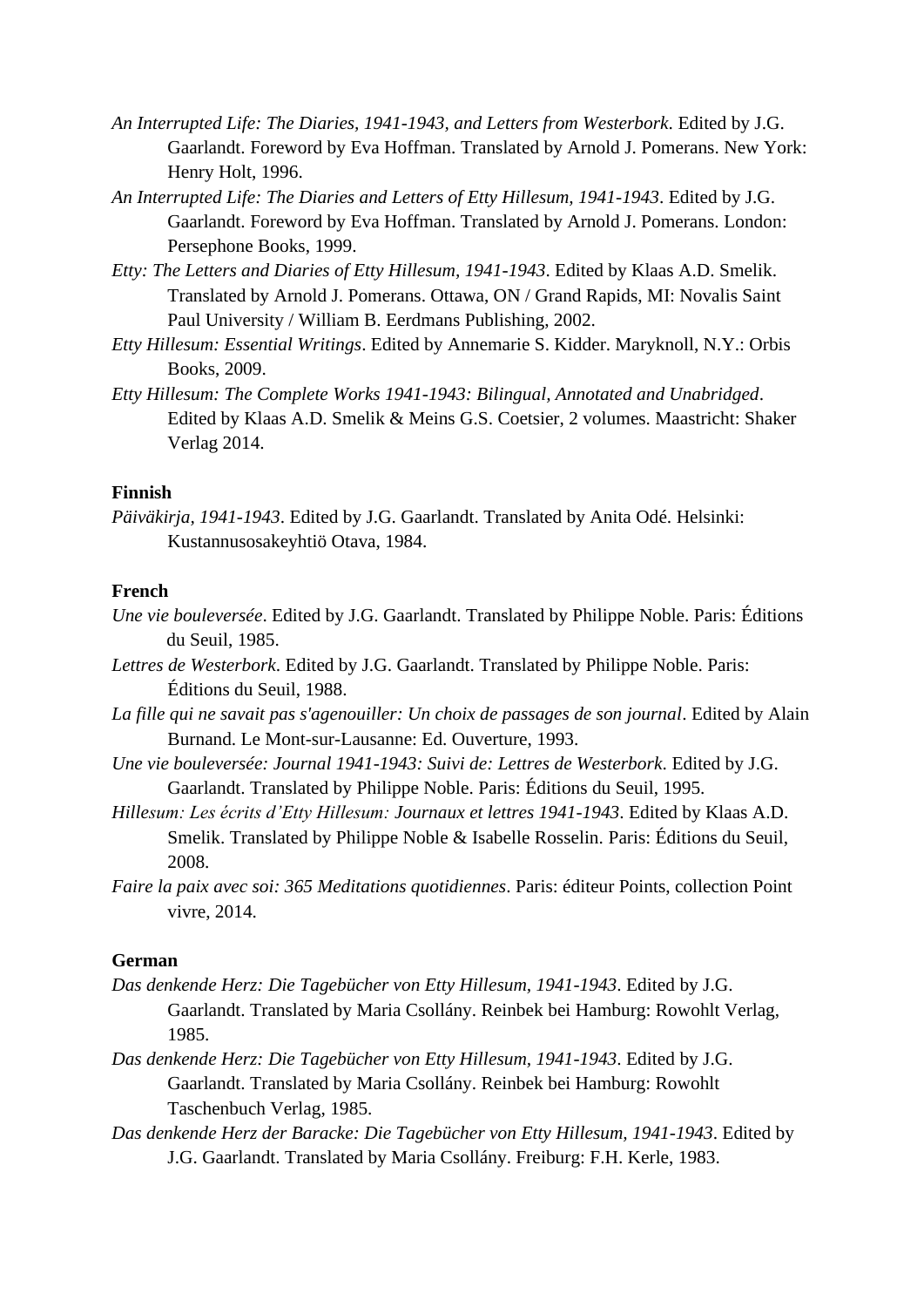- *Das denkende Herz der Baracke.* Edited by J.G. Gaarlandt. Translated by Maria Csollány. Hamburg: Rowohlt, 1988.
- *Das denkende Herz der Baracke: Die Tagebücher 1941-1943. Mit einer Einführung von Christian Feldmann.* Translated by Maria Csollány. Freiburg: Herder, 2014.

## **Hebrew**

- *Chayim Kerutim:Yomana shel Etty Hillesum 1941-1943.* Edited by J.G. Gaarlandt. Translated by Shulamit Bamberger. Jerusalem: Keter Publishing House, 1985.
- *Hashamayim Shebetokhi: Yomana shel Etty Hillesum 1941-1943.* Edited by J.G. Gaarlandt. Translated by Shulamit Bamberger. Jerusalem: Keter Publishing House, 2002.

#### **Hungarian**

*A megzavart élet: Etty Hillesum Naploja, 1941-1943*. Edited by J.G. Gaarlandt. Translated by Judit Gera. Budapest: Gondolat, 1994.

### **Italian**

- *Diario 1941-1943.* Edited by J.G. Gaarlandt. Translated by Chiara Passanti. Milano: Adelphi Edizioni, 1985.
- *Diario 1941-1943*. Edited by J.G. Gaarlandt. Translated by Chiara Passanti. Milano: Mondolibri, 2003.
- *Lettere 1942-1943*. Edited by J.G. Gaarlandt. Translated by Chiara Passanti. Milano: Adelphi Edizioni, 1990.
- "Dal Diario e dalle Lettere: Con una nota di Giancarlo Gaeta." In *Lo Straniero*, no. 21 (2002): 5-24.
- "Etty Hillesum: Lettere inedite." Translated by Gerrit Van Oord. In *Con Etty Hillesum: Quaderno di informazione e ricerca*, no. 1 (2009): 9-18.
- *Diario: Edizione integrale 1941-1942.* Edited by Klaas A.D. Smelik. Translated by Chiara Passanti & Tina Montone. Milano: Adelphi Edizioni, 2012.
- *Lettere: Edizione integrale 1941-1943*. Edited by Klaas A.D. Smelik. Translated by Chiara Passanti, Tina Montone & Ada Vigliani. Milano: Adelphi Edizioni, 2013.
- *Il bene quotidiano: Brevario dagli scritti (1941-1942)*. Edited by Lorenzo Gobbi. Cinisello Balsamo: Edizioni San Paolo, 2014.
- *Il gelsomino e la pozzanghera*. Edited by Beatrice Iacopini. Firenze: Le Lettere, 2018.

### **Japanese**

- *Eros to Kami to Shuyojo*. Edited by J.G. Gaarlandt. Translated by Okoso Toshiko. Tokyo: Asahi Shinbunsha, 1986.
- *Ikiru koto no imi wo motomete*. Edited by J.G. Gaarlandt. Translated by Okoso Toshiko. Tokyo: Shobunsha, 1989.

### **Norwegian**

*Det tenkende hjerte: Dagbok 1941-1943.* Edited by J.G. Gaarlandt. Forword by Johanna Schwarz. Translated by Tove Alkan. Oslo: Gyldendal Norsk Forlag, 1983.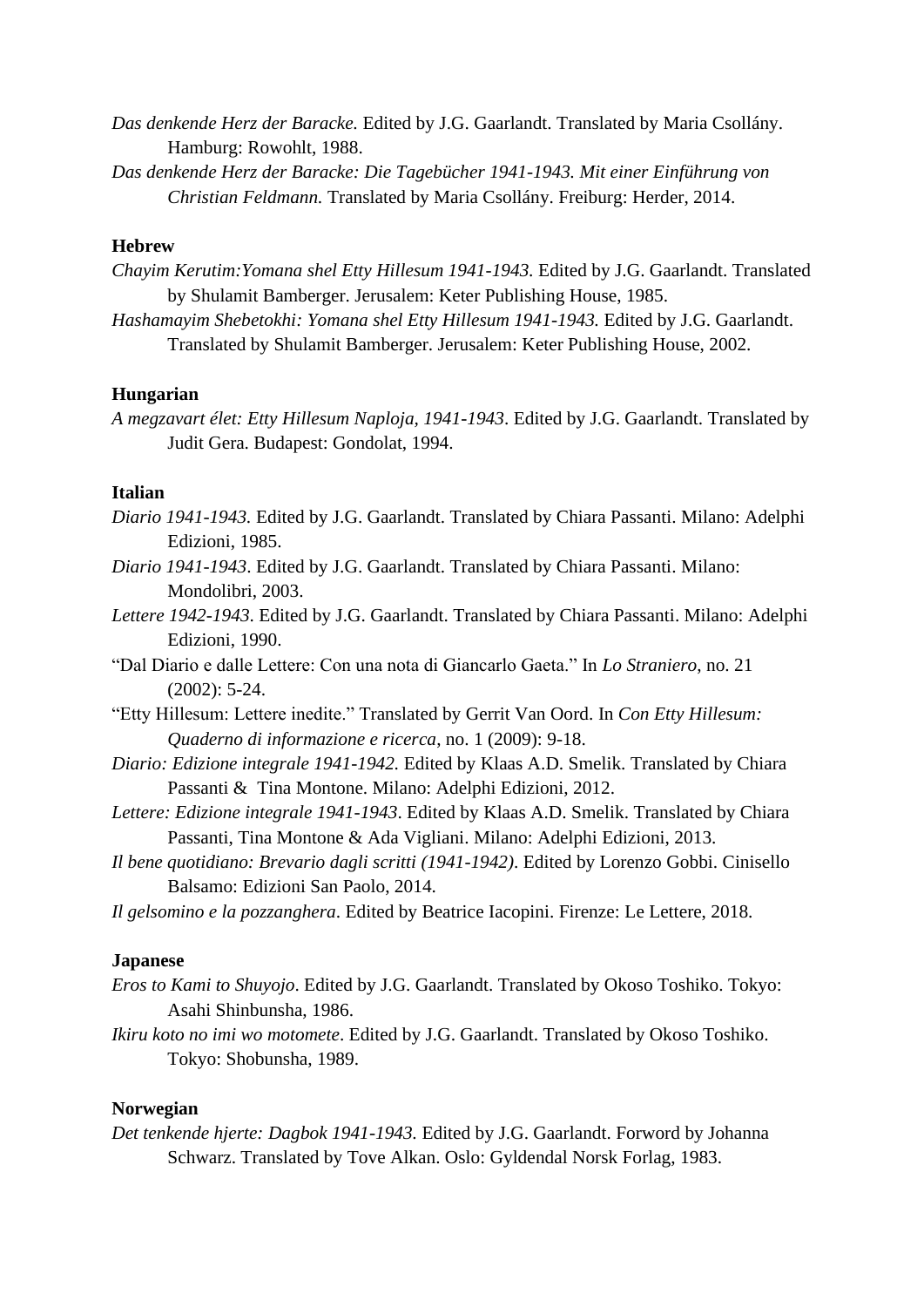### **Polish**

- *Przerwane życie: Pamiętnik 1941-1943.* Edited by J.G. Gaarlandt & Wieslawa Otto-Weiss. Translated by Iwona Piotrowska. Kraków: Wydawnictwo WAM, 2000.
- *Myślące serce: Listy*. Edited by J.G. Gaarlandt. Translated by Iwona Piotrowska. Kraków: Wydawnictwo WAM, 2002.

### **Portuguese**

- *Uma vida interrompida.* Edited by J.G. Gaarlandt. Translated by Antonio C. G. Penna. Rio de Janeiro: Editora Record, 1984.
- *Diário 1941-1943*. Edited by J.G. Gaarlandt. Preface by José Tolentino Mendonça. Translated by Maria Leonor Raven-Gomes. Lisboa: Assírio & Alvim, 2008.
- *Cartas 1941-1943*. Edited by J.G. Gaarlandt. Translated by Patricia Couto &Ana Leonor Duarte. Lisboa: Assirio & Alvim, 2009.

## **Russian**

Я никогда и нигде не умру: Дневник 1941-43 гг. [Ja nikogda i nigde ne umru: Dnevnik 1941-1943]. Edited by J.G. Gaarlandt. Translated by Very Menis. Char'kov / Belgorod: Klub semejnogo dosuga, 2016.

#### **Slovak**

*Prertrhnutý život*:*Denníky z rokov 1941 – 1943*. Edited by J.G. Gaarlandt. Introduction by Alexander Tomský, J.G. Gaarlandt & Józef Augustyn SJ. Translated by Marta Blašková-Maňáková. Bratislava: Karmelitánske nakladateľstvo, 2012.

#### **Slovenian**

*Pretrgano življenje: Dnevnik Etty Hillesum; Pisma iz Westerborka*. Edited by J.G. Gaarlandt. Translated by Martina Soldo. Ljubljana: Modrijan, 2008.

# **Spanish**

- *Una vida interrumpida*. Edited by J.G. Gaarlandt. Translated by Javier Vergara. Buenos Aires: Javier Vergara Editor, 1985.
- *Cartas desde Westerbork*. Edited by J.G. Gaarlandt. Translated by Matilde Almandoz. San Sebastián: La Primitiva Casa Baroja, 1989.
- *El corazón pensante de los barracones*: *Cartas*. Edited by J.G. Gaarlandt. Translated by Natalia Fernández Díaz. Barcelona: Anthropos Editorial, 2001.
- *Diario de Etty Hillesum: Una vida conmocionada*. Edited by J.G. Gaarlandt. Translated by Manuel Sánchez Romero & Asunsión Sainz Lerchundi. Barcelona: Anthropos Editorial, 2007.

### **Swedish**

- *Det förstörda livet*. Edited by J.G. Gaarlandt. Translated by Brita Dahlman. Stockholm: P. A. Norstedt & Söners förlag, 1983.
- *Dagböcker och brev*: I urval. Translated by Brita Dahlman & Olov Hyllienmark. Stockholm: Bokförlaget Faethon, 2018.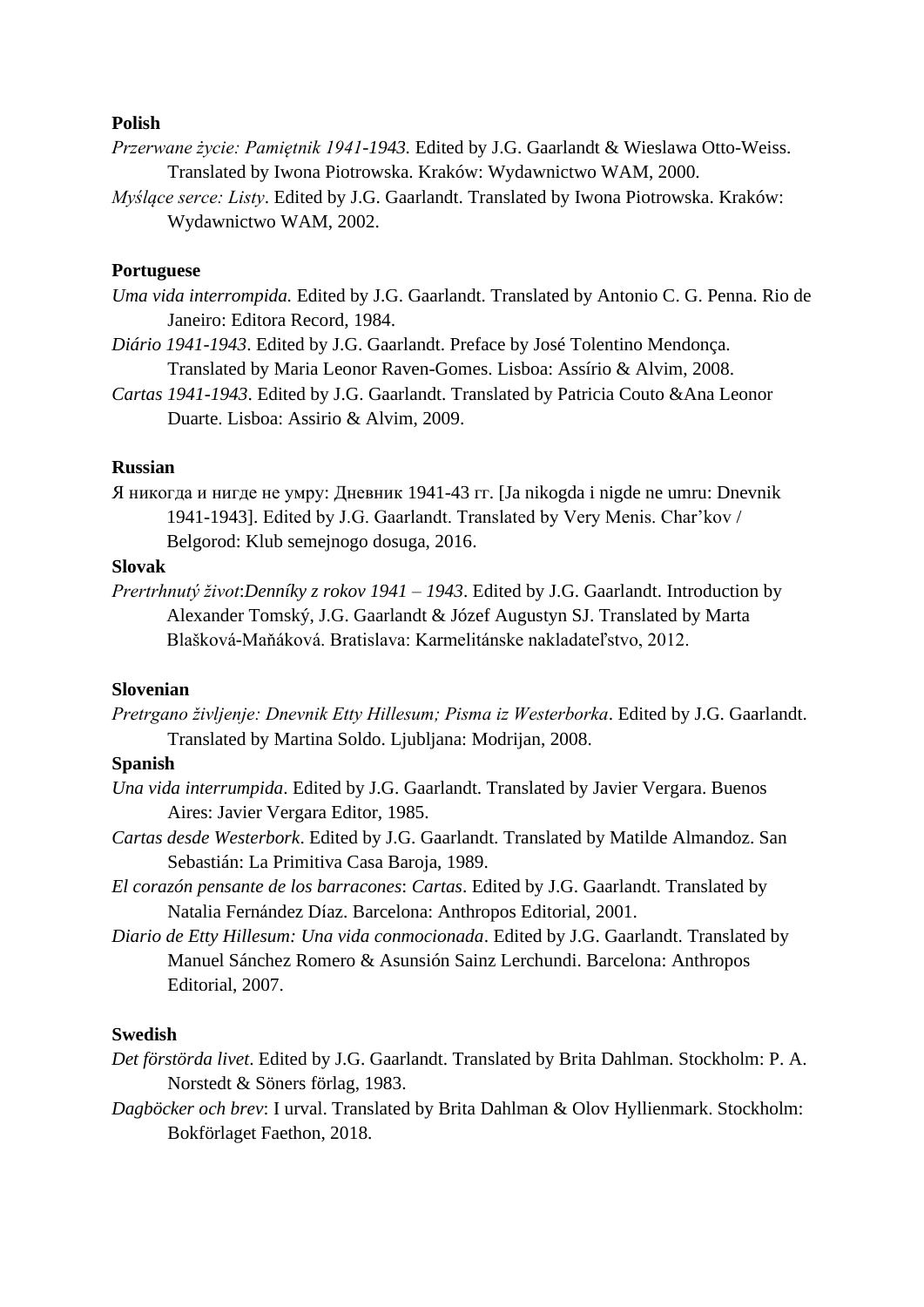### **WORKS ON ETTY HILLESUM**

*Sorted by authors.*

- Accart, Xavier. "S'agenouiller: une conversion." *Prier* no. 315 (October 2009).
- Adinolfi, Isabella. *Etty Hillesum: La fortezza inespugnabile*. Genova: Il nuovo melangolo, 2011.
- ———. "Le Lettere di Etty Hillesum: Una cronaca poetica di Westerbork." In: *Dopo la Shoah: Un nuovo inizio per il pensiero*. A cura di Isabella Adinolfi. Roma: Carocci editore, 2011, 303-327.
- ———. "De naam van God in het werk van Etty Hillesum: De stilte en het woord." In: *Etty Hillesum 1914-2014* (Etty Hillesum Studies, 6). Edited by Klaas A.D. Smelik, et al. Antwerpen & Apeldoorn: Garant, 2014, 75-92.
- Adrian, Luc. "La prière du Coeur d'Etty Hillesum." *Famille Chrétienne* no. 1764 (November 2011).
- Alberti, Olympia. *L'amour dans l'âme: Le journal disparu d'Etty Hillesum*. Paris: Presse de la Renaissance, 2011. [novel]
	- ———. *Une année avec Etty Hillesum: Un jour, une pensée*. Paris: Presses de la Renaissance, 2014.
- Allewijn, Herrianne, et al. "Een voorbeeld voor de eeuwigheid? Over de huidige waardering voor de dagboeken van Etty Hillesum." *Werkschrift voor Leerhuis & Liturgie* 4 (November 1984): 164-173.
	- ———. '*In niemands handen': Over de mythevorming rond Etty Hillesum*. Thesis, University of Amsterdam, 1984.
- Aluffi Pentini, Anna. "A woman's all-embracing search of 'The other': Etty Hillesum as the basis of a 'pedagogy of care and attention'." In: *Reading Etty Hillesum in Context.*  Edited by Klaas A.D. Smelik, Gerrit Van Oord & Jurjen Wiersma. Amsterdam: Amsterdam University Press, 2018, 479-500.
- Anderson, Nancy J.P. *The Undercurrent of Music in the Burgeoning Spirituality of Etty Hillesum,* Thesis, St. Catherine University, 2017.
- ———. "Music as Metaphor in Etty Hillesum's Spirituality." In: Klaas A.D. Smelik (ed.), *The Lasting Significance of Etty Hillesum's Writings: Proceedings of the Third International Etty Hillesum*
- *Conference at Middelburg, September 2018.* Amsterdam: Amsterdam University Press, 2019, 23-31.
- Angeli, Silvia. *Etty Hillesum: Le pratiche di scrittura come trasformazione*. Roma: Edizioni universitarie romane, 2010.

Arriero Peranton, Fernando. "A 'staretz' in Camp Westerbork: The Connections Between Slavic Orthodoxy and the Spirituality of Etty Hillesum." In: Klaas A.D. Smelik (ed.), *The Lasting Significance of Etty Hillesum's Writings: Proceedings of the Third International Etty Hillesum Conference at Middelburg, September 2018*. Amsterdam: Amsterdam University Press, 2019, 33-42.

Baccarini, Emilio. "Etty Hillesum: Humanity as a Task." In: Klaas A.D. Smelik (ed.), *The Lasting Significance of Etty Hillesum's Writings: Proceedings of the Third International Etty Hillesum Conference at Middelburg, September 2018*. Amsterdam: Amsterdam University Press, 2019, 43-57.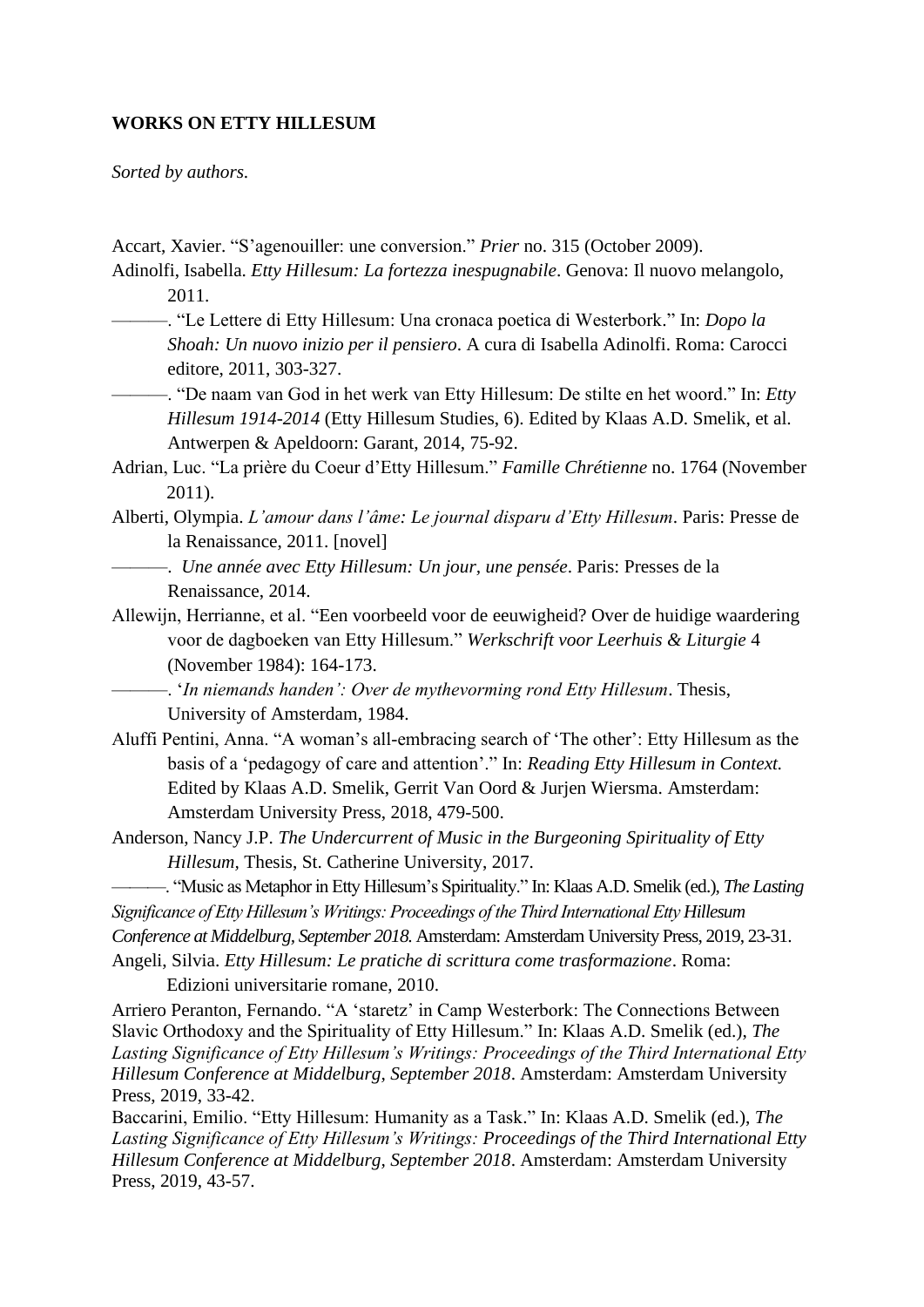- Badaracchi, L. "'Ho spezzato il mio corpo come fosse pane': Etty Hillesum, martire dell'olocausto." *La Vita in Cristo e nella Chiesa* (1999): 3.
	- ———. "Il Dio di Etty Hillesum." *Segno nel mondo* no. 7 (2000): 24.
- Baggiani, Anna. "Lettere dall'abisso." *L'Indice dei libri del mese* (March 1990): 3.
- Bakker, Aalt. "Etty Hillesum, inspiratiebron voor een rijk innerlijk leven." *Geloven onderweg*  jrg. 132 (voorjaar 2014): 12-15.
- Bakker, Sybe. "'De innerlijke gebieden': Over het dagboek en de brieven van Etty Hillesum." In: *Vuurproeven over literatuur*. Barneveld: De Vuurbaak, 1992.
- Barban, Alessandro & Antonio Carlo Dall'Acqua. *Etty Hillesum: Osare Dio*: *Bisogna osar dire che si crede osar pronunciare il nome di Dio.* Assisi: Cittadella Editrice, 2012.
- Barry, J. "An Interrupted Life." Screenplay adapted from the diaries and letters of Etty Hillesum, 1985. [not published]
- Barry, William A., S.J. "Mysticism in Hell." In: *God's Passionate Desire and Our Response*. Notre Dame, IN: Ave Maria Press, 1993, 81-89.
- Baum, Gregory. "The Witness of Etty Hillesum." *Ecumenist* 1 (1985): 24-28.
- Beattie, Tina. "Etty Hillesum: A Thinking Heart in a Darkened World." In: *Spirituality and Society in the New Millenium*. Edited by Ursula King with Tina Beattie. Brighton, GB: Sussex Academic Press, 2001, 247-260.
- Beck, Ulrich. *Der eigene Gott: Von der Friedensfähigkeit und dem Gewaltpotential der Religionen*. Frankfurt am Main: Suhrkamp, 2008.
	- ———. *A God of one's own: Religion's capacity for peace and potential for violence*. Cambridge: Polity Press, 2010.
- Bedient, Calvin. "Etty Hillesum: Outward from the Camps Themselves." In: *Martyrs*. Edited by Susan Bergman. San Francisco: Harper, 1996, 169-181.
- ———. 'Etty Hillesum, Polen 1943.' In: *Martelaren: Literaire levensverhalen over bekende gelovigen van nu*. Edited by Susan Bergman. Baarn: Ten Have, 1997, 217-232.
- Bendien, Hans. "Zelfverwerkelijking." In: *Men zou een pleister op vele wonden willen zijn: Reacties op de dagboeken en brieven van Etty Hillesum*. Edited by J.G. Gaarlandt. Amsterdam: Balans, 1989, 160-185.
	- ———. "Mythevorming rond de heiligheid van Etty Hillesum." *De Gids* 159 (1990): 170- 181.
- Benima, Tamarah, et al. *Etty Hillesum '43-'93: Teksten van lezingen gehouden in de herdenkingsweek november 1993 te Deventer*. Deventer: Praamsma, 1995.
	- ———. "Moord valt niet te accepteren: Etty Hillesum (als gelukkig promiscuë jodin Maria)." *Werkschrift* 14, no. 1 (1994): 21-25.
- Benschop-Plokker, Julie. "Etty Hillesums vermogen tot verplaatsing als weg van verzet en bevrijding." In: *Etty Hillesum en het pad naar zelfverwerkelijking* (Etty Hillesum Studies, 9). Edited by Klaas A.D. Smelik, et al. Antwerpen-Apeldoorn: Garant, 2017 , 13-23.
	- ———. "De werkelijkheid van het verhaal of het verhaal van de werkelijkheid: Josl Rakover en Etty Hillesum wenden zich tot God." In: *Etty Hillesum en de contouren van haar tijd* (Etty Hillesum Studies, 10). Edited by Klaas A.D. Smelik, et al. Oud-Turnhout / 's-Hertogenbosch: Gompel & Svacina, 2018, 13-34.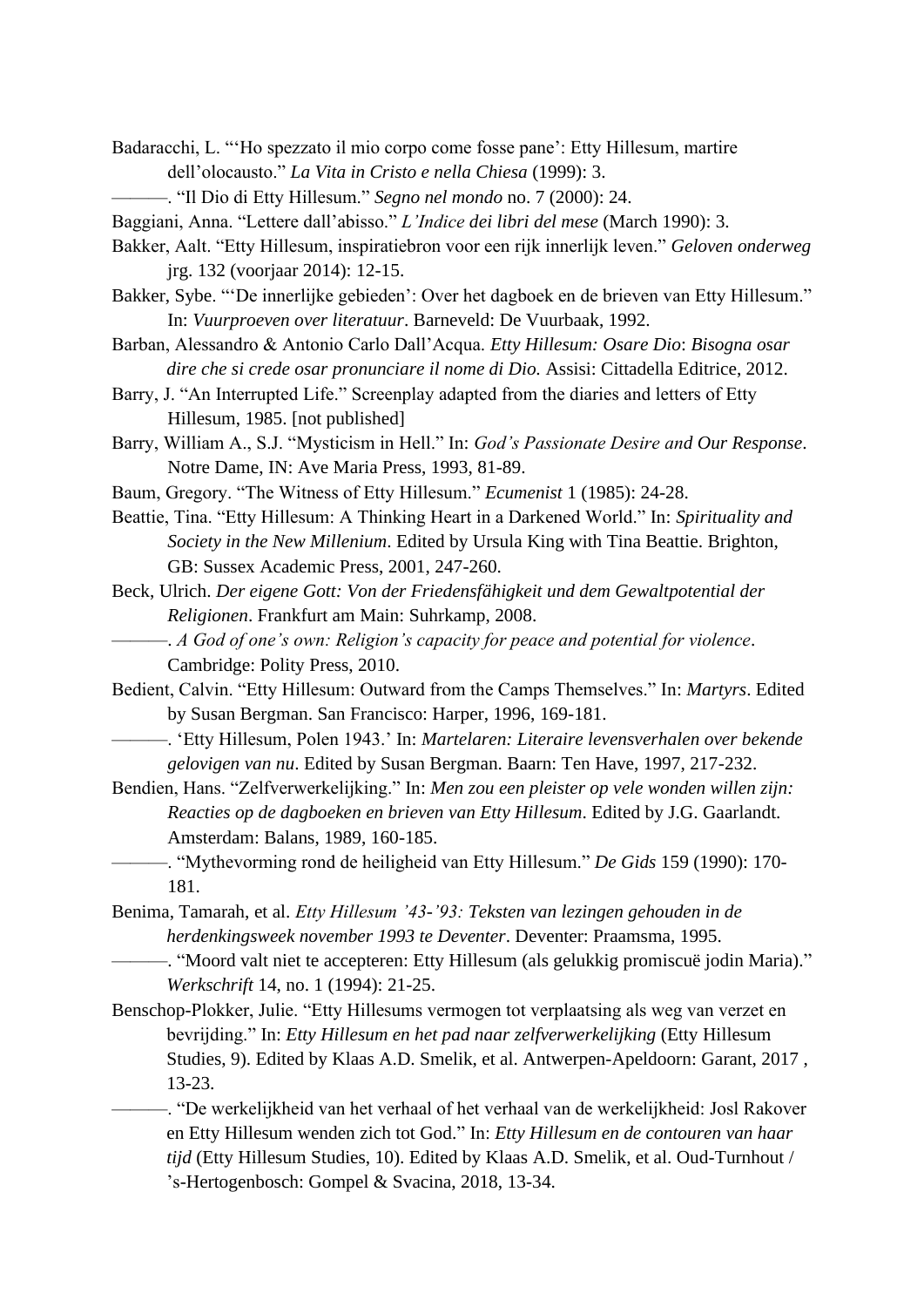Bercken, Wil van den. "Dostojevski als literair thema in het dagboek van Etty Hillesum." *Tijdschrift voor Slavische literatuur* 52 (maart-april 2009): 14-25.

———. "Etty Hillesum's Russian Vocation and Spiritual Relationship to Dostoevsky." In: *Spirituality in the Writings of Etty Hillesum: Proceedings of the Etty Hillesum Conference at Ghent University, November 2008* (Supplements to The Journal of Jewish Thought and Philosophy, 11). Edited by Klaas A.D. Smelik, Ria van den Brandt & Meins G.S. Coetsier. Leiden / Boston, MA: Brill, 2010, 147-171.

———. "'Denn wenn ich selbst gerecht wäre…': Etty Hillesum en Fjodor Dostojevski." In: *Veel mooie woorden: Etty Hillesum en haar boekje Levenskunst.* Edited by Ria van den Brandt & Peter Nissen. Hilversum: Verloren, 2017, 195-204.

- Beretta, Gemma**.** "Etty Hillesum: La forza disarmata dell'autorità." *ALFAzeta* no. 60 (1996): 48-53.
- Bergen, Lotte. *Handelingsvrijheid binnen nazibegrenzing: 'Een mens schept zijn eigen lot van binnen uit.' Dagboeken en brieven van Etty Hillesum, 1941-1943 Amsterdam-Westerbork.* Thesis, Universiteit Leiden, 2015.
	- ———. "Handelingsvrijheid binnen nazibegrenzing: Etty Hillesum en haar invulling van het 'Massenschicksal'." In: *Etty Hillesum weer thuis in Middelburg* (Etty Hillesum Studies, 7). Edited by Klaas A.D. Smelik, et al. Antwerpen-Apeldoorn: Garant, 2015, 51-83.

———. "Etty Hillesum en Hélène Berr: Reflecties op het nazikwaad en de moed de eigen koers te varen." In: *Etty Hillesum in weerwil van het Joodse vraagstuk* (Etty Hillesum Studies, 8). Edited by Klaas A.D. Smelik, et al. Antwerpen-Apeldoorn: Garant, 2016, 79-110.

———. "Etty Hillesum & Albert Konrad Gemmeker: Een dubbele analyse van het daderschap van de commandant van Westerbork. In: *Etty Hillesum en het pad naar zelfverwerkelijking* (Etty Hillesum Studies, 9). Edited by Klaas A.D. Smelik, et al. Antwerpen-Apeldoorn: Garant, 2017, 69-88.

———. "Agency within Nazi constraints: Etty Hillesum and her interpretation of the Jewish fate." In: *Reading Etty Hillesum in Context.* Edited by Klaas A.D. Smelik, Gerrit Van Oord & Jurjen Wiersma. Amsterdam: Amsterdam University Press, 2018, 103-141.

———. "De esthetische gelaagdheid in Hillesums dagboekteksten en brieven." In: *Etty Hillesum en de contouren van haar tijd* (Etty Hillesum Studies, 10). Edited by Klaas A.D. Smelik, et al. Oud-Turnhout / 's-Hertogenbosch: Gompel & Svacina, 2018, 35- 51.

-. "Etty Hillesum & Albert Konrad Gemmeker: A Twofold Analysis of the Perpetration of the Westerbork Commander." In: Klaas A.D. Smelik (ed.), *The Lasting Significance of Etty Hillesum's Writings: Proceedings of the Third International Etty Hillesum Conference at Middelburg, September 2018*. Amsterdam: Amsterdam University Press, 2019, 59-80.

Berger, Karima. "Dieu dans un sac à dos." *Études* 414, no. 2 (2011): 236-238.

———. *Les attentives: Dialogues avec Etty Hillesum*. Paris: Albin Michel, 2014.

Bériault, Yves. *Etty Hillesum, Témoin de Dieu dans l'abîme du mal*. Montréal: Médiaspaul, 2010.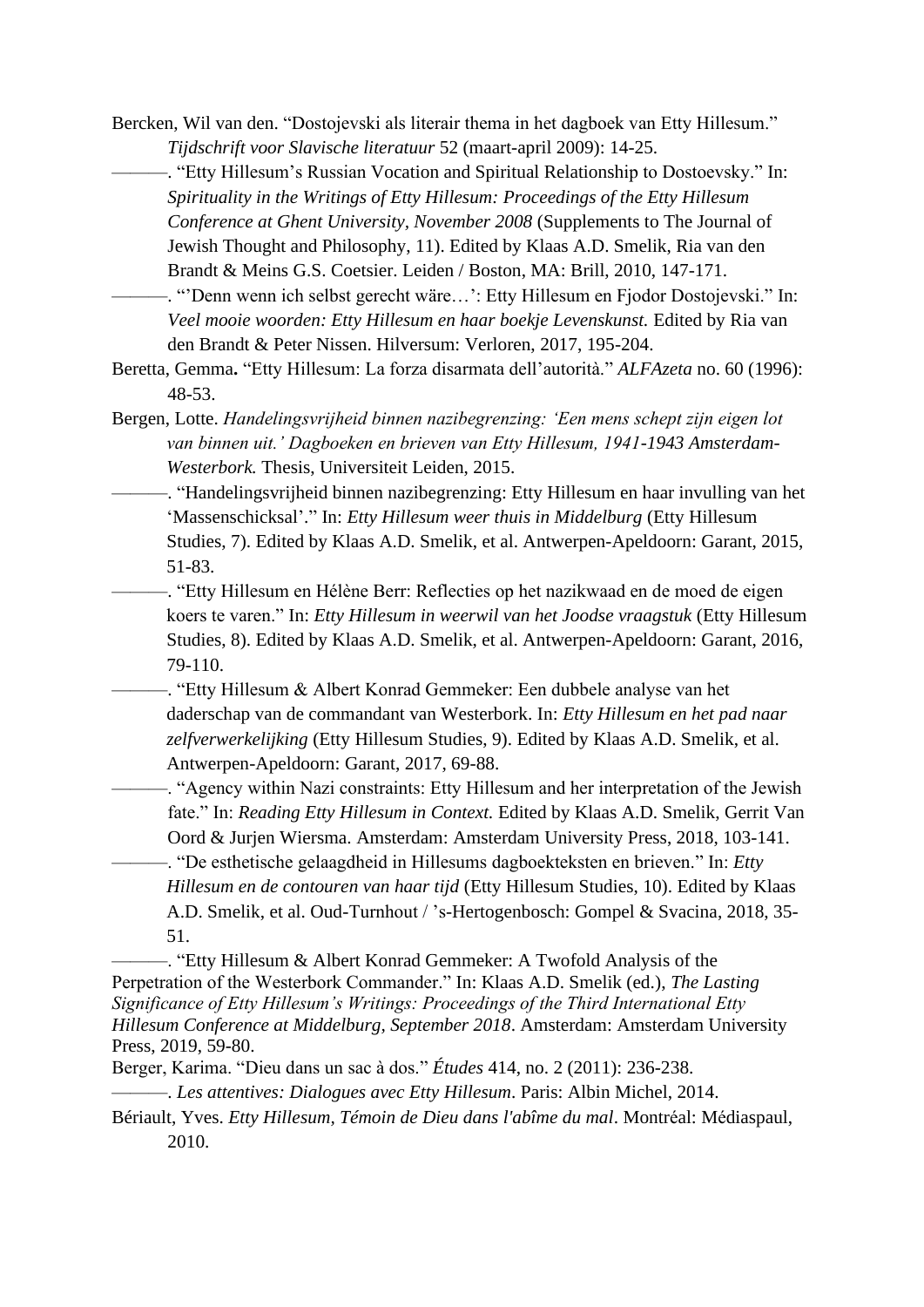———. *Etty Hillesum: Testimone di Dio nell'abisso del male.* (Spiritualità del quotidiano, 93). Milano: Paoline, 2013.

- ———. "The invincible hope of Christian de Chergé and Etty Hillesum." In: *Reading Etty Hillesum in Context.* Edited by Klaas A.D. Smelik, Gerrit Van Oord & Jurjen Wiersma. Amsterdam: Amsterdam University Press, 2018, 361-369.
- Berk, Tjeu van den. "'Das Erlebnis ist das einzig Wirkliche': Etty Hillesum en Carl Gustav Jung." In: *Veel mooie woorden: Etty Hillesum en haar boekje Levenskunst.* Edited by Ria van den Brandt & Peter Nissen. Hilversum: Verloren, 2017, 223-228.
- Beus, Jos de. *Na de beeldenstorm: Een beschouwing over de werking van de toeschouwersdemocratie in Nederland: Voordracht in het kader van de Etty Hillesumlezing 2002*. Heerde: Langhout & De Vries, 2002.
- Blom, Hans. "La persecuzione degli ebrei in Olanda: Una prospettiva internazionale." In: *L'esperienza dell'Altro: Studi su Etty Hillesum*. Edited by Gerrit Van Oord. Sant'Oreste: Apeiron Editori, 1990, 21-42.
- Bloom, Harold (ed.), *A Scholarly Look at the Diary of Anne Frank.* Philadelphia: Chelsea House Publishers, 1999.
- Boas, Henriëtte. "Etty Hillesum in niet-Joodse en Joodse ogen." In: *Neveh Ya'akov: Jubilee Volume Presented to Dr. Jaap Meijer on the Occasion of His Seventieth Birthday.*  Edited by Lea Dasberg & Jonathan N. Cohen*.* Assen: Van Gorcum, 1982, 255-279. ———. "In joodse en niet-joodse spiegel: Het dagboek van Etty Hillesum 1941-1943." *Hakehilla* 27 no. 3 (1982).

———. "Twee tentoonstellingen in Amsterdam: Studia Rosenthaliana en Etty Hillesum." *Hakehilla* 32 no. 2 (1986): 18-20.

———. "Meer egocentrisme dan heiligheid." In: *Men zou een pleister op vele wonden willen zijn: Reacties op de dagboeken en brieven van Etty Hillesum*. Edited by J.G. Gaarlandt. Amsterdam: Balans, 1989, 44-47.

- Boas, Jacob. *Boulevard des Miseres: The Story of Transit Camp Westerbork.* Hamden, CT: Archon Books, 1985.
	- ———. *Boulevard des Misères: Het verhaal van doorgangskamp Westerbork*. Amsterdam: Nijgh & Van Ditmar, 1988.
- Boddeke, Frans. *Zo betoverend mooi*. Aalsmeer: Dabar-Luyten, 1996. ———. *Die glimlach vergeet ik nooit: Het verschijnsel Etty Hillesum.* Nijmegen: Verbod Writers & Publishers, 2000.
- Boella, Laura. *Le imperdonabili: Etty Hillesum, Cristina Campo, Ingeborg Bachmann, Marina Cvetaeva.* Mantova: Tre Lune Edizioni, 2000. [On Hillesum: 21-43.] Reprint: *Le imperdonabili. Milena Jesenská, Etty Hillesum, Marina Cvetaeva, Ingeborg Bachmann, Cristina Campo.* Milano: Mimesis, 2013.

Bonanate, Mariapia. *Io sono qui: Il mistero di una vita sospesa*. Milano: Mondadori, 2012. Bonnet, Hervé. "Le journal d'Etty Hillesum: Un baume verse sur tant de plaies." In:

*L'Express*. See [http://blogs.lexpress.fr/les-8-plumes/2012/09/12/le-journal](http://blogs.lexpress.fr/les-8-plumes/2012/09/12/le-journal-d%E2%80%99etty-hillesum-un-baume-verse-sur-tant-plaies/)[d%E2%80%99etty-hillesum-un-baume-verse-sur-tant-plaies/](http://blogs.lexpress.fr/les-8-plumes/2012/09/12/le-journal-d%E2%80%99etty-hillesum-un-baume-verse-sur-tant-plaies/) [retrieved at 5 November 2013].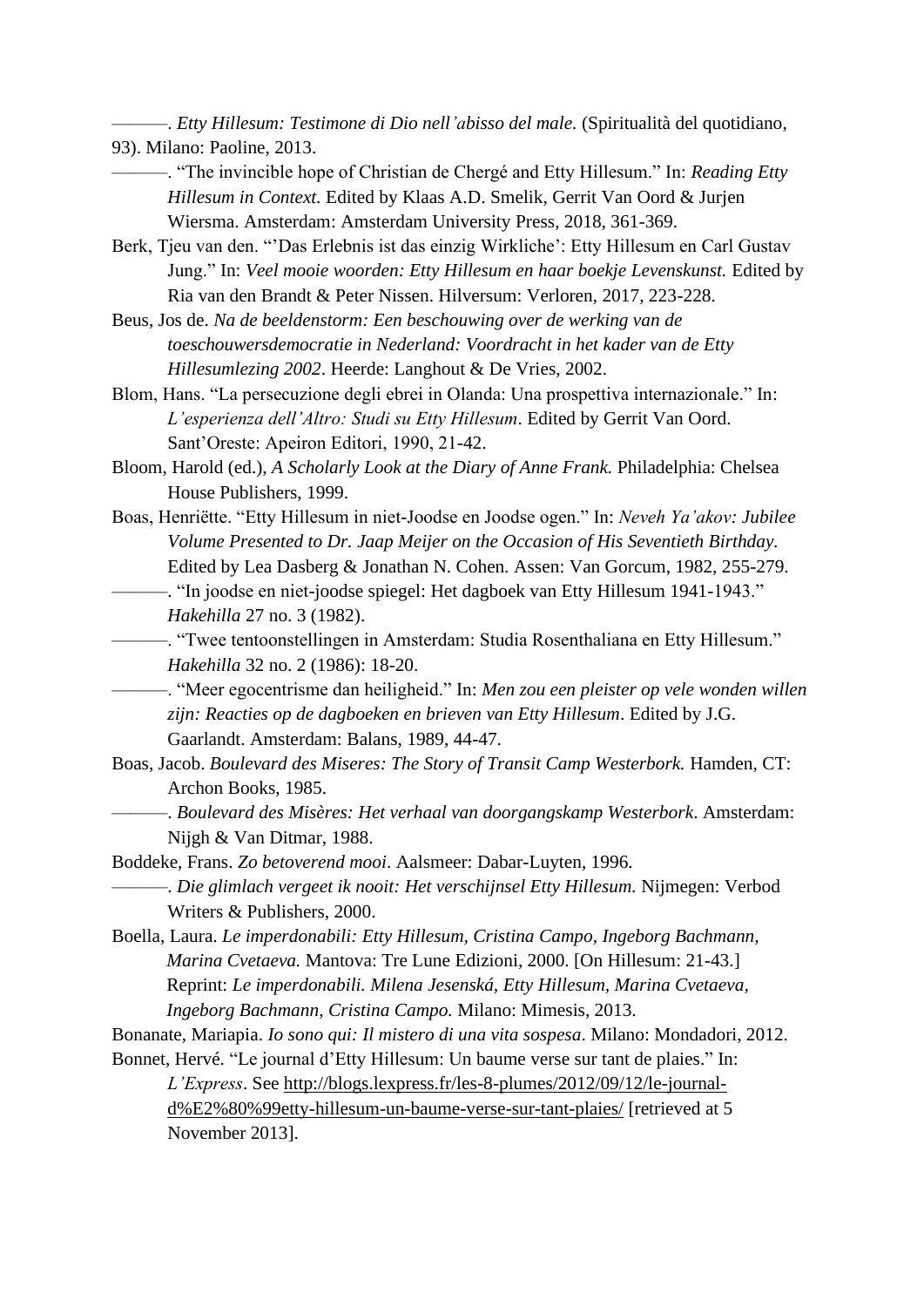- Boon, Els & Han Lettinck. "Etty Hillesums Winschoter jaren (1918-1924) en de mensen die haar omringden." In: *Etty Hillesum in Relatie* (Etty Hillesum Studies, 5). Edited by Klaas A.D. Smelik, et al. Gent: Academia Press, 2013, 175-204.
- Boonen, Rony. "De terugkeer van Etty Hillesum naar haar geboortestad Middelburg." *Joods actueel,* no. 113 (September 2016): 116-121.

Boonstra, Nelleke. "Etty Hillesum en de oorlog." *Ouderlingenblad*, nr. 1057 (March 2015): 27-30.

- Bori, P.C., & E. Picollo. "Etty Hillesum: La forza di una vita vissuta intensamente." *ALFAzeta* no. 60 (1996): 54-59.
	- ———. "Developing sensitivity: A qualitative study on the inner development of Etty Hillesum." *Journal of Humanistic Psychology* (2 July 2013).
- Borgman, Erik P.N.M. "Lezen als vorm van hoopvol wachten: Over de dagboeken van Etty Hillesum." *Tijdschrift voor geestelijk leven* 64 (2008): 79-90.
	- ———. "De onmogelijkheid namens anderen te getuigen de onmogelijkheid om niet namens anderen te getuigen: Idiosyncratie als redding." In: *Etty Hillesum in discours*  (Etty Hillesum Studies, 3). Edited by Ria van den Brandt & Klaas A.D. Smelik. Gent: Academia Press, 2011, 49-59.
- Bosma, Hielke. *Spirituele ontwikkeling vanuit een humanistisch perspectief*. Thesis, Humanistic University Utrecht, 1997.
	- ———. "Berusting: Aanvaarding is geen resignatie." *Praktische Humanistiek: Themanummer Etty Hillesum* 9, no. 1 (1999): 31-35.
- Boterman, Frits & Marianne Vogel. *Nederland en Duitsland in het Interbellum: Wisselwerkingen en contacten: Van politiek tot literatuur*. Hilversum: Verloren, 2003.
- Bouthors, Jean-Francois. "Etty Hillesum, la juste folie de l'amour." *Croire* (March 2009). See [http://www.croire.com/Definitions/Vie-chretienne/Etty-Hillesum/Etty-Hillesum](http://www.croire.com/Definitions/Vie-chretienne/Etty-Hillesum/Etty-Hillesum-la-juste-folie-de-l-amour)[la-juste-folie-de-l-amour](http://www.croire.com/Definitions/Vie-chretienne/Etty-Hillesum/Etty-Hillesum-la-juste-folie-de-l-amour) [retrieved at 5 November 2013].
- Bovo, Giuseppe, & Nadia Neri. *Il dodicesimo quaderno: Gli 83 giorni di Etty Hillesum ad Auschwitz*. Molfetta: La meridiana, 2009.
- Bowie, Fiona. "Modern Women Mystics: Etty Hillesum and Simone Weil." *New Blackfriars*  76, no. 892 (1995): 175-187.
- Brandt, Ria van den. "'Ik heb hem gebracht de schriften van Meister Eckehardt': Het Eckhartbeeld van Etty Hillesum." *De Gids* 153, no. 3 (1990): 182-192.
	- ———. "Middeleeuwse filosofie en moderne levenswijsheid: Thomas van Aquino, Meister Eckhart, Albertus Magnus en Etty Hillesum." In: *Ergo cogito IV: Het ideeënmuseum*. Edited by F. Geraedts & L. de Jong. Groningen: Historische Uitgeverij Groningen, 1996, 20-36.
	- ———. "Etty Hillesum e Meister Eckhart." In: *Etty Hillesum, Diario 1941-1943: Un mondo 'altro' è possibile*. Edited by Maria Pia Mazziotti & Gerrit Van Oord. Sant'Oreste: Apeiron Editori, 2002, 40.
		- ———. '''… comme dans mille éclats d'un miroir': Le 'bricolage' d'Etty Hillesum." In: *Reconstruction et bricolage dans la réflexion théologique contemporain.* Edited by François Nault & Marcel Viau. Special issue of *Religiologiques* 26, no. 1 (2003): 163- 174.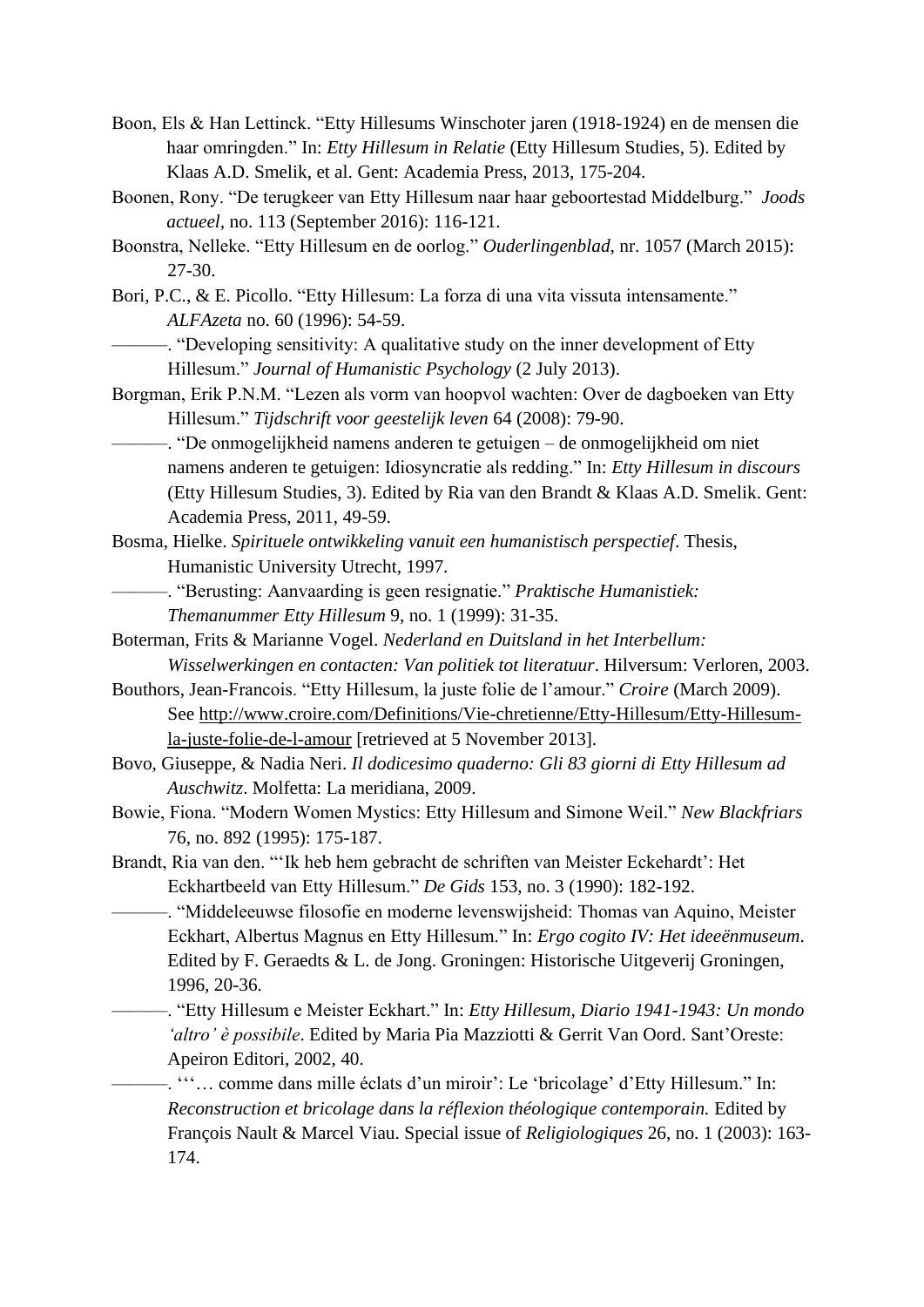———. "Etty Hillesum en haar 'katholieke vereerders': Pleidooi voor een meer kritische benadering van een bijzonder document." In: *Etty Hillesum in facetten* (Etty Hillesum Studies, 1). Edited by Ria van den Brandt & Klaas A.D. Smelik. Budel: Damon, 2003, 57-75.

———. "Aantekeningen bij de vriendschap van Etty Hillesum en Henny Tideman: Vriendschap op het tweede gezicht." *Tijdschrift voor Humanistiek: Perspectieven op vriendschap* 5, no. 20 (2004): 79-87.

———. *Denken met Etty Hillesum*. Zoetermeer: Meinema, 2006.

———. "Vriendschap op het tweede gezicht: Aantekeningen bij de vriendschap van Etty Hillesum en Henny Tideman." In: *Etty Hillesum in Context* (Etty Hillesum Studies, 2). Edited by Ria van den Brandt & Klaas A.D. Smelik. Assen: Van Gorcum, 2007, 4- 15.

———. "Comme 'des perles en verre dans un petit sac plein de trous': La nécessité du bricolage dans les textes de femmes juives." In: *Bricoler la mémoire: La théologie et les arts face au déclin de la tradition*. Edited by Ria van den Brandt & Mariska Koopman-Thurlings. Paris: Les Éditions du Cerf, 2007, 119-131.

———. "'Innere Emigration' als wapen." *In de marge* 17, no. 3 (2008): 30-37.

———. "Spiritualiteit, een grillige weg – Etty Hillesum." *Speling: Tijdschrift voor bezinning* 60, no. 1 (2009): 42-46.

———. "Introduction." In: *Spirituality in the Writings of Etty Hillesum: Proceedings of the Etty Hillesum Conference at Ghent University, November 2008* (Supplements to The Journal of Jewish Thought and Philosophy, 11). Edited by Klaas A.D. Smelik, Ria van den Brandt & Meins G.S. Coetsier. Leiden / Boston, MA: Brill, 2010, 1-20.

———. "Etty Hillesum and Her "Catholic Worshippers": A Plea for a More Critical Approach to Etty Hillesum's writings." In: *Spirituality in the Writings of Etty Hillesum: Proceedings of the Etty Hillesum Conference at Ghent University, November 2008* (Supplements to The Journal of Jewish Thought and Philosophy, 11). Edited by Klaas A.D. Smelik, Ria van den Brandt & Meins G.S. Coetsier. Leiden / Boston, MA: Brill, 2010, 215-231.

———. *Etty Hillesum: Amicizia, ammirazione e mistica.* Sant'Oreste: Apeiron Editori, 2010. ———. "Sylvie Germain, Etty Hillesum et le mal." In: *Sylvie Germain: Les essays – une espace transgenénérique* (CRIN Cahiers de recherche des instituts néerlandais de langue et littérature Française, 56). Edited by Mariska Koopman-Thurlings. Amsterdam: Rodopi, 2011: 107-112.

———. "Een toonaangevende stem: De boodschap van Etty Hillseum volgens Sylvie Germain." In: *Etty Hillesum in discours* (Etty Hillesum Studies, 3). Edited by Ria van den Brandt & Klaas A.D. Smelik. Gent: Academia Press, 2011, 17-26.

———. "ʻDit boekje was Etty in haar laatste maanden tot troost': Aanvullingen op de Eckhartreceptie van Etty Hillesum." In: *Etty Hillesum in discours* (Etty Hillesum Studies, 3). Edited by Ria van den Brandt & Klaas A.D. Smelik. Gent: Academia Press, 2011, 93-113.

———. "'Werde der Du bist' in oorlogstijd – Etty Hillesum." *Speling: Tijdschrift voor bezinning* 63, no. 4 (2011): 39-44.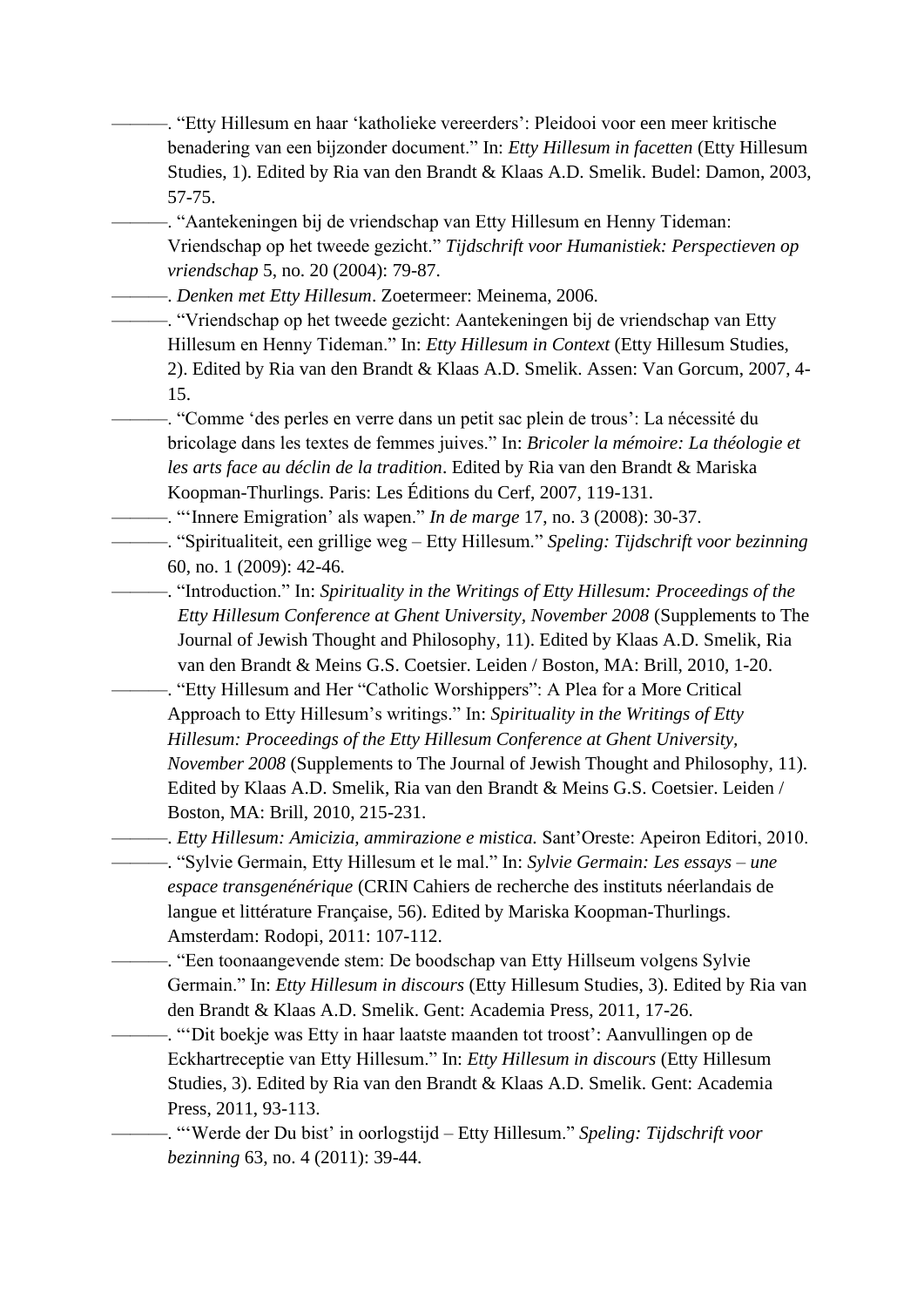———. "Het groeiend vertrouwen van Etty Hillesum." *Herademing: Tijdschrift voor spiritualiteit en mystiek* 20, no. 76 (2012): 36-39. ———. "Een 'stukje van God in mij': De groeiende religiositeit van Etty Hillesum tijdens de Tweede Wereldoorlog." *Franciscaans leven: Tijdschrift voor verdieping en vernieuwing van de Franciscaanse beweging in Nederland en Vlaanderen* 95, no. 5 (2012): 200-205. ———. *Etty Hillesum: An Introduction to Her Thought*. Münster: LIT Verlag, 2014. ———. "De buik van Etty Hillesum." *Speling: Tijdschrift voor bezinning* 66, no. 1 (2014): 37-43. ———. "'Is dat alleen maar die maandelijkse buik?': De cyclische spiritualiteit van Etty Hillesum." In: *Etty Hillesum 1914-2014* (Etty Hillesum Studies, 6). Edited by Klaas A.D. Smelik, et al.. Antwerpen & Apeldoorn: Garant, 2014, 59-70. ———. *Vrouwen van woorden: Een kleine canon tegen groot leed*. Heeswijck: Berne Media, 2015. ———. "Lopend onderzoek: De citaten van Etty Hillesum in *Levenskunst.*" In: *Etty Hillesum weer thuis in Middelburg* (Etty Hillesum Studies, 7). Edited by Klaas A.D. Smelik, et al. Antwerpen-Apeldoorn: Garant, 2015, 171-188. ———. *Steeds een ander uitzicht: Een inleiding in het denken en leven van Etty Hillesum.* Heeswijk: Berne Media, 2015. ———. "Newly discovered sources of Etty Hillesum." In: *The Ethics and Religious Philosophy of Etty Hillesum: Proceedings of the Etty Hillesum Conference at Ghent University, January 2014* (Supplements to The Journal of Jewish Thought and Philosophy, 28). Edited by Klaas A.D. Smelik, Meins G.S. Coetsier & Jurjen Wiersma. Leiden / Boston, MA: Brill, 2017, 299-313. ———. "Etty Hillesum en haar boekje *Levenskunst*: Een document voor onderzoek." In: *Veel mooie woorden: Etty Hillesum en haar boekje Levenskunst.* Edited by Ria van den Brandt & Peter Nissen. Hilversum: Verloren, 2017, 121-133. ———. "'…when you overcome the pain…': Etty Hillesum en Julia de Beausobre." In: *Veel mooie woorden: Etty Hillesum en haar boekje Levenskunst.* Edited by Ria van den Brandt & Peter Nissen. Hilversum: Verloren, 2017, 213-221. ———. "'…wie de andere wang toekeert…': Etty Hillesum en Eli Stanley Jones." In: *Veel mooie woorden: Etty Hillesum en haar boekje Levenskunst.* Edited by Ria van den Brandt & Peter Nissen. Hilversum: Verloren, 2017, 273-281. ———. "'…eine magnetische Kraft…': Etty Hillesum en Charles Alexander Eastman." In: *Veel mooie woorden: Etty Hillesum en haar boekje Levenskunst.* Edited by Ria van den Brandt & Peter Nissen. Hilversum: Verloren, 2017, 299-303. ———. "'Dit is een tijd om in toepassing te brengen: hebt Uwen vijanden lief': Enkele notities bij Hillesums vijandsliefde in *Levenskunst*." In: *Etty Hillesum en de contouren van haar tijd* (Etty Hillesum Studies, 10). Edited by Klaas A.D. Smelik, et al. Oud-Turnhout / 's-Hertogenbosch: Gompel & Svacina, 2018, 53-67.

———. "'Now is the Time to Put into Practice: Love Your Enemies': Several Notes on Hillesum's 'Love for Enemies' in *Levenskunst*". In: Klaas A.D. Smelik (ed.), *The Lasting Significance of Etty Hillesum's Writings: Proceedings of the Third International Etty*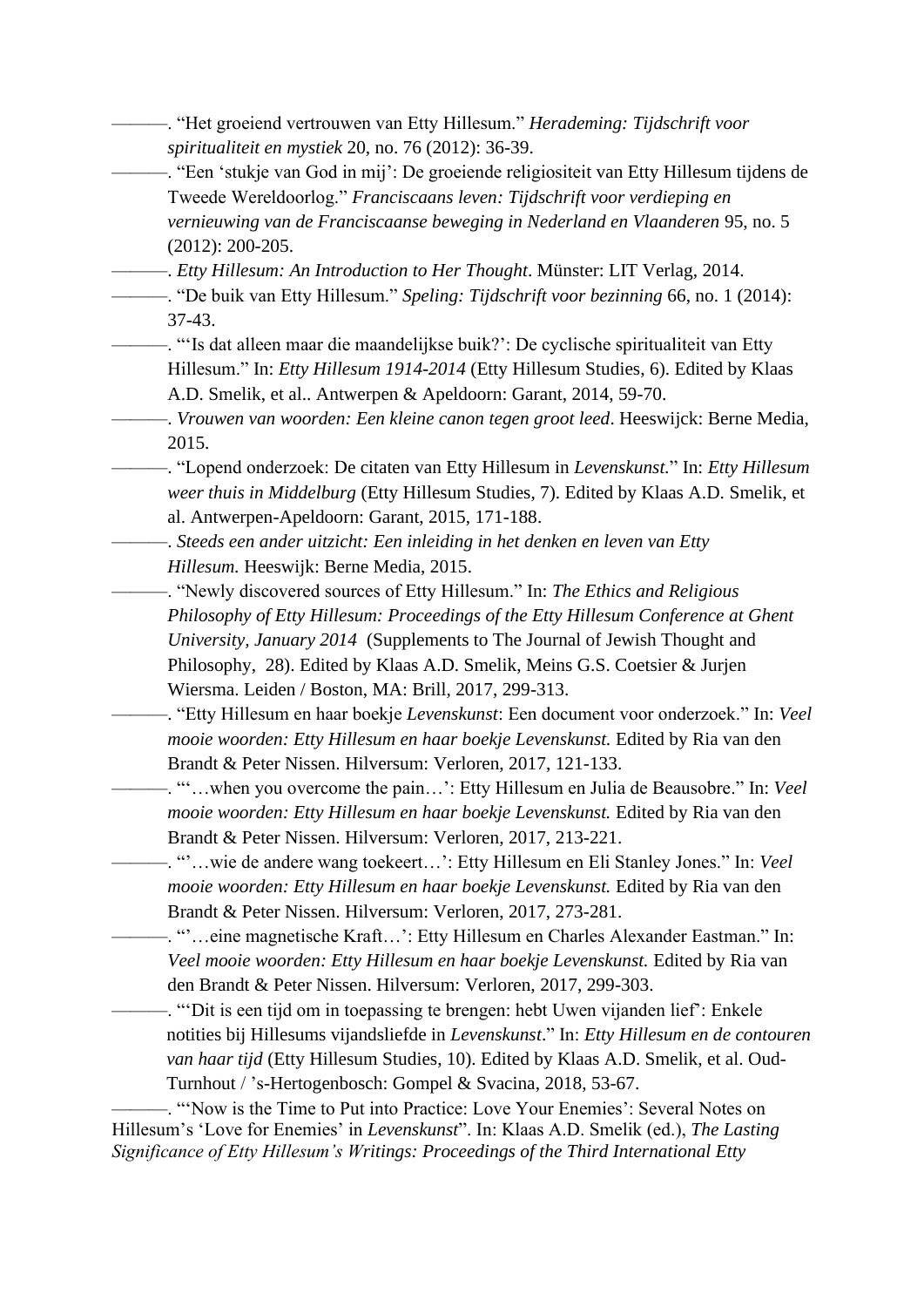*Hillesum Conference at Middelburg, September 2018*. Amsterdam: Amsterdam University Press, 2019, 81-98.

- Brandt, Ria van den, & Alexandra Nagel. "'Driemaal ja en duizend keer nee!' Julius Spier schrijft aan Etty Hillesum." In: *Etty Hillesum 1914-2014* (Etty Hillesum Studies, 6). Edited by Klaas A.D. Smelik, et al. Antwerpen & Apeldoorn: Garant, 2014, 93-103.
	- ———. "De citaten van Etty Hillesum en Henny Tideman in *Levenskunst*: Facsimile, transcriptie en notenapparaat." In: *Veel mooie woorden: Etty Hillesum en haar boekje Levenskunst.* Edited by Ria van den Brandt & Peter Nissen. Hilversum: Verloren, 2017, 11-117.
- Brandt, Ria van den, & Peter Nissen (eds.). *Veel mooie woorden: Etty Hillesum en haar boekje Levenskunst.* Hilversum: Verloren, 2017.
- Brandt, Ria van den, & Klaas A. D. Smelik. "*Wachten jullie op mij?*" *Etty Hillesum in beeld*. Amsterdam: Balans, 2003. [2<sup>nd</sup> revised edition in 2016.]
- ———. *Etty Hillesum in facetten* (Etty Hillesum Studies, 1). Edited by Ria van den Brandt & Klaas A.D. Smelik. Budel: Damon, 2003.
- ———. *Etty Hillesum in Context* (Etty Hillesum Studies, 2). Edited by Ria van den Brandt & Klaas A.D. Smelik. Assen: Van Gorcum, 2007.
- ———. *Etty Hillesum in discours* (Etty Hillesum Studies, 3). Edited by Ria van den Brandt & Klaas A.D. Smelik. Gent: Academia Press, 2011.
- Brandt, Ria van den, Klaas A.D. Smelik & Meins G.S. Coetsier. *Spirituality in the Writings of Etty Hillesum*, *Proceedings of the Etty Hillesum Conference at Ghent University, November 2008*. (Supplements to The Journal of Jewish Thought and Philosophy, 11). Edited by Klaas A.D. Smelik, Ria van den Brandt & Meins G.S. Coetsier. Leiden / Boston, MA: Brill, 2010.

———. *Etty Hillesum in perspectief* (Etty Hillesum Studies, 4). Edited by Klaas A.D. Smelik, Ria van den Brandt & Meins G.S. Coetsier. Gent: Academia Press, 2012.

Brederode, Désanne van. "Etty Hillesum probeerde voluit te leven: Interview met Désanne van Brederode." *Opzij* 26, no. 7/8 (July-August 1998): 80-81.

Breggia, Luciana. *Parole con Etty: Un itinerario verso il presente*. Torino: Claudiana, 2011.

- Brenner, Rachel Feldhay. *Writing as Resistance: Four Women Confronting the Holocaust: Edith Stein, Simone Weil, Anne Frank, Etty Hillesum*. Pennsylvania: Pennsylvania State University Press, 1997.
	- ———. "Etty Hillesum: Self-Search as a Writer in the Hell of Westerbork." In: *Women in the Holocaust: Responses, Insights and Perspective.* Edited by Marcia Sachs Littell. Merion Station: Merion Westfield Press International, 2001, 97-103.
- ———. *Resistencia ante el Holocausto: Edith Stein, Simone Weil, Anna Frank y Etty Hillesum*. Translated by Federico de Carlos Otto. Madrid: Narcea Ediciones, 2005. ———. "Etty Hillesum: A portrait of a Holocaust artist." In: *Spirituality in the Writings of Etty Hillesum: Proceedings of the Etty Hillesum Conference at Ghent University, November 2008* (Supplements to The Journal of Jewish Thought and Philosophy, 11).
	- Edited by Klaas A.D. Smelik, Ria van den Brandt & Meins G.S. Coetsier. Leiden / Boston, MA: Brill, 2010, 235-251.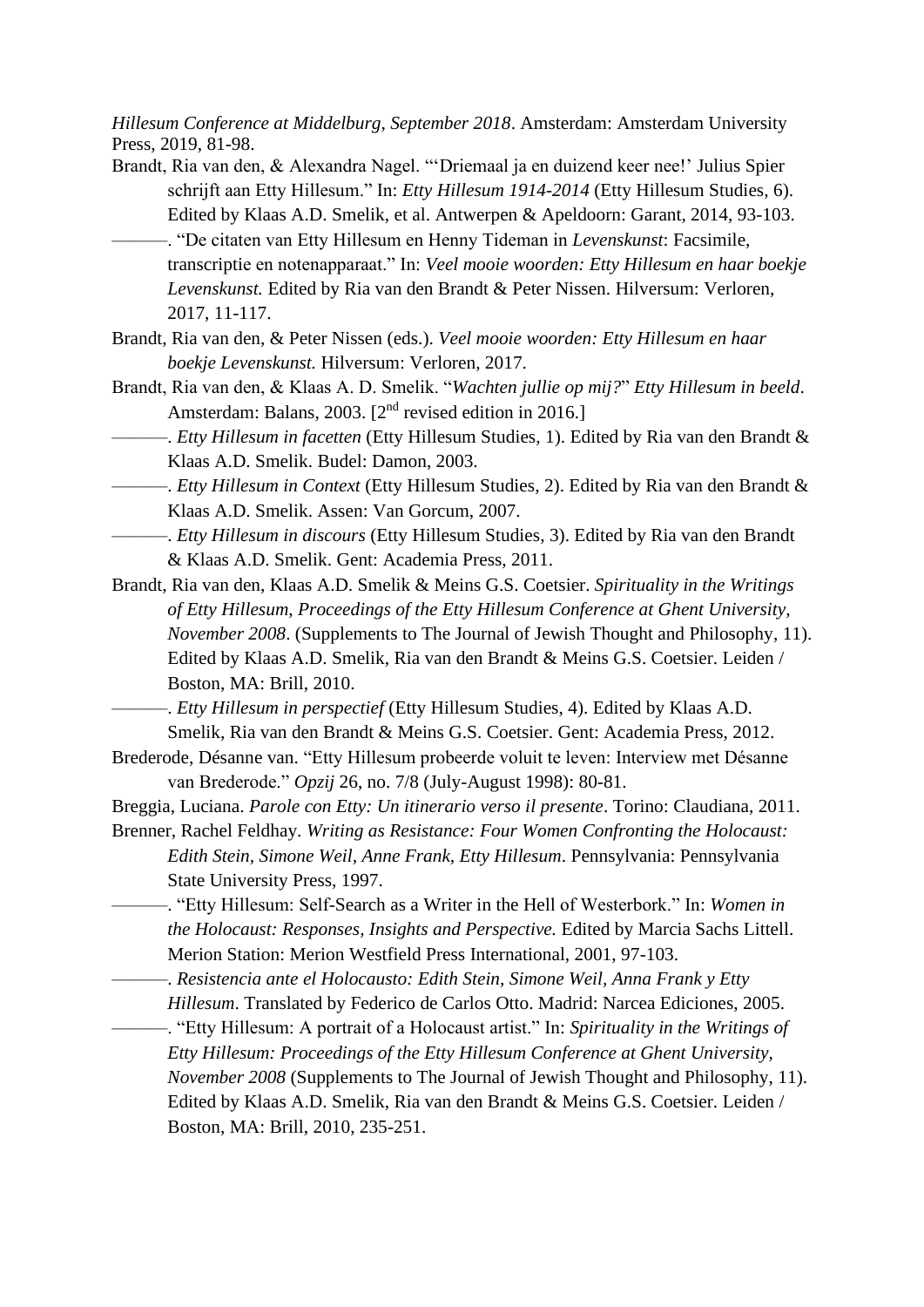- Brezzi, Francesca. "…e continuo a lodare la vita malgrado tutto." In: *Etty Hillesum, Diario 1941-1943: Un mondo 'altro' è possibile*. Edited by Maria Pia Mazziotti & Gerrit Van Oord. Sant'Oreste: Apeiron Editori, 2002, 9-11.
	- ———. "Etty Hillesum: An 'atypical' mystic." In: *Spirituality in the Writings of Etty Hillesum: Proceedings of the Etty Hillesum Conference at Ghent University, November 2008* (Supplements to The Journal of Jewish Thought and Philosophy, 11). Edited by Klaas A.D. Smelik, Ria van den Brandt & Meins G.S. Coetsier. Leiden / Boston, MA: Brill, 2010, 173-190.

Bridonneau, Yves. *Etty Hillesum cahiers et lettres.* [privately printed]. ———. *Etty Hillesum: la Shoah et Dieu*. Saint-Rémy-de-Provence: Édisud, 2014.

- Broca, Alexis. "Etty Hillesum: Une intellectuelle libertaire dans les camps." *Le Magazine litéraire* (December 1, 2008). See [http://www.magazine-litteraire.com/actualite/etty](http://www.magazine-litteraire.com/actualite/etty-hillesum-intellectuelle-libertaire-camps-01-12-2008-34748)[hillesum-intellectuelle-libertaire-camps-01-12-2008-34748](http://www.magazine-litteraire.com/actualite/etty-hillesum-intellectuelle-libertaire-camps-01-12-2008-34748) [retrieved at 5 November 2013].
- Broers, Arjan. *Dwarsliggers in naam van God: Mystici van Hadewijch tot Hillesum*. Baarn / Tielt: Ten Have / Lannoo, 2002.
- ———. "Van iedereen of niemand zijn: Over het Etty Hillesum Centrum in Deventer." In: *Etty Hillesum in facetten* (Etty Hillesum Studies, 1). Edited by Ria van den Brandt & Klaas A.D. Smelik. Budel: Damon, 2003, 153-164.
- Brouns-Wewerinke, Door*. Liefhebben in vrijheid: Het volkomen leven van Etty Hillesum*. Thesis, Tilburg University, 1985.
	- ———. "'Doorgloeid zijn van een warm besef': Etty Hillesum en Kees Schuurman." In: *Veel mooie woorden: Etty Hillesum en haar boekje Levenskunst.* Edited by Ria van den Brandt & Peter Nissen. Hilversum: Verloren, 2017, 229-236.
	- ———. "'Je tiefer es ins Innere geht…': Etty Hillesum en Friedrich Rittelmeyers Johannesevangelie." In: *Veel mooie woorden: Etty Hillesum en haar boekje Levenskunst.* Edited by Ria van den Brandt & Peter Nissen. Hilversum: Verloren, 2017, 245-253.
	- ———. "'Zijt niet bezorgd om Uw leven…': Etty Hillesum, Matteüs en 'de jood Paulus'" In: *Veel mooie woorden: Etty Hillesum en haar boekje Levenskunst.* Edited by Ria van den Brandt & Peter Nissen. Hilversum: Verloren, 2017, 255-267.
- Bühler, Pierre. "Het lichamelijke gebed bij Etty Hillesum." In: *Etty Hillesum weer thuis in Middelburg* (Etty Hillesum Studies, 7). Edited by Klaas A.D. Smelik, et al. Antwerpen-Apeldoorn: Garant, 2015, 85-91.

-. "The Cares of the Pagans: The Reading of Matthew 6:25-34 by Søren Kierkegaard and Etty Hillesum." In: Klaas A.D. Smelik (ed.), *The Lasting Significance of Etty Hillesum's Writings: Proceedings of the Third International Etty Hillesum Conference at Middelburg, September 2018*. Amsterdam: Amsterdam University Press, 2019, 99-113.

- Burnier, Andreas. "Al het grote is er desondanks." In: *Men zou een pleister op vele wonden willen zijn: Reacties op de dagboeken en brieven van Etty Hillesum*. Edited by J.G. Gaarlandt. Amsterdam: Balans, 1989, 186-191.
- Burrell, David. B. "Assessing Statements of Faith: Augustine and Etty Hillesum." Chapter 16. In: *Faith and Freedom: An Interfaith Perspective*: *Challenges in Contemporary Theology*. Malden, MA: Blackwell, 2004.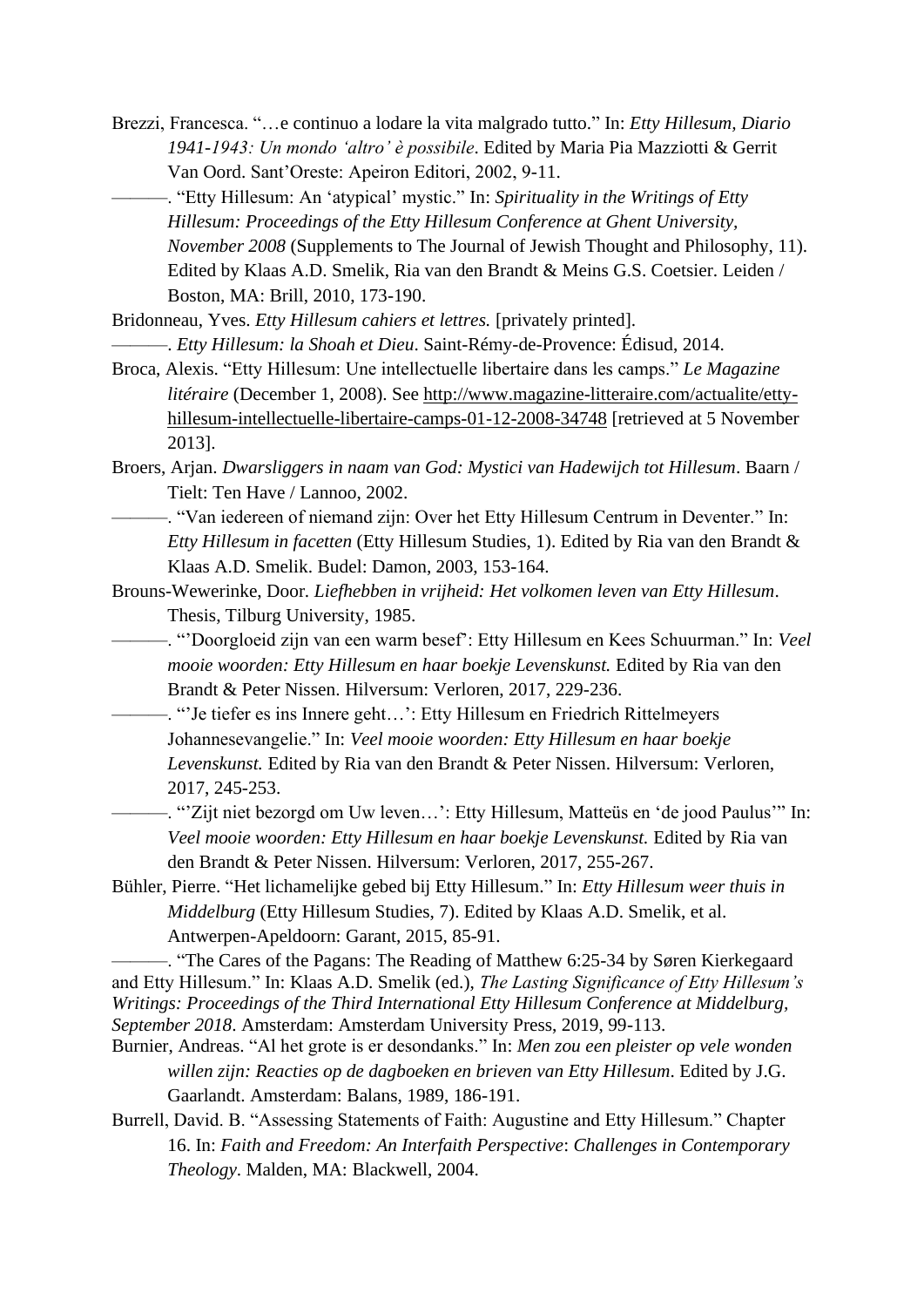- Cales, M.E. *Dagboeken van Etty Hillesum: Bestaat er een verband tussen het razendsnelle ontwikkelingsproces van Etty Hillesum en het ritme van haar schrijven?* Thesis, Paris: Sorbonne University, 1997.
- Camarero Santamaría, D. *La chica que no sabía arrodillarse: Etty Hillesum, 1914-1943.* Burgos: Editorial Monte Carmelo, 2002.
- Capó, Carme. "Etty Hillesum: Ayudar a Dios en Auschwitz." *Cristianismo Protestante* no. 36 (2005): 11–12.
- Capovilla, Nandino, & Betta Tusset. *Nei sandali degli ultimi: In Terra Santa con Etty Hillesum.* Presentazione di Tonio dell'Olio. Milano: Paoline Editoriale Libri, 2005.
- Cartner, John. *Dialogising life: Etty Hillesum, carnival and the holocaust*. PhD thesis, Murdoch University, 2016.
	- ———. "The carnivalesque in the writings and spirituality of Etty Hillesum." In: *The Ethics and Religious Philosophy of Etty Hillesum: Proceedings of the Etty Hillesum Conference at Ghent University, January 2014* (Supplements to The Journal of Jewish Thought and Philosophy, 28). Edited by Klaas A.D. Smelik, Meins G.S. Coetsier & Jurjen Wiersma. Leiden / Boston, MA: Brill, 2017, 119-143.

———. "Dialogizing Life amidst a Culture of Death: Etty Hillesum, Dostoevsky's *Grand Inquisitor* and Nazi Reductionism." In: Klaas A.D. Smelik (ed.), *The Lasting Significance of Etty Hillesum's Writings: Proceedings of the Third International Etty Hillesum Conference at Middelburg, September 2018*. Amsterdam: Amsterdam University Press, 2019, 115-127. Cassells, Cyrus. "Life Indestructible." *Kenyon Review,* New Series 13, no. 4 (1991): 32-39.

- Cazeaux, Brigitte. "Etty Hillesum ou l'amour de la vie." *Les cahiers du college* no. 39 (2009): 2-5.
- Cereja, Federico. "La deportazione degli ebrei italiani: Alcune linee di lettura." In: *L'esperienza dell'Altro: Studi Su Etty Hillesum*. Edited by Gerrit Van Oord. Sant'Oreste: Apeiron Editori, 1990, 43-52.
- Chalier, Catherine. "Une vie bouleversée: Journal 1941-1943 par Etty Hillesum." *Esprit* (August-September 1985): 122ff.
	- ———. "Etty Hillesum: Rejoindre la vie que je portais en moi." In: *Le désir de conversion*. Paris: Editions du Seuil, 2011, 229ff.

Cherifi, Corinne. "Lettres de Westerbork, d'Etty Hillesum." *Artelio* (February 28, 2005); see [http://nerial.free.fr/artelio/artelio/print\\_337.html](http://nerial.free.fr/artelio/artelio/print_337.html) [retrieved at 5 November 2013].

Cherry, Stephen. "Patience and Hope in the Writings of Julian of Norwich and Etty Hillesum." In: Klaas A.D. Smelik (ed.), *The Lasting Significance of Etty Hillesum's Writings: Proceedings of the Third International Etty Hillesum Conference at Middelburg, September 2018*. Amsterdam: Amsterdam University Press, 2019, 129-138.

- Clement, Marja. "'Hineinhorchen' en schrijven: De taal van Etty Hillesum." In: *Etty Hillesum weer thuis in Middelburg* (Etty Hillesum Studies, 7). Edited by Klaas A.D. Smelik, et al. Antwerpen-Apeldoorn: Garant, 2015, 15-36.
	- ———. "*Hineinhorchen* and writing: The language use of Etty Hillesum." In: *Reading Etty Hillesum in Context.* Edited by Klaas A.D. Smelik, Gerrit Van Oord & Jurjen Wiersma. Amsterdam: Amsterdam University Press, 2018, 51-77.

———. "Het meisje dat niet knielen kon: Etty Hillesum en de beweging naar binnen." In: *Etty Hillesum en de contouren van haar tijd* (Etty Hillesum Studies, 10). Edited by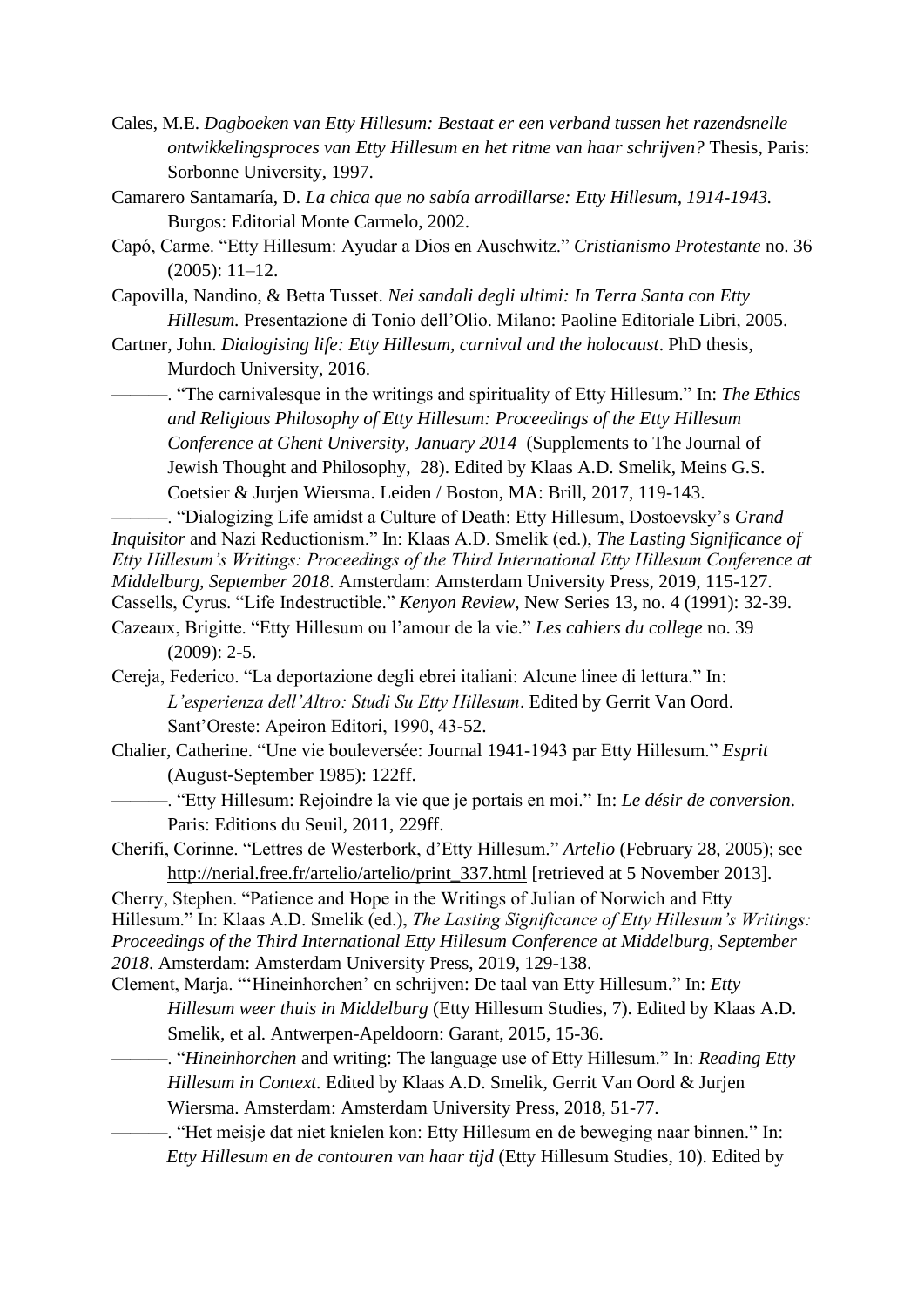Klaas A.D. Smelik, et al. Oud-Turnhout / 's-Hertogenbosch: Gompel & Svacina, 2018, 69-100.

———. "The Girl Who Could Not Kneel: Etty Hillesum and the Turn Inward." In: Klaas A.D. Smelik (ed.), *The Lasting Significance of Etty Hillesum's Writings: Proceedings of the Third International Etty Hillesum Conference at Middelburg, September 2018*. Amsterdam: Amsterdam University Press, 2019, 139-155.

- Clement, Marja, Klaas A.D. Smelik, Meins G.S. Coetsier, Janny van der Molen, Gerrit Van Oord & Jurjen Wiersma (eds.). *Etty Hillesum weer thuis in Middelburg* (Etty Hillesum Studies, 7)*.* Antwerpen-Apeldoorn: Garant, 2015.
- Clerc, Jeanne-Marie. "Pour une sagesse concentrationnaire: Le journal d'Etty Hillesum." In: *Le registre sapiential: Le livre de sagesse ou les visages de Protée*. Edited by Sylvie Freyermuth. Bern: Peter Lang, 2007, 243-252.

———. *Etty Hillesum écrivain: Écrire avant Auschwitz.* Paris: L'Harmattan, 2012.

- Coccia, Maria. *Etty Hillesum: L'amore oltre la giustizia*. Prefazione di Angela Ales Bello. Roma: Edizioni Universitarie Romane, 2014.
- Coelho, Alexandra Lucas. "Etty vai ajudar Deus." *Ípsilon* (02/05/2008): 8-11.
- Coetsier, Meins G.S. "God? ... Licht in het duister: Twee denkers in barre tijden: De Duitse filosoof Eric Voegelin en de Nederlands-Joodse schrijfster Etty Hillesum." In: *Etty Hillesum in Context* (Etty Hillesum Studies, 2). Edited by Ria van den Brandt & Klaas A.D. Smelik. Assen: Van Gorcum, 2007, 16-35.
- ———. "Johanna Smelik: Friendship." Interview with Johanna Smelik. Film, *EHOC Archives*, June 2007.
- ———. "'Heaven in Hell': A Voegelinian Exploration of the Life and Writings of Etty Hillesum." *Annual Meeting of the American Political Science Association (APSA)*. Chicago, 2007: 1-7.
- ———. *Etty Hillesum and the Flow of Presence: A Voegelinian Analysis*. Eric Voegelin Institute Series in Political Philosophy. Studies in Religion and Politics. Columbia, MO: University of Missouri Press, 2008.
	- ———. "Etty Hillesum and the Light of Faith: A Voegelinian Analysis." *Modern Age: A Quarterly Review* 50, no. 3 (2008): 198-206.
	- ———. "'God, the Creative Ground of Existence' in Voegelin, Etty Hillesum and Martin Buber: A Response to Richard Dawkins." In: *The God Delusion*. *Annual Meeting of the American Political Science Association (APSA)*. Boston, 2008: 1-20.
		- ———. "Etty Hillesum and the Experience of Reason: Voegelin, Buber & Levinas." In: *Visiting Speaker Series, Department of Philosophy*, Seminar Room of the Moore Institute, Galway University. Galway, 2008: 1-22.
- ———. "A Heaven-Gram for World Politics: Hillesum, Heschel and Rilke Rescuing God in Exile." In: *Annual Meeting of the American Political Science Association (APSA)*. Toronto, 2009: 1-16.
- ———. "Strijd om God: Om het behoud van de menselijke waardigheid." *Tijdschrift voor theologie* 49, no. 4 (2009): 373-390.
	- ———. "'*You-Consciousness*'—Towards Political Theory: Etty Hillesum's Experience and Symbolization of the Divine Presence." In: *Spirituality in the Writings of Etty Hillesum: Proceedings of the Etty Hillesum Conference at Ghent University,*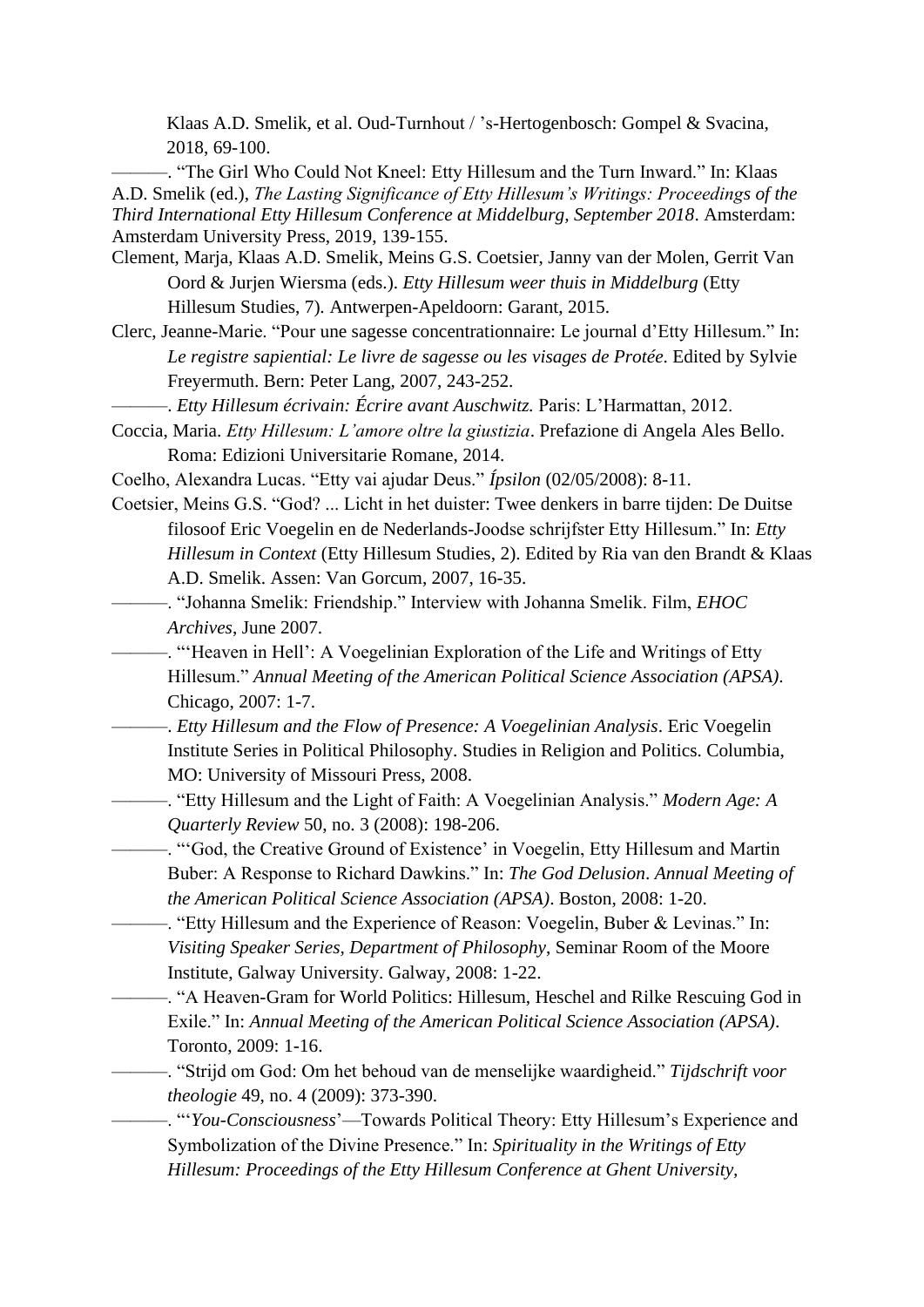*November 2008* (Supplements to The Journal of Jewish Thought and Philosophy, 11). Edited by Klaas A.D. Smelik, Ria van den Brandt & Meins G.S. Coetsier. Leiden / Boston, MA: Brill, 2010, 103-124.

- ———. "Etty Hillesum als hedendaagse spirituele figuur voor Joden en Christenen." In: *Wil er iemand mijn Messias zijn? Nieuwe verlossers en hedendaagse spirituele meesters*. Edited by Didier Pollefeyt & Ellen de Boeck. Leuven: Acco, 2010, 145-178.
- ———. "Etty Hillesum and the Spiritual Search: An Analysis of the Diaries and Letters 1941-1943. In the light of Martin Buber, Emmanuel Levinas and Dietrich Bonhoeffer." Thesis, Ghent University, 2012.
	- ———. "Etty Hillesum and the Integral Spirituality of Dialogue: Explorations with Martin Buber." *Studies in Spirituality* 22 (2012): 243-274.
	- ———. "'Humanity's Secret Code': Bonhoeffer and Hillesum and the New Science of Political Theology." *XI. International Bonhoeffer Congress*, Sigtuna, Sweden, 2012: 1-9.
- ———."Dialogisch leven in tijden van 'Godsverduistering': Martin Buber en Etty Hillesum." In: *Etty Hillesum in Perspectief* (Etty Hillesum Studies, 4). Edited by Klaas A.D. Smelik, Ria van den Brandt & Meins G.S. Coetsier. Gent: Academia Press, 2012 , 33- 47.
	- ———. "'Nous sommes tous responsables': Etty Hillesum en Emmanuel Levinas." In *Etty Hillesum in Relatie* (Etty Hillesum Studies, 5). Edited by Klaas A.D. Smelik, et al. Gent: Academia Press, 2013, 97-120.
	- ———. "'Humanity's Secret Code': Bonhoeffer and Hillesum and the New Science of Political Theology." In: *Dem Rad in die Speichen fallen / A Spoke in the Wheel: Das politische in der theologie Dietrich Bonhoeffers / The Political in the Theology of Dietrich Bonhoeffer*. Edited by Kirsten Busch Nielsen, Ralf Karolus Wüstenberg, Jens Zimmermann. Gütersloh: Gütersloher Verlagshaus, 2013, 203-219.
	- ———. "Time, Memory, and Restless Hearts: Notes on Augustine in Voegelin and Hillesum," In: *Monument and Memory: 4th Nordic Conference in Philosophy of Religion, Stockholm School of Theology,* Sweden, 2013: 1-12.
	- ———. *The Existential Philosophy of Etty Hillesum: An Analysis of her Diaries and Letters* (Supplements to the Journal of Jewish Thought and Philosophy, 22). Leiden / Boston, MA: Brill, 2014.
	- ———. "'Incipit exire, qui incipit amare': Augustinus en Etty Hillesum." In: *Etty Hillesum 1914-2014* (Etty Hillesum Studies, 6). Edited by Klaas A.D. Smelik, et al. Antwerpen & Apeldoorn: Garant, 2014, 119-139.
	- ———. "Esthetische spiegels: Etty Hillesum en Rainer Maria Rilke." In: *Etty Hillesum weer thuis in Middelburg* (Etty Hillesum Studies, 7). Edited by Klaas A.D. Smelik, et al. Antwerpen-Apeldoorn: Garant, 2015, 107-134.
	- ———. "Etty Hillesum's ethical consciousness and the history of Jewish philosophy." In: *The Ethics and Religious Philosophy of Etty Hillesum: Proceedings of the Etty Hillesum Conference at Ghent University, January 2014* (Supplements to The Journal of Jewish Thought and Philosophy, 28). Edited by Klaas A.D. Smelik, Meins G.S. Coetsier & Jurjen Wiersma. Leiden / Boston, MA: Brill, 2017, 23-48.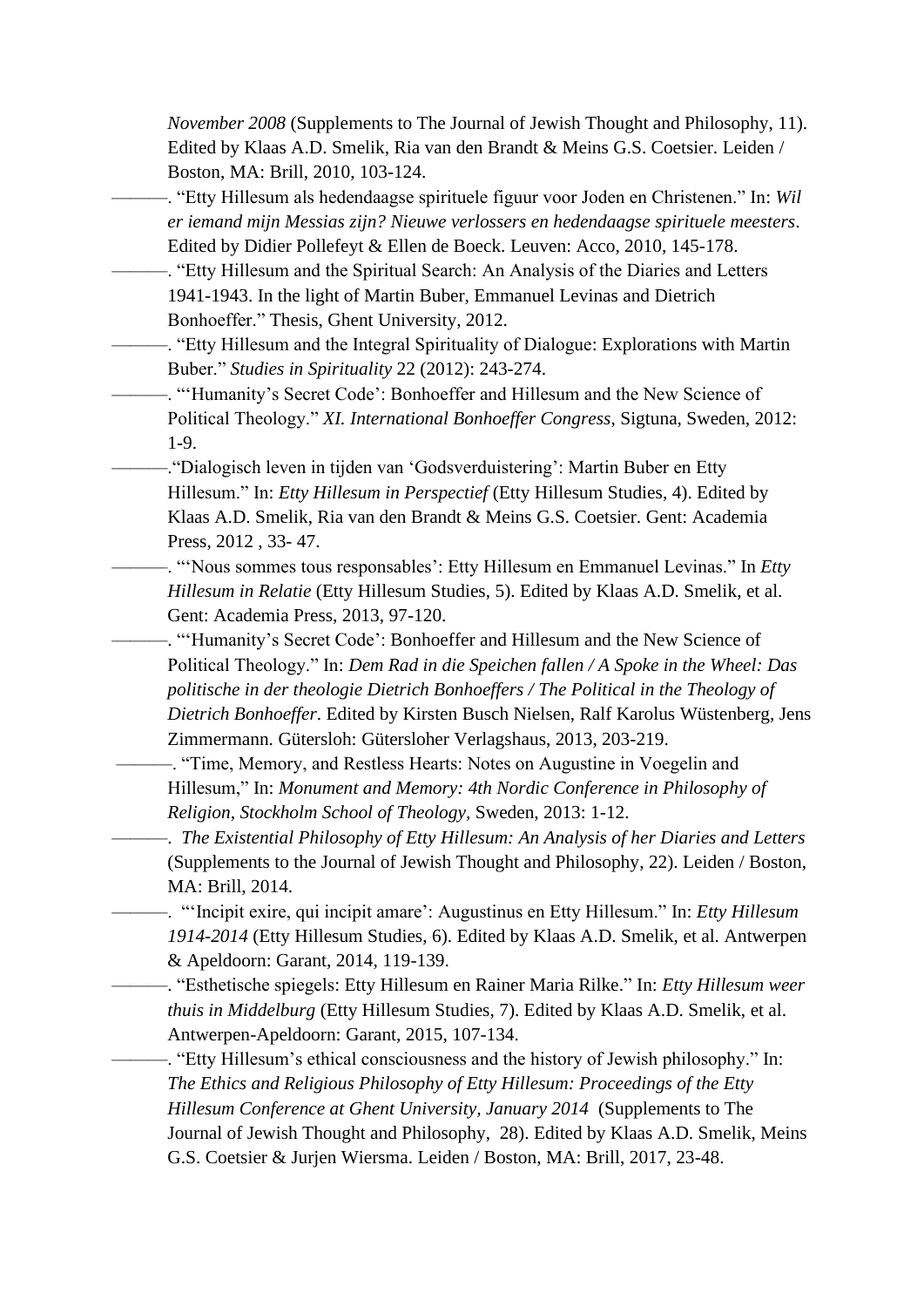- ———. "Vrijheidsberoving als menselijke grenssituatie: Etty Hillesum en Viktor Frankl over de zin van het bestaan." In: *Etty Hillesum en het pad naar zelfverwerkelijking* (Etty Hillesum Studies, 9). Edited by Klaas A.D. Smelik, et al. Antwerpen-Apeldoorn: Garant, 2017, 25-68.
- ———. "'Aesthetic mirrors': Etty Hillesum and Rainer Maria Rilke." In: *Reading Etty Hillesum in Context.* Edited by Klaas A.D. Smelik, Gerrit Van Oord & Jurjen Wiersma. Amsterdam: Amsterdam University Press, 2018, 183-225.
- Coetsier, Meins G.S., Klaas A.D. Smelik, & Ria van den Brandt (eds.). *Spirituality in the Writings of Etty Hillesum: Proceedings of the Etty Hillesum Conference at Ghent University, November 2008* (Supplements to the Journal of Jewish Thought and Philosophy, 11). Leiden / Boston, MA: Brill, 2010.
- ———. *Etty Hillesum in Perspectief* (Etty Hillesum Studies, 4). Ghent: Academia Press, 2012.
- Coetsier, Meins G.S., Klaas A.D. Smelik, Gerrit Van Oord, Denise de Costa, Janny van der Molen & Jurjen Wiersma (eds.). *Etty Hillesum in Relatie* (Etty Hillesum Studies, 5). Gent: Academia Press, 2013.
- ———. *Etty Hillesum 1914-2014* (Etty Hillesum Studies, 6). Antwerpen & Apeldoorn: Garant, 2014.
- Coetsier, Meins G.S., Klaas A.D. Smelik, Marja Clement, Janny van der Molen, Gerrit Van Oord & Jurjen Wiersma (eds.), *Etty Hillesum weer thuis in Middelburg* (Etty Hillesum Studies, 7)*.* Antwerpen-Apeldoorn: Garant, 2015, 37-49.
- Coffey, Kath. "The Voice of Etty Hillesum." *Midstream* 34, no. 3 (1988): 24-25.
- Cohen, Monique Lise. *Etty Hillesum: Une lecture juive.* Paris: Orizons, 2013*.*
- Comer, Sylvia. "Etty Hillesum: The Girl Who Learned to Pray and the Spiritual Exercises." *Review for Religious* 49 (1990): 865-873.
- Commers, Ronald. "Loving-kindness, hatred, and moral indignation: Etty Hillesum and Vladimir Jankélévitch, *Ordo amoris*." In: *Reading Etty Hillesum in Context.* Edited by Klaas A.D. Smelik, Gerrit Van Oord & Jurjen Wiersma. Amsterdam: Amsterdam University Press, 2018, 459-477.
- Comte-Sponville, André. "Etty Hillesum: J'aurais aimé être son amant." *Clés* 69 (February-March 2011).
- Cornuz, Michel. *Le ciel est en toi: Introduction à la mystique chrétienne*. Genève: Labor et Fides, 2003: 35-41.
- Costa, Denise de. "Ceci n'est pas une cigarette: Een detaillistische lezing van Etty Hillesum." *Lover: Literatuuroverzicht voor de vrouwenbeweging* 18, no. 3 (1991): 140-145.
	- ———. "Nageslacht: Over Etty Hillesum." *Lust & Gratie* (Winter 1993): 81-84.
- ———. "Etty Hillesum: Beeldhouwster van de ziel." In: *Een beeld van een vrouw*. Edited by Rosi Braidotti. Kampen: Kok Agora, 1993, 109-127.
	- ———. "Hoe 'vrouwelijk' waren Anne Frank en Etty Hillesum? Interview met Denise de Costa." *Opzij* 21, no. 1 (January 1993): 82-83.

———. "Fifty years after the War: Anne Frank and Etty Hillesum Revisited." In: *(W)Righting the Nineties: Papers presented at the ERASMUS-conference: Gent, May 1994*. Edited by Nicole Rowan. English Department, Ghent University, 1995, 11-16.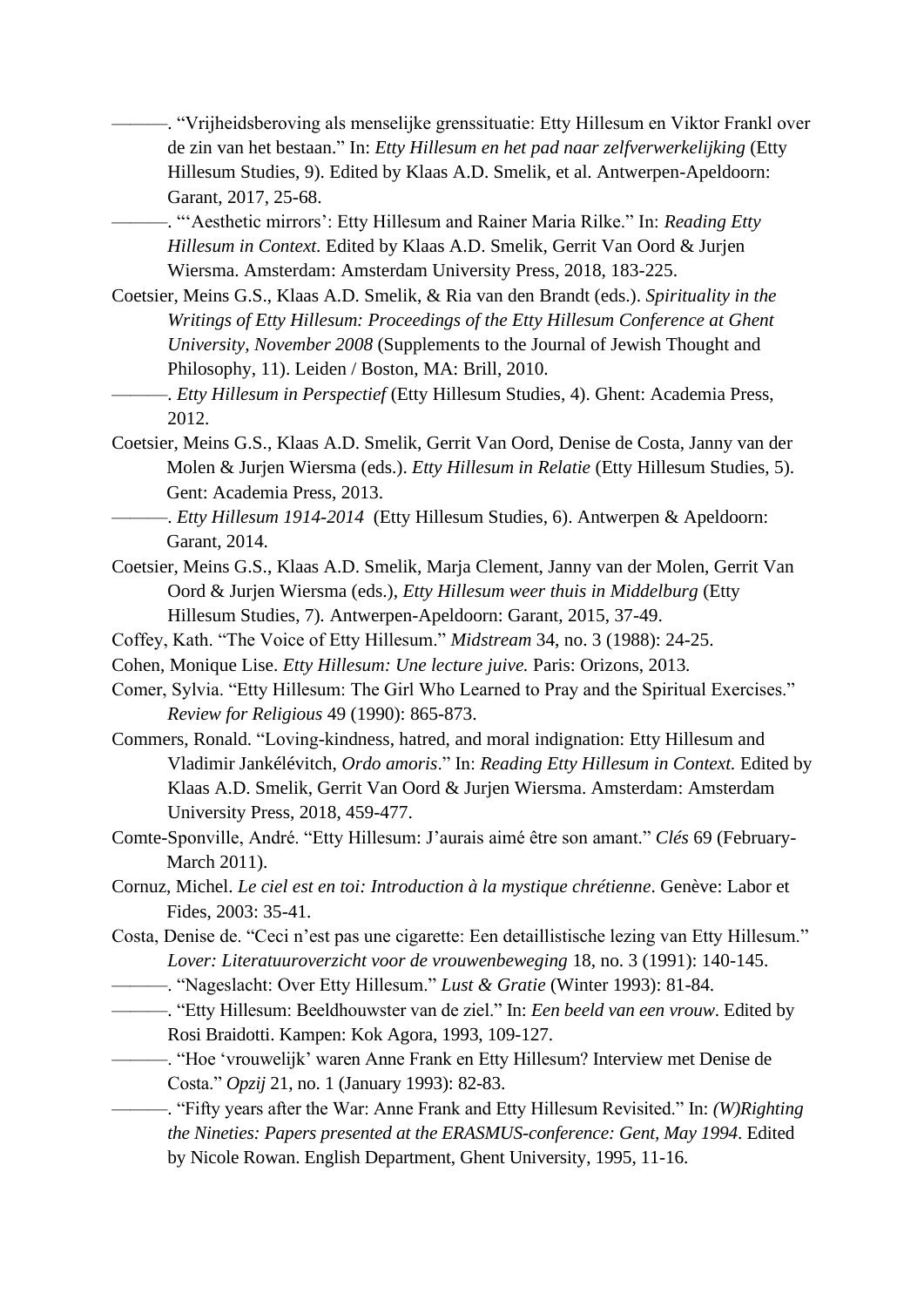- ———. *Anne Frank en Etty Hillesum: Spiritualiteit, schrijverschap, seksualiteit*. Amsterdam: Balans, 1996.
- ———. *Anne Frank and Etty Hillesum: Inscribing Spirituality and Sexuality*. Translated by Mischa F.C. Hoyinck & Robert E. Chesal. New Brunswick, NJ: Rutgers University Press, 1998.
- ———."Anne Frank and Etty Hillesum: Diarists*.*" In: *Anne Frank: Reflections on Her Life and Legacy*. Edited by Hyman A. Enzer & Sandra Solotaroff-Enzer. Urbana & Chicago, IL: University of Illinois Press, 2000, 214-222.
- ———. "Etty Hillesum: Dagboekschrijven als innerlijke weg." *Speling: Tijdschrift voor bezinning* 53, no. 2 (June 2001): 65-68.
- ———. "Fel oranje en vuurrood: Hoe een Nederlands proefschrift over Etty Hillesum gekleurd werd door de Franse filosofie." In: *Etty Hillesum in facetten* (Etty Hillesum Studies, 1). Edited by Ria van den Brandt & Klaas A.D. Smelik. Budel: Damon, 2003, 77-91.
- ———. *Met pen en penseel: Levenskunst van Anne Frank, Etty Hillesum en Charlotte Salomon*. Etty Hillesum lecture. Deventer: Thieme, 2003.
- ———. "Etty Hillesum: 'Ecriture feminine'?" In: *Spirituality in the Writings of Etty Hillesum: Proceedings of the Etty Hillesum Conference at Ghent University, November 2008* (Supplements to The Journal of Jewish Thought and Philosophy, 11). Edited by Klaas A.D. Smelik, Ria van den Brandt & Meins G.S. Coetsier. Leiden / Boston, MA: Brill, 2010, 269-278.
	- ———. "Un arancione vivace e un rosso scuro. Come una tesi di dottorato olandese su Etty Hillesum fu colorata dalla filosofia francese." In: *Etty Hillesum: Studi sulla vita e l'opera.* Edited by Gerrit Van Oord. Sant'Oreste: Apeiron Editori, 2013, 24-34.
- ———. "De ene eeuw is het massamoord en de volgende een economische crisis: De betekenis van Etty Hillesum voor onze tijd." *Spiegelbeeld* 21 no. 4 (april 2014): 66- 69.
- ———. "De nieuwe tijd, die zeker komen zal: De actualiteitswaarde van Etty Hillesum". In: *Etty Hillesum 1914-2014* (Etty Hillesum Studies, 6). Edited by Klaas A.D. Smelik, et al. Antwerpen & Apeldoorn: Garant, 2014, 15-26.

———. "Bright orange and crimson: How a Dutch dissertation on Etty Hillesum was coloured by French philosophy." In: *Reading Etty Hillesum in Context.* Edited by Klaas A.D. Smelik, Gerrit Van Oord & Jurjen Wiersma. Amsterdam: Amsterdam University Press, 2018, 431-444.

———. "Etty Hillesum and Charlotte Salomon: Pregnancy as a Theme in Their Lives and Works." In: Klaas A.D. Smelik (ed.), *The Lasting Significance of Etty Hillesum's Writings: Proceedings of the Third International Etty Hillesum Conference at Middelburg, September 2018*. Amsterdam: Amsterdam University Press, 2019, 157-164.

- Costa, Denise de, & Ton Jorna. *Van aandacht en adem tot ziel en zin*: *Honderd woorden uit het levensbeschouwend idioom van Etty Hillesum.* Utrecht: Kwadraat, 1999.
- Costa, Denise de, Ton Jorna & Marijn ten Holt. *De moed hebben tot zichzelf: Etty Hillesum als inspiratiebron bij levensvragen*. Utrecht: Kwadraat, 1999.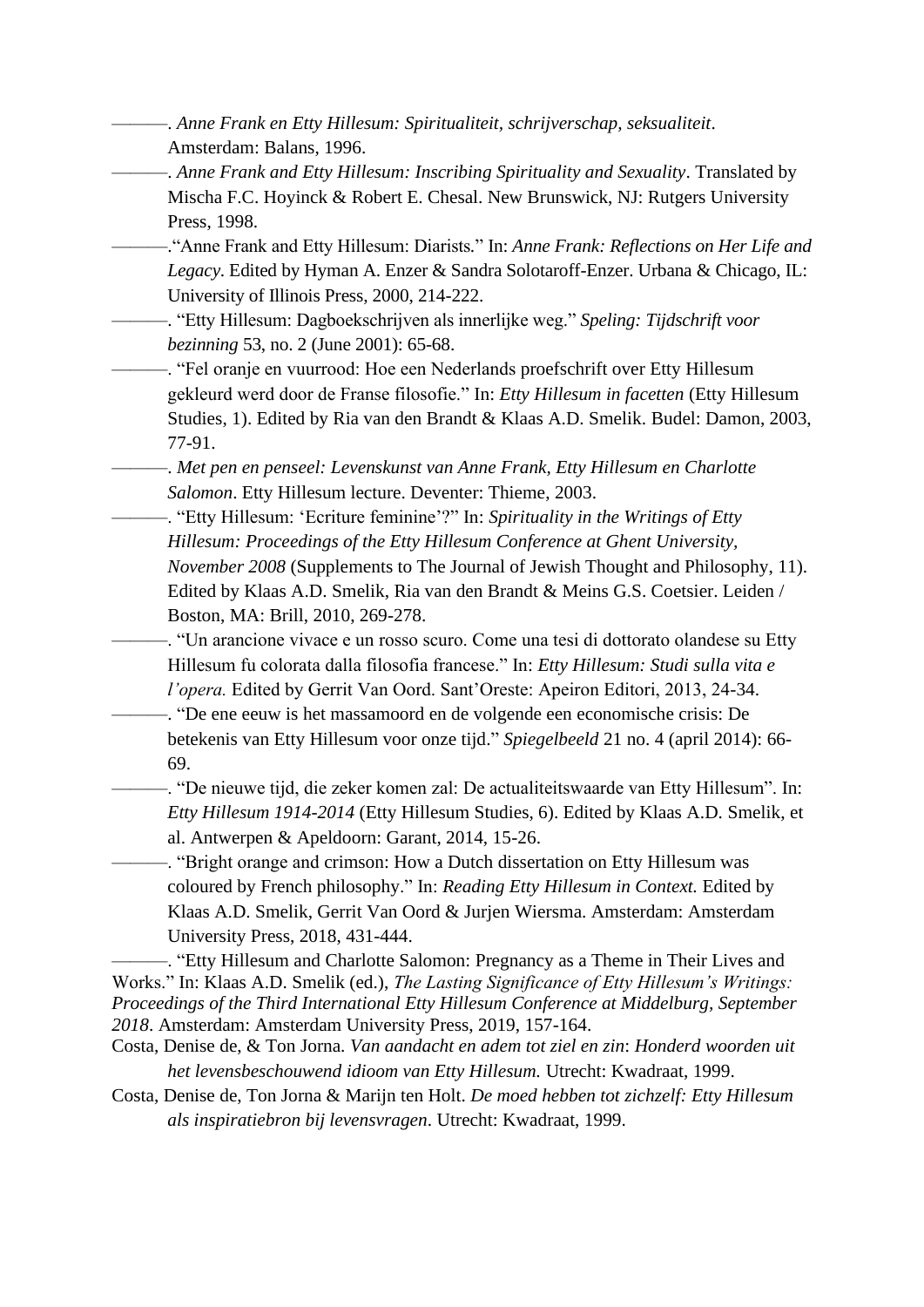- Costa, Denise de, Klaas A.D. Smelik, Gerrit Van Oord, Meins G.S. Coetsier, Janny van der Molen & Jurjen Wiersma (eds.). *Etty Hillesum in Relatie* (Etty Hillesum Studies, 5). Gent: Academia Press, 2013.
	- ———. *Etty Hillesum 1914-2014* (Etty Hillesum Studies, 6). Antwerpen & Apeldoorn: Garant, 2014.
- Costa, João Bernard da. "Etty, a rapariga que aprendeu a ajoelhar-se (I)" *Público* 2 (25 May 2008): 9.
- ———. "Etty, a rapariga que aprendeu a ajoelhar-se (II)" *Público* 2 (1 June 2008): 11. Cottrau, A. "Etty Hillesum." *Una città per il dialogo* 70 (2002): 11-32.
- Cousin, Roger. "Etty Hillesum." *Mémoires de guerre* (26 August 2012) ; see <http://www.memoiresdeguerre.com/article-hillesum-etty-109427157.html> [retrieved at 5 November 2013].
- Couto, Patricia. "Witnesses and victims of massacre: The literary testimony of Samuel Usque and Etty Hillesum." In: *Spirituality in the Writings of Etty Hillesum: Proceedings of the Etty Hillesum Conference at Ghent University, November 2008* (Supplements to The Journal of Jewish Thought and Philosophy, 11). Edited by Klaas A.D. Smelik, Ria van den Brandt & Meins G.S. Coetsier. Leiden / Boston, MA: Brill, 2010, 335- 350.
	- ———. "Saint, cyber phenomenon, thinker, or poet: Etty Hillesum in Portugal." In: *Reading Etty Hillesum in Context.* Edited by Klaas A.D. Smelik, Gerrit Van Oord & Jurjen Wiersma. Amsterdam: Amsterdam University Press, 2018, 419-430.

———. "Wandering Beyond Words: Etty Hillesum and Clarice Lispector". In: Klaas A.D. Smelik (ed.), *The Lasting Significance of Etty Hillesum's Writings: Proceedings of the Third International Etty Hillesum Conference at Middelburg, September 2018*. Amsterdam: Amsterdam University Press, 2019, 165-175.

———. "Heilige, denker, dichter of feminist: De receptie van Etty Hillesum in Portugal." In: *Etty Hillesum en de receptie van haar dagboeken* (Cahiers Etty Hillesum, 1). Edited by Klaas A.D. Smelik, et al. Oud-Turnhout / 's-Hertogenbosch: Gompel & Svacina, 2020, 101-110. Daenen, Lies (ed.). *Etty Hillesum: Volledig Leven* (SPES cahier). Leuven & Gent: SPES-

forum & Yunus Publishing, 2015.

- Dalsace, Rabbin Yeshaya. "Etty Hillesum dialogue intime avec Dieu." *Massorti* (November 2011). See [http://www.massorti.com/Etty-Hillesum-dialogue-intime-avec,](http://www.massorti.com/Etty-Hillesum-dialogue-intime-avec) [retrieved at 5 November 2013].
- Dam, Paul van. *Bijvoorbeeld Etty Hillesum*. Hilversum: Gooi en Sticht, 1983.
- Dekker, Jeanine & Peter Sijnke. "Etty Hillesum: Monument van geestelijk verzet." In: *Het leven in Middelburg, nr.3: Middelburgers van naam en faam*. Edited by Jeanine Dekker. Middelburg: Optima & Zeeuws Archief, 2016, 74-75.
- Delaye, Alain. *Sagesses concordantes: Quatre maîtres pour notre temps: Etty Hillesum, Vimala Thakar, Prajnânpad, Krishnamurti.* Paris: Accarias, 2003.

———. Etty Hillesum: Mystique sans frontières. Nantes: Editions Almathée, 2014.

Delforge, Jacques. "Faire front à la violence: Lecture et analyse de trois témoignages." A.I.E.M.P.R. (17 July 2008). See <http://www.aiempr.org/articles/pdf/aiempr34.pdf> [retrieved at 5 November 2013].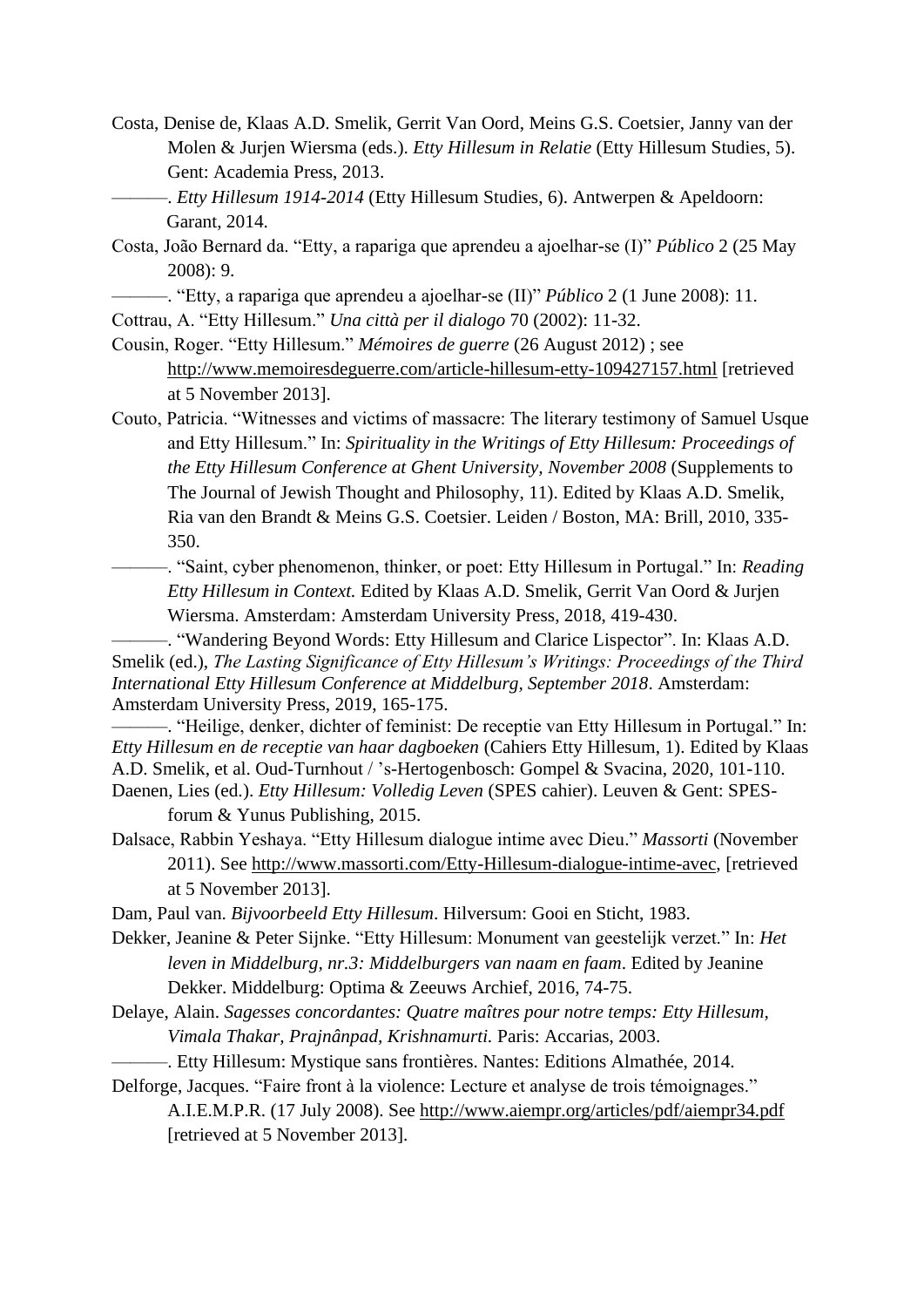- Delville, J. P., et al., *Mystiques et politiques: Une lecture de Bernard de Clairvaux, Claire d'Assise, Julienne de Cornillon, Edith Stein, Etty Hillesum et des sept Pères trappistes de Tibhirine* (Trajectoires, 15). Bruxelles: Lumen Vitae, 2005.
- Deriu, Marco. "Etty Hillesum: La forza di una vita vissuta intensamente." *ALFAzeta* no. 60 (1996): 54-59.
- ———. "L'altro nell'io: Etty Hillesum ed il conflitto dell'essere: Intervista a Frediano Sessi."*ALFAzeta* no. 60 (1996): 32–37.
	- ———. "La resistenza esistenziale di Etty Hillesum."*ALFAzeta* no. 60 (1996): 8-15.
- Des Pres, Terrence. "Eros, God and Auschwitz." In: *Men zou een pleister op vele wonden willen zijn: Reacties op de dagboeken en brieven van Etty Hillesum*. Edited by G.J. Gaarlandt. Amsterdam: Balans, 1989, 68-73.
- Devoto, Andrea. "Prospettività e assertività nel messaggio di Etty Hillesum." In: *L'esperienza dell'Altro: Studi su Etty Hillesum*. Edited by Gerrit Van Oord. Sant'Oreste: Apeiron Editori, 1990, 129-136.
- Dijk, Annette van. "Verlangen en mystieke ervaring: Enkele gedachten over de relatie tussen mystiek, literatuur en de geschriften van Etty Hillesum." *Praktische Humanistiek: Themanummer Etty Hillesum* 9, no. 1 (1999): 36-46.
	- ———. "'… de zich onnaspeurlijk wijzigende tijdgeest…': Etty Hillesum en Simon Vestdijk." In: *Veel mooie woorden: Etty Hillesum en haar boekje Levenskunst.* Edited by Ria van den Brandt & Peter Nissen. Hilversum: Verloren, 2017, 181-183.
	- ———. "'Honestum petimus usque': Etty Hillesum en Albert Verwey." In: *Veel mooie woorden: Etty Hillesum en haar boekje Levenskunst.* Edited by Ria van den Brandt & Peter Nissen. Hilversum: Verloren, 2017, 185-190.
		- ———. "'Wie grote kracht voelt is zacht': Etty Hillesum en Frederik van Eeden." In: *Veel mooie woorden: Etty Hillesum en haar boekje Levenskunst.* Edited by Ria van den Brandt & Peter Nissen. Hilversum: Verloren, 2017, 191-193.
	- ———. "'Selig sind die Sanftmütigen…': Etty Hillesum en Giovanni Papini." In: *Veel mooie woorden: Etty Hillesum en haar boekje Levenskunst.* Edited by Ria van den Brandt & Peter Nissen. Hilversum: Verloren, 2017, 269-272.
- Dijkstra, Carl. "Ex captivitate salus: Etty Hillesum en Carl Schmitt: een ongemakkelijke vergelijking." In: *Etty Hillesum en het pad naar zelfverwerkelijking* (Etty Hillesum Studies, 9). Edited by Klaas A.D. Smelik, et al. Antwerpen-Apeldoorn: Garant, 2017, 89-125.
	- ———. "Het gebeuren en de gebeurtenis: Een Hegeliaans perspectief op Etty Hillesum en Adèle d'Osmond." In: *Etty Hillesum en de contouren van haar tijd* (Etty Hillesum Studies, 10). Edited by Klaas A.D. Smelik, et al. Oud-Turnhout / 's-Hertogenbosch: Gompel & Svacina, 2018, 101-136.
- Di Porto, Bruno. "Etty Hillesum: La ragazza che prese Dio per mano." *Il Tempo e l'idea: Una finestra ebraica sul mondo. Quindicinale di attualità e cultura* 8 (2000): 59-65.
- Dittrich, Kathinka. *Berlijn - Amsterdam 1920 -1940: Wisselwerkingen.* Amsterdam: Querido, 1982.

Dobner, Cristiana. *Etty Hillesum: Pagine mistiche*. Milan: Ancora, 2007.

———. *Il Volto: Principio di interiorià: Edith Stein, Etty Hillesum*. Genova: Marietti, 2012.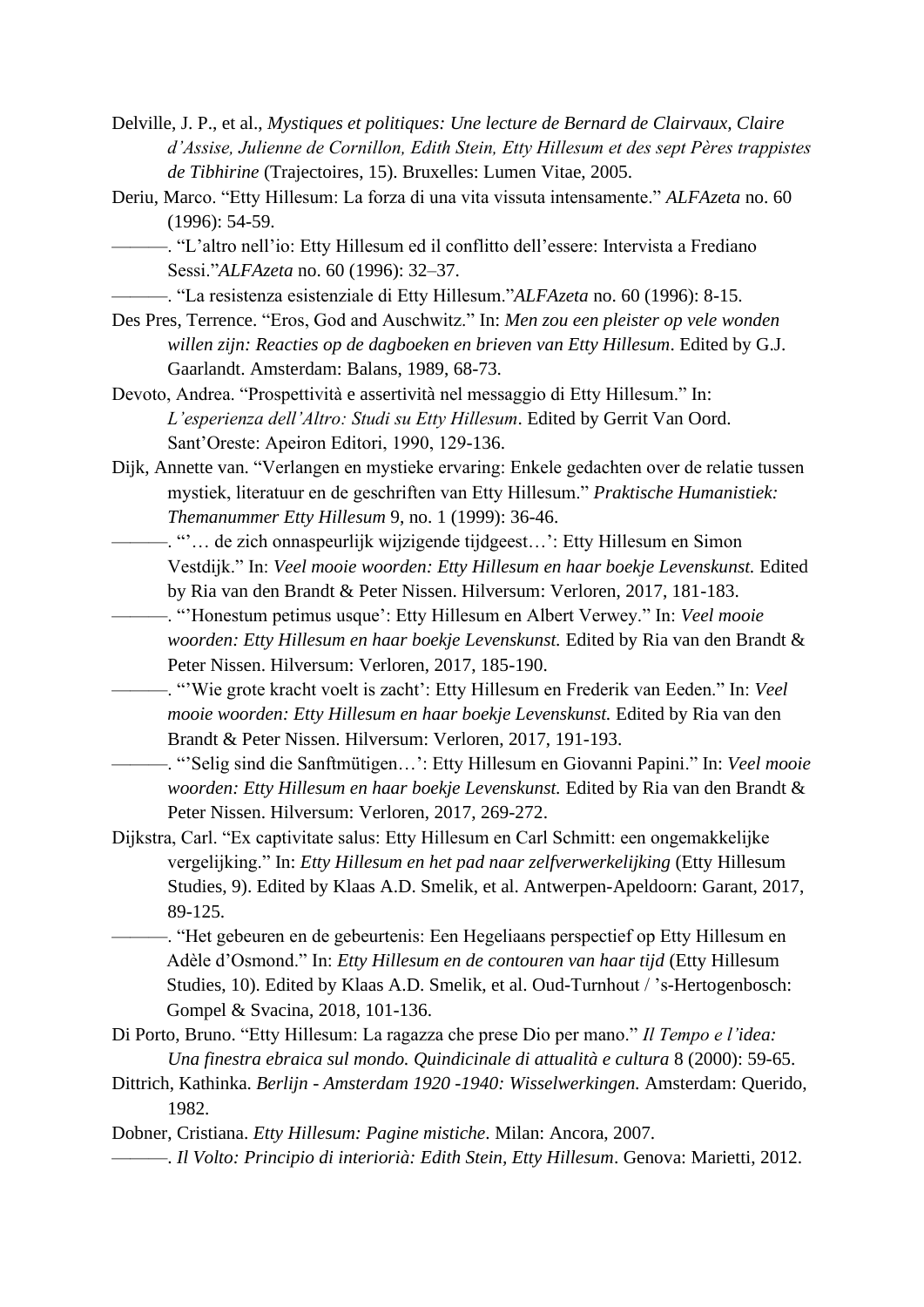- Dongen, Marian van. "Tegenstelling in eenheid: Erotiek en mystiek in het werk van Etty Hillesum." *Lust & Gratie* 22 (Summer 1989): 8-23.
- Downey, Michael. "A Balm for all Wounds: The Spiritual Legacy of Etty Hillesum." *Spirituality Today* 40 (Spring 1988): 18-35.

———. "Penning Patterns of Transformation: Etty Hillesum and Thomas Merton." *Merton Annual: Studies in Culture, Spirituality and Social Concerns* 4 (1991): 77-95.

- Dreifuss, Gustav. "Individuation under Extreme Conditions: Men Zou Een Pleister op Vele Wonden Willen Zyn (We Should Be Willing to Act as a Balm for All Wounds); An Interrupted Life–The Diaries of Etty Hillesum 1941-1943." *The San Francisco Jung Institute Library Journal* 10, no. 4 (1992): 59-64.
- Dresden, Sem. "Etty Hillesum: Identiteit als opgave en oplossing." *De Gids* 159, no. 3 (1990): 159-169.

Dreyer, Pascal. *Etty Hillesum: Une voix bouleversante*. Parijs, Desclée de Brouwer, 1997. ———. *Etty Hillesum: Una testimonianza del Novecento*. Roma: Edizioni Lavoro, 2000.

———. "C'est à nous d'aider Dieu." *La vie* no. 2920 (August 2001).

- Driehuis, Jelka. *Holocaust-literatuur in Nederlands: Een studie naar de representatie van Westerbork in werk van Etty Hillesum, Philip Mechanicus, en Jacques Presser.* Thesis, University of Amsterdam, 1993.
- Ducrocq, Anne. *Petite anthologie spirituelle pour réenchanter le quotidien.* Paris: Editions Albin Michel, 2011.

———. "Etty Hillesum, une vie bouleversante." See

- <http://www.cles.com/enquetes/article/etty-hillesum-une-vie-bouleversante> [retrieved at 5 November 2013].
- Dutter, Cécilia. *Etty Hillesum: Une voix dans la nuit*. Paris: Lafont, 2010.
- ———. "Habiter sa vie d'une paisible densité humaine." *La Vie* no. 3522 (February 2013).
- ———. *Un coeur universel: Regards croisés sur Etty Hillesum*. En collaboration avec Delphine Horvilleur, Alain Delaye, Ghaleb Bencheich, Jacques Arènes et Emmanuel Jaffelin. Paris: Editions Salvator, 2013.
- Duval, Armand. *Etty Hillesum: Quand souffle l'Esprit: Essai*. Paris: François-Xavier de Guibert, 2010.
- Eggehorn, Ylva. *Att ta ansvar för Gud: Om hängivenhet som motstånd*. Stockholm: Cordia, 2004.
- *Verantwoordelijk voor God: Denken en doen van Etty Hillesum en Dietrich Bonhoeffer*. Kampen: Ten Have, 2005.
- Eisenberg, J. "Connaissez-Vous Etty?" *Information Juive* (1999): 1-16.
- Epicoco, Luigi Maria. *Il Dio «Salvato»: Etty Hillesum tra storia e profezia*. Rome: Nova Itinera, 2006.
	- ———. *Etty Hillesum: Introduzione ad una donna.* Todi: Tau editrice, 2013.
- Ergas, Yasmine. "Growing up Banished: A Reading of Anne Frank and Etty Hillesum." In *Behind the Lines: Gender and the Two World Wars*. Edited by M. Randolph Higonnet. New Haven, CT: Yale University Press, 1987, 84-95.
	- ———. "Growing up banished: A reading of Anne Frank and Etty Hillesum." In: *A Scholarly Look at The Diary of Anne Frank*. Edited by H. Bloom. Philadelphia: Chelsea House Publishers, 1999.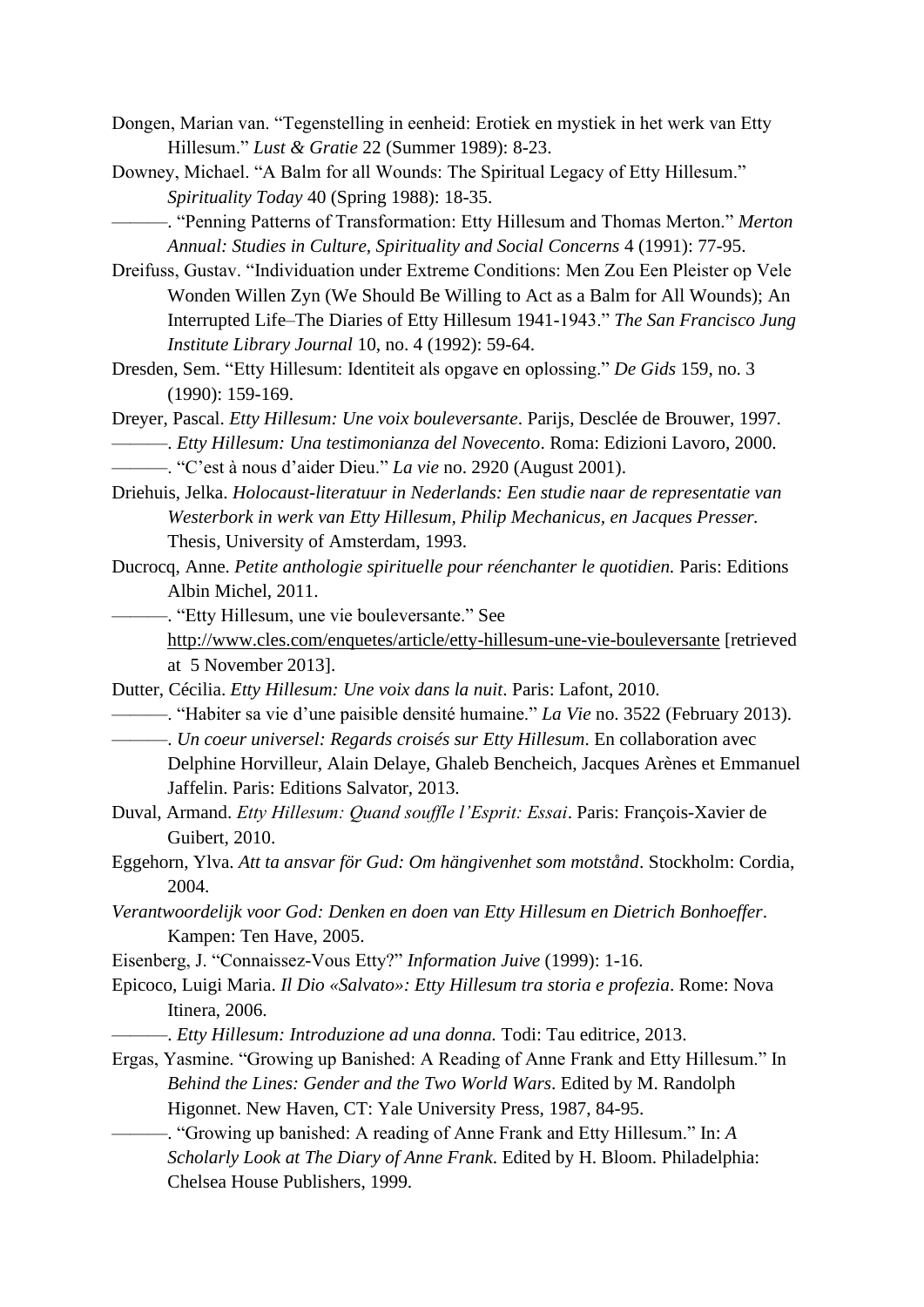Essunger, Maria. "The phantom of God in the (auto-)biographical writings of Hélène Cixous and Etty Hillesum." In: *The Ethics and Religious Philosophy of Etty Hillesum: Proceedings of the Etty Hillesum Conference at Ghent University, January 2014*  (Supplements to The Journal of Jewish Thought and Philosophy, 28). Edited by Klaas A.D. Smelik, Meins G.S. Coetsier & Jurjen Wiersma. Leiden / Boston, MA: Brill, 2017, 205-220.

———. "'Verbalize, Vocalize, Visualize': Creative Death and Performative Writing in the Testimonies of Hillesum and Levi." In: Klaas A.D. Smelik (ed.), *The Lasting Significance of Etty Hillesum's Writings: Proceedings of the Third International Etty Hillesum Conference at Middelburg, September 2018*. Amsterdam: Amsterdam University Press, 2019, 177-188. Ester, Hans. "De spiritualiteit van Etty Hillesum als wapen tegen het kwaad van de Nazi-

terreur." *Sophie* 5, no. 1 (2015): 45-49.

———. "'Verschrikkelijker dan het godsgericht…': Etty Hillesum en Walter Schubart." In: *Veel mooie woorden: Etty Hillesum en haar boekje Levenskunst.* Edited by Ria van den Brandt & Peter Nissen. Hilversum: Verloren, 2017, 205-212.

———. "'Jede Gewalt in der Welt wirkt fort…': Etty Hillesum en Walther Rathenau." In: *Veel mooie woorden: Etty Hillesum en haar boekje Levenskunst.* Edited by Ria van den Brandt & Peter Nissen. Hilversum: Verloren, 2017, 237-244.

Etty, Elsbeth. *De pagina monologen: Waarden en normen in de media: Voordracht in het kader van de Etty Hillesumlezing 2001*. Heerde: Langhout & De Vries, 2001.

———. *Etty Hillesum: Introduzione ad una donna.* Todi, Tau Editrice, 2013.

Evans, Mary. "Gender and the Literature of the Holocaust: The Diary of Etty Hillesum." *Women: A Cultural Review* 2, no. 12 (2001): 325-335.

———. "Etty Hillesum: Gender, the modern and the literature of the holocaust." In: *Reading Etty Hillesum in Context.* Edited by Klaas A.D. Smelik, Gerrit Van Oord & Jurjen Wiersma. Amsterdam: Amsterdam University Press, 2018, 371-377.

Falque, Odile. "Mystique du quotidien avec Etty Hillesum." *Revue Adolescence* 26, no. 1 (2008): 23-39.

Fasani, Laura. *Guardare, nominare e giudicare le cose del mondo: Lo sguardo lucido di Etty Hillesum e Simone Weil*. Thesis, Università Ca' Foscari, Venezia, 2014/2015.

———. "Twee vrouwen in opstand: Simone Weil en Etty Hillesum." In: *Etty Hillesum en de contouren van haar tijd* (Etty Hillesum Studies, 10). Edited by Klaas A.D. Smelik, et al. Oud-Turnhout / 's-Hertogenbosch: Gompel & Svacina, 2018, 137-151.

———. "A "No" that Is an Affirmation: Etty Hillesum and Simone Weil Against the Laws of Force." In: Klaas A.D. Smelik (ed.), *The Lasting Significance of Etty Hillesum's Writings: Proceedings of the Third International Etty Hillesum Conference at Middelburg, September 2018*. Amsterdam: Amsterdam University Press, 2019, 189-198.

- Fenoulhet, Jane. "Intimate Emancipation: Mystical Experience in the Work of Carry van Bruggen and Etty Hillesum." *Forum for Modern Language Studies* 42, no. 3 (2006): 214-225.
- Fens, Kees. "Naar een woestijn van medemensen." In: *Men zou een pleister op vele wonden willen zijn: Reacties op de dagboeken en brieven van Etty Hillesum*. Edited by J.G. Gaarlandt. Amsterdam: Balans, 1989, 6-10.
- Ferri, Edgarda. *Un gomitolo aggrovigliato è il mio cuore. Vita di Etty Hillesum*. Milano, La nave di Teseo, 2017.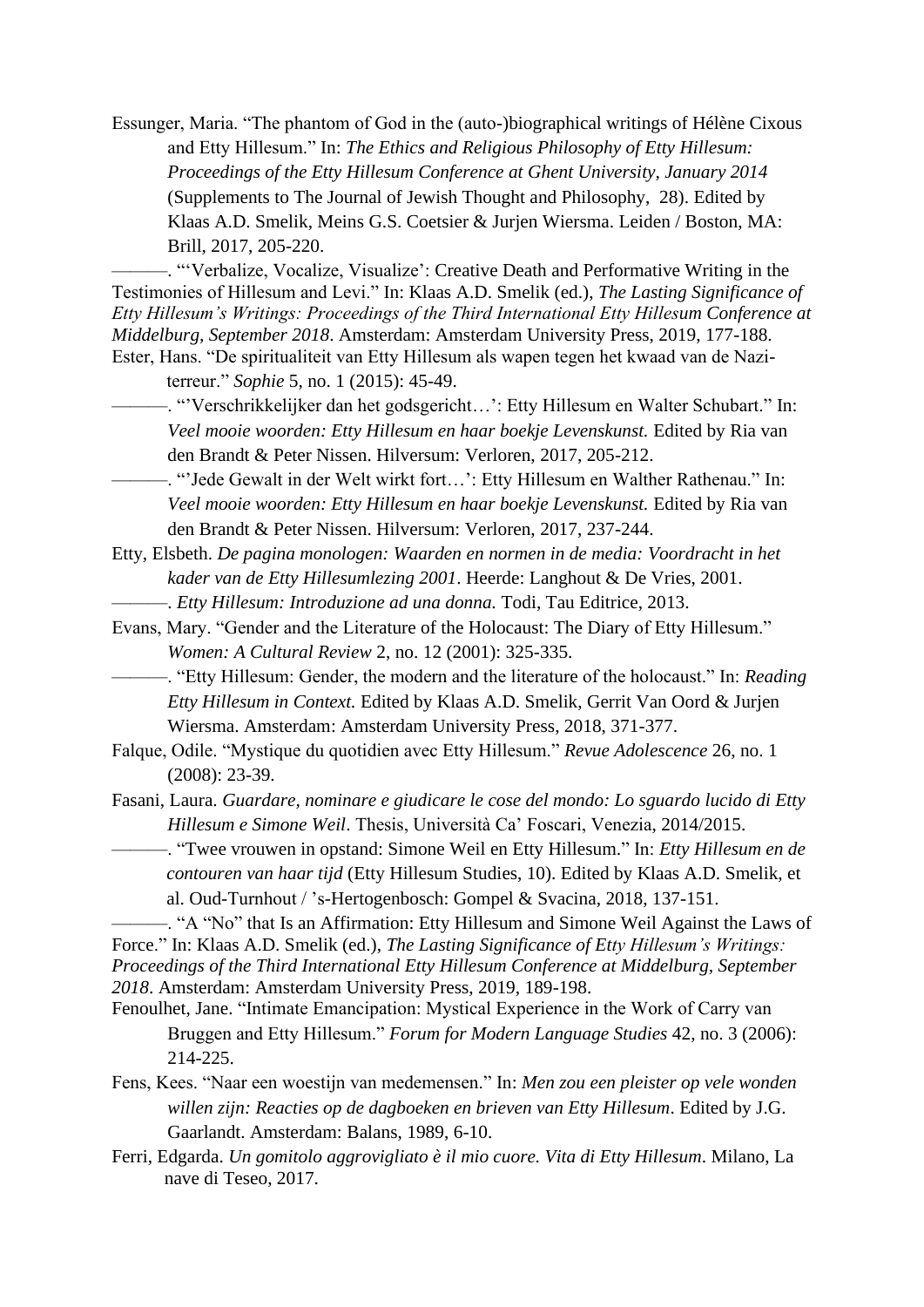- Ferrière, Pierre. "Etty Hillesum, chemin de pauvreté." *Fois et Cultures* no. 4 (December 2008).
- Ferrière, Pierre, & Isabelle Meeûs-Michiels. *Prier 15 jours avec Etty Hillesum*. Bruyères-le-Châtel (Essonne): Nouvelle Cité, 2005.
- ———. *Meditiamo 15 giorni con Etty Hillesum*. Milano: Paoline, 2006.
- ———. *Doch, es gibt eine andere Wirklichkeit: Meditieren mit Etty Hillesum*. Oberpframmern: Verlag Neue Stadt, 2014.
- Filippa, Marcella. "Etty, o la ricerca del silenzio e della semplicità." In: *Etty Hillesum: Una testimone del Novecento*. Edited by Pascal Dreyer. Rome: Edizioni Lavoro, 2000, 163-177.
- ———. "Ripensare Etty Hillesum." *L'indice del mese* 22, no. 2 (2002).
- ———. "Un mondo 'altro' è possibile: Roma celebra Etty Hillesum." *Via Po* (2002).
- Fimiani, Antonella. *Donna della parola: Etty Hillesum e la scrittura che dà origine al mondo.* (Apeiron Saggi, 14). Sant'Oreste: Apeiron, 2017.
- Flinders, Carol. *Enduring Lives: Portraits of Women and Faith in Action.* New York: Jeremy P. Tarcher / Penguin, 2006. [reprint: Maryknoll, NY: Orbis Books, 2013].
- Fournier, Pierre-André. "Etty Hillesum, héroïne de la condition humaine." *Progrès Echo* (20 November 2011) . See [http://mondieuetmontout.com/Mgr.-Pierre-Andre-Fournier-](http://mondieuetmontout.com/Mgr.-Pierre-Andre-Fournier-2011-Etty-Hillesum-heroine-de-la-condition-humaine-Salon-du-livre.html)[2011-Etty-Hillesum-heroine-de-la-condition-humaine-Salon-du-livre.html](http://mondieuetmontout.com/Mgr.-Pierre-Andre-Fournier-2011-Etty-Hillesum-heroine-de-la-condition-humaine-Salon-du-livre.html) [retrieved at 5 November 2013].
- Frank, Evelyne. *Avec Etty Hillesum: Dans la quête du bonheur, un chemin inattendu: Une lecture d'Une vie bouleversée et des Lettres de Westerbork.* Genève: Labor et Fides, 2002.
	- ———. *Con Etty Hillesum alla ricerca della felicità un cammino inatteso: Una lettura del Diario e delle Lettere da Westerbork*. Milano: Gribaudi, 2005.
- ———. "Trouw zijn aan zichzelf, in de geschriften van Etty Hillesum zoals vertaald in het Frans." In: *Etty Hillesum in discours* (Etty Hillesum Studies, 3). Edited by Ria van den Brandt & Klaas A.D. Smelik. Gent: Academia Press, 2011, 35-47.
- Fromaget, Michel. *Un joyau dans la nuit: Introduction à la vie spirituelle d'Etty Hillesum*. Paris: Desclée de Brouwer, 2014
- Funk, Viola. *La chose que je n'ose pas nommer: (Un)articulated lived experience in the journals of Marie Bashkirtseff and Etty Hillesum*. Thesis, Vancouver: Simon Fraser University, 1997.
- Gaarlandt, Jan Geurt. "Introduction." In: Etty Hillesum. *An Interrupted Life: The Diaries of Etty Hillesum, 1941-1943*. New York: Pantheon Books, 1984, vii-xiv.
- ———. "Introduction." In: Etty Hillesum. *Letters from Westerbork*. New York: Random House, 1986, xi-xviii.
	- ———. (ed). *Men zou een pleister op vele wonden willen zijn: Reacties op de dagboeken en brieven van Etty Hillesum*. Amsterdam: Balans, 1989.

———. "Men zou een pleister op vele wonden willen zijn." In: *Men zou een pleister op vele wonden willen zijn: Reacties op de dagboeken en brieven van Etty Hillesum*. Edited by J.G. Gaarlandt. Amsterdam: Balans, 1989, ix-xi.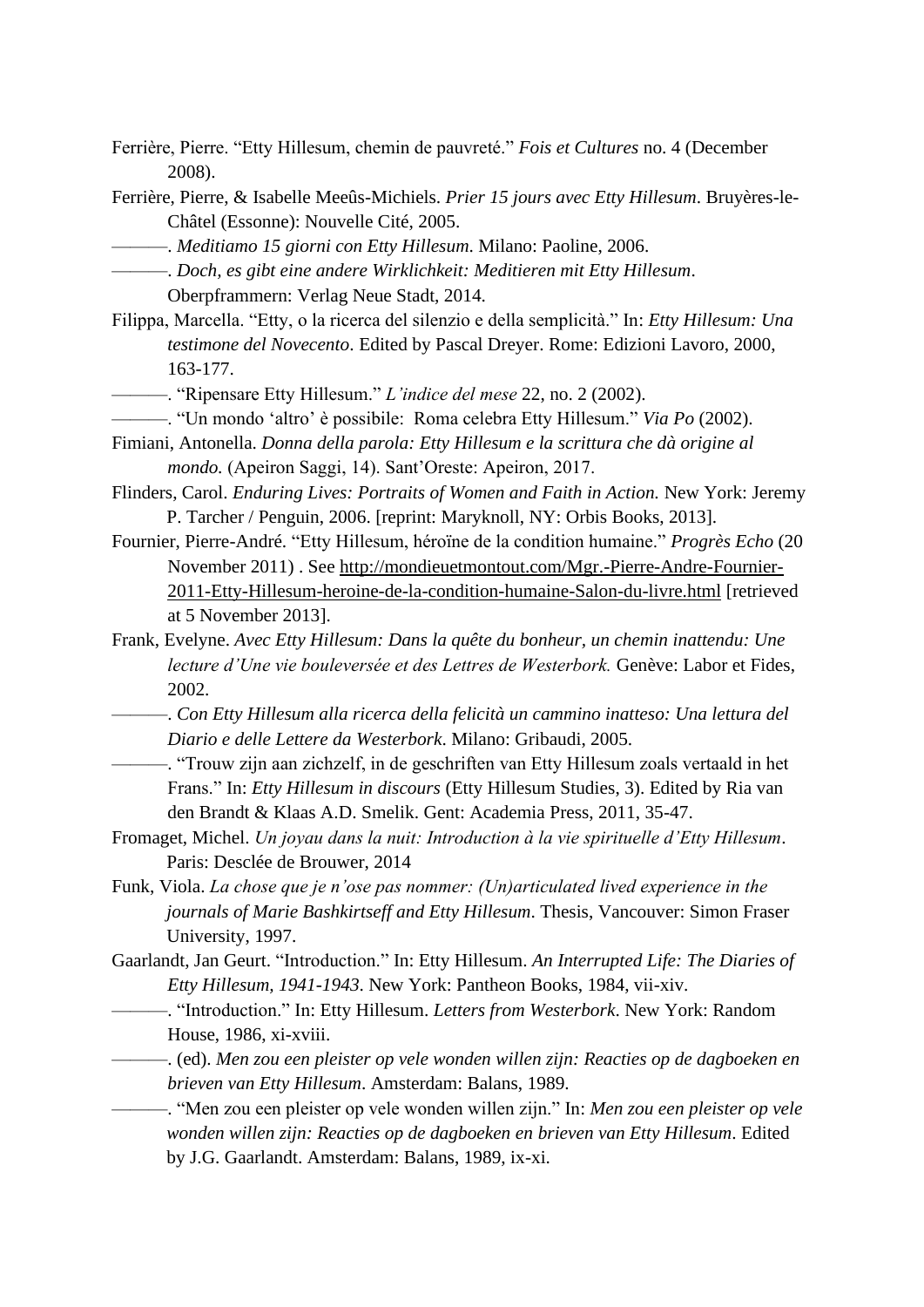———. "Context, Dilemmas, and Misunderstandings During the Composition and Pflublication of *An Interrupted Life: Etty Hillesum's Diary, 1941-1943*." In: *Spirituality in the Writings of Etty Hillesum: Proceedings of the Etty Hillesum Conference at Ghent University, November 2008* (Supplements to The Journal of Jewish Thought and Philosophy, 11). Edited by Klaas A.D. Smelik, Ria van den Brandt & Meins G.S. Coetsier. Leiden / Boston, MA: Brill, 2010, 365-375.

Gaeta, Giancarlo. "La gratuità come categorie dell'agire politico." *Linea ombra* no. 74 (1992): 6-10.

———. "Costruire il futuro a partire da se stessi: Un vero senso della storia: La lezione di umanità di Etty Hillesum." *ALFAzeta* no. 60 (1996): 44-47.

———. "Woolf, Weil, Hillesum: La libertà di pensare le cose come sono." *Lo Straniero* 1, no. 1 (1997).

———. "Scrittura diaristica e trascendenza in Etty Hillesum." *Intersezioni* 19, no. 3 (1999): 379-388.

———. "Etty Hillesum: Destino di massa e coscienza storica." In: *Religione per il nostro tempo.* Edited by Giancarlo Gaeta. Roma: Edizioni E/O, 2000, 53-66.

———. "Genesi di una trasformazione interiore." *Lo Straniero* 4, no. 21 (2002): 5-9.

———. *Il privilegio di giudicare: Scritti su Etty Hillesum*. Sant'Oreste: Apeiron Editori, 2016.

———. "De vorm van het ik en het scheppend verlangen." In: *Etty Hillesum en het pad naar zelfverwerkelijking* (Etty Hillesum Studies, 9). Edited by Klaas A.D. Smelik, et al. Antwerpen-Apeldoorn: Garant, 2017, 173-181.

Gagné, Laurie Brands. *The Uses of Darkness: Women's Underworld Journeys, Ancient and Modern.* Notre Dame, IN.: University of Notre Dame Press, 2000.

Gaillardetz, Richard R. "Etty Hillesum, Suffering and Sexuality: Reflections on Passionate Living." *Spirituality* 6 (May-June, 2000): 148-152.

———. "Sexual Vulnerability and a Spirituality of Suffering: Explorations in the Writing of Etty Hillesum." *Pacifica* 22, no. 1 (February 2009): 75-89.

Galen Last, Dick van, & Rolf Wolfswinkel. *Anne Frank and After: Dutch Holocaust Literature in Historical Perspective.* Amsterdam: Amsterdam University Press, 1996.

Galotti, Agnese. "Etty Hillesum [Profili]." *Individuazione* 4, no. 22 (1997): 4.

Gastão, Ana Marques. "A mulher que desejava proteger e ajudar Deus." *Diário de Notícias* (28/04/2008): 50.

Gemert, Maaike van & Suzanne Visser, "Het verzet van Etty Hillesum"', in: Fijke

Hoogendijk (red.), *Ken je mij? Inspirerende verhalen en gesprekken uit Carmelscholen*. Hengelo: Stichting Carmelcollege, 2019, 22-25.

- Gendron, Sylvie. *La joie dans le Journal d'Etty Hillesum*. Thesis, Université de Montréal, 1993.
- Gentili, Antonio. *"Sarò io ad aiutare Dio": Il cammino spirituale di Etty Hillesum*. Milano: Ancora, 2014.
- Gentiloni, Filippo. "Parole che resistono." *L'indice dei libri del mese* 6 (June 1986): 7.
- ———. "Le parole di Etty Hillesum per riscrivere il futuro quando salvare il corpo è troppo poco", *Il Manifesto*, 9/11/90.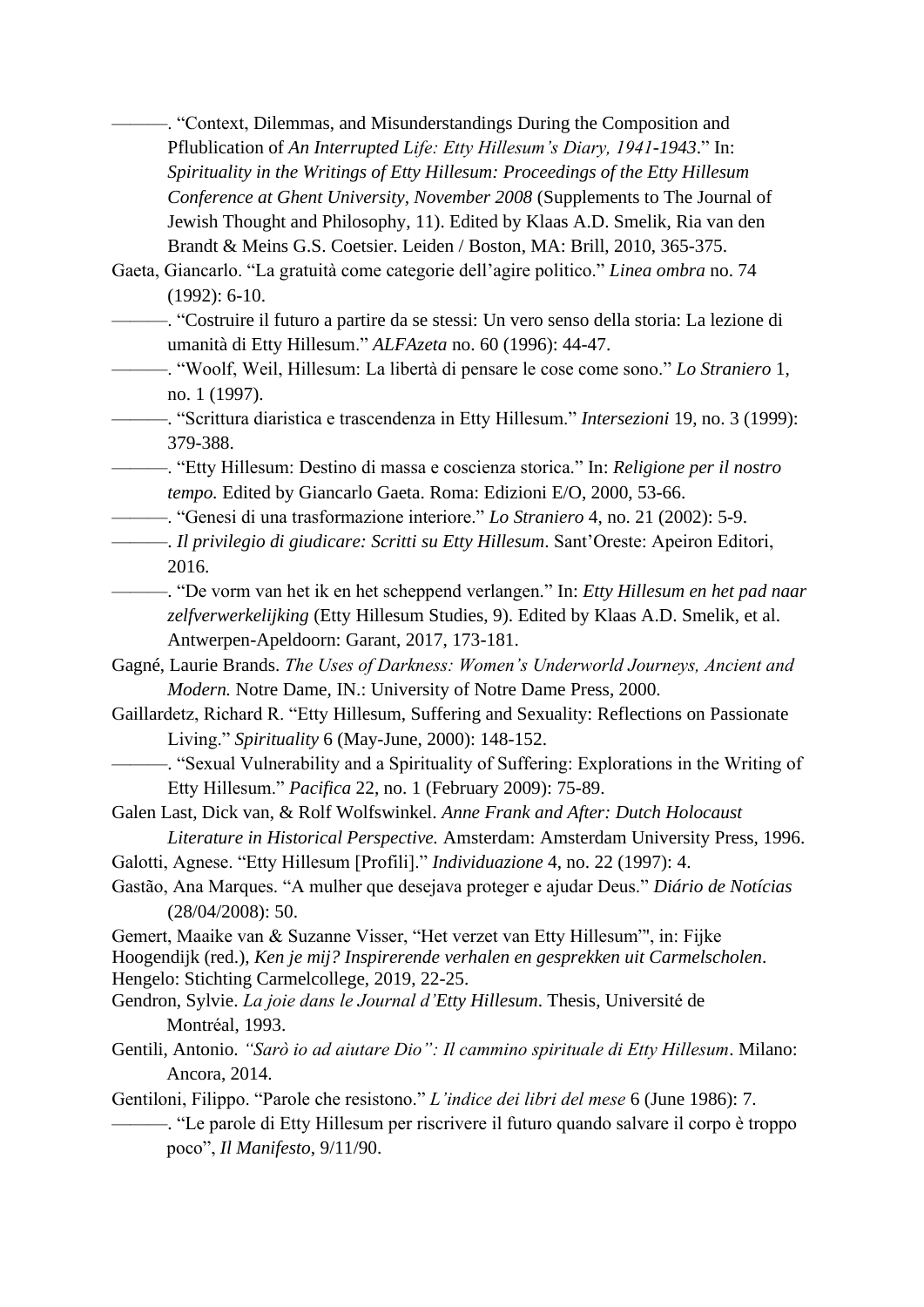Germain, Sylvie. *Etty Hillesum: Chemins d'éternité*. Paris: Pygmalion / Gérard Watelet, 1999.

- ———. *Etty Hillesum: Una coscienza ispirata.* Rome: Edizioni Lavoro, 2001.
- ———. *Etty Hillesum: Een spirituele biografie*. Amsterdam: Balans, 2001.
- ———. *Etty Hillesum: Una vida.* Santander: Editorial Sal Terrae, 2004.
- ———. "Kroniek van de eeuwigheid." In: *Etty Hillesum in discours* (Etty Hillesum Studies, 3). Edited by Ria van den Brandt & Klaas A.D. Smelik. Gent: Academia Press, 2011, 27-35.
- Geurts, Jan. *'Ongeremd in het menselijke' (dagboek 21 maart 1942): De verandering bij Etty Hillesum, aan de hand van één der Westerbork-brieven.* Thesis, Tilburg University, 1990.
- Goetze, Maria C. *Etty Hillesums Rilke-Lektüre*. Thesis, Utrecht University, 2006.
- Giebner, Beate. "Lichaam, ziel en geest: Bezield leven." *Praktische Humanistiek: Themanummer Etty Hillesum* 9, no. 1 (1999): 13-17.
- Giles, Mary E. "Reflections on Suffering in a Mystical-Feminist Key." *Journal of Spiritual Formation* 15 (1994): 137-146.
- Ginapri, Laura. *Paesaggio di un anima: Etty Hillesum: Uno sguardo diverso sulla Shoa*. Thesis, Università Ca' Foscari, Venezia 2000.
	- ———. "Una donna coraggiosa." In: *Etty Hillesum, Diario 1941-1943: Un mondo 'altro' è possibile*. Edited by Maria Pia Mazziotti & Gerrit Van Oord. Sant'Oreste: Apeiron, 2002, 28–29.
- Gindre, Caroline. "Conversation imaginaire avec Etty Hillesum." *Hommes et faites* (June 2006) . See www.hommes-et-faits.com/Dial/spip.php?article58 [retrieved at 5 November 2013]. The first version of this text was published in revue *Conscience de*, no. 12 (March 1989).
- Giuntella, V. E. "Gli scritti di Etty Hillesum come fonte storica." In: *L'esperienza dell'Altro: Studi su Etty Hillesum*. Edited by Gerrit Van Oord. Sant'Oreste: Apeiron Editori, 1990, 59-57.
- Goetze, Maria. "'Erst muss man Gott irgendwo finden…': Etty Hillesum en Rainer Maria Rilke." In: Veel mooie woorden: Etty Hillesum en haar boekje Levenskunst. Edited by Ria van den Brandt & Peter Nissen. Hilversum: Verloren, 2017, 169-179.
- Goldstein-Glaser, Yvonne. *Reacties op de werken van Etty Hillesum in binnen- en buitenland, april 1981-juli 1992.* Amsterdam: Etty Hillesum Stichting, 1993. [privately printed]
- Gomel, Sara. *Il racconto di sé come apertura etica: Un'analisi filosofica del diario di Etty Hillesum*. Thesis, Sapienza Università di Roma, 2018.
- ———. "From Enclosure to Disclosure: Images of the Self in Etty Hillesum's Diary." In: Klaas A.D. Smelik (ed.), *The Lasting Significance of Etty Hillesum's Writings: Proceedings of the Third International Etty Hillesum Conference at Middelburg, September 2018*. Amsterdam: Amsterdam University Press, 2019, 199-212.
- González Faus, José Ignacio. *Etty Hillesum: Una vida que interpela*. Santander: Sal Terrae, 2008.
- Granstedt, Ingmar. *Portrait d'Etty Hillesum.* Paris: Desclée de Brouwer, 2001. ———. *Ritratto di Etty Hillesum*. Milano: Paoline, 2003.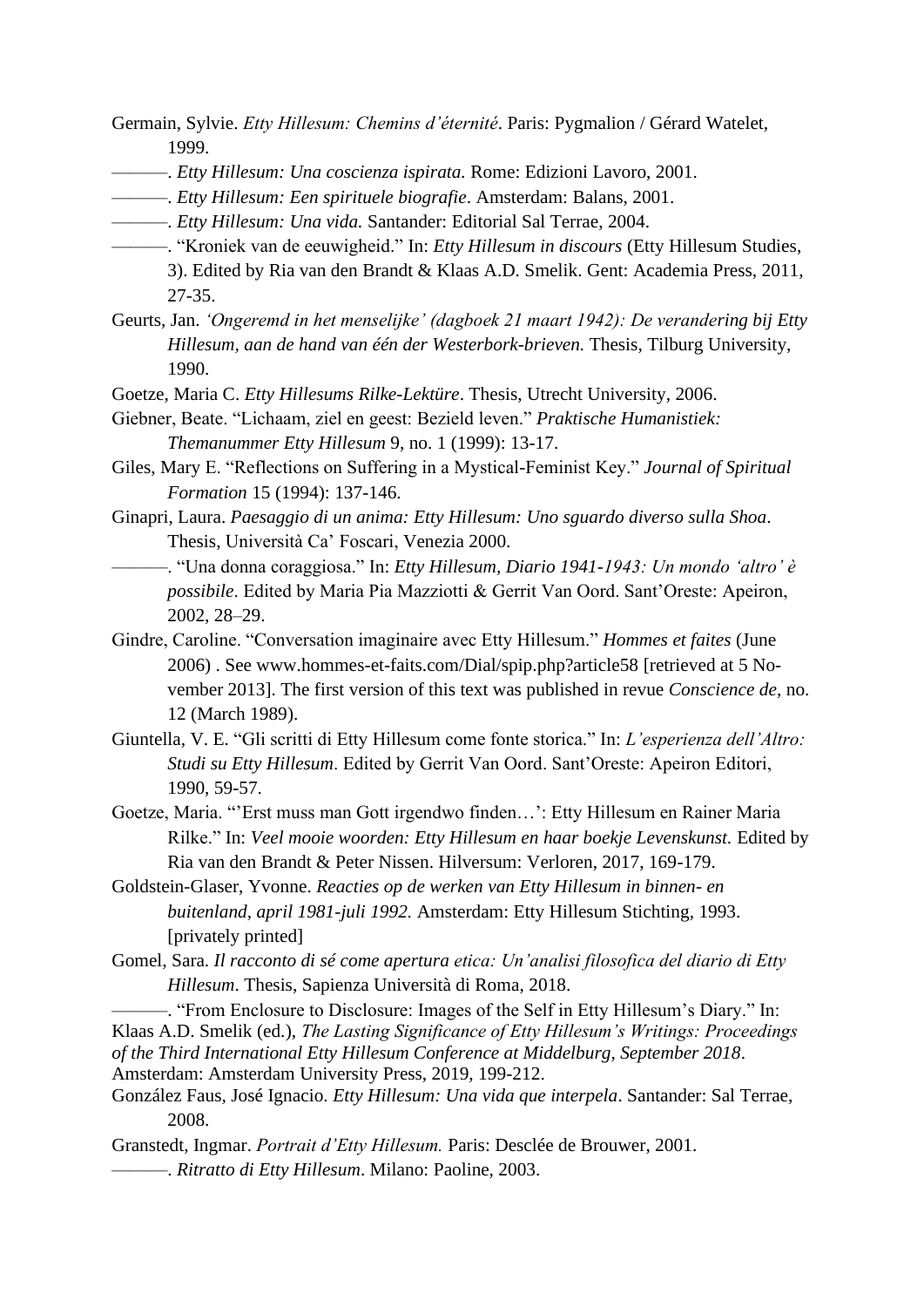———. "Etty Hillesum: Une parole de Dieu dans la Shoah." *Théophilyon* 8, no. 2 (2003).

- ———. *De cendres et d'amour: Portrait d'Etty Hillesum: Amsterdam, Westerbork, Auschwitz.* Paris: Lethielleux, 2011.
- Greif, Gideon. *Ein abgeschittenes Leben. Das Tagebuch von Etty Hillesum 1941–1943*: In: Walter Schmitz (ed.), *Erinnerte Shoah: Die Literatur der Überlebenden.* Dresden: Thelem, 2003.
	- ———. "Jüdische Schicksale während der Shoah basierend auf Tagebüchern: Der Fall von Hillesum und Perechodnik." *Psychosozial* 28, no. 100 (2005): 85-92.
- Grimmelikhuizen, Frits. "Een mens kan hier niet gedijen." *Het Deventer Dagblad* (4 December 1999).
	- ———. "Etty Hillesum." In: *De pagina Monologen*. Heerde: Langhout & De Vries, 2001, 31-46.

———. "Hass ist eine Krankheit der Seele." *Wir Frauen* 22, no. 4 (Winter 2003): 26.

———. "De TAO van Etty Hillesum." *Prana* no. 141 (2004): 32-36.

- ———. "The road of Etty Hillesum to nothingness." In: *Spirituality in the Writings of Etty Hillesum: Proceedings of the Etty Hillesum Conference at Ghent University, November 2008* (Supplements to The Journal of Jewish Thought and Philosophy, 11). Edited by Klaas A.D. Smelik, Ria van den Brandt & Meins G.S. Coetsier. Leiden / Boston, MA: Brill, 2010, 429-445.
	- ———. *Alleen met heel je hart aanwezig zijn: De invloed van Rainer Maria Rilke op het kunstenaarschap van Etty Hillesum*. Deventer: Frits Grimmelikhuizen, 2011 [privately printed].
	- ———. *Etty Hillesum leest Rainer Maria Rilke: De invloed van Rainer Maria Rilke op het kunstenaarschap van Etty Hillesum.* Deventer: Uitgeverij Oorsprong, 2016<sup>4</sup> .
- Groot, Anouta de. "Aandacht voor identiteit, spiritualiteit en verbondenheid: Centrale thema's in de Amerikaanse literatuur over Etty Hillesum." In: *Etty Hillesum in facetten* (Etty Hillesum Studies, 1). Edited by Ria van den Brandt & Klaas A.D. Smelik. Budel: Damon, 2003, 129-151.
- Gruyter, Rentsje de. "Er duiken steeds nieuwe puzzelstukjes op: Directeur van Etty Hillesum Onderzoekscentrum." *JHMmagazine* 23, no. 1 (2014): 18-19.
- Guasco, Maurilio. "Etty Hillesum: La religione della libertà." In: Luigi Gambino (ed.), *Stato Autorità Libertà: Studi in onore di Mario d'Addio*, Roma: Aracne, 2006, 325-337.
- Gubar, Susan. "Falling for Etty Hillesum." *Common Knowledge* 12, no. 2 (2006): 279-302.
- Guerreiro, António, "Etty: O espaço interior do mundo." *Expresso* (13 June 2008): 43.
- Gur-Klein, Thalia. "From separation to communitas: Etty Hillesum, a Jewish perspective." In: *Reading Etty Hillesum in Context.* Edited by Klaas A.D. Smelik, Gerrit Van Oord & Jurjen Wiersma. Amsterdam: Amsterdam University Press, 2018, 333-359.
- Hahn, Karel J. "Richtsnoer voor menselijkheid." In: *Men zou een pleister op vele wonden willen zijn: Reacties op de dagboeken en brieven van Etty Hillesum*. Edited by J.G. Gaarlandt. Amsterdam: Balans, 1989, 54-67.
	- ———. "Etty Hillesum: Purificazione ai limiti dell'esistenza." In: *L'esperienza dell'Altro: Studi su Etty Hillesum*. Edited by Gerrit Van Oord. Sant'Oreste: Apeiron Editori, 1990, 59-75.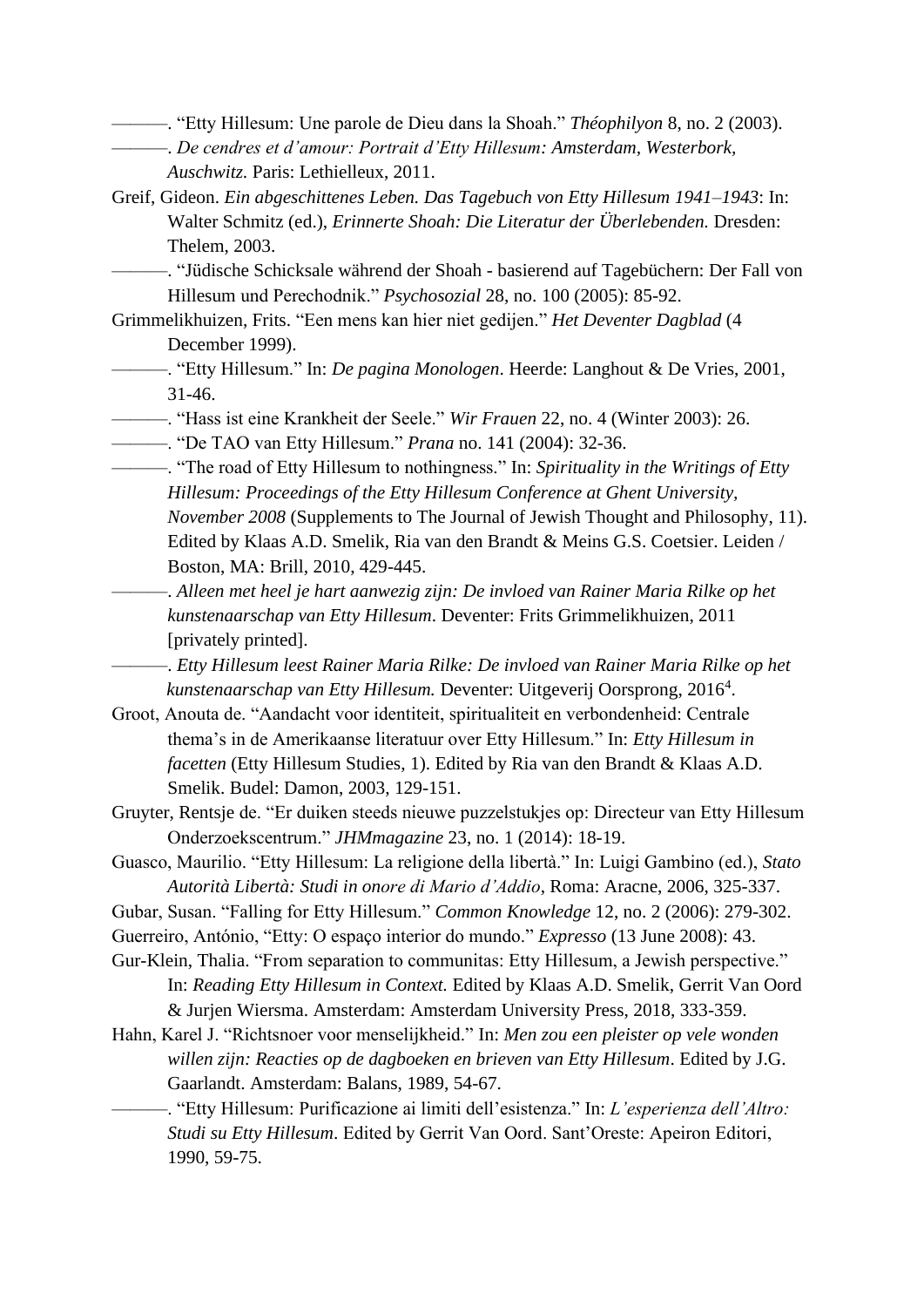- Halperin, Irving. "Etty Hillesum: A Story of Spiritual Growth." In: *Reflections of the Holocaust in Art and Literature*. Edited by Randolph L. Braham. New York: Boulder, 1990, 1-16.
- Hannafey, Francis. T. "Ethics as Transformative Love: The Moral World of Etty Hillesum." *Horizons* 28, no.1 (2001): 68-80.
- Haumonté, Odile. *Je veux consoler Dieu: Etty Hillesum*. Saint-Céneré: Pierre Téqui Éditeur, 2014.
- Heldring, J. L. "De heilige van het Museumplein." In: *Men zou een pleister op vele wonden willen zijn: Reacties op de dagboeken en brieven van Etty Hillesum*. Edited by J.G. Gaarlandt. Amsterdam: Balans, 1989, 22-24.
	- ———. "Een tweede Carry van Bruggen?" In: *Men zou een pleister op vele wonden willen zijn: Reacties op de dagboeken en brieven van Etty Hillesum*. Edited by J.G. Gaarlandt. Amsterdam: Balans, 1989, 48-50.
- Herlédan, Marie-Laure Jeanne & Joseph Thomas Gilles Herlédan. *Esther Hillesum: Entre fleurs et poésie: la trace du nom*. Assérac: Des sources et des livres, 2010.
- Herzberg, Abel J. *Kroniek der Jodenvervolging.* Amsterdam: Van Loghum Slaterus, 1950. ———. "Esther Hillesum: In memoriam." *Werkschrift* 14, no. 1 (1994): 17-20.
- Hick, John, Ninian Smart & David B. Burrell. *Hermeneutics, Religious Pluralism, and Truth: Lectures.* Winston-Salem, NC: Wake Forest University, 1989.
- Hicks, Joshua A. & Laura A. King. "Meaning in Life as a Subjective Judgment and a Lived Experience." *Social and Personality Psychology Compass* 3, no. 4 (July 2009): 638- 653.
- Hinrichs, Jan Paul, "Franse paters vallen voor Etty Hillesum: Etty Hillesum in Frankrijk." In: *De Parelduiker* 17 no. 3 (2012): 46-48.
- Hirt, Jean-Michel. "Résistance de la psyché." In *Études, revue de culture contemporaine* 414, no. 2 (2011): 238-240.
- ———. *La dignité humaine: Sous le regard d'Etty Hillesum et de Sigmund Freud*. Paris: Desclée de Brouwer, 2012.
- Hogenstijn, Clemens. *De akker van de geest bewerken: Geschiedenis van het voortgezet onderwijs te Deventer: Van Kapittelschool tot Etty Hillesum Lyceum.* Deventer: Arko Uitgeverij, 2005.
- Holligan, Carrie Lynn. *An Interrupted Writer: Etty Hillesum and the Power of Expressive Journaling.* Thesis, State University of New York at New Paltz, 2005.
- Hoogewoud, F.J. "A photograph of the Deventer Gymnasium on 29 November 1940 as a protest." *Studia Rosenthaliana,* 33 no. 1 (1999): 77-79.
	- ———. "'Ware vreugde is iets ernstigs': Dr. Louis Hillesums gedwongen afscheid van het stedelijk gymnasium in Deventer, 29 november 1940. " In: *Etty Hillesum in weerwil van het Joodse vraagstuk* (Etty Hillesum Studies, 8). Edited by Klaas A.D. Smelik, et al. Antwerpen-Apeldoorn: Garant, 2016, 11-40.
- Hulsebos, Anne-Marleen. *Een monument van levenskunst: Over de onthullende Westerborkbrieven van Etty Hillesum (1914-1943) in een verhulde oorlogsuitgave*. Thesis, University of Amsterdam, 2002.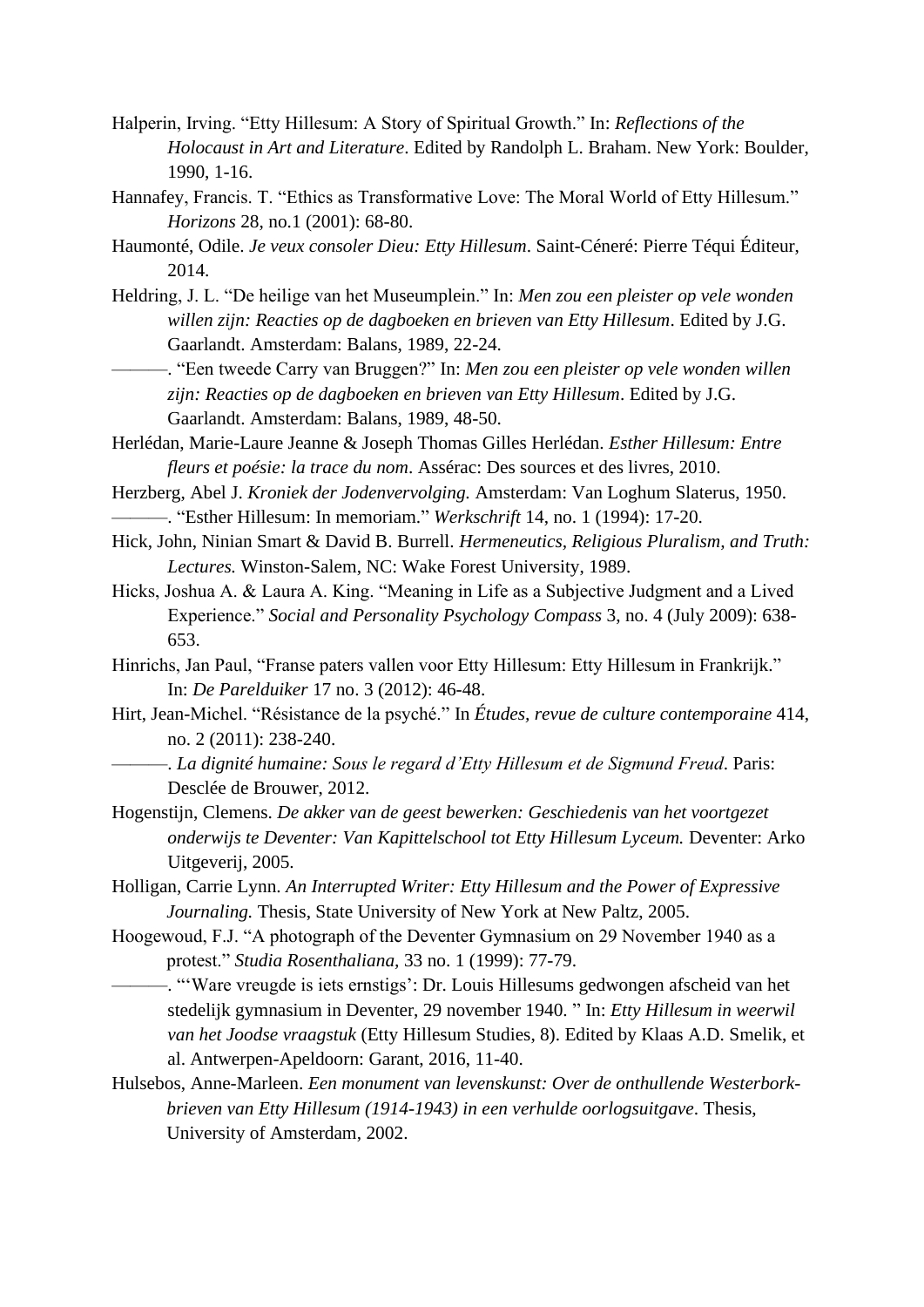- Hulst, J.W. van. *Treinen naar de hel: Amsterdam-Westerbork-Auschwitz: Een aantal beschouwingen die verband houden met het dagboek en de brieven van Etty Hillesum.*  Amsterdam: Buijten & Schipperheijn, 1983.
- Iacopini, Beatrice. "Etty Hillesum, un cuore pensante." *Rivista di Ascetica e mistica* 3 (2005), 539-556.
	- ———. "La resistenza esistenziale di Etty Hillesum." In: Il male e il silenzio di Dio: *Ciclo di incontri alla Biblioteca San Giorgio, Pistoia*. Edited by Edy Natali. UITGEVERIJ? 2019.
- Iacopini, Beatrice, & Sabrina Moser. *Uno sguardo nuovo: Il problema del male in Etty Hillesum e Simone Weil*. Cinisello Balsamo (MI): Edizioni San Paolo, 2009.
- Jackson, Timothy P. "'Heroism on an Empty Stomach': Weil and Hillesum on Love and Happiness Amid the Holocaust." *Journal of Religious Ethics* 40 (March 2012): 72– 98.
- Jager, Karen de. "Hillesum typisch Joodse denker." *Joods nu* 1 no. 1 (2014): 11-13.

Joldersma, Hermina. "Mosaic Stones for the Holocaust: Etty Hillesum: 'Letters from Westerbork' and Jona Oberski: 'Childhood'." *Canadian Journal of Netherlandic Studies: The Journal of the Association for the Advancement of Netherlandic Studies = Revue canadienne d'études néerlandaises: La revue de l'Association canadienne pour l'avancement des études néerlandaises* 10, no. 2 (1989): 27-30.

Jollien, Alexandre. "Baume pour occlusion de l'âme." *Le Nouvelliste* (4 June 2005): 6.

Jorna, Ton. "Etty Hillesum als inspiratiebron bij het (leren) omgaan met zinvragen: De waarde van de overwegingen bij en de resultaten van het onderzoek naar de dagboeken en brieven van Etty Hillesum." *Praktische Humanistiek: Themanummer Etty Hillesum* 9, no. 1 (1999): 5-12.

———. *'En mijn verrukte ogen lezen maar': Aard en betekenis van het fenomeen inspiratiebron op basis van de nagelaten geschriften van Etty Hillesum*. Heerde: Langhout & de Vries, 2000.

———. "'M'n intiemste gebaar': Van meditatie tot gebed in de dagboeken van Etty Hillesum." *Herademing* 8, no. 2 (2000): 33-38.

———. "'De grote gevoelens en verbondenheden in hun afgerond geheel': Over mensenliefde en religiositeit in het werk van Etty Hillesum." In: J. Duyndam, M. Poorthuis & Th. de Wit (eds.), *Humanisme en religie: Controverses, bruggen, perspectieven*. Delft: Eburon, 2005, 215-228.

- Jorna, Ton, & Denise de Costa. *Van aandacht en adem tot ziel en zin*: *Honderd woorden uit het levensbeschouwend idioom van Etty Hillesum.* Utrecht: Kwadraat, 1999.
- Jorna, Ton, Denise de Costa, & Marijn ten Holt. *De moed hebben tot zichzelf: Etty Hillesum als inspiratiebron bij levensvragen*. Utrecht: Kwadraat, 1999.
- Jorna, Ton, & Julika Marijn (eds.). *Altijd Etty: Etty Hillesum, blijvende inspiratiebron voor een rijk innerlijk leven*. Utrecht: Ten Have, 2014.
- Jorna, Ton, Manja Pach & Klaas A.D. Smelik. "Huiswerk voor de eigen werkplaats: De actualiteit van Etty Hillesum." *Rondom het Woord* 42 no. 2 (2000): 5-13.
- Juliet, Charles, Dominique Sterckx & Claude Vigée. *Etty Hillesum: Histoire de la fille qui ne savait pas s'agenouiller*. Introduction by Liliane Hillesum. Orbey: Arfuyen, 2007.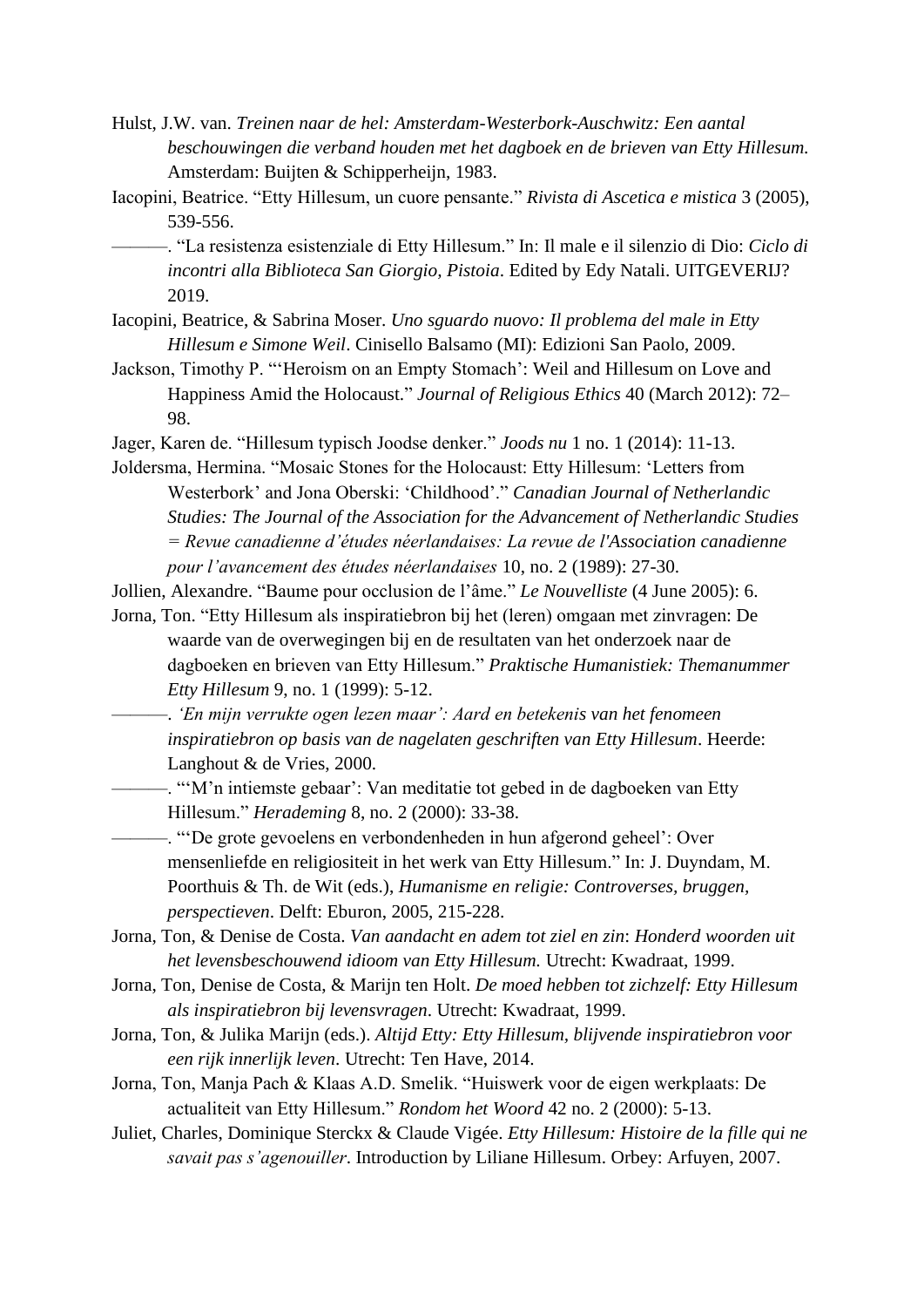Kallemeyn, Maribeth. "A Story of Individuation in the Writings of Etty Hillesum: A Jungian Perspective." In: Klaas A.D. Smelik (ed.), *The Lasting Significance of Etty Hillesum's Writings: Proceedings of the Third International Etty Hillesum Conference at Middelburg, September 2018*. Amsterdam: Amsterdam University Press, 2019, 213-227.

- Kamel, Rose. "Interrupted lives, inner resources: The diaries of Hannah Senesh and Etty Hillesum." *Women's Studies Quarterly* 17, no. 3-4 (1989): 45-58.
- Keller, Hildegard Elisabeth. *Der Ozean im Fingerhut: Hildegard von Bingen, Mechthid von Magdeburg, Hadewijch und Etty Hillesum im Gespräch*. *Mit Beiträgen von Daniel Hell und Jeffrey F. Hamburger* (Trilogie des Zeitlosen 3). Zürich: Hochschulverlag AG an der ETH Zürich, 2011.
- Kessler, Valerie Denise. *The Diaries and Letters of Etty Hillesum: Writing Journeys and the Creativity of Spirituality*. Thesis, Lexington, KY: University of Kentucky, 1996.
- Kidder, Annemarie S. "Introduction." In: *Etty Hillesum: Essential Writings*. Maryknoll, NY: Orbis Bks., 2009, 7-24.
- King, Peter. "Etty Hillesum: 'At One with All Existence.'" In: *Dark Night Spirituality: Thomas Merton, Dietrich Bonhoeffer, Etty Hillesum: Contemplation and the New Paradigm.* London: SPCK, 1995, 35-45.
- Kleef-Hillesum, Suse van. "Een oorlogsdocument dat bevrijdt van angst." In: *Men zou een pleister op vele wonden willen zijn: Reacties op de dagboeken en brieven van Etty Hillesum*. Edited by J.G. Gaarlandt. Amsterdam: Balans, 1989, 19-21.
	- ———. "Haarscherpe beelden van een onbeschrijflijke werkelijkheid." In: *Men zou een pleister op vele wonden willen zijn: Reacties op de dagboeken en brieven van Etty Hillesum*.Edited by J.G. Gaarlandt. Amsterdam: Balans, 1989, 51-53.
- Klooster, Leonie. *Etty Hillesum en de relatie tussen het Goede, het Schone en het Goddelijke: Een studie naar de ontwikkeling van Hillesums wereldbeschouwing aan de hand van de Weltanschauungslehre van Wilhelm Dilthey.* Thesis, Leiden University, 2011.
- Koot, Corrie. *Maak 'gewoon' tot iets bijzonders*. Den Haag: Mirananda, 1987.

Korman, Gerd."'The Diener': Osias Kormann and Erich Cohn." In: *Etty Hillesum en de receptie van haar dagboeken* (Cahiers Etty Hillesum, 1). Edited by Klaas A.D. Smelik, et al. Oud-Turnhout / 's-Hertogenbosch: Gompel & Svacina, 2020, 73-81.

- Kornblatt, Joyce. "Refuge in the Storm: A Meditation on Etty Hillesum." *Parabola* 33, no.4 (2008): 86-92.
- Krabbendam, Hans. "Amerika in de schaduw: Etty Hillesum als bemiddelaar tussen de koude oorlog-perspectieven op de holocaust." In: *Etty Hillesum in weerwil van het Joodse vraagstuk* (Etty Hillesum Studies, 8). Edited by Klaas A.D. Smelik, et al. Antwerpen-Apeldoorn: Garant, 2016, 159-170.
	- -. "America in the Shade: Etty Hillesum as Mediator between the Cold War Perspectives on the Holocaust." In: *Reading Etty Hillesum in Context.* Edited by Klaas A.D. Smelik, Gerrit Van Oord & Jurjen Wiersma. Amsterdam: Amsterdam University Press, 2018, 379-393.
- Kristel, Conny. *Geschiedschrijving als opdracht: Abel Herzberg, Jacques Presser en Lou de Jong over de Jodenvervolging.* Amsterdam: Meulenhoff, 1998.
- Kroke, Roman. *L'araignée et sa toile, regards sur le coeur pensant d'Etty Hillesum, juive néerlandaise (1914-1943).* Wavre: Mediel, 2012.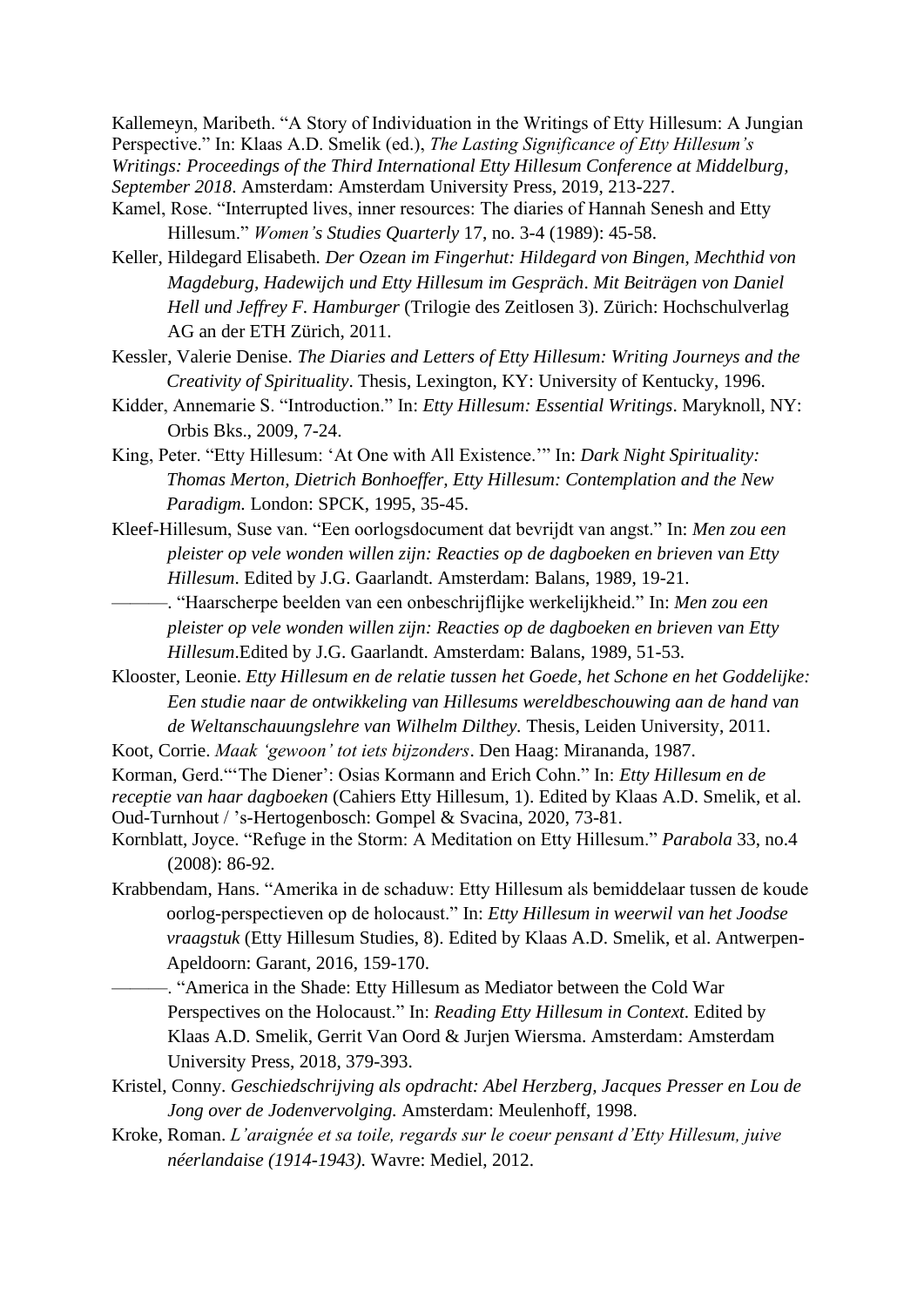- ———. *The Spider and its Web: Insights into the Thinking Heart of the Dutch Jew Etty Hillesum (1914-1943)*. Wavre: Mediel, 2012.
- ———. *Die Spinne und ihr Netz: Einblicke in das denkende Herz der holländischen Jüdin Etty Hillesum (1914-1943)*. Wavre: Mediel, 2012.
- Kroon, Ben, & Corine Spoor. "Ze was iemand die alles gaf en alles nam, dat hoorde bij haar warmte." In: *Men zou een pleister op vele wonden willen zijn: Reacties op de dagboeken en brieven van Etty Hillesum*. Edited by J.G. Gaarlandt. Amsterdam: Balans, 1989, 25-40.
- Labarile, Francesco. *Narrare la shoah oggi: Il contributo di Etty Hillesum*. Campobasso, 2016.
- Laberge, Hélène. "Etty Hillesum." *Encyclopédie de l'Agora* (1 April 2012). See [http://agora.qc.ca/Dossiers/Etty\\_Hillesum](http://agora.qc.ca/Dossiers/Etty_Hillesum) [retrieved at 5 November 2013].
- Lagerweij, Anneke. *Een vrije vogel vogelvrij: Etty Hillesum: Spiritualiteit in dialoog?* Thesis, Catholic Theological Academy Amsterdam (KTHA), 1986.
- Lagrou, Els. *Etty Hillesum, 1914-1943: Een historisch-biografische studie*. Thesis, K.U. Leuven, 1986.
- Lalonde, Marc P. "The Religious Significance of the Holocaust Today: The Diary of Etty Hillesum." *The Journal of Jewish Identities* 9/1 (2016): 59-74.
- ———. "Moral Authenticity in a Turbulent Age: Charles Taylor and the Diary of Etty Hillesum*.*" *Studies in Religion/Sciences Religieuses* 48/4 (2019): 650-663.
- ———. "Mad Midrash in the Diaries of Etty Hillesum." In: Klaas A.D. Smelik (ed.), *The Lasting Significance of Etty Hillesum's Writings: Proceedings of the Third International Etty Hillesum Conference at Middelburg, September 2018*. Amsterdam: Amsterdam University Press, 2019, 229-239.
- Landrot, Marine. "Les écrits d'Etty Hillesum, Journaux et lettres 1941-1943." *Télérama*, no. 3073 (December 2008). See [http://www.telerama.fr/livres/les-ecrits-d-etty-hillesum](http://www.telerama.fr/livres/les-ecrits-d-etty-hillesum-journaux-et-lettres-1941-1943,36468.php)[journaux-et-lettres-1941-1943,36468.php](http://www.telerama.fr/livres/les-ecrits-d-etty-hillesum-journaux-et-lettres-1941-1943,36468.php) [retrieved at 5 November 2013].
- Lathouwers, Ton. "'De Waarheid: Dat is de sprong!': Etty Hillesum, 'De moed hebben tot zichzelf' en de Russische literatuur uit de periode van de zogenaamde 'Dooi' (1953- 1975)." *Praktische Humanistiek. Themanummer Etty Hillesum* 9, no. 1 (1999): 18-30.
- Lebeau, Paul. *Etty Hillesum: Un itinéraire spirituel: Amsterdam 1941-Auschwitz 1943*. Namur / Bruxelles: Éditions Fidélité / Éditions Racine, 1998.
- ———. *Etty Hillesum: Een spirituele zoektocht: Amsterdam 1941-Auschwitz 1943.* Tielt / Baarn: Lannoo / Ten Have, 1999.
- ———. *Etty Hillesum: Un itinerario spirituale: Amsterdam 1941-Auschwitz 1943*. Milano: Paoline editoriale, 2000.
- ———. *Etty Hillesum: Un itinerario espiritual: Amsterdam 1941-Auschwitz 1943*. Santander: Sal Terrae, 2000.
- ———. "Un itinéraire spirituel européen: Etty Hillesum (Amsterdam 1941-Auschwitz 1943)." *Nouvelle revue théologique* 121, no. 3 (1999): 397-416.
- ———. "Il Diario di Etty Hillesum." *Civiltà Cattolica* (5-19 August 2000): 235-248.
	- ———. "The reception of Etty Hillesum's writing in French language." In: *Spirituality in the Writings of Etty Hillesum: Proceedings of the Etty Hillesum Conference at Ghent University, November 2008* (Supplements to The Journal of Jewish Thought and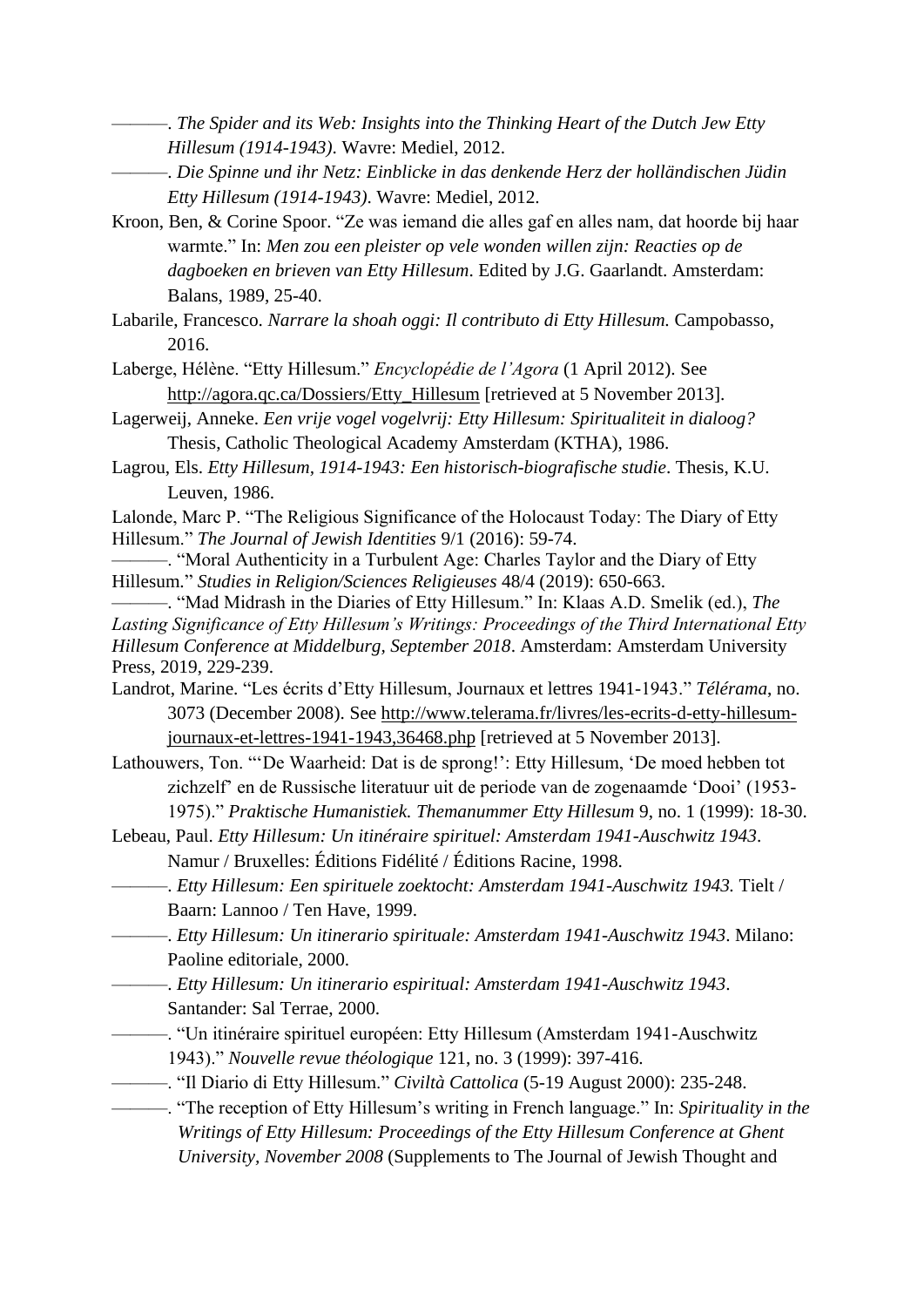Philosophy, 11). Edited by Klaas A.D. Smelik, Ria van den Brandt & Meins G.S. Coetsier. Leiden / Boston, MA: Brill, 2010, 191-213.

- ———. "Sur les traces d'Etty Hillesum." [Lebeaux, Yves & Monique Durand]. *La maison de Tobie* 89 (2011): 1-6.
- Leersum, Marijke van. *'Ziezo zusje, nu wordt er gewerkt of ik mep je dood !': The idiolect of Etty Hillesum in English and Swedish translation.* Thesis, Utrecht University, 2018.
- ———. "'O ja, kroniekschrijfster, daar was ik gebleven': Het idiolect van Etty Hillesum in vertaling." In: *Etty Hillesum en de receptie van haar dagboeken* (Cahiers Etty Hillesum, 1). Edited by Klaas A.D. Smelik, et al. Oud-Turnhout / 's-Hertogenbosch: Gompel & Svacina, 2020, 123-139.

Leibovici, Solange. "De Belle Juive." *De Groene Amsterdammer* 124, no. 3 (2000): 20-21.

- Léna, Marguerite. "La trace d'une rencontre, Edith Stein et Etty Hillesum." *Études* 401, no. 7/8 (2004): 51-63.
- Leroux, Georges. "Aimer « malgré tout »." *Le devoir*, (September 2009). See <http://www.ledevoir.com/culture/livres/266599/philosophie-aimer-malgre-tout> [retrieved at 5 November 2013].

- Lettinck, Han & Els Boon. "Etty Hillesums Winschoter jaren (1918-1924) en de mensen die haar omringden." In: *Etty Hillesum in Relatie* (Etty Hillesum Studies, 5). Edited by Klaas A.D. Smelik, et al. Gent: Academia Press, 2013, 175-204.
- Lewin, Lisette. "Er lijkt een cultus te ontstaan rond Etty Hillesum met griezelige kanten." *De Groene Amsterdammer* (8 June 8 1984).
- Liebert, Elizabeth. "The Thinking Heart: Development Dynamics in Etty Hillesum's Diaries." *Pastoral Psychology* 43 (1995): 393-409.
- Liempt, Ad van. "Dagboeken op de drempel van de ondergang." In: *Etty Hillesum in Relatie*  (Etty Hillesum Studies, 5). Edited by Klaas A.D. Smelik, et al. Gent: Academia Press, 2013, 5-15.
- Limentani, Giacoma."Diario 1941-1943." *La Rassegna Mensile di Israel* 102, no. 1 (1986): 262-266.

———. "Il linguaggio del corpo." In: *L'esperienza dell'Altro: Studi su Etty Hillesum*. Edited by Gerrit Van Oord. Sant'Oreste: Apeiron Editori, 1990, 137-144.

———. "De taal van het lichaam." In: *Etty Hillesum en de contouren van haar tijd* (Etty Hillesum Studies, 10). Edited by Klaas A.D. Smelik, et al. Oud-Turnhout / 's-Hertogenbosch: Gompel & Svacina, 2018, 157-165.

Lincoln, Ulrich. "The courage to write: Biography and religion in Etty Hillesum and Søren Kierkegaard." In: *The Ethics and Religious Philosophy of Etty Hillesum: Proceedings of the Etty Hillesum Conference at Ghent University, January 2014* (Supplements to The Journal of Jewish Thought and Philosophy, 28). Edited by Klaas A.D. Smelik, Meins G.S. Coetsier & Jurjen Wiersma. Leiden / Boston, MA: Brill, 2017, 158-169.

-. "The Mystery of Encounter: Poetry and Faith After Auschwitz in the Work of Paul Celan and Etty Hillesum." In: Klaas A.D. Smelik (ed.), *The Lasting Significance of Etty Hillesum's Writings: Proceedings of the Third International Etty Hillesum Conference at Middelburg, September 2018*. Amsterdam: Amsterdam University Press, 2019, 241-252.

Lerro, Lucrezia. *Il contaggio dell'amore. Etty Hillesum e Julius Spier*. Cinisello Balsamo: Edizioni San Paolo, 2016.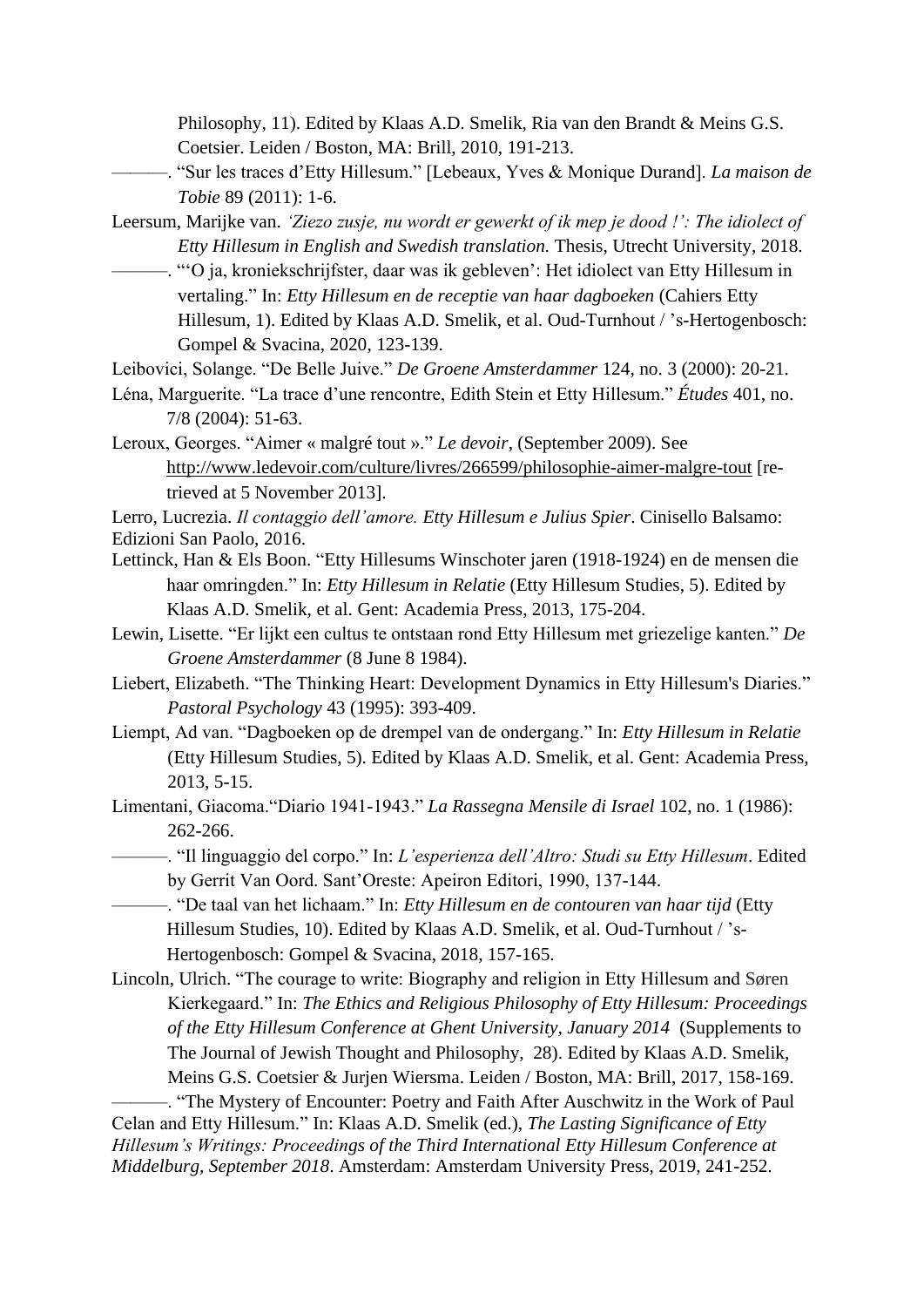- Linden, Saskia van der. "De wetenschap gaat toch altijd door: De docenten en medestudenten Russisch van Etty Hillesum." *Kolokol'cik* 16 (August 1997): 21-24.
- Lindwer, Willy. *Kamp van hoop en wanhoop: Getuigen van Westerbork 1939-1945.*  Amsterdam: Uitgeverij Balans, 1990.
- Llontop, Rosamaría. *Eros, philia e agápe nella vita e negli scritti di Etty Hillesum*. Thesis, Rome: Pontificia Università Lateranense, 2007.
- Lobet, B. "Etty Hillesum ou le coeur pensant." *Le Monde des Livres* (1999): 29.
- Lucchetti Bingemer, Maria Clara. "The journal of Etty Hillesum frome ros to agape ." In: *The Ethics and Religious Philosophy of Etty Hillesum: Proceedings of the Etty Hillesum Conference at Ghent University, January 2014* (Supplements to The Journal of Jewish Thought and Philosophy, 28). Edited by Klaas A.D. Smelik, Meins G.S. Coetsier & Jurjen Wiersma. Leiden / Boston, MA: Brill, 2017, 68-89.
- Maanen, Willem G. van. *Etty: Toneelstuk over Etty Hillesum*. Baarn: De Prom, 1988.
- Maas, Frans. *Spiritualiteit als inzicht: Mystieke teksten en theologische reflecties.*  Zoetermeer: Meinema, 1999.
- ———. *Spirituality as Insight: Mystical Texts and Theological Reflection.* Louvain, Belgium: Peeters, 2004.
- ———. "In me is heaven: An exploration of Etty Hillesum." *Mount Carmel* 54, no. 1 (2006): 28-34.
- Makkonen, Anna. "Holocaust Chronicle, Spiritual Autobiography, Portrait of an Artist, Novel in the Making: Reading the Abridged Diary of Etty Hillesum." *Biography (Honolulu)* 22, no. 2 (1999): 237-261.
- Manara, Fulvio Cesare. "Pagine mistiche di Etty Hillesum?" *Con Etty Hillesum: Quaderni di informazione e di ricerca*, no. 1 (2009): 28-36.
	- ———. "Philosophy as a way of life in the works of Etty Hillesum." In: *Spirituality in the Writings of Etty Hillesum: Proceedings of the Etty Hillesum Conference at Ghent University, November 2008* (Supplements to The Journal of Jewish Thought and Philosophy, 11). Edited by Klaas A.D. Smelik, Ria van den Brandt & Meins G.S. Coetsier. Leiden / Boston, MA: Brill, 2010, 379-398.
		- ———. "Oltre la ragione, un'altra filosofia: Etty Hillesum e la vita filosofica." In: *Etty Hillesum: Studi sulla vita e l'opera.* Edited by Gerrit Van Oord. Sant'Oreste: Apeiron Editori, 2013, 35-57.
		- ———. "Dimensions of mystical experience in the thinking and behavior of Etty Hillesum." In: *The Ethics and Religious Philosophy of Etty Hillesum: Proceedings of the Etty Hillesum Conference at Ghent University, January 2014* (Supplements to The Journal of Jewish Thought and Philosophy, 28). Edited by Klaas A.D. Smelik, Meins G.S. Coetsier & Jurjen Wiersma. Leiden / Boston, MA: Brill, 2017, 49-67.
- Manara, Fulvio Cesare, & Gerrit Van Oord. "Presentazione." *Con Etty Hillesum: Quaderni di informazione e di ricerca* no. 1 (2009): 5-7.
- Marchelli, Silvia. "Né vittima né aguzzino: Riflesssioni su Etty Hillesum nel mezzo di una guerra." *ALFAzeta* no. 60 (1996): 66-67.
- Marcolivio, Pia. *Forme del destino: Etty Hillesum.* Bari: Palomar, 2005.
- Mardones, José María. "Etty Hillesum: El corazon pensante del Barracon." *Vida Nueva* 2295 (2001).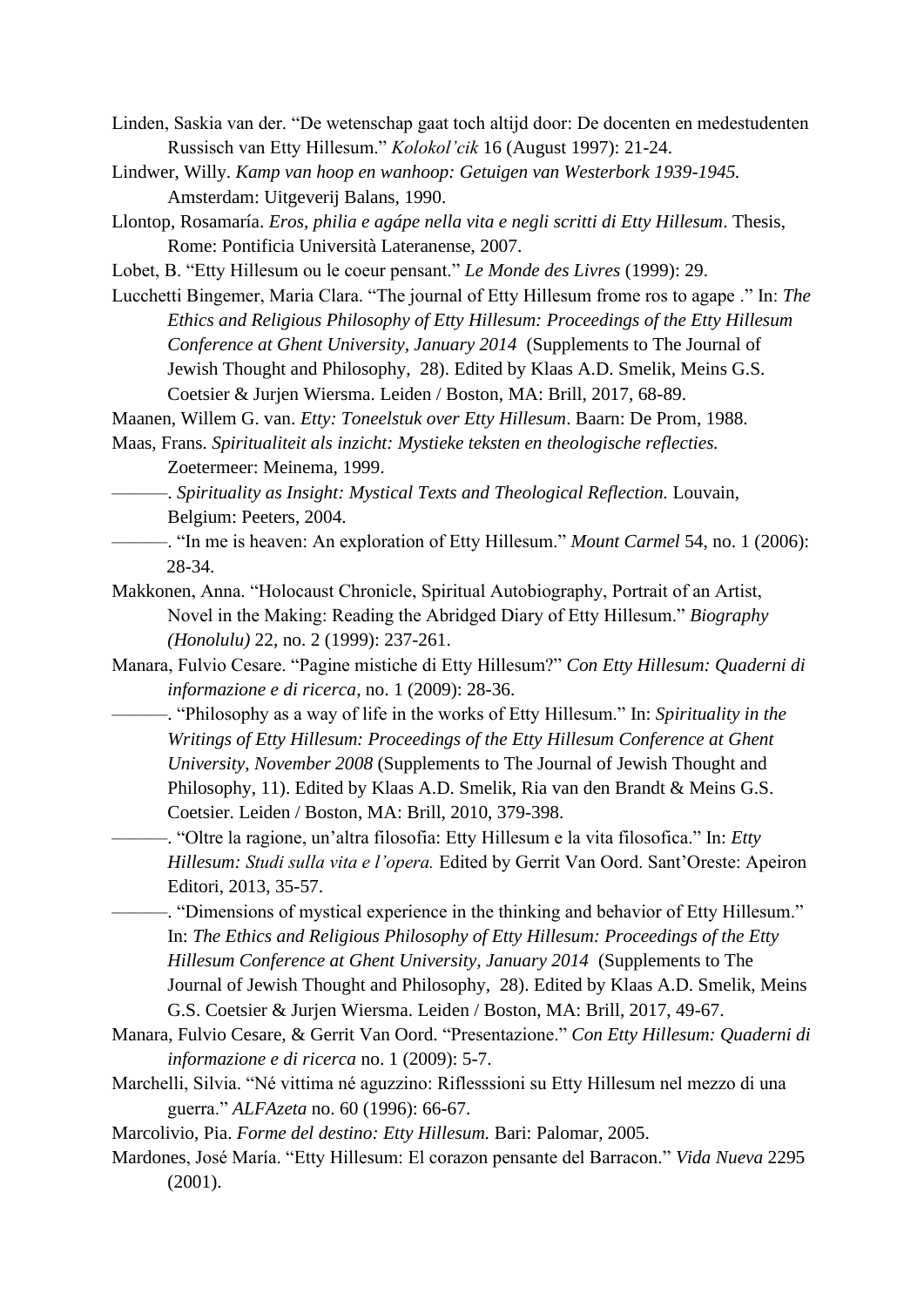———. "Etty Hillesum: El corazon pensante de los barracones." *Revista Anthropos* 203 (2004): 167-174.

Mariani, M. "Contro il sonno della ragione." *Il foglio de il paese delle donne* 15, no. 5-6 (2002): 15.

Marijn, Julika, & Ton Jorna (eds.). *Altijd Etty: Etty Hillesum, blijvende inspiratiebron voor een rijk innerlijk leven*. Utrecht: Ten Have 2014.

Martins, Guilherme de Oliveira. "Etty, um comboio para Auschwitz." *Jornal de Letras* 987 (30/07/2008): 35.

Marujo, António, "Bonhoeffer e Etty: Testemunhas da Páscoa em tempos de sombra." *Viragem* 58 (January/April 2008): 2-3.

———. "Etty, Rilke e Eckhart: Viagens pela mão dos místicos." *Ípsilon* (19 June 2009): 22- 25.

Marxer, François. "Etty Hillesum ou Rilke aux enfers." *Christus* 197 (January 2003): 117- 125.

Maynadier, Martial. *Ecoute au-dedans: Journal d'Etty Hillesum, Premier Cahier*. Gravigny: Editions Le Parc, [s.d.].

- ———. *Ecoute au profondeur tes sources intérieures: Journal d'Etty Hillesum, Deuxième Cahier*. Gravigny: Editions Le Parc, 2015.
	- ———. *Le courage d'être-soi: Journal d'Etty Hillesum*, Troisième Cahier. Gravigny: Editions Le Parc, [s.d.].

Mazziotti, Maria Pia, & Gerrit Van Oord (eds.). *Etty Hillesum, Diario 1941-1943: Un mondo 'altro' è possibile*. Sant'Oreste: Apeiron Editori, 2002.

Mazziotti, Maria Pia, & Simona Lattarulo. *La vita segreta delle parole: Alba de Céspedes, Etty Hillesum, Edith Stein, Simone Weil, Maria Zambrano*. Sant'Oreste: Apeiron editori, 2007.

- McCarthy, Patricia. *The Girl Who Learned How to Kneel*. Strathfield, NSW: St. Pauls Publications, 2013.
	- ———. *La jeune fille qui apprit à se mettre à genoux: Histoire d'Etty Hillesum*. Nouan-Le-Fuzelier: Editions des Béatitudes, 2014.

McDonough, William C. "Etty Hillesum's Learning to Live and Preparing to Die: *Complacentia Boni* as the Beginning of Acquired and Infused Virtue." *Journal of the Society of Christian Ethics* 25, no. 2 (2005): 179-202.

———. "Etty Hillesum as moral-theological guide: From fear to love's givenness and atriskness." In: *The Ethics and Religious Philosophy of Etty Hillesum: Proceedings of the Etty Hillesum Conference at Ghent University, January 2014* (Supplements to The Journal of Jewish Thought and Philosophy, 28). Edited by Klaas A.D. Smelik, Meins G.S. Coetsier & Jurjen Wiersma. Leiden / Boston, MA: Brill, 2017, 90-118

-. "Can Religion Help Heal a World Broken by Trauma? Etty Hillesum as Our Ancestor in the *Qahal Goyim*." In: Klaas A.D. Smelik (ed.), *The Lasting Significance of Etty Hillesum's Writings: Proceedings of the Third International Etty Hillesum Conference at Middelburg, September 2018*. Amsterdam: Amsterdam University Press, 2019, 253-268. Meeüs-Michiels, Isabelle. "Avec Etty Hillesum: Sept clés pour simplifier sa vie intérieure." *Famille Chrétienne* no. 1737 (April 2011).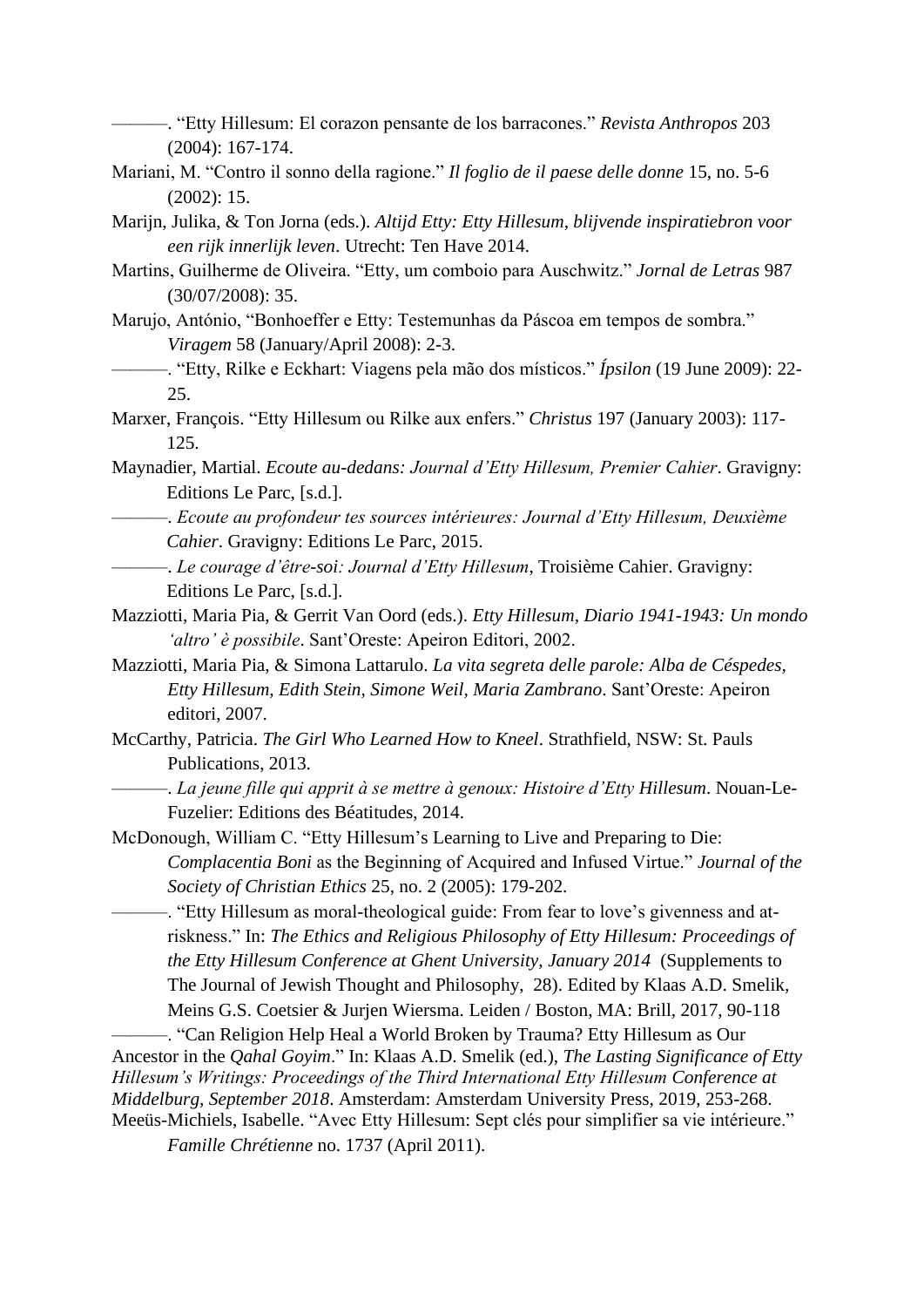- Meijer, Jaap. *Als Maggied vergeten: Doctor Levie Hillesum 1880-1943: De vader van Etty.*  Heemstede: s.n., 1992. [privately printed]
	- ———. *De Odyssee van een joods docent: Dr Levie Hillesum 1911-1924.* Heemstede: s.n., 1992. [privately printed]
	- ———. "Als maggied vergeten: Doctor Levie Hillesum 1880-1943, de vader van Etty." In: *Etty Hillesum in Relatie* (Etty Hillesum Studies, 5). Edited by Klaas A.D. Smelik, et al. Gent: Academia Press, 2013, 135-150.
		- ———. "De Odyssee van een joods docent: Dr. Levie Hillesum 1911-1924." In *Etty Hillesum in Relatie* (Etty Hillesum Studies, 5). Edited by Klaas A.D. Smelik, et al. Gent: Academia Press, 2013, 151-174.
- Melançon, Louise. "Etty Hillesum." *L'autre parole* 106 (June 2005). See <http://www.lautreparole.org/articles/632> [retrieved at 5 November 2013].
- Melandri, V. *Fede e obbligo morale negli scritti di Etty Hillesum*. Thesis, Università degli Studi di Bologna, 2000.
- Mendonça, José Tolentino. "A rapariga de Amesterdão." *Viragem* 58 (January/April 2008): 10-11.
- Mennicken, Peter. "Gespräche mit Gott, der uns nicht helfen kann: Etty Hillesum: Tagebücher." In: *Herzstücke: Texte die das Leben ändern*. Edited by Georg Langenhorst & Christoph Gellner. Düsseldorf: Patmos, 2008.
- Mercier, Jean & Isabelle Francq. "Etty Hillesum: Ses inédits retrouvés." *La vie* no. 3298 (November 2008).
- Merlatti, Gabriella. *Etty Hillesum: Un cuore pensante.* Milano, Ancora, 1998.
- Metz, Tineke. "Een zoektocht naar Etty Hillesum." Metz Audiovisuals, 2001. [Documentary]
- Michman, Joseph & Hartog Beem. *Pinkas: Geschiedenis van de joodse gemeenschap in Nederland.* Ede: Kluwer, 1985.
- Miconi, Emanuela. *Etty Hillesum: La forma perfetta*. Prefazione di Roberto Celada Ballanti. Trento: Il Margine, 2015.
- Millot, Catherine. *La vie parfaite: Jeanne Guyon, Simone Weil, Etty Hillesum*. Paris: Gallimard, 2006.
- Minardi, Marco, "L'Occupazione tedesca e la resistenza in Olanda."*ALFAzeta* no. 60 (1996): 16-19.
- Minco, Marga. "Het verstoorde leven: Dagboek van Etty Hillesum 1941-1943." *Studia Rosenthaliana* 16, no. 2 (1982): 96-98.
	- ———. "De kroniekschrijfster van onze lotgevallen." In: *Men zou een pleister op vele wonden willen zijn: Reacties op de dagboeken en brieven van Etty Hillesum*. Edited by J.G. Gaarlandt. Amsterdam: Balans, 1989, 1-5.

Mol, Jurrien. "Etty Hillesum – een paradigmatisch religieus leven: De visie van Rowan Williams." In: *Etty Hillesum en de receptie van haar dagboeken* (Cahiers Etty Hillesum, 1). Edited by Klaas A.D. Smelik, et al. Oud-Turnhout / 's-Hertogenbosch: Gompel & Svacina, 2020, 13-28.

Molen, Janny van der. *Goed en Kwaad: Een studie naar de vraag in hoeverre dagboekschrijfster Etty Hillesum (1914-1943) in haar denken over goed en kwaad geïnspireerd en beïnvloed is door literatuur van psychiater Carl Gustav Jung (1875- 1961).* Thesis, University of Amsterdam, 2001.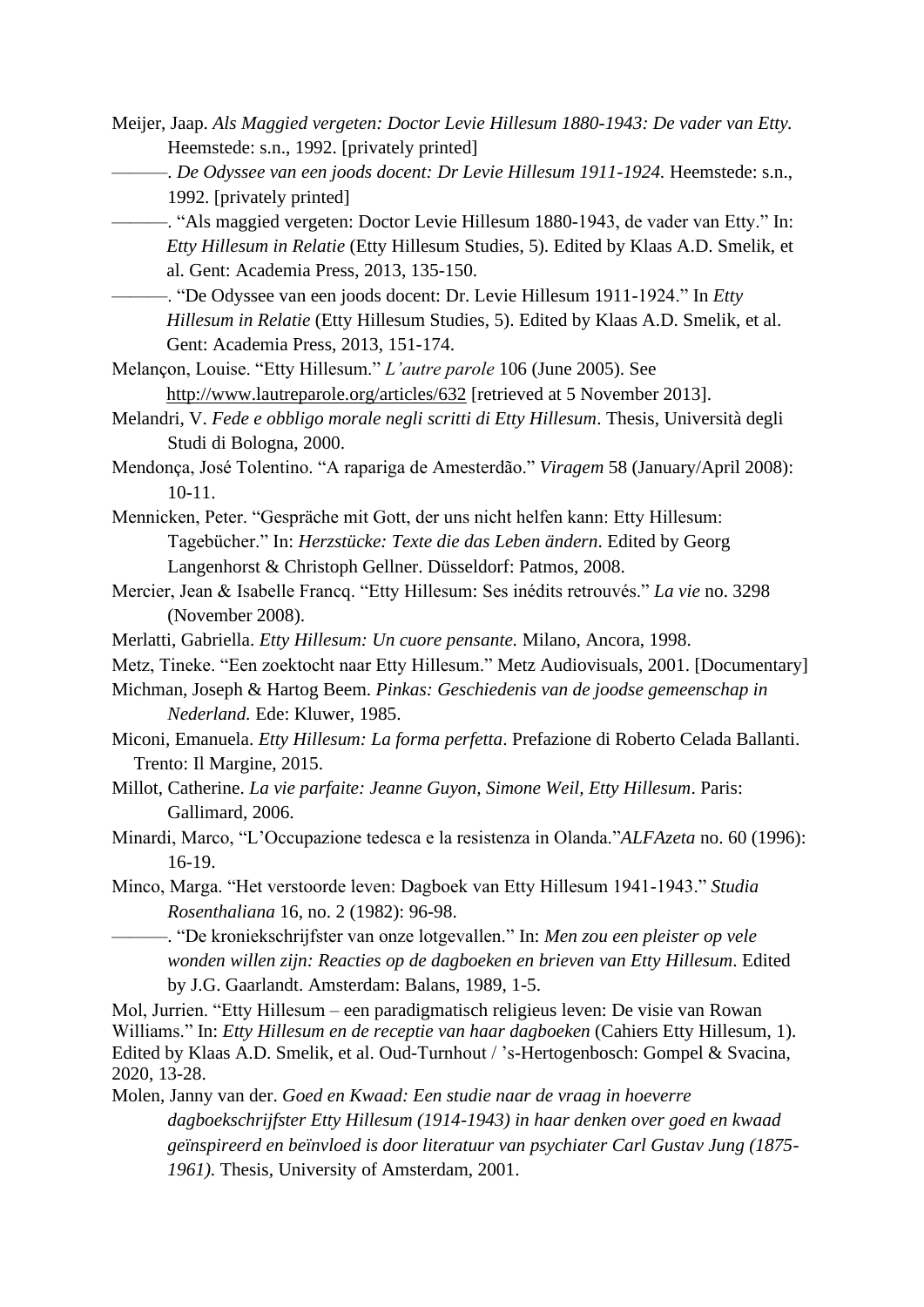———. "'Ik word alweer naar Jung getrokken': Goed en kwaad in het werk van Etty Hillesum en Carl Gustav Jung". In: *Etty Hillesum in Context* (Etty Hillesum Studies, 2). Edited by Ria van den Brandt & Klaas A.D. Smelik. Assen: Van Gorcum, 2007, 36-49.

- ———. "Besprekingen van en gedachten bij Tjeu van den Berk 'In de ban van Jung'." In: *Etty Hillesum weer thuis in Middelburg* (Etty Hillesum Studies, 7). Edited by Klaas A.D. Smelik, et al. Antwerpen-Apeldoorn: Garant, 2015, 199-209.
	- ———. "'I keep being drawn towards Jung': Good and evil in the work of Etty Hillesum and Carl Gustav Jung." In: *Reading Etty Hillesum in Context.* Edited by Klaas A.D. Smelik, Gerrit Van Oord & Jurjen Wiersma. Amsterdam: Amsterdam University Press, 2018, 227-243.
- Molen, Janny van der & Klaas A.D. Smelik. *Ik zou lang willen leven: Het verhaal van Etty Hillesum*. Amsterdam: Balans, 2014.
- Molen, Janny van der, Klaas A.D. Smelik, Gerrit Van Oord, Meins G.S. Coetsier, Denise de Costa & Jurjen Wiersma (eds). *Etty Hillesum in Relatie* (Etty Hillesum Studies, 5). Gent: Academia Press, 2013.
- ———. *Etty Hillesum 1914-2014* (Etty Hillesum Studies, 6). Antwerpen & Apeldoorn: Garant, 2014.
- Molen, Janny van der, Klaas A.D. Smelik, Marja Clement, Meins G.S. Coetsier, Gerrit Van Oord & Jurjen Wiersma, *Etty Hillesum weer thuis in Middelburg* (Etty Hillesum Studies, 7)*.* Antwerpen-Apeldoorn: Garant, 2015.
- Molder, Maria Filomena. "O coração pensante e a faculdade de julgar." *Intervalo*, no. 2 (May 2006): 22-48.
	- ———. "Why is Etty Hillesum a great thinker?" In: *Spirituality in the Writings of Etty Hillesum: Proceedings of the Etty Hillesum Conference at Ghent University, November 2008* (Supplements to The Journal of Jewish Thought and Philosophy, 11). Edited by Klaas A.D. Smelik, Ria van den Brandt & Meins G.S. Coetsier. Leiden / Boston, MA: Brill, 2010, 399-418.
- Montone, Tina. "Qualcosa su Westerbork: L'inferno concentrazionario di Etty Hillesum." *Intersezioni* 30, no. 2 (2010): 205-228.
- Moormann, Christina. "Mystiek, psychotherapie en Etty Hillesum." *Prana*, 149 (June/July 2005): 44-52.
- Morrill, Barbara. "The Contours of These Times: Etty Hillesum as Chronicler of Love Transcending Hate in Her Times, for Our Time, for All Time." In: Klaas A.D. Smelik (ed.), *The Lasting Significance of Etty Hillesum's Writings: Proceedings of the Third International Etty Hillesum Conference at Middelburg, September 2018*. Amsterdam: Amsterdam University Press, 2019, 269-280.
- Mounic, Anne. "A propos d'Etty Hillesum." *Temporel* (September 2007).
- Mulder, Hans. *Kunst in crisis en bezetting: Een onderzoek naar de houding van Nederlandse kunstenaars in de periode 1930-1945.* Antwerpen / Utrecht: Het Spectrum, 1978.
- Mucznik, Esther. "Esculpindo uma estátua interior." *Viragem* 58 (January/April 2008): 12- 17.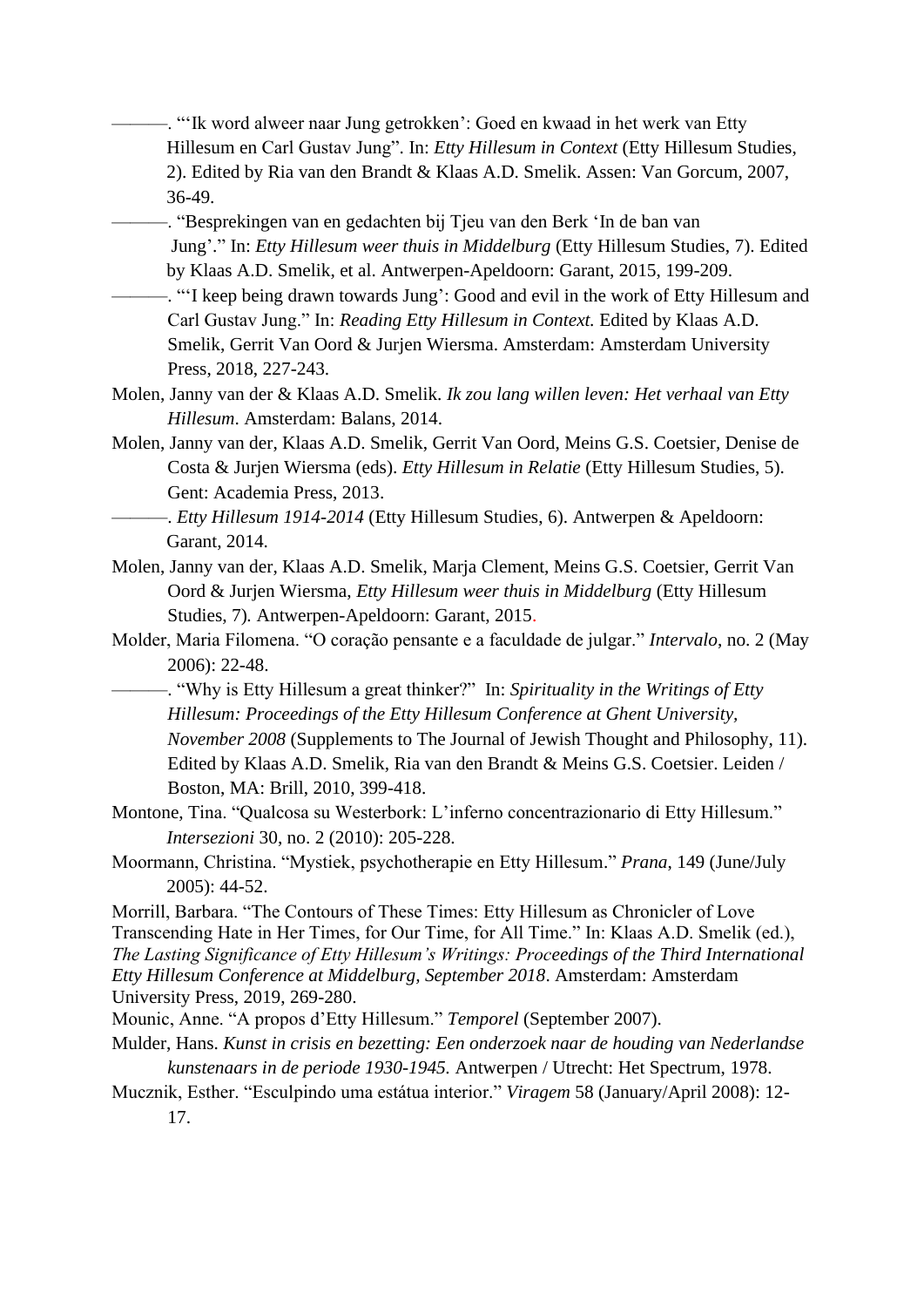- Nagel, Alexandra. "Julius Spier zocht en vond houvast in de Bijbel: Etty Hillesum volgde hem." In: *Etty Hillesum in discours* (Etty Hillesum Studies, 3). Edited by Ria van den Brandt & Klaas A.D. Smelik. Gent: Academia Press, 2011, 77-91.
	- ———. "Protocollen en vellen boterhampapier: Inventarisatie van een verzameling handanalysen uit de school van Julius Spier." In: *Etty Hillesum in perspectief* (Etty Hillesum Studies, 4). Edited by Klaas A.D.Smelik, Ria van den Brandt & Meins G.S. Coetsier. Gent: Academia Press, 2012, 61-75.
	- ———. "Uitgever Julius Spier en Iris-Verlag." *De Boekenwereld* 28, nr. 4 (2012): 237-251.
	- ———. "Een drieluik van Hes Hijmans." In: *Etty Hillesum in Relatie* (Etty Hillesum Studies,
		- 5). Edited by Klaas A.D. Smelik, et al. Gent: Academia Press, 2013, 205-217.
- ———. "Figureerde Etty Hillesum als schoolmeisje in de Avonturen van Pieterjoris?". *Lessen* 8, nr. 2 (2013): 34-37.
	- ———. "Spier cercò conforto nella Bibbia ed Etty Hillesum lo seguì." In: *Etty Hillesum: Studi sulla vita e l'opera*. Edited by Gerrit Van Oord. Sant'Oreste, 2013, 58-73.
- ———. "Herta Levi, de onzichtbare figuur in de dagboeken van Etty Hillesum." *Tijdschrift voor Biografie* 3, no. 3 (2014): 27-38.
	- ———. "'Met 26 jaar opnieuw beginnen … is niet mogelyk': Een portret van Jan Bool, Etty Hillesums studiegenoot." In: *Etty Hillesum 1914-2014* (Etty Hillesum Studies, 6). Edited by Klaas A.D. Smelik, et al. Antwerpen & Apeldoorn: Garant, 2014, 151-165.
	- ———. "Herta Levi, de onzichtbare figuur in de dagboeken van Etty Hillesum." In: *Etty Hillesum weer thuis in Middelburg* (Etty Hillesum Studies, 7). Edited by Klaas A.D. Smelik, et al. Antwerpen-Apeldoorn: Garant, 2015, 93-106.
		- ———. "De Hillesum-stamboom." In: *Etty Hillesum weer thuis in Middelburg* (Etty Hillesum Studies, 7). Edited by Klaas A.D. Smelik, et al. Antwerpen-Apeldoorn: Garant, 2015, 189-197.

\_\_\_\_\_\_. "Leonie Snatager en het Joodse vraagstuk." In: *Etty Hillesum in weerwil van het Joodse vraagstuk* (Etty Hillesum Studies, 8). Edited by Klaas A.D. Smelik, et al. Antwerpen-Apeldoorn: Garant, 2016, 51-69.

\_\_\_\_\_\_. "Loekie, de onverwoestbare zwerfster op de hoge dansbenen." In: *Etty Hillesum in weerwil van het Joodse vraagstuk* (Etty Hillesum Studies, 8). Edited by Klaas A.D. Smelik, et al. Antwerpen-Apeldoorn: Garant, 2016, 171-175.

———. "Vriendschap en therapie: Verstrengelde relaties tussen Julius Spier, Leonie Snatager en Etty Hillesum." In: *Etty Hillesum en het pad naar zelfverwerkelijking* (Etty Hillesum Studies, 9). Edited by Klaas A.D. Smelik, et al. Antwerpen-Apeldoorn: Garant, 2017, 183-209.

- ———. "Wanneer schreven Henny Tideman en Etty Hillesum in *Levenskunst*?: Een reconstructie." In: *Veel mooie woorden: Etty Hillesum en haar boekje Levenskunst.*  Edited by Ria van den Brandt & Peter Nissen. Hilversum: Verloren, 2017, 147-158.
- ———. "Henny Tideman en de wijsheden van Julius Spier en anderen." In: *Veel mooie woorden: Etty Hillesum en haar boekje Levenskunst.* Edited by Ria van den Brandt & Peter Nissen. Hilversum: Verloren, 2017, 159-167.
	- ———. "Etty Hillesum, a devoted student of Julius Spier." In: *Reading Etty Hillesum in Context.* Edited by Klaas A.D. Smelik, Gerrit Van Oord & Jurjen Wiersma. Amsterdam: Amsterdam University Press, 2018, 273-284.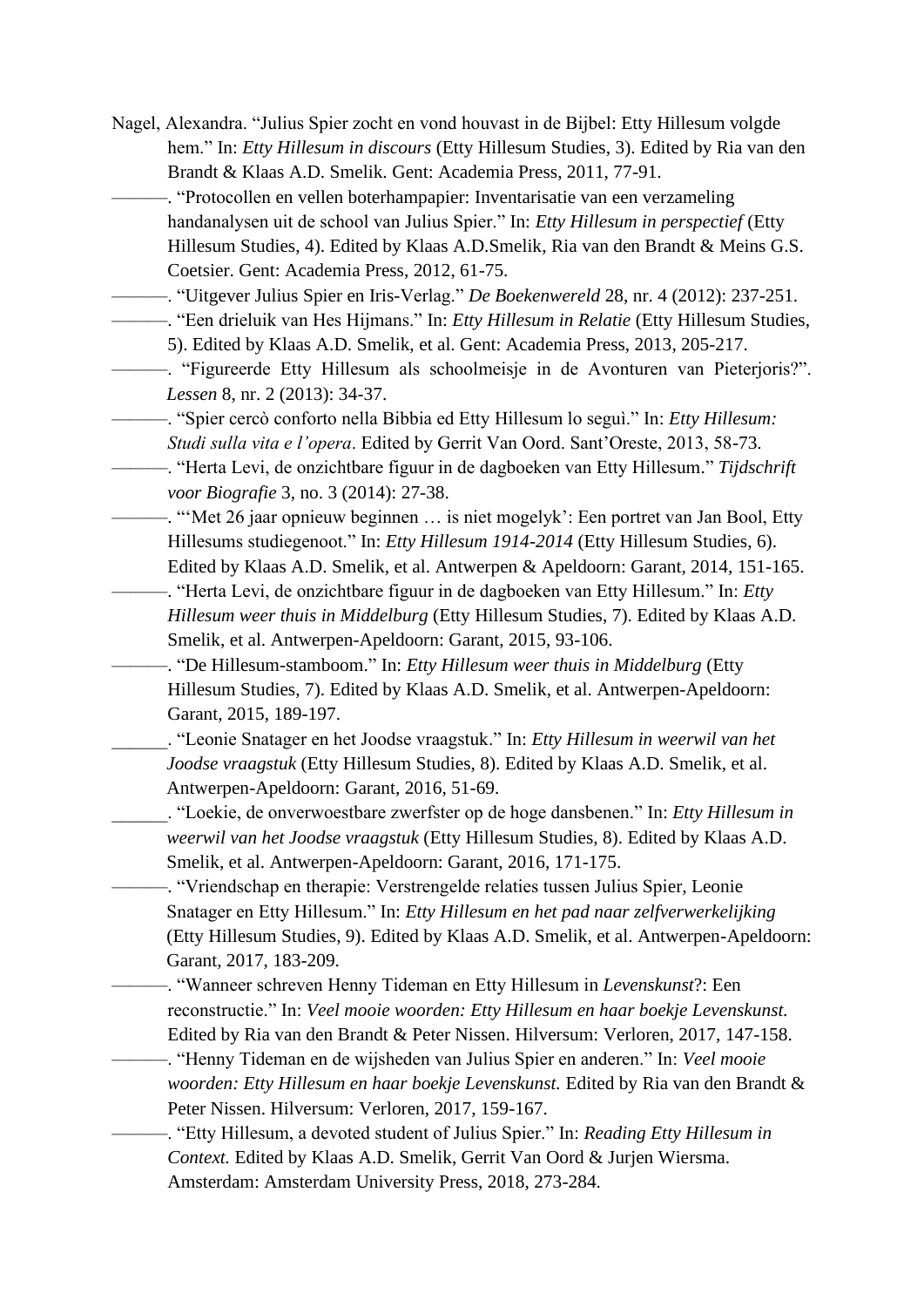———. "Etty Hillesum en de Joods-Amsterdamse toneelwereld." In: *Etty Hillesum en de contouren van haar tijd* (Etty Hillesum Studies, 10). Edited by Klaas A.D. Smelik, et al. Oud-Turnhout / 's-Hertogenbosch: Gompel & Svacina, 2018, 167-190.

———. "Etty Hillesum's Hand Analysis: The Prologue to Her Diaries." In: Klaas A.D. Smelik (ed.), *The Lasting Significance of Etty Hillesum's Writings: Proceedings of the Third International Etty Hillesum Conference at Middelburg, September 2018*. Amsterdam: Amsterdam University Press, 2019, 281-291.

———. *De psychochiroloog Julius Spier en de handleeskunde in het interbellum*, PhD thesis, Universiteit Leiden, 2020.

———. "Woord vooraf bij 'Wie was de 'S.' van Etty?'". In: *Etty Hillesum en de receptie van haar dagboeken* (Cahiers Etty Hillesum, 1). Edited by Klaas A.D. Smelik, et al. Oud-Turnhout / 's-Hertogenbosch: Gompel & Svacina, 2020, 47-50.

———. "Aimé van Santen en het protocol met hindernissen". In: *Etty Hillesum en de receptie van haar dagboeken* (Cahiers Etty Hillesum, 1). Edited by Klaas A.D. Smelik, et al. Oud-Turnhout / 's-Hertogenbosch: Gompel & Svacina, 2020, 83-99.

Nagel, Alexandra & Ria van den Brandt. "'Three times yes and a thousand fold no!': Julius Spier writes to Etty Hillesum." In: *Reading Etty Hillesum in Context.* Edited by Klaas A.D. Smelik, Gerrit Van Oord & Jurjen Wiersma. Amsterdam: Amsterdam University Press, 2018, 303-312.

Nagel, Alexandra & Denise de Costa. "'Bij jou voor anker gaan': Vijftien brieven van Etty Hillesum aan Julius Spier." In: *Etty Hillesum 1914-2014* (Etty Hillesum Studies, 6). Edited by Klaas A.D. Smelik, et al. Antwerpen & Apeldoorn: Garant, 2014, 105-117.

-. "With you, I have my anchorage': Fifteen letters from Etty Hillesum to Julius Spier." In: *Reading Etty Hillesum in Context.* Edited by Klaas A.D. Smelik, Gerrit Van Oord & Jurjen Wiersma. Amsterdam: Amsterdam University Press, 2018, 285- 301.

Navarro Sánchez, Rosana E. *De las razonas humanas de la mística a las raíces místicas de lo humano: desde la experienca espiritual de Etty Hillesum.* Thesis, Pontificia Universida Javeriana Bogotá Colombia, 2015.

———. *Etty Hillesum: Mística y humanidad.* Bogotá: Editorial Pontificia Universidad Javeriana, 2017.

———. "Suffering, Silence, and Wisdom in the Life of Etty Hillesum." In: Klaas A.D. Smelik (ed.), *The Lasting Significance of Etty Hillesum's Writings: Proceedings of the Third International Etty Hillesum Conference at Middelburg, September 2018*. Amsterdam: Amsterdam University Press, 2019, 293-303.

Nave, Jean-Pierre. "Mais qu'a donc à nous dire Etty Hillesum?" *La Croix* (20 April 2013). See <http://www.amisdettyhillesum.fr/docs/Etty%20Article%20de%20JPN.jpg> [retrieved at 5 November 2013].

Neiman, Alven M. "Self Examination, Philosophical Education and Spirituality."*Journal of Philosophy of Education* 34, no. 4 (2000): 571-590.

Neitzel-Tideman, Henriëtte M. "Wie was de 'S.' van Etty?" In: *Etty Hillesum en de receptie van haar dagboeken* (Cahiers Etty Hillesum, 1). Edited by Klaas A.D. Smelik, et al. Oud-Turnhout / 's-Hertogenbosch: Gompel & Svacina, 2020, 51-72.

Neri, Nadia. "Vrouwelijke identiteit en opoffering." In: *Men zou een pleister op vele wonden willen zijn: Reacties op de dagboeken en brieven van Etty Hillesum*. Edited by J.G. Gaarlandt. Amsterdam: Balans, 1989, 146-155.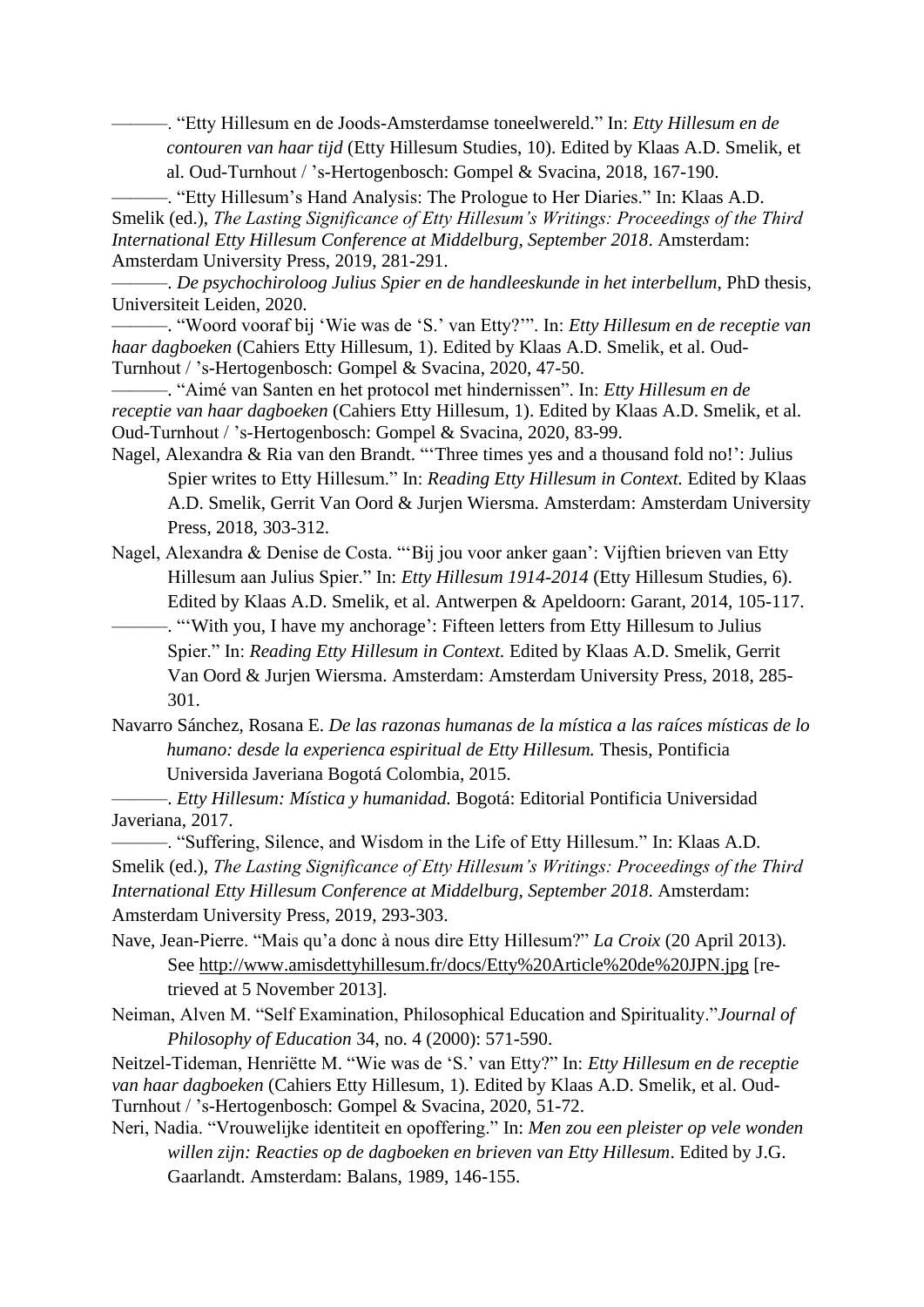- ———. "Etty Hillesum: Identità femminile e sacrificio." In: *L'esperienza dell'Altro: Studi su Etty Hillesum*. Edited by Gerrit Van Oord. Sant'Oreste: Apeiron Editori, 1990, 145- 154.
- ———. "Etty Hillesum: Paradigma vivente di femminilità integrale." *ALFAzeta* no. 60 (1996): 38-42.
- ———. *Un'estrema compassione: Etty Hillesum testimone e vittima del Lager*. Milano: Mondadori, 1999.
- ———. "Etty Hillesum: Un'estrema compassione, la risposta esemplare di una vittima di fronte al male estremo." In: *Si può sempre dire un sì o un no: I Giusti contro i Genocidi degli Armeni e degli Ebrei*. Milano: Cleup, 2001.
- ———. "La scrittura in Etty Hillesum tra ricerca artistica ed ansia di memoria." In: *Oltre la persecuzione*. Edited by Roberta Ascarelli. Roma: Carocci, 2004.
- ———. "Etty Hillesum's psychological and spiritual path: Towards an ethics of responsibility." In: *Spirituality in the Writings of Etty Hillesum: Proceedings of the Etty Hillesum Conference at Ghent University, November 2008* (Supplements to The Journal of Jewish Thought and Philosophy, 11). Edited by Klaas A.D. Smelik, Ria van den Brandt & Meins G.S. Coetsier. Leiden / Boston, MA: Brill, 2010, 419-427.
- Newell, John Philip. *A New Harmony: The Spirit, the Earth and the Human Soul*. San Francisco: Jossey-Bass, 2011.
- Nissen, Peter. "'O Meester, dat ik niet zo begerig zij': Etty Hillesum en Franciscus van Assisi." In: *Veel mooie woorden: Etty Hillesum en haar boekje Levenskunst.* Edited by Ria van den Brandt & Peter Nissen. Hilversum: Verloren, 2017, 283-287.
	- ———. '"…onverdeeld van hart en innerlijk eenvoudig…": Etty Hillesum en Thomas a Kempis." In: *Veel mooie woorden: Etty Hillesum en haar boekje Levenskunst.* Edited by Ria van den Brandt & Peter Nissen. Hilversum: Verloren, 2017, 289-292.
	- ———. "'De heilige lichtzinnigheid…': Etty Hillesum en Ebba Pauli." In: *Veel mooie woorden: Etty Hillesum en haar boekje Levenskunst.* Edited by Ria van den Brandt & Peter Nissen. Hilversum: Verloren, 2017, 293-298.
- Nitzan, Tal. "I remember Etty Hillesum." *Bridges: A Jewish Feminist Journal* 12, no. 2 (2007): 65-66.
- Noble, Philippe. "Het dubbel filter: De dagboeken en de brieven van Etty Hillesum in Franse vertaling." In: *Etty Hillesum in facetten* (Etty Hillesum Studies, 1). Edited by Ria van den Brandt & Klaas A.D. Smelik. Budel: Damon, 2003, 93-109.

——— . "Le texte d'Etty Hillesum, de l'original à la traduction française: Un cheminement singulier." *Revue française de linguistique appliquée* 8 (2/2003): 19-31.

- Noccelli, Maria Giovanna. "Etty Hillesum: Vedetta della verità." *Prospettiva Persona* no. 24 (1998).
- ———."A te, cuore pensante del lager." *Lettere* 0 (April 1998).
	- ———. "Il cuore moltiplicato del mondo: Etty Hillesum Edith Stein." *Poietica* no. 11 (March 1999).
- ———. *Oltre la ragione: Risonanze filosofiche dal pensiero e dall'itinerario esistenziale di Etty Hillesum*. Sant'Oreste: Apeiron Editori, 2004.
- ———. *Se amare è chiedere troppo: Leggendo Etty Hillesum*. Roma: Edizioni Pro Sanctitate, 2004.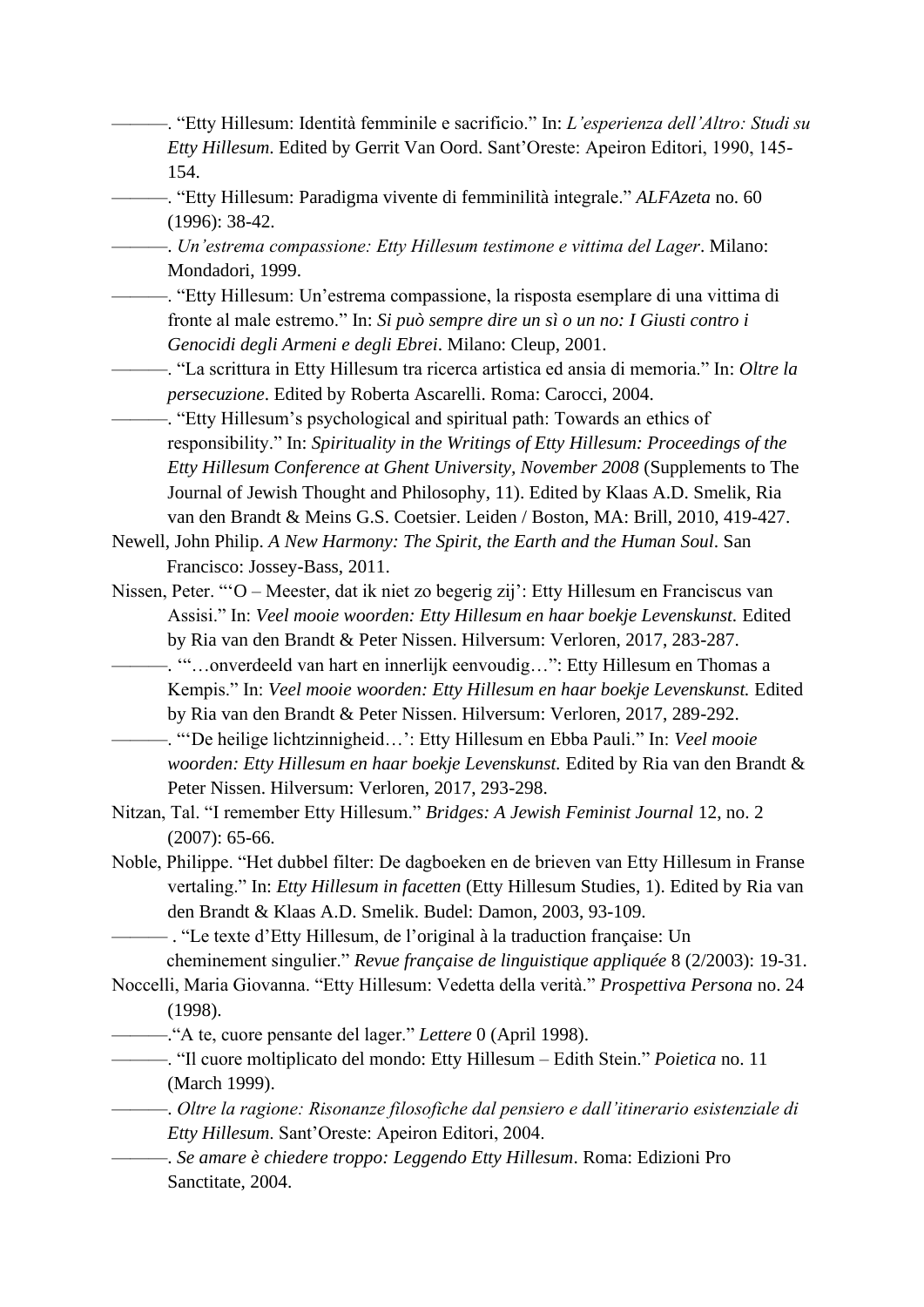Nocita, Maria Gabriella. "Sentire la vita: Etty Hillesum si fa parola." In: *La comunicazione umanante: Ermeneusi di un mistero*. Edited by G. Scaramuzzo. Roma: Aracne, 2009.

———. "Feeling life: Etty Hillesum *becomes* word." In: *Spirituality in the Writings of Etty Hillesum: Proceedings of the Etty Hillesum Conference at Ghent University, November 2008* (Supplements to The Journal of Jewish Thought and Philosophy, 11). Edited by Klaas A.D. Smelik, Ria van den Brandt & Meins G.S. Coetsier. Leiden / Boston, MA: Brill, 2010, 279-295.

———. *Etty Hillesum: Dalle tenebre della Shoah una paideia per umanarsi: Spunti ermeneutici dalla filosofia dell'Educazione di Edda Ducci.* Thesis, Rome: Libera Università Maria SS. Assunta, 2012.

———. "Etty Hillesum: quale Dio? Un modello del Dio personale di Ulrich Beck?" In: *Etty Hillesum: Studi sulla vita e l'opera.* Edited by Gerrit Van Oord. Sant'Oreste: Apeiron Editori, 2013, 74-93.

———. "Etty Hillesum en Primo Levi tussen de verdronkenen en de geleerden: Ervaringen van innerlijke vrijheid." In: *Etty Hillesum weer thuis in Middelburg* (Etty Hillesum Studies, 7). Edited by Klaas A.D. Smelik, et al. Antwerpen-Apeldoorn: Garant, 2015, 139-158.

———. "Etty Hillesum and Primo Levi among the *drowned* and *saved*: Experiences of inner freedom." In: *The Ethics and Religious Philosophy of Etty Hillesum: Proceedings of the Etty Hillesum Conference at Ghent University, January 2014* (Supplements to The Journal of Jewish Thought and Philosophy, 28). Edited by Klaas A.D. Smelik, Meins G.S. Coetsier & Jurjen Wiersma. Leiden / Boston, MA: Brill, 2017, 170-191.

-. "Feeding the Soul: Etty Hillesum's Pedagogical and Spiritual Path." In: Klaas A.D. Smelik (ed.), *The Lasting Significance of Etty Hillesum's Writings: Proceedings of the Third International Etty Hillesum Conference at Middelburg, September 2018*. Amsterdam: Amsterdam University Press, 2019, 305-314.

O'Connor, Elizabeth. "The Thinking Heart." *Sojourners* 14 (October 1985): 40-42.

Okken, Riet. *De kracht van de bestemming.* Deventer: Ankh-Hermes, 1988.

- Oord, Gerrit Van. *L'esperienza dell'Altro: Studi su Etty Hillesum*. Edited by Gerrit Van Oord. Sant'Oreste: Apeiron Editori, 1990.
- ———. "Etty Hillesum: O perché l'odio non aiuta il mondo." *ALFAzeta*, no*.* 60 (1996): 60- 85.
- ———. "Note biografiche su Etty Hillesum." In: *Etty Hillesum, Diario 1941-1943: Un mondo 'altro' è possibile*. Edited by Maria Pia Mazziotti & Gerrit Van Oord. Sant'Oreste: Apeiron Editori, 2002, 45-52.
	- ———. "Het dagboek van Etty Hillesum in Italië." *Filter: Tijdschrift over vertalen*, 9 no. 3 (2002): 49-55.

———. "Italiaans enthousiasme: Het dagboek van Etty Hillesum in Italië." In: *Etty Hillesum in facetten* (Etty Hillesum Studies, 1). Edited by Ria van den Brandt & Klaas A.D. Smelik. Budel: Damon, 2003, 111-127.

———. "Etty Hillesum en Edith Stein: Over een ontmoeting die nooit heeft plaats gehad." In: *Etty Hillesum in Context* (Etty Hillesum Studies, 2). Edited by Ria van den Brandt & Klaas A.D. Smelik. Assen: Van Gorcum, 2007, 50-58.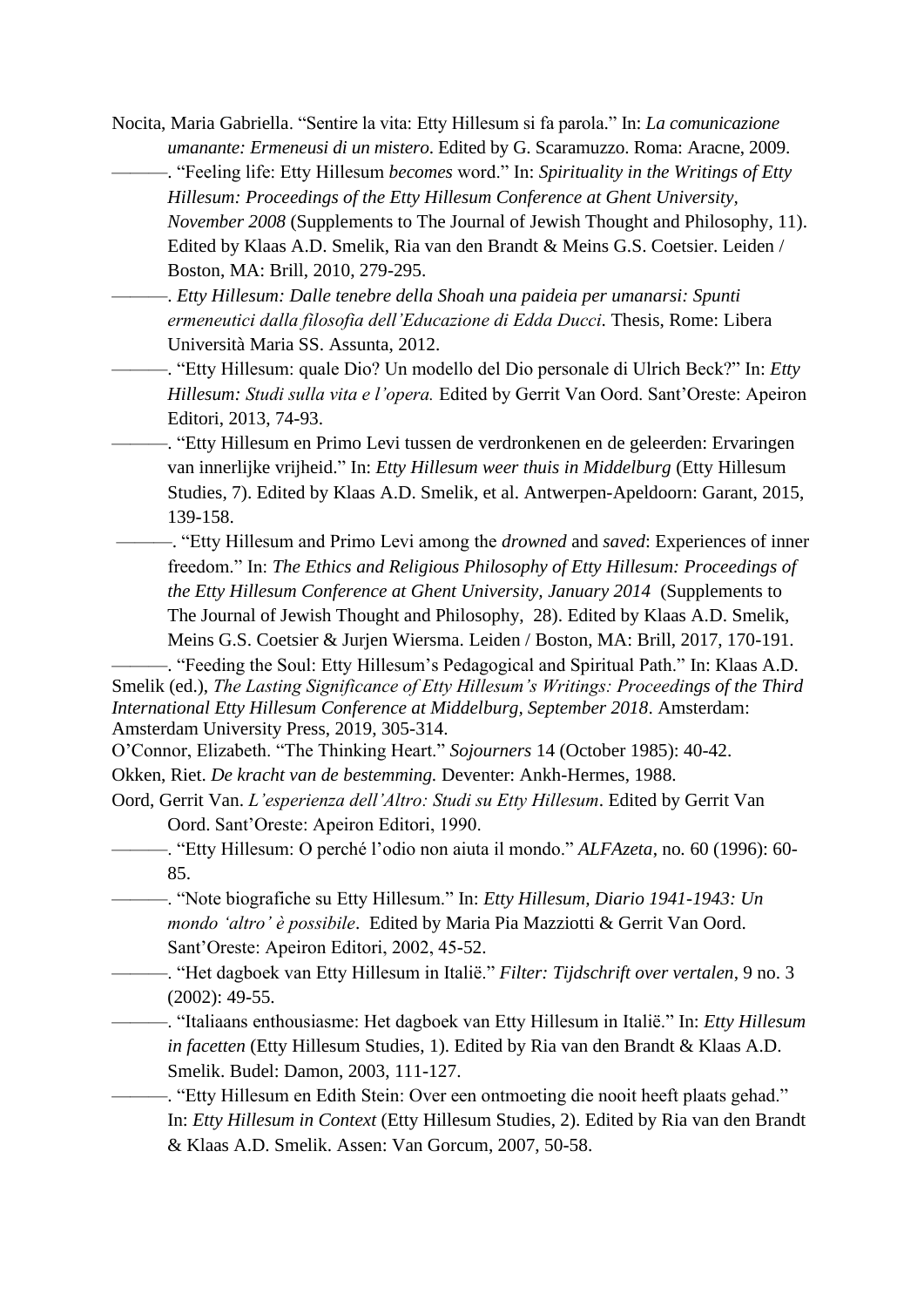———. "Etty Hillesum ed Edith Stein: La storia di un incontro mai avvenuto." *Con Etty Hillesum: Quaderno di informazione e ricerca* no. 1 (2009): 46-57.

———. "Two Voices from Westerbork: Etty Hillesum and Philip Mechanicus on the Transport from Camp Westerbork on 24 August 1943." In: *Spirituality in the Writings of Etty Hillesum: Proceedings of the Etty Hillesum Conference at Ghent University, November 2008* (Supplements to The Journal of Jewish Thought and Philosophy, 11). Edited by Klaas A.D. Smelik, Ria van den Brandt & Meins G.S. Coetsier. Leiden / Boston, MA, Brill, 2010, 313-334.

———. "Het vertrek: Een reconstructie van de onverwachte deportatie van de familie Hillesum uit kamp Westerbork op 7 september 1943." In: *Etty Hillesum in discours*  (Etty Hillesum Studies, 3). Edited by Ria van den Brandt & Klaas A.D. Smelik. Gent: Academia Press, 2011, 115-130.

———. "Omnia salva: Brieven van Louis Hillesum en anderen aan Christine van Nooten." In: *Etty Hillesum in Perspectief* (Etty Hillesum Studies, 4). Edited by Klaas A.D. Smelik, Ria van den Brandt & Meins G.S. Coetsier. Gent: Academia Press, 2012, 77- 128.

———. "Historie en legende rondom het gezin van Louis en Riva Hillesum: Een beschouwing over *Mischa's spel en de ondergang van de familie Hillesum*." In: *Etty Hillesum in Perspectief* (Etty Hillesum Studies, 4). Edited by Klaas A. D. Smelik, Ria van den Brandt & Meins G.S. Coetsier. Gent: Academia Press, 2012, 139-152.

———. "Rectificatie." In: *Etty Hillesum in Perspectief* (Etty Hillesum Studies, 4). Edited by Klaas A.D. Smelik, Ria van den Brandt & Meins G.S. Coetsier. Gent: Academia Press, 2012, 153-156.

———. "Etty Hillesum (Middelburg 1914 - Auschwitz 1943). Scrittura e spiritualità nei diari e nelle lettere." In: *Harba lori fa! Percorsi di letteratura fiamminga e olandese*. Edited by J. Koch, et al. Naples: Napoli University Press, 2012, 529-543.

———. "Eerherstel of terugkeer? Jaap Meijers visie op Levie / Louis Hillesum." In: *Etty Hillesum in Relatie* (Etty Hillesum Studies, 5). Edited by Klaas A.D. Smelik, et al. Gent: Academia Press, 2013, 121-134.

———. "Introduzione." In *Etty Hillesum: Studi sulla vita e l'opera.* Edited by Gerrit Van Oord. Sant'Oreste: Apeiron Editori, 2013, 8-18.

———. (ed.) *Etty Hillesum: Studi sulla vita e l'opera.* Sant'Oreste: Apeiron Editori, 2013.

———. "Amor Fati. Abel Herzberg intervistato da Wim Ramaker." In: *Etty Hillesum: Studi sulla vita e l'opera.* Edited by Gerrit Van Oord. Sant'Oreste: Apeiron Editori, 2013, 19-23.

———. "La partenza. L'inaspettata deportazione della famiglia Hillesum dal campo di Westerbork: Una ricostruzione." In: *Etty Hillesum: Studi sulla vita e l'opera.* Edited by Gerrit Van Oord. Sant'Oreste: Apeiron Editori, 2013, 149-167.

———. "Een Venetiaanse werkplaats: Het Hillesum-onderzoek van Isabella Adinolfi." In: *Etty Hillesum 1914-2014* (Etty Hillesum Studies, 6). Edited by Klaas A.D. Smelik, et al. Antwerpen & Apeldoorn: Garant, 2014, 71-74.

———. "Elementen voor de vorming van een nieuwe mens: Maria Gabriella Nocita interpreteert Etty Hillesum en Primo Levi." In: *Etty Hillesum weer thuis in*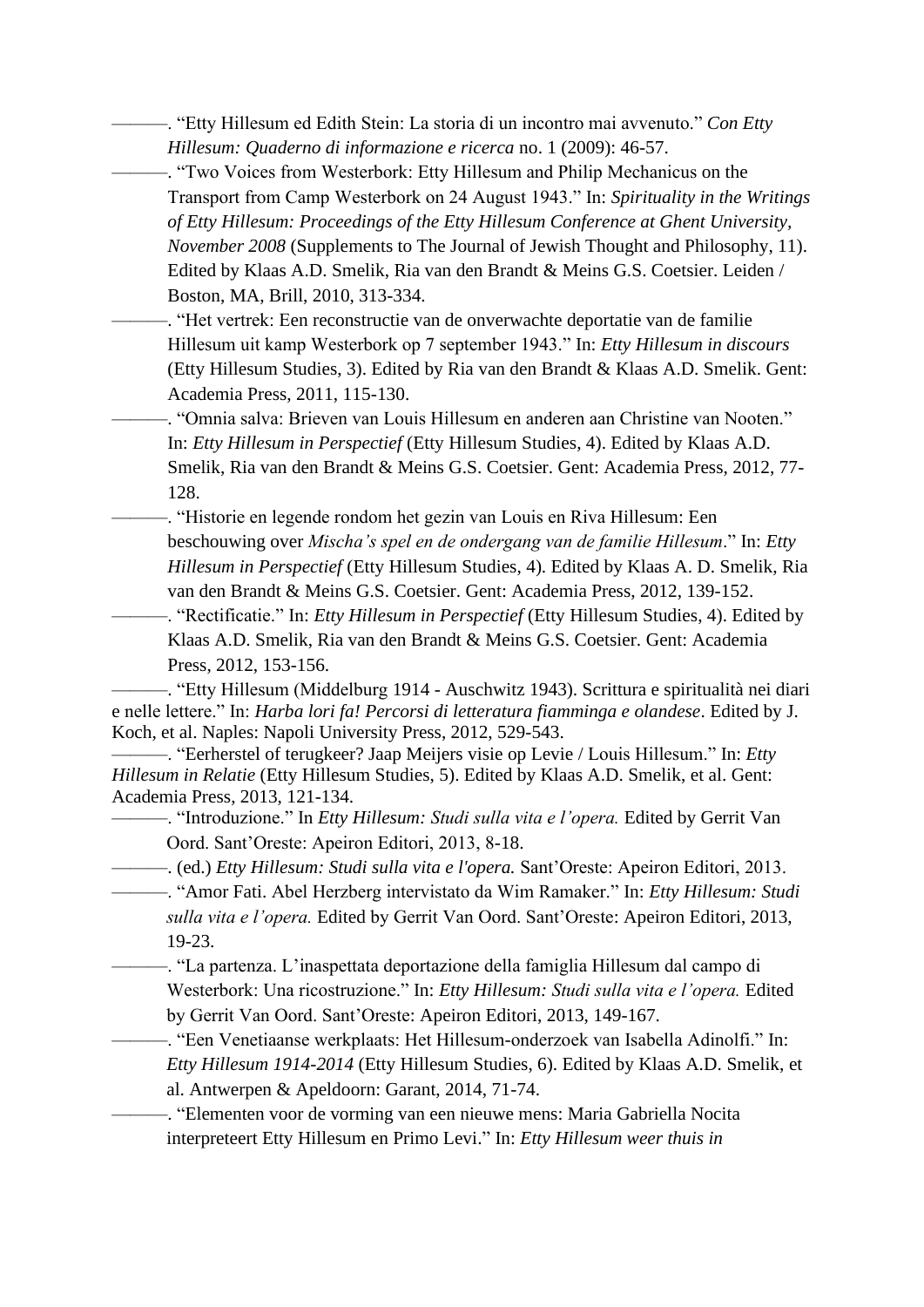*Middelburg* (Etty Hillesum Studies, 7). Edited by Klaas A.D. Smelik, et al. Antwerpen-Apeldoorn: Garant, 2015, 135-138.

-. "Andermans veren: Hoe Etty Hillesum leentjebuur speelde bij Albert Verwey en Simon Vestdijk." In: *Etty Hillesum in weerwil van het Joodse vraagstuk* (Etty Hillesum Studies, 8). Edited by Klaas A.D. Smelik, et al. Antwerpen-Apeldoorn: Garant, 2016, 139-158.

———. "Oprecht bewonderd en streng beoordeeld: Tzvetan Todorovs beeld van Etty Hillesum." In: *Etty Hillesum en het pad naar zelfverwerkelijking* (Etty Hillesum Studies, 9). Edited by Klaas A.D. Smelik, et al. Antwerpen-Apeldoorn: Garant, 2017, 141-156.

———. "De dingen zeggen zoals ze zijn: Giancarlo Gaeta's visie op Etty Hillesum." In: *Etty Hillesum en het pad naar zelfverwerkelijking* (Etty Hillesum Studies, 9). Edited by Klaas A.D. Smelik, et al. Antwerpen-Apeldoorn: Garant, 2017, 167-172.

———. "The departure: A reconstruction of the unexpected deportation of the Hillesum family from Camp Westerbork on Tuesday, 7 September 1943." In: *Reading Etty Hillesum in Context.* Edited by Klaas A.D. Smelik, Gerrit Van Oord & Jurjen Wiersma. Amsterdam: Amsterdam University Press, 2018, 157-180.

———. "Vertalen en vertellen: Giacoma Limentani." In: *Etty Hillesum en de contouren van haar tijd* (Etty Hillesum Studies, 10). Edited by Klaas A.D. Smelik, et al. Oud-Turnhout / 's-Hertogenbosch: Gompel & Svacina, 2018, 153-155.

———. "Louis Hillesum, een 'stijf deftig' docent." In: *Etty Hillesum en de contouren van haar tijd* (Etty Hillesum Studies, 10). Edited by Klaas A.D. Smelik, et al. Oud-Turnhout / 's-Hertogenbosch: Gompel & Svacina, 2018, 191-198.

———. "Etty Hillesum: Parole per un futuro altro." *Educazione aperta. Rivista di pedagogia critica*, n. 4 (Summer 2018), 62-74.

———. "Een geslaagde culturele transfer belicht: De Etty Hillesum-tentoonstelling in Rimini, augustus 2019." In: *Etty Hillesum en de receptie van haar dagboeken* (Cahiers Etty Hillesum, 1). Edited by Klaas A.D. Smelik, et al. Oud-Turnhout / 's-Hertogenbosch: Gompel & Svacina, 2020, 111-121.

Oord, Gerrit Van, Klaas A.D. Smelik, Meins G.S. Coetsier, Denise de Costa, Janny van der Molen & Jurjen Wiersma (eds.). *Etty Hillesum in Relatie* (Etty Hillesum Studies, 5). Gent: Academia Press, 2013.

———. *Etty Hillesum 1914-2014* (Etty Hillesum Studies, 6). Antwerpen & Apeldoorn: Garant, 2014.

Oord, Gerrit Van, Klaas A.D. Smelik, Marja Clement, Meins G.S. Coetsier, Janny van der Molen, & Jurjen Wiersma, *Etty Hillesum weer thuis in Middelburg* (Etty Hillesum Studies, 7). Antwerpen-Apeldoorn: Garant, 2015.

Oosterwijk, Corrie. *Etty Hillesum: Receptieonderzoek 1959-1989*. Thesis, Leiden University, 1990.

- Overeem, Emmy van. "Esther." In: *Men zou een pleister op vele wonden willen zijn: Reacties op de dagboeken en brieven van Etty Hillesum*. Edited by J.G. Gaarlandt. Amsterdam: Balans, 1989, 16-18.
- Pach, Manja. "Brief aan Etty Hillesum, maart 2006." *Agenda / Nieuwsbrief van het Etty Hillesum Centrum* (May/August 2006).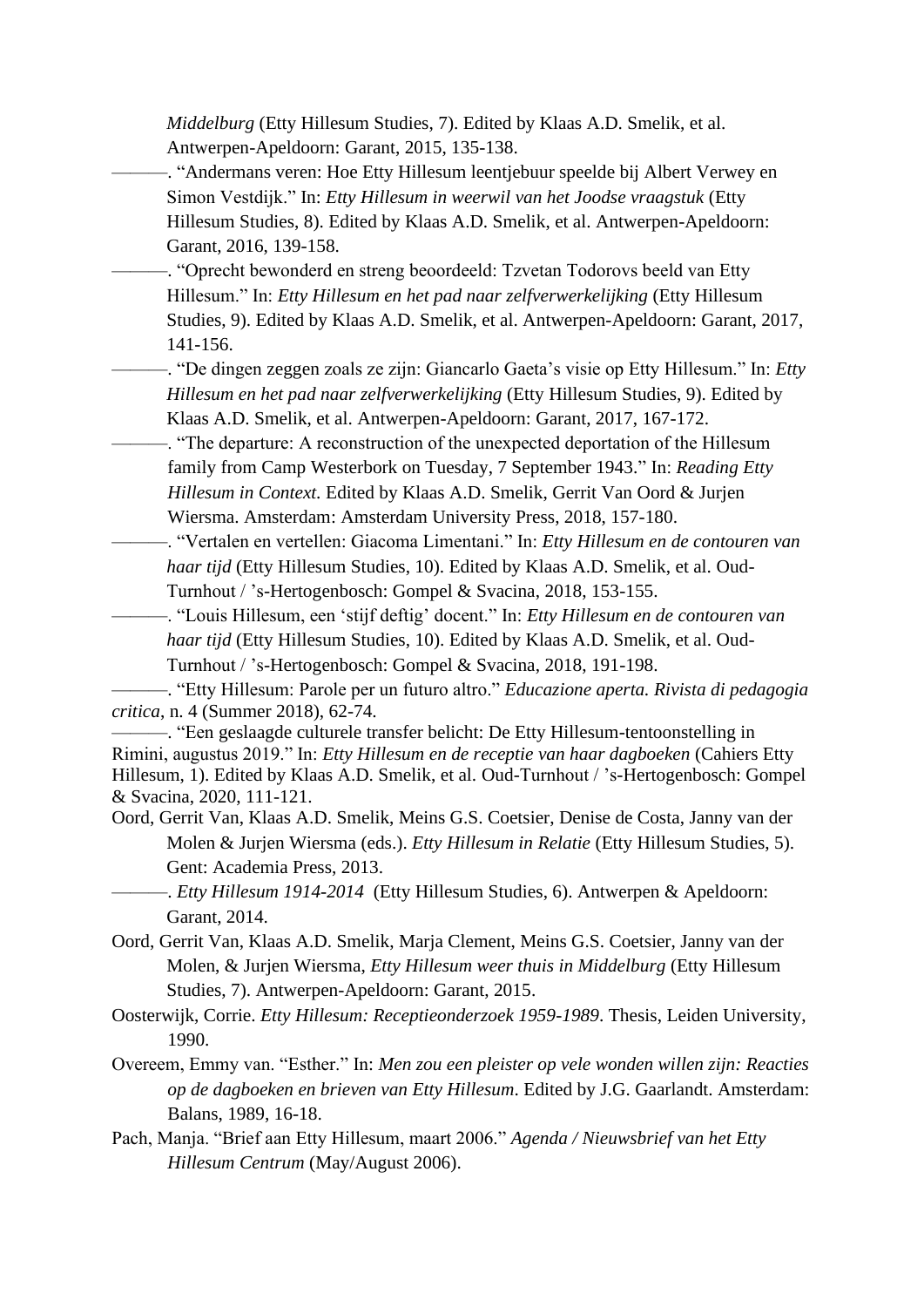———. "Een dierbaar woord uit het werk van Etty Hillesum." *Praktische Humanistiek: Themanummer Etty Hillesum* 9, no. 1 (1999): 47-51.

- Pach, Manja, Ton Jorna & Klaas A.D. Smelik. "Huiswerk voor de eigen werkplaats: De actualiteit van Etty Hillesum." *Rondom het Woord* 42, no. 2 (2000): 5-13.
- Paillet, Paule. "Une jeune femme au péril de la mort." *Informations sociales* 145 (2008): 29- 30.
- Pantanella, Giorgio. *Etty Hillesum: La ragazza che ospitò Dio.* Villa Verucchio: Pazzini Stampatore Editore, 2012.
- Parc Locmaria, Marie-Hélène du. «*Tant souffrir et tant aimer» selon Etty Hillesum*. Paris: Salvator, 2011.
	- ———. "Etty Hillesum ou la joie dans la souffrance." See [http://www.paroles.ch/entre-vous](http://www.paroles.ch/entre-vous-soit-dit/395-hilleseum-parc-locmaria)[soit-dit/395-hilleseum-parc-locmaria](http://www.paroles.ch/entre-vous-soit-dit/395-hilleseum-parc-locmaria) [retrieved at 5 November 2013].
- Parker, Judith. *The spirituality of Etty Hillesum: Its sources and legacy.* Thesis, Lampeter: University of Wales, 2007.
- Passanti, Chiara. "Bij het vertalen van 'Het verstoorde leven.'" In: *Men zou een pleister op vele wonden willen zijn: Reacties op de dagboeken en brieven van Etty Hillesum.*  Edited by J.G. Gaarlandt. Amsterdam: Balans, 1989, 156-159.
- ———. "Tradurre Etty Hillesum." In: *L'esperienza dell'Altro: Studi su Etty Hillesum*. Edited by Gerrit Van Oord. Sant'Oreste: Apeiron Editori, 1990, 89-92.
- Patterson, David. *Along the Edge of Annihilation: The Collapse and Recovery of Life in the Holocaust Diary.* Seattle: University of Washington Press, 1999.
	- ———. "Through the Eyes of Those Who Were There." *Holocaust and Genocide Studies* 18, no. 2 (2004): 274-90.
- Pellegrino, Vincenza. "Etty Hillesum: La capacità di riposare su se stessi: Intervista a Chiara Passanti." *ALFAzeta*, no. 60 (1996): 68-71.
- Peña Esquivel, William Augusto, "Am I Really a Woman? A Question About Female Identity in Etty Hillesum." In: Klaas A.D. Smelik (ed.), *The Lasting Significance of Etty Hillesum's Writings: Proceedings of the Third International Etty Hillesum Conference at Middelburg, September 2018*. Amsterdam: Amsterdam University Press, 2019, 315-324. Perrini, Marta. "Parallellen tussen Etty Hillesum en Sophie Scholl." In: *Etty Hillesum in* 
	- *perspectief* (Etty Hillesum Studies, 4). Edited by Klaas A.D. Smelik, Ria van den Brandt & Meins G.S. Coetsier. Gent: Academia Press, 2012, 15-32.
- ———. "Etty Hillesum e Sophie Scholl: Itinerari paralelli." In: *La Rosa bianca: La sfida della responsabilità*. Edited by Marta Perrini. Milano: IPOC Press, 2013, 90-107.
	- ———. "Etty Hillesum and Sophie Scholl: Sisters in fate." In: *The Ethics and Religious Philosophy of Etty Hillesum: Proceedings of the Etty Hillesum Conference at Ghent University, January 2014* (Supplements to The Journal of Jewish Thought and Philosophy, 28). Edited by Klaas A.D. Smelik, Meins G.S. Coetsier & Jurjen Wiersma. Leiden / Boston, MA: Brill, 2017, 192-204.
- Petraglio, Renzo. "Un sigillo di amore contre il caos." *ALFAzeta,* no. 60 (1996): 76-81.
- Petrignani, Sandra. "La scelta di Etty." *Panorama* (7 October 1990): 23.
- Pevenage, Debbie*.'Het harmonisch rollen uit Gods hand lukte niet zo erg': Worsteling en evenwicht in de dagboeken van Etty Hillesum*. Thesis, Ghent University, 2007.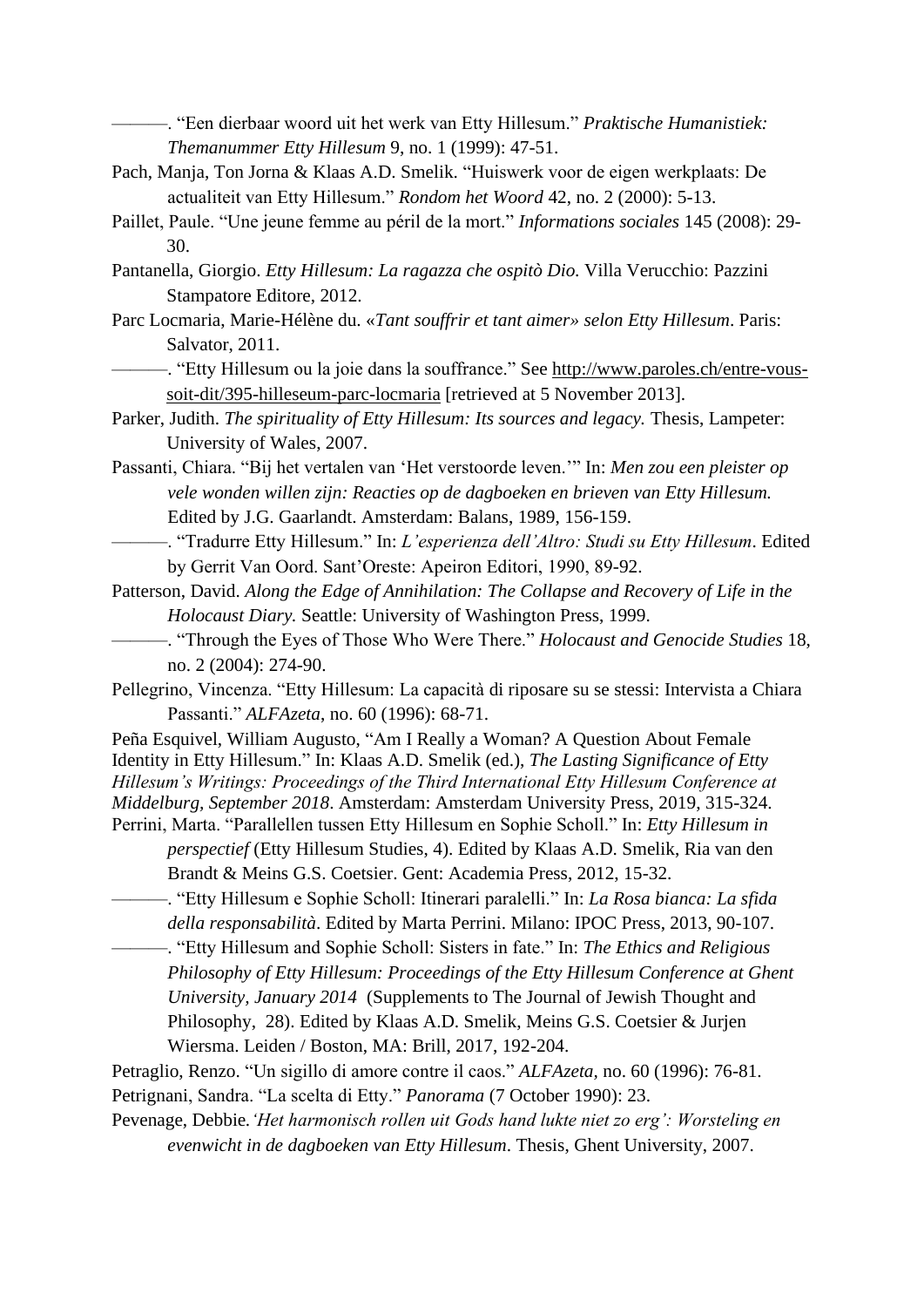———. "'There was little of that harmomious rolling out of God's hand': Struggle and balance in the diaries of Etty Hillesum." In: *Spirituality in the Writings of Etty Hillesum: Proceedings of the Etty Hillesum Conference at Ghent University, November 2008* (Supplements to The Journal of Jewish Thought and Philosophy, 11). Edited by Klaas A.D. Smelik, Ria van den Brandt & Meins G.S. Coetsier. Leiden / Boston, MA: Brill, 2010, 253-268.

Philippe, Jacques. *La liberté intérieure*. Burtin: Éditions des beatitudes, 2002.

———. *Interior freedom*. New York: Scepter publishers, 2007.

———."Etty Hillesum, maintenir la flamme." *Feu et Lumière* 226 (March 2004).

Piechowski, Michael M. "Etty Hillesum: The Thinking Heart of the Barracks." *Advanced Development* 4 (1992): 105-18.

———. "Is Inner Transformation a Creative Process?" *Creativity Research Journal. Special Issue: Creativity in the Moral Domain* 6, no. 1-2 (1993): 89-98.

Pisi, Guido. "I campi di concentramento nazisti e lo sterminio delle minoranze."*ALFAzeta,*  no. 60 (1996): 20-27.

Pissinger, Stéphanie. *'...bis eines Tags es keinen Sinn mehr haben wird zu sagen: Morgen*'*: Literarische Verarbeitung von KZ-Erfahrungen 1933-1994.* Thesis, Freiburg: Albert-Ludwigs-Universität, 2011.

Pita, Nélio, "Entre a vida e a morte: O universo interior de Etty Hillesum." *Viragem* 58 (January/April 2008): 18-21.

Pivot, Bernard. "Comme une soeur perdue et retrouvée." *Le journal du dimanche* (27 November 2010). See [http://www.lejdd.fr/Chroniques/Bernard-Pivot/La-chronique](http://www.lejdd.fr/Chroniques/Bernard-Pivot/La-chronique-de-Bernard-Pivot-dans-le-JDD-236544)[de-Bernard-Pivot-dans-le-JDD-236544](http://www.lejdd.fr/Chroniques/Bernard-Pivot/La-chronique-de-Bernard-Pivot-dans-le-JDD-236544) [retrieved at 9 November 2013].

Pleshoyano, Alexandra. *L'expérience de la nuit chez Etty Hillesum à la lumière de Saint Jean de la Croix: Une herméneutique de la démaîtrise*. Thesis, Université de Sherbrooke, 2002.

———. "Croissance spirituelle et transformation des rapports femme-homme chez Etty Hillesum." In: *Femme-Homme: Considérations sur l'expérience de la rencontre: Lectures théologiques, spirituelles et littéraires*. Edited by P. Snyder & M. Pelletier. Sherbrooke: Ed. GGC, 2003, 121-141.

———. "Etty Hillesum: Désirs sexuels et désir spirituel." *Sciences Pastorales, Femmes et expériences spirituelles* 22, no. 2 (2003): 33-46.

———. "Etty Hillesum: For God and with God." *The Way* 44, no. 1 (2005): 7-20.

———. "L'autobiographie et le journal intime comme contemplation rétrospective de Dieu: À propos de Etty Hillesum et d'Ignace de Loyola." In: *Variations sur dieu: Langages, silences, pratiques*. Edited by François Coppens. Brussels: Facultés Universitaires Saint Louis, 2005, 281-305.

———. "Etty Hillesum: A Theological Hermeneutic in the Midst of Evil." *Oxford Journals, Humanities, Literature and Theology* 19 (September 2005): 221-237.

———. "Etty Hillesum: 'Ce sera à moi d'aider Dieu.'" In: *Un Dieu qui agit?* Edited by Robert Mager. Montreal: Fides, 2006, 165-180.

———. "L'autoportrait spirituel d'Etty Hillesum." *La faute à Rousseau* 5 (2006): 28-29.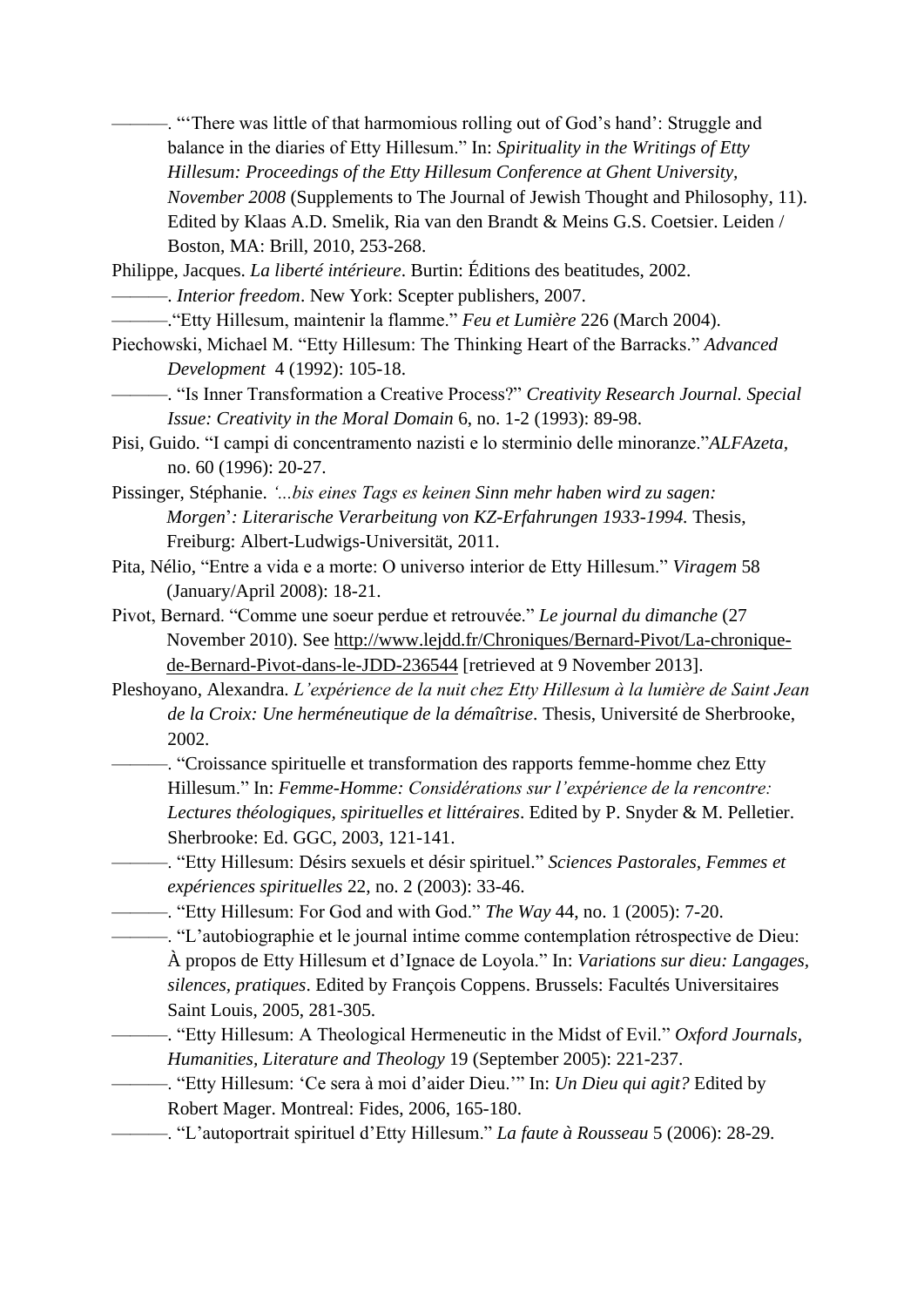———. "Etty Hillesum: De l'écoute à la parole." *Cahiers de spiritualité ignatienne: Aujourd'hui dire Dieu*, Publication du Centre de Spiritualité Manrèse no. 116 (2006): 97-104.

- ———. *Etty Hillesum, l'amour comme 'seule solution': Une herméneutique théologique au coeur du mal*. Münster: LIT Verlag, 2007.
- ———. "L'espace 'inspiré' dans les écrits d'Etty Hillesum: Une spiritualité sans structure confessionnelle." *Cahiers de spiritualité du séminaire saint Charles* (2007).
	- ———. "Bricolage et herméneutique au cœur du mal: À la mémoire d'Etty Hillesum." In: *Bricoler la mémoire: La théologie et les arts face au déclin de la tradition.* Edited by M. Koopman-Thurlings & Ria van den Brandt. Paris: Cerf, 2007, 133-149.
	- ———. "L'héritage spirituel d'Etty Hillesum: 'Je me sens comme une des nombreuses héritières d'un grand legs spirituel.'" *Studies in Religion / Sciences Religieuses* 37/1 (2008): 63-79.
	- ———. "Etty Hillesum." In: *Et Dieu dans tout ça!* Edited by Louis Lesage. Montreal: Fides, 2008, 25-37.
	- ———. *J'avais encore mille choses à te demander: L'univers intérieur d'Etty Hillesum*. Montreal / Paris: Novalis / Bayard, 2009.
- ———. "Etty Hillesum: Love Calls for Spiritual Discernment." *Religious Studies and Theology* (2009): 241-268.
	- ———. "Etty Hillesum et Leonard Cohen: Deux Juifs errant vers une spiritualité sans 'églises.'" In: *Études du religieux contemporains*. Edited by Patrick Snyder & Martine Pelletier. Montreal: Fides, 2010.
	- ———. "Etty Hillesum: Prier dans la nuit." *L'aventure intérieure* (2010): 12-15.
	- ———. "Etty Hillesum and Julius Spier: A 'Spierituality' on the fringe of religious borders." In: *Spirituality in the Writings of Etty Hillesum: Proceedings of the Etty Hillesum Conference at Ghent University, November 2008* (Supplements to The Journal of Jewish Thought and Philosophy, 11). Edited by Klaas A.D. Smelik, Ria van den Brandt & Meins G.S. Coetsier. Leiden/Boston, MA: Brill 2010, 43-75.
		- ———. "Die Liebe als 'einzige Lösung': Das spirituelle Erbe der Etty Hillesum." In: *LIEBE – mehr als Gefühl: Philosophie – Theologie – Einzelwissenschaften.* Edited by Werner Schüßler & Marc Röbel. Paderborn: Schöningh, 2015, 249-271.
- Pomi, Massimo. "Lavorando a noi stessi: L'educazione spirituale secondo Etty Hillesum." *Orientamenti Pedagogici* 61, no. 2 (2014): 297-321.
- Popp, Friederike. *Bedrängt und unendlich geborgen: Begegnungen mit Etty Hillesum*. Münsterschwarzach: Vier-Türme-Verlag, 2014.
- Porto, Bruno Di. "Etty Hillesum: La ragazza che prese Dio per mano." *Il Tempo e l'Idea: Una finestra ebraica sul mondo: Quindicinale di attualità e cultura,* no. 8-10 (2000): 59-65.
- Pot, Mieke. *Doorkruist land: De contemplatieve weg*. ['s-Gravenhage:] Uitgeverij Lente, 2014.
- Pres, Terrence Des. "Eros, God and Auschwitz." In: *Men zou een pleister op vele wonden willen zijn: Reacties op de dagboeken en brieven van Etty Hillesum*. Edited by J.G. Gaarlandt. Amsterdam: Balans, 1989, 68-73.
- Presser, Jacques. *De nacht der Girondijnen.* Amsterdam: Meulenhoff, 1957. [novel]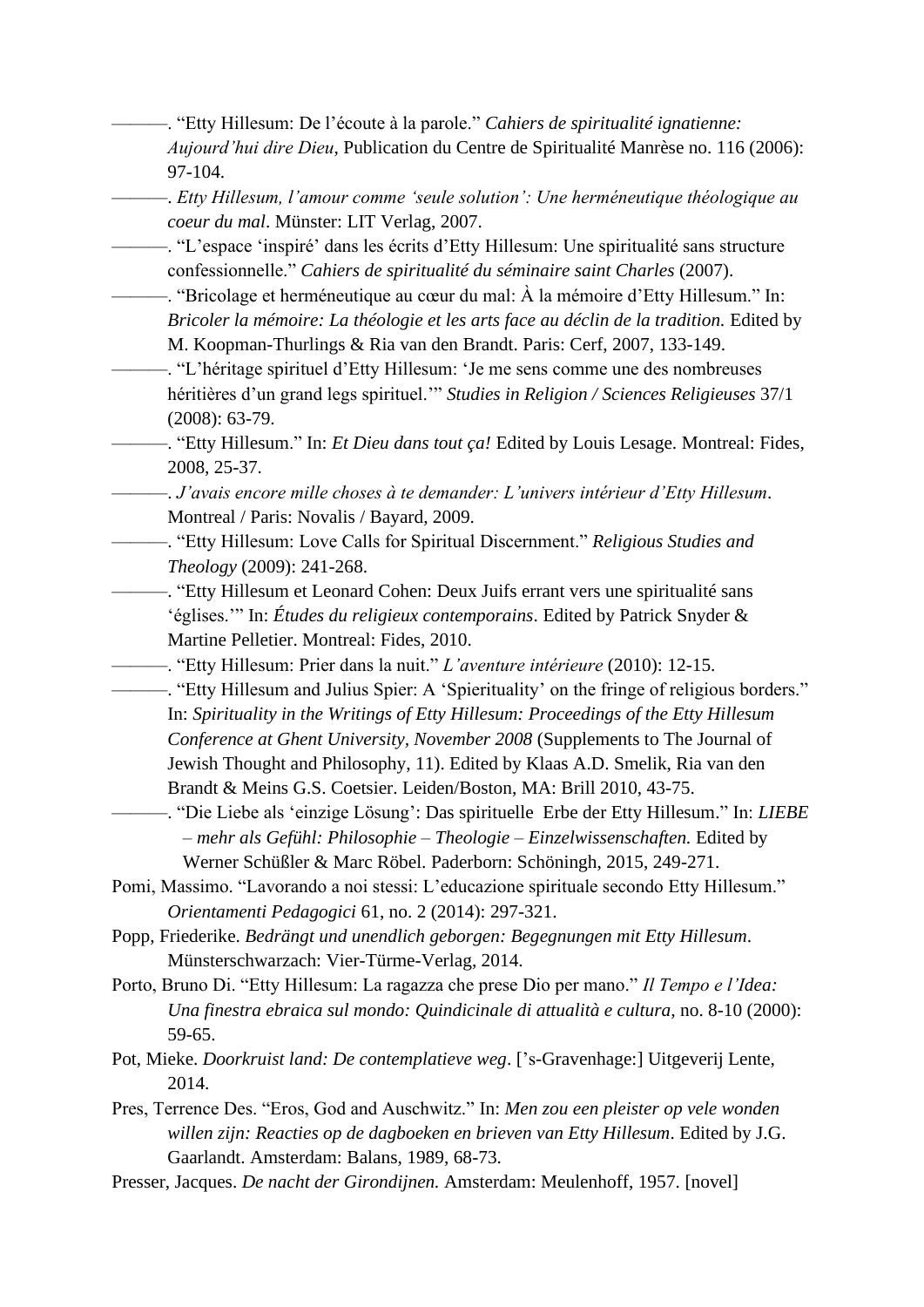- ———. *Ondergang: De vervolging en de verdelging van het Nederlandse Jodendom 1940- 1945.* 's Gravenhage: Staatsuitgeverij, 1965.
	- ———. *Ashes in the Wind: The Destruction of Dutch Jewry*. Transl. from Dutch by Arnold J. Pomerans. Detroit: Wayne State University Press, 1968.
- Purcell, Brendan. "Foundations for a judgement of the Holocaust: Etty Hillesum's standard of humanity." In: *Spirituality in the Writings of Etty Hillesum: Proceedings of the Etty Hillesum Conference at Ghent University, November 2008* (Supplements to The Journal of Jewish Thought and Philosophy, 11). Edited by Klaas A.D. Smelik, Ria van den Brandt & Meins G.S. Coetsier. Leiden / Boston, MA: Brill, 2010, 125-146. ———. *From Big Bang to Big Mystery: Human Origins in the Light of Creation and* 
	- *Evolution*. Dublin: Veritas, 2011.

Putman, E. *Worden wie je bent: Etty Hillesum en het lot*. Thesis, Nijmegen University, 1986.

- Putte, Josée van de. *Etty Hillesum.* Thesis, Titus Brandsma Institute, Nijmegen, 2017.
- Puyo, Jean. "Etty Hillesum vit l'enfer de ses frères juifs." *La Vie* 2451 (August 1992). See [http://www.lavie.fr/archives/1992/08/20/etty-hillesum-vit-l-enfer-de-ses-freres](http://www.lavie.fr/archives/1992/08/20/etty-hillesum-vit-l-enfer-de-ses-freres-juifs,1278203.php)[juifs,1278203.php](http://www.lavie.fr/archives/1992/08/20/etty-hillesum-vit-l-enfer-de-ses-freres-juifs,1278203.php) [retrieved at 5 November 2013].
- Quinzio, Sergio. "Attacamento alla vita e pietà." In: *L'esperienza dell'Altro: Studi su Etty Hillesum*. Edited by Gerrit Van Oord. Sant'Oreste: Apeiron Editori, 1990, 155-160.
- Ramaker, Wim. "Amor Fati: Wim Ramaker in gesprek met Abel Herzberg." In: *Men zou een pleister op vele wonden willen zijn: Reacties op de dagboeken en brieven van Etty Hillesum*. Edited by J.G. Gaarlandt. Amsterdam: Balans, 1989, 11-15.
- Rastello, Luca. "Etty Hillesum: Diario 1941-1943." *L'indice del mese* no. 1 (January 1986).
- Rasy, Elisabetta. "Etty Hillesum: La luce del Lager." *Io Donna* (2002): 43-44.
- Regenhardt, J.W. "De Weg Naar Westerbork." In: *Men zou een pleister op vele wonden willen zijn: Reacties op de dagboeken en brieven van Etty Hillesum.* Edited by G. J. Gaarlandt. Amsterdam: Balans, 1989, 192-209.
- ———. *Mischa's spel en de ondergang van familie Hillesum*. Amsterdam: Balans, 2012. Reitsma, Anneke. "'Ik bloei van binnen met de dood tot bloem': Naar aanleiding van
	- dagboek en brieven van Etty Hillesum." *BZZLLETIN* 107 (June 1983): 3-16 & 22. ———. "Ik bloei van binnen met de dood tot bloem: Naar aanleiding van dagboek en brieven van Etty Hillesum." In: *Men zou een pleister op vele wonden willen zijn: Reacties op de dagboeken en brieven van Etty Hillesum.* Edited by J.G. Gaarlandt. Amsterdam: Balans, 1989, 99-132.

———. "'Men moet zichzelf het vaderland zijn': Over Etty Hillesum en de innerlijke noodzaak van haar schrijverschap." *Parodos* 31 (April 1992): 29-37.

- Remy, Gérard. "Etty Hillesum et saint Augustin: L'influence d'un maitre spirituel?" *Recherches de science religieuse* 95, no. 2 (2007): 253-280.
- Reve, Karel van het. "Het korte leven van Etty Hillesum." In: *Men zou een pleister op vele wonden willen zijn: Reacties op de dagboeken en brieven van Etty Hillesum.* Edited by J.G. Gaarlandt. Amsterdam: Balans, 1989, 41-43.
- Ribeiro Ferreira, Maria Luísa. "Spinoza and Etty Hillesum: Two different views of God." In: *The Ethics and Religious Philosophy of Etty Hillesum: Proceedings of the Etty Hillesum Conference at Ghent University, January 2014* (Supplements to The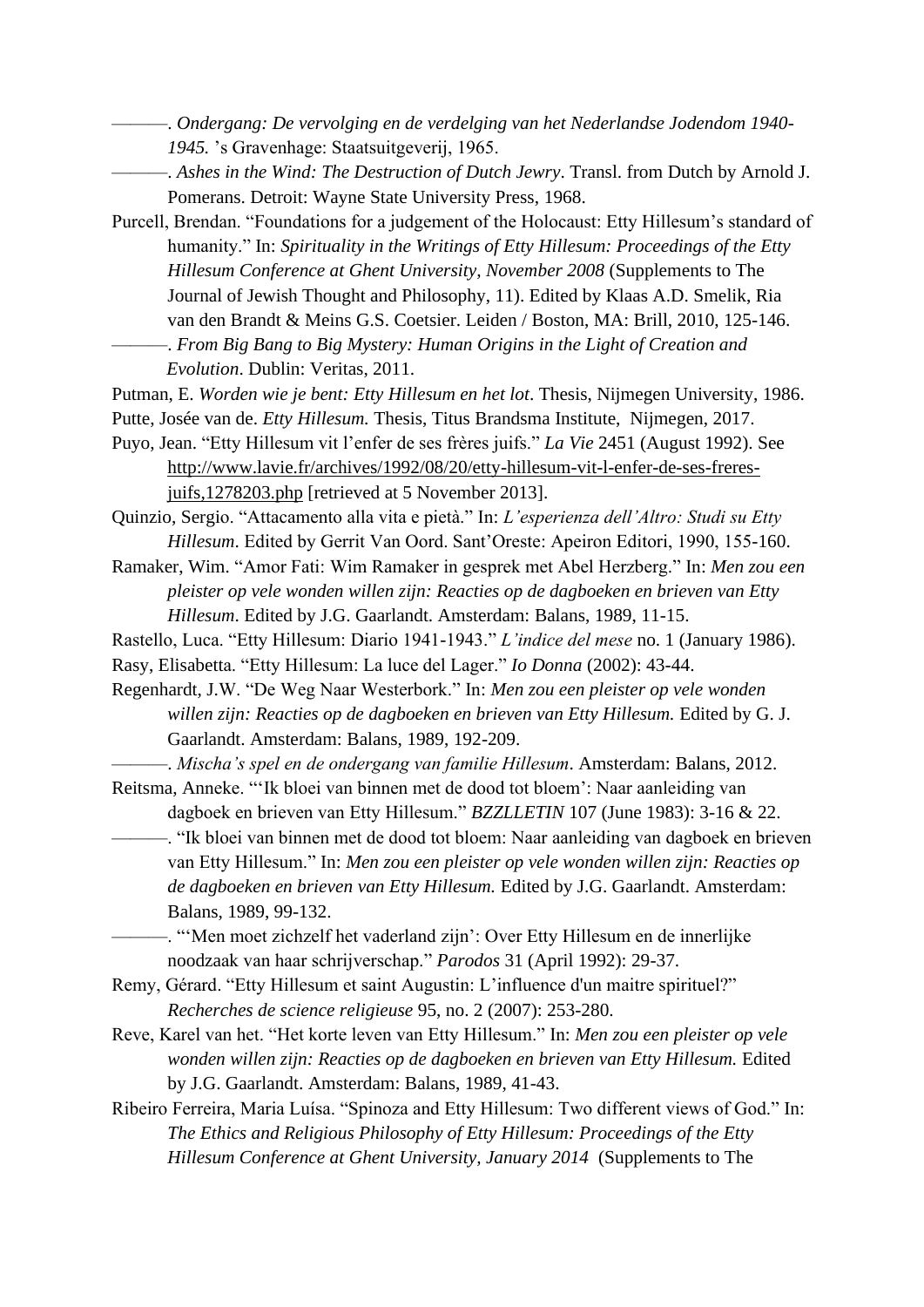Journal of Jewish Thought and Philosophy, 28). Edited by Klaas A.D. Smelik, Meins G.S. Coetsier & Jurjen Wiersma. Leiden / Boston, MA: Brill, 2017, 147-157.

-. "A Powerless God: Etty Hillesum and Dietrich Bonhoeffer." In: Klaas A.D. Smelik (ed.), *The Lasting Significance of Etty Hillesum's Writings: Proceedings of the Third International Etty Hillesum Conference at Middelburg, September 2018*. Amsterdam: Amsterdam University Press, 2019, 325-340.

Rijper, Erna. "'Ernst maken met de dingen van het lichaam': Een onderzoek naar lichamelijkheid in het leven van Etty Hillesum aan de hand van de woordbeschrijvingen 'mond,' 'vermoeidheid,' 'menstruatie,' 'schaamte.'" Thesis, Humanistic University Utrecht, 2002.

Rogers, Gary P. *New life in attentiveness to our dying: A view of spiritual direction in the light of an analysis of an interrupted life, the dairies of Etty Hillesum and H.U. von Balthasar's A theological anthropology*. Thesis, General Theological Seminary, 1985.

Romeo, Enzo. *Diari a confronto: Anna Frank e Etty Hillesum*. Roma: Ancora, 2017.

Rotondo, Arianna. "Parole dall'anima e la scrittura infinita: L'irrequietezza «sacra» di Etty Hillesum." In: *Maestri cercando: Per i quarant'anni d'insegnamento di Antonio Di Grado*. Edited by Rosario Castelli. Acireale: Bonanno, 2015, 131-160.

Ruedin, Luc. "Une guerre à l'envers: Etty Hillesum." *Choisir, Revue Culturelle* 610 (October 2010): 13-16.

———. "Etty Hillesum: Un témoin pour notre temps." *Christus* 228 (October 2010).

Russo, Fabio. "Rainer Maria Rilke, Etty Hillesum, Giorgio Voghera: L'altro e la morte nell'esistenza compresso." In: *L'esperienza dell'Altro: Studi su Etty Hillesum*. Edited by Gerrit Van Oord. Sant'Oreste: Apeiron Editori, 1990, 93-108.

- Salvo, Laura De. "Etty Hillesum: Un cuore pensante: Sentire ed esserci." *Annali di scienza della cultura e della religione* (2001): 289-311.
- Saut, Charlotte Arnoux. *Le journal de la souche de bouleau*. Laboissière: Éditions Isoréa, 2011.

Sauto, Martine de. "Etty Hillesum, un long dialogue avec Dieu." *La Croix* (November 2008).

- Scarsato, Fabio. *Francesco d'Assisi e Etty Hillesum*. Padova: Edizioni Messaggero Padova, 2013.
- Scholtens, Wim. "Søren Kierkegaard en Etty Hillesum: Een vergelijking." In: *Men zou een pleister op vele wonden willen zijn: Reacties op de dagboeken en brieven van Etty Hillesum*. Edited by J.G. Gaarlandt. Amsterdam: Balans, 1989, 74-88.

Schrijvers, Piet. "Een filosoof in bezettingstijd: Over Seneca's brieven en het dagboek van Etty Hillesum." In: *De mens als toeschouwer: Essays over Romeinse literatuur en Westeuropese tradities*. Amsterdam: Ambo, 1986*,* 190-208.

———. "De dagboeken van Etty Hillesum en de brieven van Seneca." In: *Men zou een pleister op vele wonden willen zijn: Reacties op de dagboeken en brieven van Etty Hillesum*. Edited by J.G. Gaarlandt. Amsterdam: Balans, 1989, 89-98.

———. "I diari di Etty Hillesum e le lettere di Seneca." In: *L'esperienza dell'Altro: Studi su Etty Hillesum*. Edited by Gerrit Van Oord. Sant'Oreste: Apeiron Editori, 1990, 109- 120.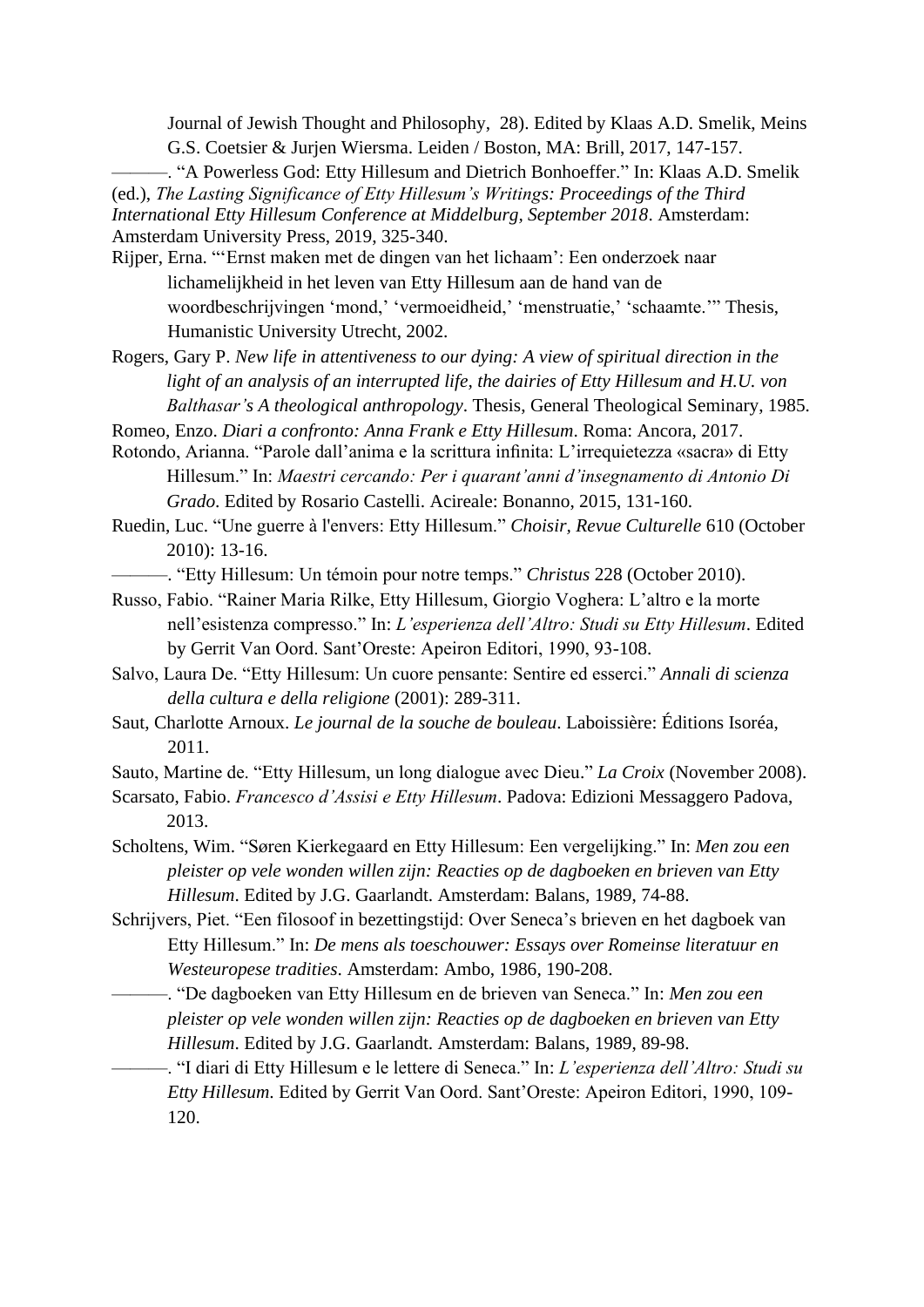———. "Etty Hillesum in joodse contexten." In: *Etty Hillesum in facetten* (Etty Hillesum Studies, 1). Edited by Ria van den Brandt & Klaas A.D. Smelik. Budel: Damon, 2003, 37-56.

———. "I contesti ebraici di Etty Hillesum." In: *Etty Hillesum: Studi sulla vita e l'opera.*  Edited by Gerrit Van Oord. Sant'Oreste: Apeiron Editori, 2013, 94-106.

———. "Etty Hillesum in Jewish contexts." In: *Reading Etty Hillesum in Context.* Edited by Klaas A.D. Smelik, Gerrit Van Oord & Jurjen Wiersma. Amsterdam: Amsterdam University Press, 2018, 315-331.

———. "De dagboeken van Etty Hillesum en de brieven van Seneca." In: *Etty Hillesum en de contouren van haar tijd* (Etty Hillesum Studies, 10). Edited by Klaas A.D. Smelik, et al. Oud-Turnhout / 's-Hertogenbosch: Gompel & Svacina, 2018, 201-210.

Semeraro, MichaelDavide. *Etty Hillesum: Dio matura: Un viaggio in quaranta tappe.*  Foreword by Christiana Dobner & André Louf*.* Molfetta: Edizioni La Meridiana, 2005, 2013<sup>3</sup> .

———. *Etty Hillesum: Umanità radicato in Dio*. Milano: Paoline Editoriale Libri, 2013.

———. *En Carême avec Etty Hillesum*. Translated by soeur Ginevra Maria. Paris: Editions Salvator, 2016.

- Semino, Gabriele. "Un ritratto di Etty Hillesum a cent'anni dalla nascita." *La Civiltà Cattolica* nr. 3926 (18 January 2014): 142-156.
- Sessi, Frediano. "L'altro nell'io: Etty Hillesum ed il conflitto dell'essere." *ALFAzeta* no. 60 (1996): 32-37.
- Shirley, I. S. *Five Holocaust Diaries (Anne Frank, Moishe Flinker, Eva Heyman, Etty Hillesum, Dawid Sierakowiak)*. Thesis, Union Institute and University, 2004.

Siertsema, Bettine. *Uit de diepten: Nederlandse egodocumenten over de nazi concentratiekampen.* Vught: Skandalon, 2007.

———. "Etty Hillesum (1914-1943) and Abel Herzberg (1893-1989): Two Dutch chroniclers of the Shoah." In: *Spirituality in the Writings of Etty Hillesum: Proceedings of the Etty Hillesum Conference at Ghent University, November 2008*  (Supplements to The Journal of Jewish Thought and Philosophy, 11). Edited by Klaas A.D. Smelik, Ria van den Brandt & Meins G.S. Coetsier. Leiden/Boston, MA: Brill, 2010, 297- 312.

———. "Niet haten: Etty Hillesums visie op de nazi's". In: *Etty Hillesum 1914-2014* (Etty Hillesum Studies, 6). Edited by Klaas A.D. Smelik, et al. Antwerpen & Apeldoorn: Garant, 2014, 49-58.

———. "Etty Hillesum's views on the Nazis and their henchmen." In: *The Ethics and Religious Philosophy of Etty Hillesum: Proceedings of the Etty Hillesum Conference at Ghent University, January 2014* (Supplements to The Journal of Jewish Thought and Philosophy, 28). Edited by Klaas A.D. Smelik, Meins G.S. Coetsier & Jurjen Wiersma. Leiden / Boston, MA: Brill, 2017, 270-281.

———. "De spiritualiteit van A.J.C. van Seters (1885-1968), de samensteller van *Levenskunst*." In: *Veel mooie woorden: Etty Hillesum en haar boekje Levenskunst.*  Edited by Ria van den Brandt & Peter Nissen. Hilversum: Verloren, 2017, 135-145.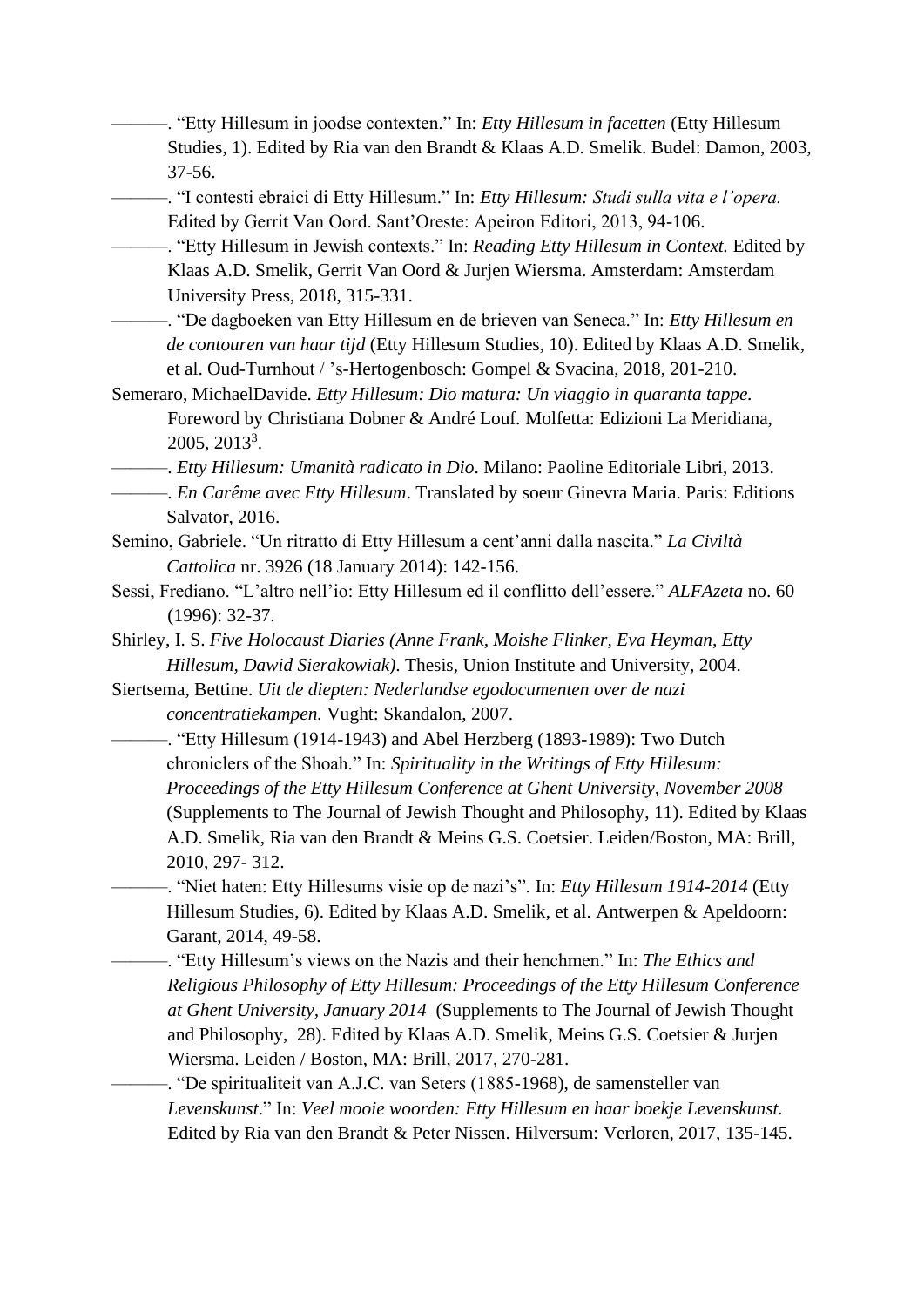———. "Ies Spetter, collega van Etty Hillesum in kamp Westerbork." In: *Etty Hillesum en de contouren van haar tijd* (Etty Hillesum Studies, 10). Edited by Klaas A.D. Smelik, et al. Oud-Turnhout / 's-Hertogenbosch: Gompel & Svacina, 2018, 211-224.

———. "New Light on Etty Hillesum's Actions in Camp Westerbork." In: Klaas A.D.

Smelik (ed.), *The Lasting Significance of Etty Hillesum's Writings: Proceedings of the Third International Etty Hillesum Conference at Middelburg, September 2018*. Amsterdam: Amsterdam University Press, 2019, 341-351.

Sievers, Joseph. "'Aiutare Dio': Riflessioni su vita e pensiero di Etty Hillesum." *Nuova Umanità* 17, no. 3-4 (1995): 113-127.

———. "'To Help God': Reflections on the Life and Thought of Etty Hillesum," *SIDIC* 28, no. 3 (1995): 9-16.

———. "Aider Dieu: Réflexion sur la vie et la pensée d'Etty Hillesum." *Service* 

*international de Documentation judéo-chrétienne* 28, no. 3 (1995): 9-17.

- Silverstone, Jennifer. "An Interrupted Life: The Diaries and Letters of Etty Hillesum 1941-43 by Etty Hillesum." *British Journal of Psychotherapy* 18, part 2 (2001): 291-295.
- Smelik, Johanna F. "Het 'zusje' van Etty Hillesum: Interview by Anke Manschot." *Opzij* 21, no. 7 (July/August 1993): 118-121.
- Smelik, Klaas A.D. "Het godsbeeld bij Etty Hillesum." *Rondom het Woord* 26, no. 2 (1984): 82-88.

———. "Reacties op Etty Hillesum." *Rondom het Woord* 27, no. 4 (1985): 65-70.

———. "Etty Hillesum veertig jaar na de Bevrijding." *OJEC periodiek*, no. 2 (April 1985): 3-4.

———. "Etty Hillesum." In: *Bewogen grensgangers: 52 overwegingen*. Edited by A. Bakker. Hilversum: Gooi & Sticht, 1987, 34-36.

———. "Reacties op Etty Hillesum." In: *Men zou een pleister op vele wonden willen zijn: Reacties op de dagboeken en brieven van Etty Hillesum*. Edited by J.G. Gaarlandt. Amsterdam: Balans, 1989, 210-219, 228-230.

———. "Etty Hillesum." In: *The Blackwell Companion to Jewish Literature: From the Eighteenth Century to the Present*. Edited by G. Abramson. Oxford: Blackwell, 1989, 335-336.

———. "Le edizioni dell'opera di Etty Hillesum." In: *L'esperienza dell'Altro: Studi su Etty Hillesum*. Edited by Gerrit Van Oord. Sant'Oreste: Apeiron Editori, 1990, 121-125.

———. "L'immagine di Dio in Etty Hillesum." In: *L'esperienza dell'Altro: Studi su Etty* 

*Hillesum*. Edited by Gerrit Van Oord. Sant'Oreste: Apeiron Editori, 1990, 161-168.

———. "Geen heilige maar een begenadigd schrijfster." *Werkschrift* 14, no. 1 (1994): 26-32.

———. "Una testimone in anticipo sui tempi." *ALFAzeta* no. 60 (1996): 28-31.

———. "Schipper, Klaas Abe." In: *Bibliografisch Lexicon voor de geschiedenis van het Nederlandse protestantisme*, deel 4. Edited by J. van den Berg et al. Kampen: Kok, 1998, 387.

———. "Invalshoeken in het onderzoek naar de nagelaten werken van Etty Hillesum." *Praktische Humanistiek: Themanummer Etty Hillesum* 9, no. 1 (1999): 52-58.

———. "Gedenken is doen: Van een bundel cahiers tot een wereldwijde publicatie." In: *Etty Hillesum in facetten* (Etty Hillesum Studies, 1). Edited by Ria van den Brandt & Klaas A.D. Smelik. Budel: Damon, 2003, 21-36.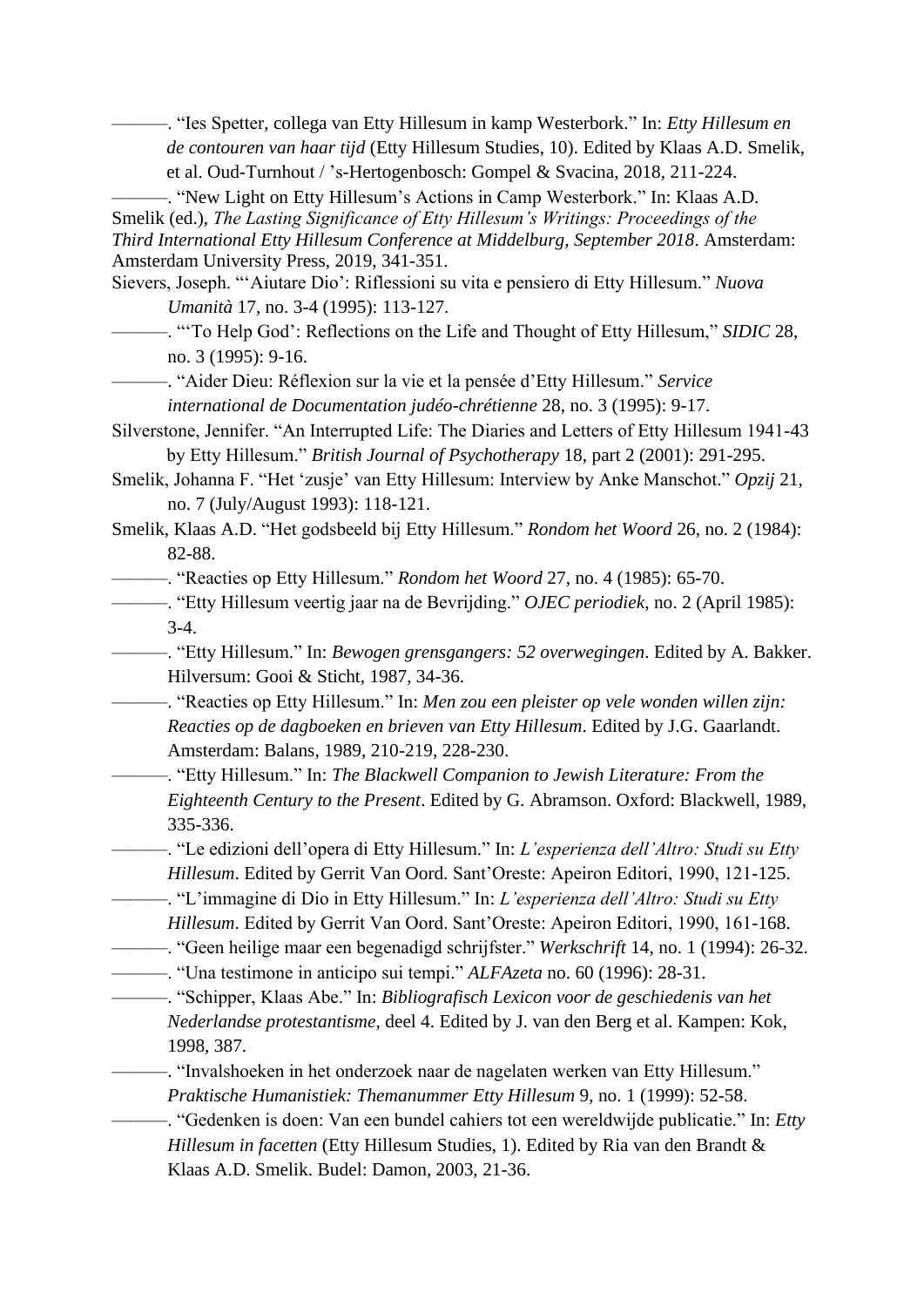———. "Hillesum: Heilige of martelares?" *Tertio* 4, no. 198 (2003): 8-9.

———. "Nieuwe publicaties over Etty Hillesum in haar zestigste sterfjaar." *De Stem van het Boek* 14, no. 4 (2003): 1-5.

———. "Volledig leven tot de laatste ademtocht: Etty Hillesum, heilige of martelares?" *VolZin* 3, no. 2 (2004): 28-32.

———. "De keuze van Etty Hillesum om niet onder te duiken." In: *Etty Hillesum in Context* (Etty Hillesum Studies, 2). Edited by Ria van den Brandt & Klaas A.D. Smelik. Assen: Van Gorcum, 2007, 59-73.

———. "Hillesum, Esther (Etty)." In: *Joden in Nederland in de twintigste eeuw: Een biografisch woordenboek*. Edited by Rena Fuks-Mansfeld. Utrecht: Spectrum, 2007, 137-138.

———. "Wat is het EHOC? Het Etty Hillesum Onderzoekscentrum (EHOC) in Gent opgericht." In: *Etty Hillesum in Context* (Etty Hillesum Studies, 2). Edited by Ria van den Brandt & Klaas A.D. Smelik. Assen: Van Gorcum, 2007, 116-118.

———. "Etty Hillesum congres in Gent – Durf denken." *Joods Actueel* no. 23 (December 2008): 45.

———. "A short biography of Etty Hillesum (1914-1943)." In: *Spirituality in the Writings of Etty Hillesum: Proceedings of the Etty Hillesum Conference at Ghent University, November 2008* (Supplements to The Journal of Jewish Thought and Philosophy, 11). Edited by Klaas A.D.Smelik, Ria van den Brandt & Meins G.S. Coetsier. Leiden / Boston, MA: Brill, 2010, 21-28.

———. "Etty Hillesum and her God." In: *Spirituality in the Writings of Etty Hillesum: Proceedings of the Etty Hillesum Conference at Ghent University, November 2008*  (Supplements to The Journal of Jewish Thought and Philosophy, 11). Edited by Klaas A.D. Smelik, Ria van den Brandt & Meins G.S. Coetsier. Leiden / Boston, MA: Brill, 2010, 75-102.

———. "Een merkwaardige vondst: Nieuwe teksten van Etty Hillesum uit een vuilnisbak." In: *Etty Hillesum in discours* (Etty Hillesum Studies, 3). Edited by Ria van den Brandt & Klaas A.D. Smelik. Gent: Academia Press, 2011, 5-10.

———. "Is Etty Hillesum een martelaar?" In: *Etty Hillesum in discours* (Etty Hillesum Studies, 3). Edited by Ria van den Brandt & Klaas A.D. Smelik. Gent: Academia Press, 2011, 69-75.

———. "Romantiek aan de IJssel: De eerste ontmoeting tussen Etty Hillesum en Klaas Smelik senior." In: *Etty Hillesum in Perspectief* (Etty Hillesum Studies, 4). Edited by Klaas A.D. Smelik, Ria van den Brandt & Meins G.S. Coetsier. Gent: Academia Press, 2012, 49-60.

———. "Voorbij het vijanddenken: De visie van Etty Hillesum geplaatst in een Bijbels kader." In: *Etty Hillesum in Perspectief* (Etty Hillesum Studies, 4). Edited by Klaas A.D. Smelik, Ria van den Brandt & Meins G.S. Coetsier.Gent: Academia Press, 2012, 129-137.

———. "Preface." In: Roman Kroke, *The Spider and its Web: Insights into the Thinking Heart of the Dutch Jew Etty Hillesum (1914-1943)*. Wavre: Mediel, 2012, 1-2.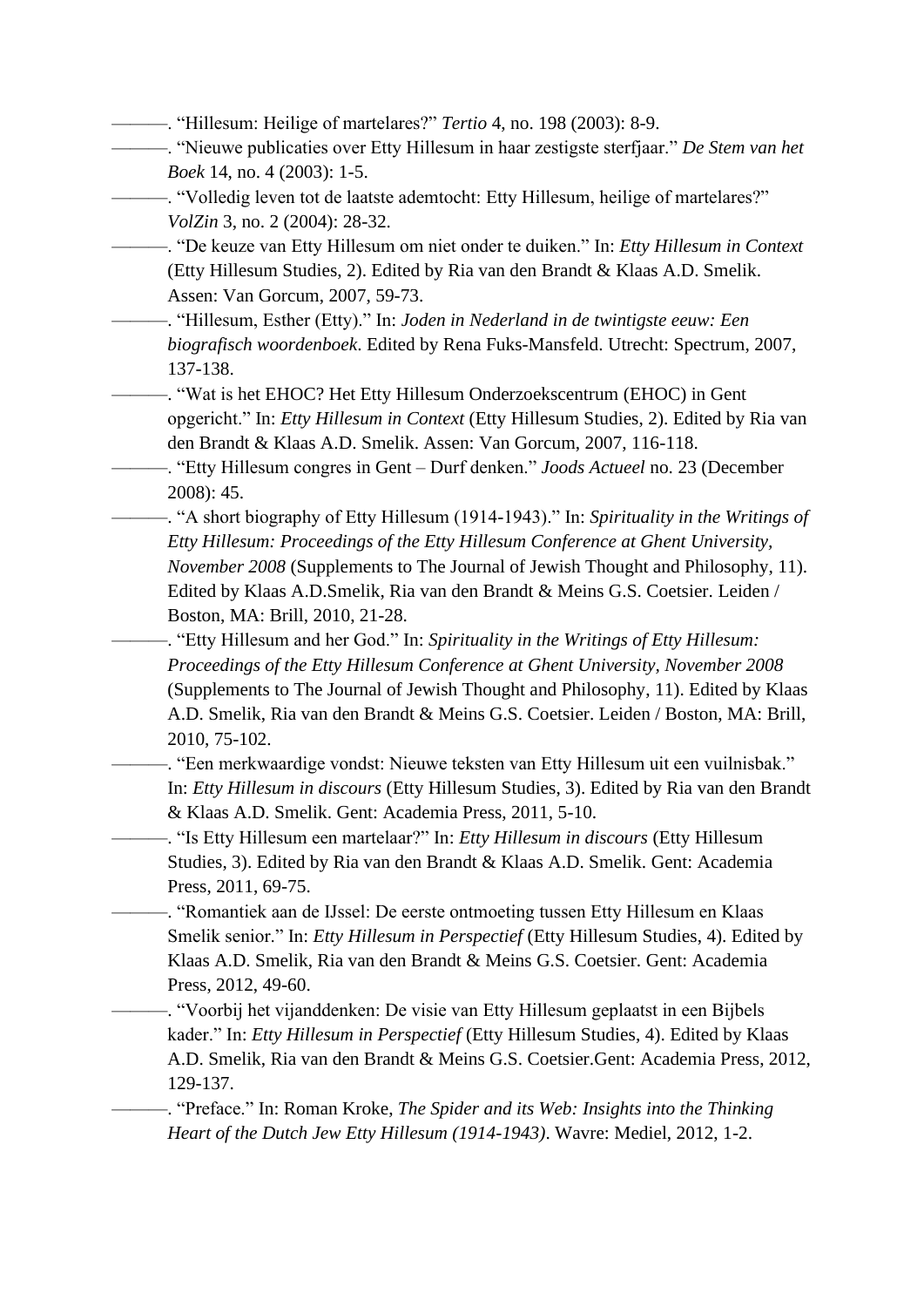- ———. "Etty Hillesum 1914-1943." In: Roman Kroke, *The Spider and its Web: Insights into the Thinking Heart of the Dutch Jew Etty Hillesum (1914-1943)*. Wavre: Mediel, 2012, 5-7.
- ———. "Vorwort." In: Roman Kroke, *Die Spinne und ihr Netz: Einblicke in das denkende Herz der holländischen Jüdin Etty Hillesum (1914-1943)*. Wavre: Mediel, 2012, 1-2.
- ———. "Etty Hillesum 1914-1943." In: Roman Kroke, *Die Spinne und ihr Netz: Einblicke in das denkende Herz der holländischen Jüdin Etty Hillesum (1914-1943)*. Wavre: Mediel, 2012, 5-7.
	- ———. "Préface." In: Roman Kroke, *L'araignée et sa toile: Regards sur le coeur pensant d'Etty Hillesum (1914-1943), Juive néerlandaise*. Wavre: Mediel, 2012, 1-2.
- ———. "Etty Hillesum 1914-1943', In: Roman Kroke, *L'araignée et sa toile: Regards sur le coeur pensant d'Etty Hillesum (1914-1943), Juive néerlandaise*. Wavre: Mediel, 2012, 5-7.
	- ———. "Biografia di Etty Hillesum." In: Etty Hillesum, *Diario 1941-1943: Edizione Integrale*. Rome: Adelphi, 2012, 17-26.
	- ———. "De houding van Etty Hillesum tegenover de vervolging van haar volk." In: *Etty Hillesum in Relatie* (Etty Hillesum Studies deel, 5). Edited by Klaas A.D. Smelik, et al. Gent: Acacemia Press, 2013, 17-42.
	- ———. "La scelta di Etty Hillesum." In: *Etty Hillesum: Studi sulla vita e l'opera.* Edited by Gerrit Van Oord. Sant'Oreste: Apeiron Editori, 2013, 107-120.
	- ———. "Oltre l'immagine del nemico." In: *Etty Hillesum: Studi sulla vita e l'opera.* Edited by Gerrit Van Oord. Sant'Oreste: Apeiron Editori, 2013, 121-127.
- ———. "Knielen op de ruwe kokosmat." *VolZin* 13, no. 4 (2014): 42-44.
- ———. *Il concetto di Dio in Etty Hillesum*. Sant'Oreste: Apeiron, 2014.
	- ———. ""Ik geloof eigenlijk helemaal niet in wat men noemt 'slechte mensen'": Etty Hillesums visie op het kwaad in de mens." In: *Etty Hillesum 1914-2014* (Etty Hillesum Studies, 6). Edited by Klaas A.D. Smelik, et al. Antwerpen & Apeldoorn: Garant, 2014, 27-47.
	- ———. "Hillesum: La libertà di Etty 'Credo in Dio e negli uomini': L'attualità del suo messagio giovedi alle Cede." *Corriera della Sera*, (9 December 2014): 17.
		- ———. *Odio e inimicizia in Etty Hillesum*. Sant'Oreste: Apeiron, 2015.
- ———. "Ulrich Becks visie op Etty Hillesum." In: *Etty Hillesum weer thuis in Middelburg* (Etty Hillesum Studies, 7). Edited by Klaas A.D. Smelik, et al. Antwerpen-Apeldoorn: Garant, 2015, 159-169.
	- ———. "Het Etty Hillesum Onderzoekscentrum opent in Middelburg zijn deuren." *Zeeuws Tijdschrift* 65, nr. 3-4 (2015): 48-49.
	- ———. "'Mystiek moet rusten op een kristalheldere eerlijkheid': Etty Hillesum over God en mens". In: *Etty Hillesum: Volledig Leven* (SPES cahier), edited by Lies Daenen. Leuven & Gent: SPES-forum & Yunus Publishing, 2015, 63-75.
	- ———. "'Dat merkwaardige bemiddelingslichaam': Etty Hillesum en de Joodsche Raad." In: *Etty Hillesum in weerwil van het Joodse vraagstuk* (Etty Hillesum Studies, 8). Edited by Klaas A.D. Smelik, et al. Antwerpen-Apeldoorn: Garant, 2016, 51-69.
	- ———. "Perspectives of research on Etty Hillesum's writings." In: *The Ethics and Religious Philosophy of Etty Hillesum: Proceedings of the Etty Hillesum Conference at Ghent*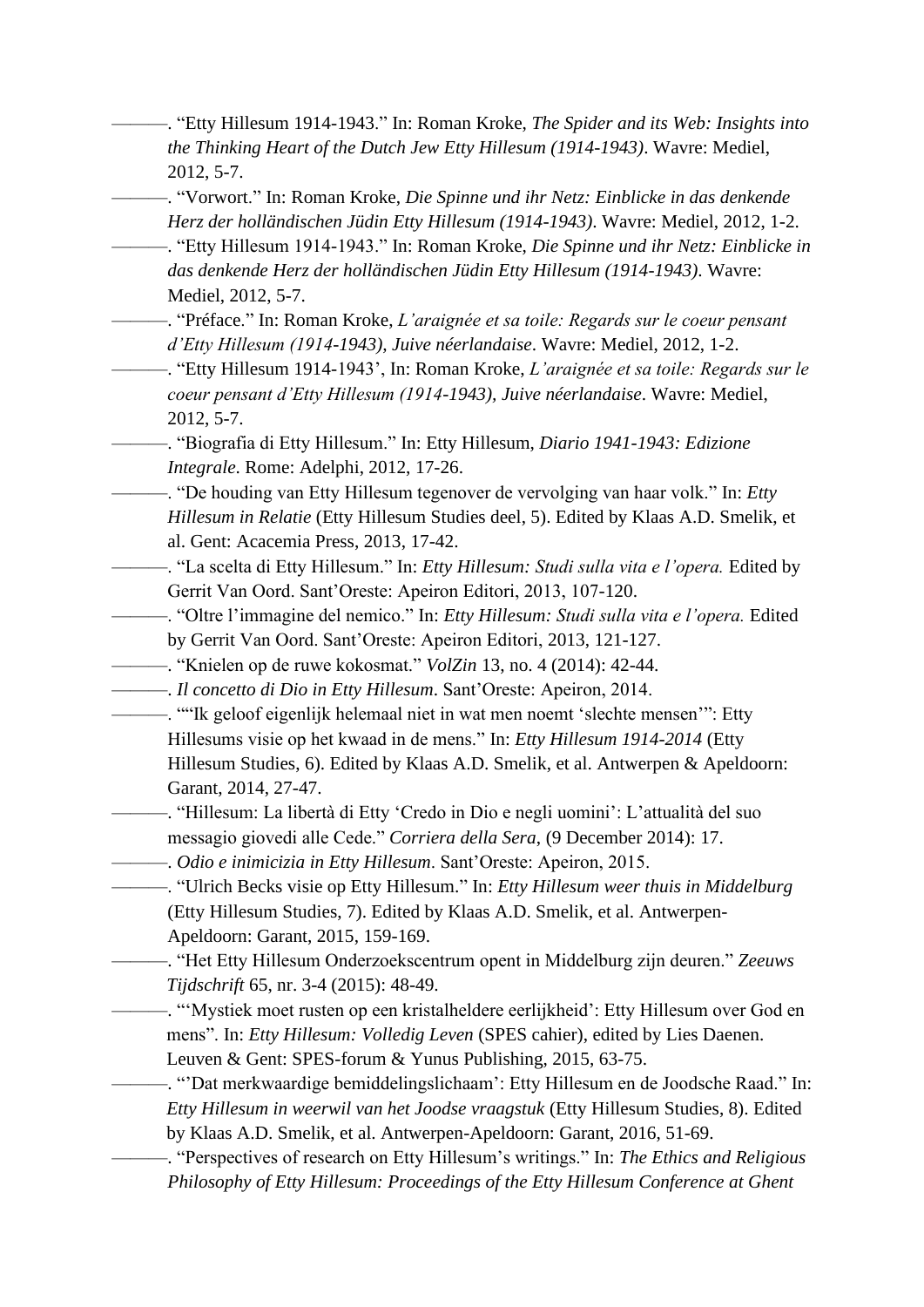*University, January 2014* (Supplements to The Journal of Jewish Thought and Philosophy, 28). Edited by Klaas A.D. Smelik, Meins G.S. Coetsier & Jurjen Wiersma. Leiden / Boston, MA: Brill, 2017, 11-19.

———. "Etty Hillesum's reaction to the persecution of her people." In: *The Ethics and Religious Philosophy of Etty Hillesum: Proceedings of the Etty Hillesum Conference at Ghent University, January 2014* (Supplements to The Journal of Jewish Thought and Philosophy, 28). Edited by Klaas A.D. Smelik, Meins G.S. Coetsier & Jurjen Wiersma. Leiden / Boston, MA: Brill, 2017, 235-269.

———. "Esther in tweevoud: Een vergelijking tussen de Bijbelse koningin Esther en de schrijfster Esther Hillesum." In: *Etty Hillesum en het pad naar zelfverwerkelijking* (Etty Hillesum Studies, 9). Edited by Klaas A.D. Smelik, et al. Antwerpen-Apeldoorn: Garant, 2017, 157-165.

———. "Etty Hillesum." In: *Middelburg en de Mediene: Joods leven in Zeeland door de eeuwen heen*. Edited by Klaas A.D. Smelik & Arjan van Dixhoorn. Antwerpen & Apeldoorn: Garant, 2017, 193-206.

- ———. "A short biography of Etty Hillesum (1914-1943)." In: *Reading Etty Hillesum in Context.* Edited by Klaas A.D. Smelik, Gerrit Van Oord & Jurjen Wiersma. Amsterdam: Amsterdam University Press, 2018, 23-30.
- ———. "To remember is to act: From a bundle of notebooks to a worldwide publication." In: *Reading Etty Hillesum in Context.* Edited by Klaas A.D. Smelik, Gerrit Van Oord & Jurjen Wiersma. Amsterdam: Amsterdam University Press, 2018, 33-49.
- ———. "Etty Hillesum's choice not to go into hiding." In: *Reading Etty Hillesum in Context.*  Edited by Klaas A.D. Smelik, Gerrit Van Oord & Jurjen Wiersma. Amsterdam: Amsterdam University Press, 2018, 81-101.
- ———. "Romance down by the river IJssel: The first meeting between Etty Hillesum and Klaas Smelik senior." In: *Reading Etty Hillesum in Context.* Edited by Klaas A.D. Smelik, Gerrit Van Oord & Jurjen Wiersma. Amsterdam: Amsterdam University Press, 2018, 259-271.
	- ———. "Ulrich Beck and Etty Hillesum." In: *Reading Etty Hillesum in Context.* Edited by Klaas A.D. Smelik, Gerrit Van Oord & Jurjen Wiersma. Amsterdam: Amsterdam University Press, 2018, 445-457.
	- ———. "Gabriël Metsustraat 6, Amsterdam." In: *Joodse huizen 4: Verhalen over vooroorlogse bewoners*. Edited by Frits Rijksbaron, Esther Shaya & Gert Jan de Vries. s.l.: Gibbon Uitgeefagentschap, 2018, 27-34.
	- ———. "'M'n lieve bureau, de beste plek op aarde': Etty Hillesum neemt afscheid van haar vertrouwde omgeving." In: *Etty Hillesum en de contouren van haar tijd* (Etty Hillesum Studies, 10). Edited by Klaas A.D. Smelik, et al. Oud-Turnhout / 's-Hertogenbosch: Gompel & Svacina, 2018, 225-248.

———. "Onuitwisbare levenskunst van Etty Hillesum." *AdRem* 29, no. 6 (2018): 12-13.

———. "Het zondagochtendgebed van Etty Hillesum." *NTT Journal for Theology and the Study of Religion*, 73 no. 1 (2019): 33-41.

———. *Flarden van gesprekken: Etty Hillesum discussieert met vrienden over God, lot, lijden en haat*. Oud-Turnhout / 's-Hertogenbosch: Gompel&Svacina, 2019.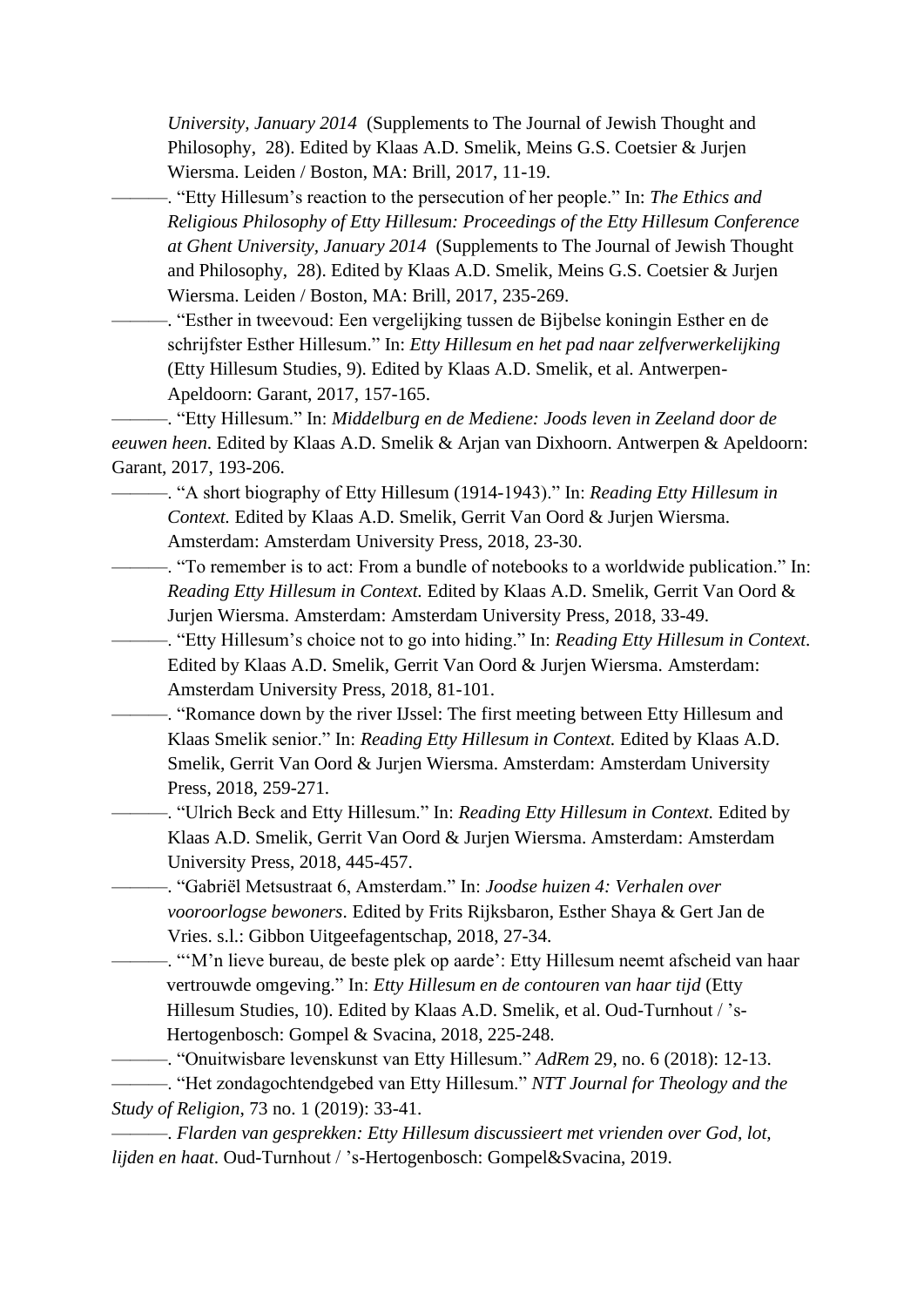———. *The Lasting Significance of Etty Hillesum's Writings: Proceedings of the Third International Etty Hillesum Conference at Middelburg, September 2018*. Edited by Klaas A.D. Smelik. Amsterdam: Amsterdam University Press, 2019.

———. '"My Beloved Desk, the Best Place on this Earth": Etty Hillesum Says Goodbye to Her Familiar Surroundings', in: Klaas A.D. Smelik (ed.), *The Lasting Significance of Etty Hillesum's Writings: Proceedings of the Third International Etty Hillesum Conference at Middelburg, September 2018*. Amsterdam: Amsterdam University Press, 2019, 353-382.

- ———. "Lot en God bij Etty Hillesum." In: *Etty Hillesum en de receptie van haar dagboeken* (Cahiers Etty Hillesum, 1). Edited by Klaas A.D. Smelik, et al. Oud-Turnhout / 's-Hertogenbosch: Gompel & Svacina, 2020, 29-45.
- ———. "Iets doen voor het nageslacht: De geschiedenis van de publicatie van Etty Hillesums dagboelen." In: *Etty Hillesum en de receptie van haar dagboeken* (Cahiers Etty Hillesum, 1). Edited by Klaas A.D. Smelik, et al. Oud-Turnhout / 's-Hertogenbosch: Gompel & Svacina, 2020, 141-159.
- Smelik, Klaas A. D. & Ria van den Brandt. "*Wachten jullie op mij?*" *Etty Hillesum in beeld*. Amsterdam: Balans, 2003. [2<sup>nd</sup> revised edition in 2016.]
- ———. *Etty Hillesum in facetten* (Etty Hillesum Studies, 1). Edited by Ria van den Brandt & Klaas A.D. Smelik. Budel: Damon, 2003.
	- ———. *Etty Hillesum in Context* (Etty Hillesum Studies, 2). Edited by Ria van den Brandt & Klaas A.D. Smelik. Assen: Van Gorcum, 2007.
- ———. *Etty Hillesum in discours* (Etty Hillesum Studies, 3). Edited by Ria van den Brandt & Klaas A.D. Smelik. Gent: Academia Press, 2011.
- Smelik, Klaas A.D., Ria van den Brandt & Meins G.S. Coetsier (eds.). *Spirituality in the Writings of Etty Hillesum: Proceedings of the Etty Hillesum Conference at Ghent University, November 2008* (Supplements to The Journal of Jewish Thought and Philosophy, 11). Leiden/Boston, MA: Brill, 2010.
- ———. *Etty Hillesum in Perspectief* (Etty Hillesum Studies, 4). Gent: Academia Press, 2012.
- Smelik, Klaas A.D. & Janny van der Molen. *Ik zou lang willen leven: Het verhaal van Etty Hillesum*. Amsterdam: Balans, 2014.
- Smelik, Klaas A.D., Gerrit Van Oord, Meins G.S. Coetsier, Denise de Costa, Janny van der Molen & Jurjen Wiersma (eds.). *Etty Hillesum in Relatie* (Etty Hillesum Studies, 5). Gent: Academia Press, 2013.
	- ———. *Etty Hillesum 1914-2014* (Etty Hillesum Studies, 6). Antwerpen & Apeldoorn: Garant, 2014.
- Smelik, Klaas A.D., Marja Clement, Meins G.S. Coetsier, Janny van der Molen, Gerrit Van Oord & Jurjen Wiersma (eds.). *Etty Hillesum weer thuis in Middelburg.* (Etty Hillesum Studies, 7). Antwerpen-Apeldoorn: Garant, 2015.
- Smelik, Klaas A.D., Marja Clement, Meins G.S. Coetsier, Gerrit Van Oord, Jurjen Wiersma (eds.). *Etty Hillesum in weerwil van het Joodse vraagstuk.* (Etty Hillesum Studies, 8). Antwerpen-Apeldoorn: Garant, 2016.
- Smelik, Klaas A.D., Meins G.S. Coetsier & Jurjen Wiersma (eds.). *The Ethics and Religious Philosophy of Etty Hillesum: Proceedings of the Etty Hillesum conference at Ghent University, January 2014.* (Supplements to the Journal of Jewish Thought and Philosophy, 28). Leiden / Boston: Brill, 2017.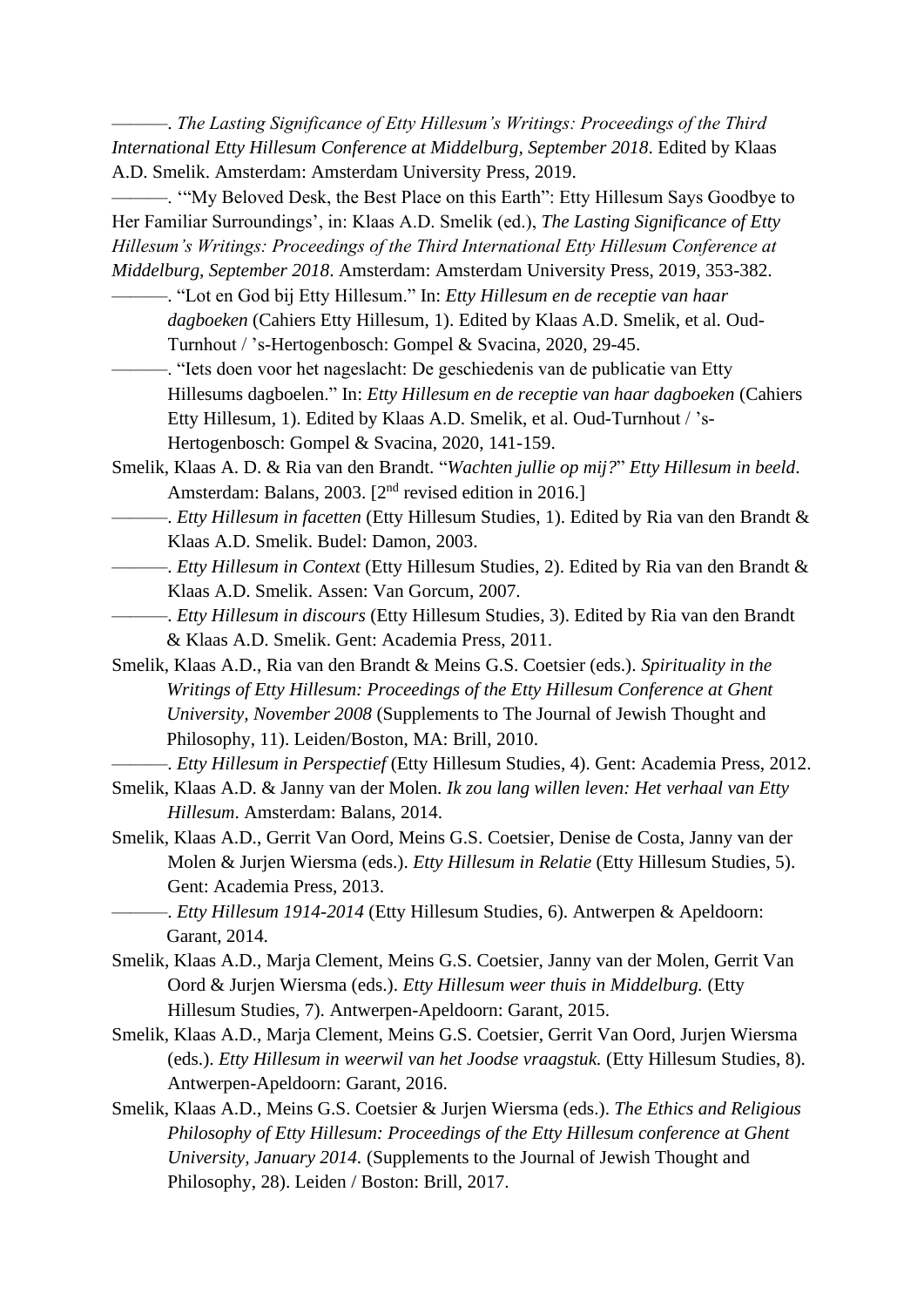- Smelik, Klaas A.D. et al. (eds.). *Etty Hillesum en het pad naar zelfverwerkelijking.* (Etty Hillesum Studies, 9). Antwerpen-Apeldoorn: Garant, 2017.
- Smelik, Klaas A.D. et al. (eds.). *Etty Hillesum en de contouren van haar tijd.* (Etty Hillesum Studies, 10). Oud-Turnhout / 's-Hertogenbosch: Gompel & Svacina, 2018.
	- ———. *Etty Hillesum en de receptie van haar dagboeken* (Cahiers Etty Hillesum, 1) Oud-Turnhout / 's-Hertogenbosch: Gompel & Svacina, 2020.
- Smelik, Klaas A.D., Gerrit Van Oord & Jurjen Wiersma (eds.). *Reading Etty Hillesum in Context: Writings, life and influences of a visionary author.* Amsterdam: Amsterdam University Press, 2018.
- Smelik, Klaas A.D., Manja Pach & Ton Jorna. "Huiswerk voor de eigen werkplaats: De actualiteit van Etty Hillesum." *Rondom het Woord* 42, no. 2 (2000): 5-13.
- Snyders, Jos. *Etty Hillesum: Ik heb zo lief: De menselijke en gelovige groei van Etty Hillesum: Geloofsgetuigen*. Averbode / Den Bosch: Altiora / KBS, 1993.
	- ———. *De spiritualiteit van Etty Hillesum*. Mechelen: Secretariaat van de religieuzen, 1993.
- Spaltro, Kathleen. "'A Symbol Perfected in Death': Etty Hillesum as Moral Exemplar." *Advanced Development Journal* 3, no. 3 (1991): 61-74.
- Spoor, Corine. "Het succes van Etty Hillesum." *De Tijd* (7 May 1982): 34-37.
- Steeg, Maria ter. *De verlokking van de liefde: Eenzaamheid en erotiek bij mystieke vrouwen.*  Aalsmeer: Dabar / Luyten, 1994.
	- ———. "De verlokking van de liefde: De geestelijke ontwikkeling van Etty Hillesum." *Streven* 61 (April 1994): 291-303.
- Stein, Leon. "An Interrupted Life: The Diaries of Etty Hillesum, 1941-1943." In *Holocaust Literature*. Edited by John K. Roth. Pasadena, CA: Salem Press, 2008, 259-263.
- Stelling, Marleen. "'Jij lieve, grote, goede': Etty Hillesum bereidt zich voor op haar afscheid van Julius Spier." In: *Etty Hillesum in weerwil van het Joodse vraagstuk* (Etty Hillesum Studies, 8). Edited by Klaas A.D. Smelik, et al. Antwerpen-Apeldoorn: Garant, 2016, 111-119.
- Stouten, Johanna. *Dagboeken van Etty Hillesum 1941-1942: Bestaat er een verband tussen het razendsnelle ontwikkelingsproces van Etty Hillesum en het ritme van haar schrijven?* Thesis, Université Paris IV, Sorbonne, 1996-1997.
- Stewart, Dolores. "Etty Hillesum-Cín Lae 1943." *Comhar* 64, no. 5 (2004): 11.
- Strien, Ans van. "Ik zag publicatie als familieplicht." *NCRV-gids* no. 18 (2014): 54.
- Swart, Loet. "Ik bloei van binnen met de dood tot bloem." In: *Men zou een pleister op vele wonden willen zijn: Reacties op de dagboeken en brieven van Etty Hillesum*. Edited by J.G. Gaarlandt. Amsterdam: Balans, 1989, 133-145.
	- ———. "Etty Hillesum e la tradizione mistica." In: *L'esperienza dell'Altro: Studi su Etty Hillesum*. Edited by Gerrit Van Oord. Sant'Oreste: Apeiron Editori, 1990, 169-184.
- ———. "Een verzamelplaats voor het lijden van de mensheid." In: *Tot op de bodem van het niets: Mystiek in een tijd van oorlog en crisis: 1920-1970*. Edited by Hein Blommestijn. Kampen / Averbode: Kok / Altiora, 1991, 26-41.
- Swart, Loet, & Hein Blommestijn. *Teksten en thema's uit de mystiek 5: Etty Hillesum*. Nijmegen: Titus Brandsma Instituut, 1983.
- Taylor, Dennis. "Examined Lives." *Boston College Magazine* 52 (Winter 1993): 32-40.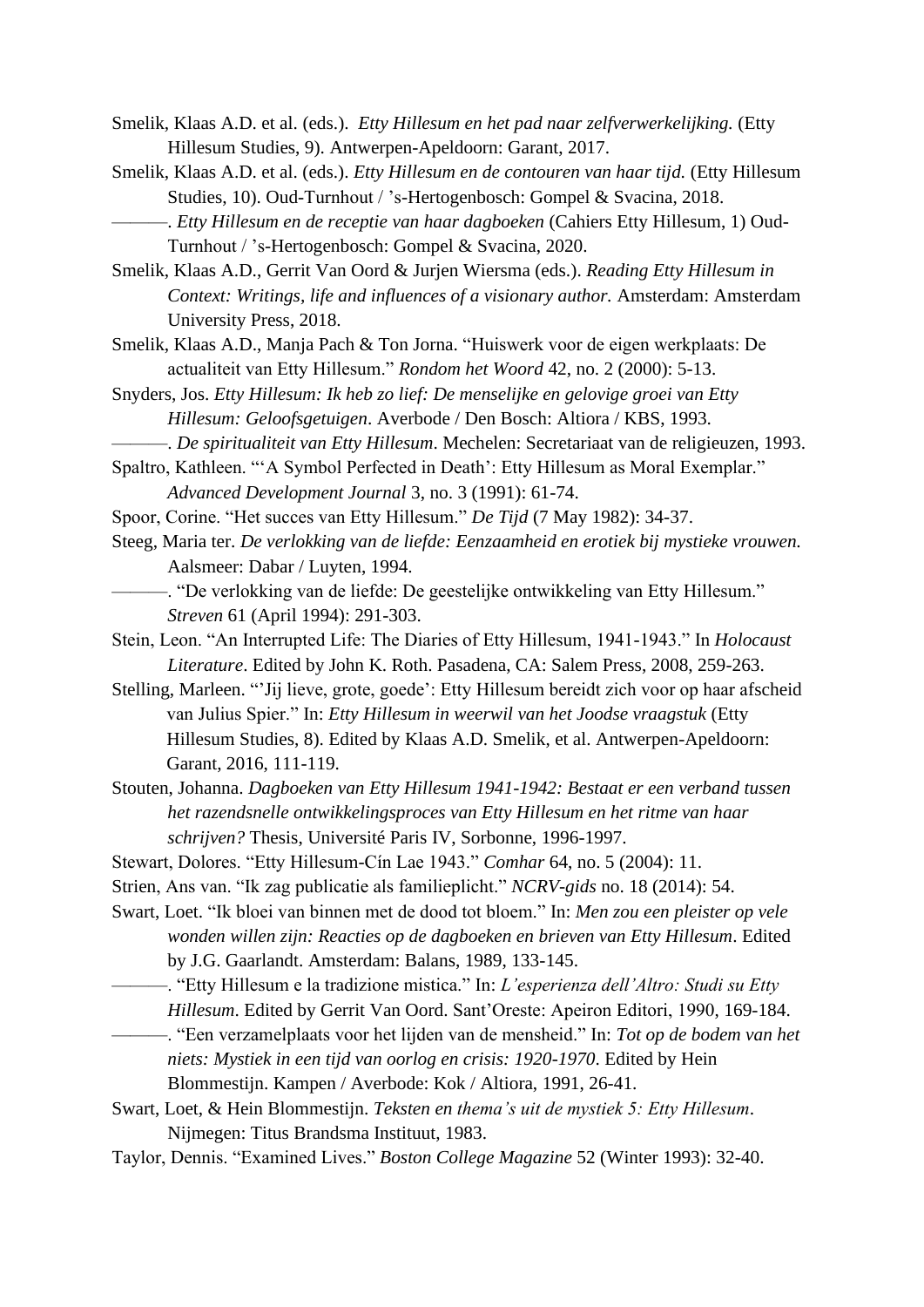———. "The Need for a Religious Literary Criticism." *Religion and the Arts* 1 (1996): 124- 150.

Terstriep, Dominik. *Etty Hillesum: Liv – tankar – tolkning*. Skellefteå: Artos, 2019.

- Terzi, Maria Grazia, Stefana Terzi & Silvia Treves (eds.). *Il pensiero di un'estrema compassione: Atti degli incontri di Torino su Etty Hillesum XII maggio 2000*. Torino: Associazione Culturale Nautilus, 2000.
- Thompson, Margie. "Stones of Norwich, Ashes of Auschwitz: Julian of Norwich and Etty Hillesum Finding Wisdom by Praying Life Experience." In: *Not Etched in Stone: Essays on Ritual Memory, Soul, and Society*. Edited by Marie A. Conn & Therese McGuire. Lanham, MD: University Press of America, 2007, 43-60.
- Thooft, Lisette. "Etty Hillesum als voorloopster van de Nieuwe Spiritualiteit: 'Beluisteren, wat er opstijgt uit je zelf.'" In: *Etty Hillesum in discours* (Etty Hillesum Studies, 3). Edited by Ria van den Brandt & Klaas A.D. Smelik. Gent: Academia Press, 2011, 61- 68.
- ———. "Word wie je bent: Etty Hillesum: voorloopster van de Nieuwe Spiritualiteit". *VolZin* 10, nr. 9 (2011): 10-13.
- Thurston, Ann. "Hope in Hell: The Diaries and Letters of Etty Hillesum." *Doctrine and Life.* 54, no. 3 (2004): 5-20.
- Todorov, Tzvetan. *Di fronte all'estrema: Quale etica per il secolo dei gulag e dei campi di sterminio?* Milano: Garzanti, 1992.
	- ———. *Face à l'extreme.* Paris: Seuil, 1994.
		- ———. *Facing the Extreme: Moral Life in the Concentration Camps*. New York: Henry Holt, 1996.
- Tol, Gé & Manja Pach. *Het Etty Hillesum Centrum en Manja Pach*. Deventer: Etty Hillesum Centrum, 1999.
- Tomè, Simona. *Etty Hillesum testimone di Dio nell'inferno nazista*. Thesis, Università degli studi di Padova, 2000.
- Tommasi, Wanda. *Simone Weil: Esperienza religiosa, esperienza femminile*. Napoli: Liguori, 1997.
- ———. *Etty Hillesum: L'intelligenza del cuore*. Padova: Edizioni Messaggero, 2002.

———. "Etty Hillesum Mistica?" In: *Etty Hillesum, Diario 1941-1943: Un mondo 'altro' è possibile*. Edited by Maria Pia Mazziotti & Gerrit Van Oord. Sant'Oreste: Apeiron Editori, 2002, 41-43.

- ———. "Il silenzio interiore in Etty Hillesum e in Simone Weil." In: *La vita segrete delle parole*. Sant'Oreste: Apeiron Editori, 2007, 28.
- Tommasi, Wanda, & C. Ballester Meseguer. *Etty Hillesum: La inteligencia del corazón.* Madrid: Narcea, 2003.
- Unger, Biviana. *Ritratto letterario di Etty Hillesum*. Thesis, Università Ca'Foscari, Venezia, 2010/2011.
- Vacante, Franca Maria. "Lettere prima del Lager." *L'Osservatore romano* (17 April 17 1991): 7.
- Van Den Drissche, "Thibault: Entre éthique et mystique: Quand Edith Stein et Etty Hillesum se rencontrent." *Revue d'éthique et de théologie morale* 247 (2007): 65-91.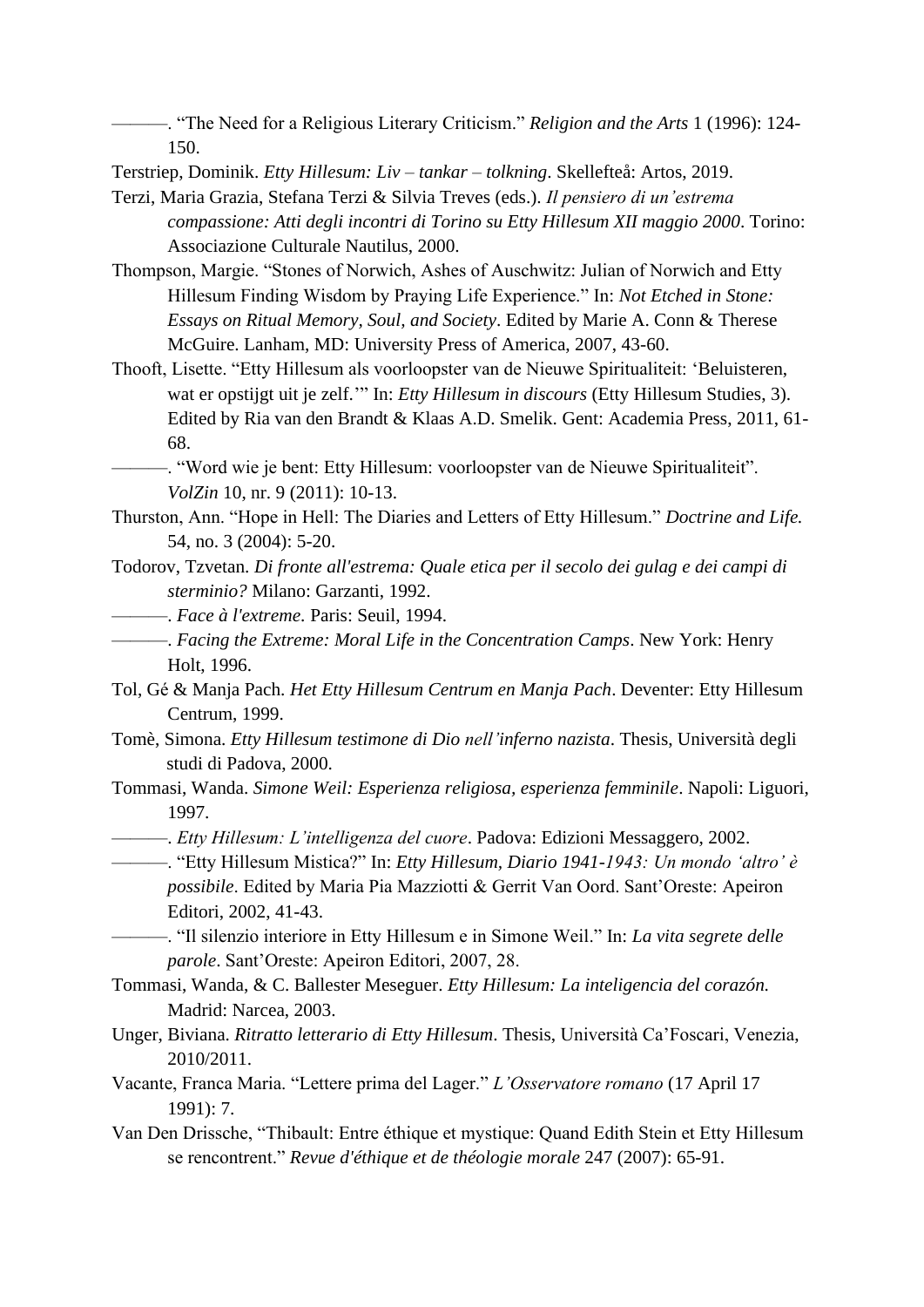- Vandewalle, Ellen. "De invloed van André Suarès' Dostojewski in de dagboeken van Etty Hillesum." In: *Etty Hillesum in Context* (Etty Hillesum Studies, 2). Edited by Ria van den Brandt & Klaas A.D. Smelik. Assen: Van Gorcum, 2007, 74-94.
	- ———. "L'influenza del Dostoevskij di André Suarès sui diari di Etty Hillesum." In: *Etty Hillesum: Studi sulla vita e l'opera.* Edited by Gerrit Van Oord. Sant'Oreste: Apeiron Editori, 2013, 128-148.
- Vertone, V. "Memorie di un'ottimista che fu condannata a morte." *Corriere della Sera* (22 January 1986): 13.
- Villela-Petit, Maria. "Résister au Mal: Simone Weil et Etty Hillesum." *Cahiers Simone Weil* 18 (1995): 343-356.
- ———. "Etty Hillesum ou l'itinéraire spirituel d'une jeune femme au milieu d'un désastre historique." *Transversalités, revue de l'Institut catholique de Paris* 117 (January-March 2011): 103.
- Villeneuve, Camille de. *Etty Hillesum: La paix dans l'enfer*. Paris: Points Sagesses, 2013.
- Vissel, Achsa. "De nagedachtenis van een verstoord leven." *Nieuw Israelietisch Weekblad* 149, no. 17 (2013-2014): 26-27.
- Vrielink, Herman & Dick van der Molen. *Louis Hillesum: Een portret*. Deventer: Etty Hillesum Centrum, 2006.
- Vrijland-Postma, F. Joke. "Tide mijn tante Henny: Persoonlijke herinneringen aan Henny Tideman." In: *Etty Hillesum en het pad naar zelfverwerkelijking* (Etty Hillesum Studies, 9). Edited by Klaas A.D. Smelik, et al. Antwerpen-Apeldoorn: Garant, 2017, 211-219.
- Wallner, Josef. "'Aber irgendwo in mir blüht der Jasmin': Lesungen im Musikhteater Linz brachten die Tagebücher der Jüdin Etty Hillesum ins Gespräch." *KirchenZeitung, Diözese Linz* nr. 11 (17. März 2016): 6-7
- Walters, Kerry. *The art of dying and living*. Maryknoll, NY: Orbis Books, 2011.
- Walton, Heither. "Sex in the War: An Aesthetics of Resistance in the Diaries of Etty Hillesum." *Theology & Sexuality: The Journal of the Institute for the Study of Christianity & Sexuality* 12, no. 1 (2005): 51-61.
- Walvis, Jaap. "Etty Hillesum hield een dagboek bij om later een roman te schrijven: In gesprek met Swiep van Wermeskerken." *Het Oog in 't Zeil* 1, no. 4 (1984): 2-6.
- Walvis, Jaap, & Almar Tjepkema. "Het verstoorde leven." NOS, 1984. [Documentary]
- Weinstein, Bernard. "Etty Hillesum's An Interrupted Life: Searching for the Human." In: *The Netherlands and Nazi Genocide: Papers of the 21st Annual Scholars' Conference*. Edited by G. Jan Colijn & Marcia S. Littell. Lewiston, NY: Edwin Mellen Press, 1992, 155-166.
- Wel, Anna van der. "Eenzaamheid en één-zijn: Het werk van Etty Hillesum bekeken vanuit een spiritueel-psychologisch perspectief." *InZicht* 10, no. 1 (February 2008): 28-31.
- Whitehead, Anne. "A Still, Small Voice: Letter-Writing, Testimony and the Project of Address in Etty Hillesum's Letters from Westerbork." *Cultural Values* 5, no. 1 (2001): 79-96.
- Wiersma, Jurjen. "Etty Hillesum en Dietrich Bonhoeffer: Er zijn met en er zijn voor anderen." In: *Etty Hillesum in perspectief* (Etty Hillesum Studies, 4). Edited by Klaas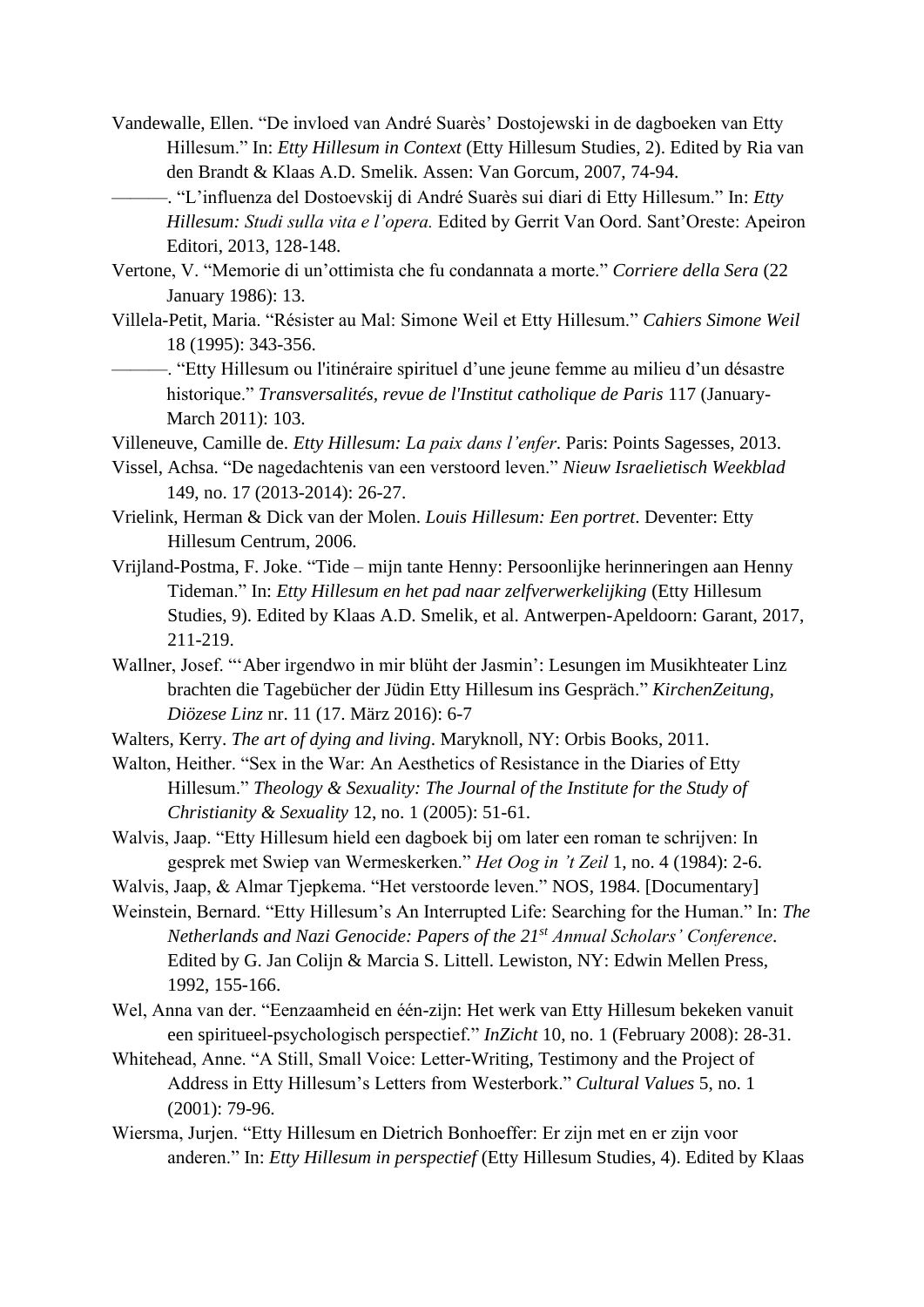A.D. Smelik, Ria van den Brandt & Meins G.S. Coetsier. Gent: Academia Press, 2012, 5-14.

———. "Het ijs van de ziel klieven: Over Etty Hillesum en Dorothee Sölle." In: *Etty Hillesum in Relatie* (Etty Hillesum Studies, 5). Edited by Klaas A.D. Smelik, et al. Gent: Academia Press, 2013, 85-96.

———. "'... merken, dat het leven werkelijk eenvoudig is': Etty Hillesum en Walter Rathenau." In: Etty Hillesum 1914-2014 (Etty Hillesum Studies, 6). Edited by Klaas A.D. Smelik, et al. Antwerpen & Apeldoorn: Garant, 2014, 141-149.

\_\_\_\_\_\_. ''Men zou de kroniek moeten schrijven van Westerbork.'' In: *Etty Hillesum weer thuis in Middelburg* (Etty Hillesum Studies, 7). Edited by Klaas A.D. Smelik, et al. Antwerpen-Apeldoorn: Garant, 2015, 37-49.

———. "Studente Hillesum en professor Bonger: De democratie zal overwinnen." In: *Etty Hillesum in weerwil van het Joodse vraagstuk* (Etty Hillesum Studies, 8). Edited by Klaas A.D. Smelik, et al. Antwerpen-Apeldoorn: Garant, 2016, 41-49

———. "Chipping away the ice that surrounds the soul: Etty Hillesum and Dorothee Sölle." In: *The Ethics and Religious Philosophy of Etty Hillesum: Proceedings of the Etty Hillesum Conference at Ghent University, January 2014* (Supplements to The Journal of Jewish Thought and Philosophy, 28). Edited by Klaas A.D. Smelik, Meins G.S. Coetsier & Jurjen Wiersma. Leiden / Boston, MA: Brill, 2017, 221-232.

———. "Tzvetan Todorov over Etty Hillesums verzet: Opstanding, ethisch maar niet politiek? ." In: *Etty Hillesum en het pad naar zelfverwerkelijking* (Etty Hillesum Studies, 9). Edited by Klaas A.D. Smelik, et al. Antwerpen-Apeldoorn: Garant, 2017, 127-140.

———. "One ought to write a chronicle of Westerbork." In: *Reading Etty Hillesum in Context.* Edited by Klaas A.D. Smelik, Gerrit Van Oord & Jurjen Wiersma. Amsterdam: Amsterdam University Press, 2018, 143-156.

———. "'To realize that life is truly simple': Etty Hillesum and Walther Rathenau." In: *Reading Etty Hillesum in Context.* Edited by Klaas A.D. Smelik, Gerrit Van Oord & Jurjen Wiersma. Amsterdam: Amsterdam University Press, 2018, 245-255.

———. "Etty Hillesums humanisme: Ethische, filosofische en theologische overwegingen." In: *Etty Hillesum en de contouren van haar tijd* (Etty Hillesum Studies, 10). Edited by Klaas A.D. Smelik, et al. Oud-Turnhout / 's-Hertogenbosch: Gompel & Svacina, 2018, 249-261.

———. "Etty Hillesum's Humanism: Ethical, Philosophical and Theological Comments." In: Klaas A.D. Smelik (ed.), *The Lasting Significance of Etty Hillesum's Writings: Proceedings of the Third International Etty Hillesum Conference at Middelburg, September 2018*. Amsterdam: Amsterdam University Press, 2019, 383-398.

Wiersma, Jurjen, Klaas A. D. Smelik, Gerrit Van Oord, Meins G.S. Coetsier, Denise de Costa, Janny van der Molen & Jurjen Wiersma (eds.). *Etty Hillesum in relatie* (Etty Hillesum Studies, 5). Gent: Academia Press, 2013 .

———. *Etty Hillesum 1914-2014* (Etty Hillesum Studies, 6). Antwerpen & Apeldoorn: Garant, 2014.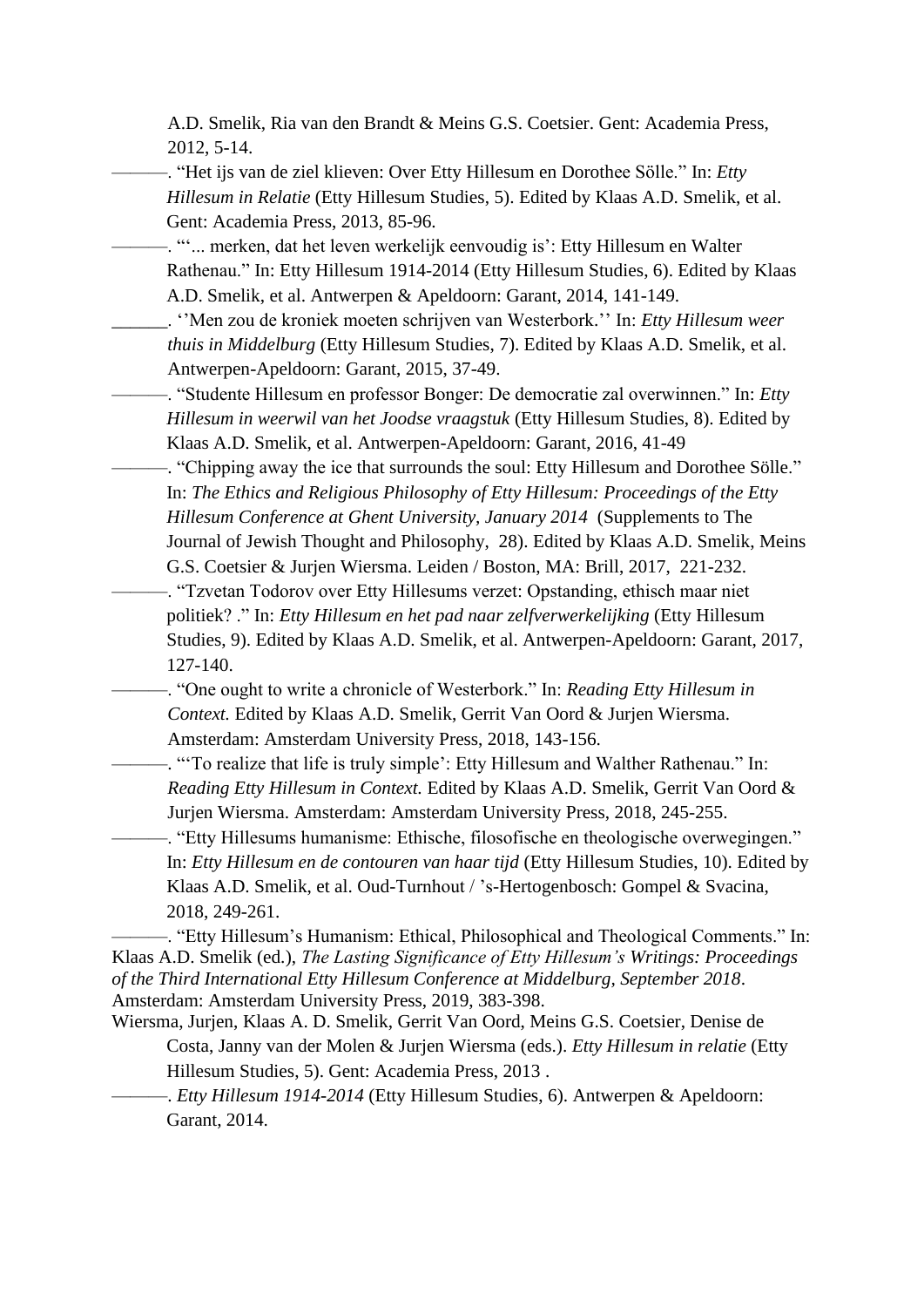- Wiersma, Jurjen, Klaas A.D. Smelik, Marja Clement, Meins G.S. Coetsier, Janny van der Molen, & Gerrit Van Oord, *Etty Hillesum weer thuis in Middelburg* (Etty Hillesum Studies, 7)*.* Antwerpen-Apeldoorn: Garant, 2015, 37-49.
- Wind, Peter de. "Gelatenheid volgens Meister Eckhart en Etty Hillesum." In: *Etty Hillesum in weerwil van het Joodse vraagstuk* (Etty Hillesum Studies, 8). Edited by Klaas A.D. Smelik, et al. Antwerpen-Apeldoorn: Garant, 2016, 121-138.
- Wolfswinkel, Rolf & Dick van Last Galen. *Anne Frank and After: Dutch Holocaust Literature in Historical Perspective.* Amsterdam: Amsterdam University Press, 1996.
- Woodcock, John. "The Therapeutic Journals of Joanna Field and Etty Hillesum." *A/B: Auto/Biography Studies* 5, no. 1 (1989): 15-25.
- Woodhouse, Patrick. *Etty Hillesum: A Life Transformed*. London & New York: Continuum, 2009.
- ———. *Credo in Dio e negli uomini: Storia di Etty Hillesum*. Torino: Lindau, 2010.
	- ———. "The roots of the chaos and the process of change in Etty Hillesum." In: *Spirituality in the Writings of Etty Hillesum: Proceedings of the Etty Hillesum Conference at Ghent University, November 2008* (Supplements to The Journal of Jewish Thought and Philosophy, 11). Edited by Klaas A.D. Smelik, Ria van den Brandt & Meins G.S. Coetsier. Leiden/Boston, MA: Brill, 2010, 31-42.
- ———. *Etty Hillesum: uma vida transformada.* Prior Velho: Paulinas, 2011.
	- ———. "The influence of the work of Rainer Maria Rilke on the mind and heart of Etty Hillesum." In: *The Ethics and Religious Philosophy of Etty Hillesum: Proceedings of the Etty Hillesum Conference at Ghent University, January 2014* (Supplements to The Journal of Jewish Thought and Philosophy, 28). Edited by Klaas A.D. Smelik, Meins G.S. Coetsier & Jurjen Wiersma. Leiden / Boston, MA: Brill, 2017, 285-298.

-. "Etty Hillesum's Struggle to See Clearly: A Story of Two Worlds." In: Klaas A.D. Smelik (ed.), *The Lasting Significance of Etty Hillesum's Writings: Proceedings of the Third International Etty Hillesum Conference at Middelburg, September 2018*. Amsterdam: Amsterdam University Press, 2019, 399-408.

- Woolfson, Tony. "Dear God, There Is So Much To Do: Etty, The Letters and Diaries of Etty Hillesum." *Jung Journal: Culture and Psyche* 2, no. 2 (2008): 89-101.
- Wunderlich, Hannah. "Und damit muss ich nun versuchen, fertig zu werden... Eine psychologische Studie zu Etty Hillesums Bewältigung der nationalsozialistischen Verfolgung." In: *Etty Hillesum in Relatie* (Etty Hillesum Studies, 5). Edited by Klaas A.D. Smelik, et al. Gent: Academia Press, 2013, 43-84.
- Yankova-Brust, Genka. *Die Opfer schreiben: Tagebücher aus der Holocaustzeit.* Studienarbeit, Philipps-Universität Marburg, 2009.

Yokohata, Yukiko. "Het beeld van Etty Hillesum in Japan." In: *Etty Hillesum in Context*

- (Etty Hillesum Studies, 2). Edited by Ria van den Brandt & Klaas A.D. Smelik. Assen: Van Gorcum, 2007, 95-115.
	- ———. "La popolarità di Etty Hillesum in Giappone." In: *Etty Hillesum: Studi sulla vita e l'opera.* Edited by Gerrit Van Oord. Sant'Oreste: Apeiron Editori, 2013, 168-183.
		- ———. "Perceptions of Etty Hillesum in Japan." In: *Reading Etty Hillesum in Context.*  Edited by Klaas A.D. Smelik, Gerrit Van Oord & Jurjen Wiersma. Amsterdam: Amsterdam University Press, 2018, 395-417.